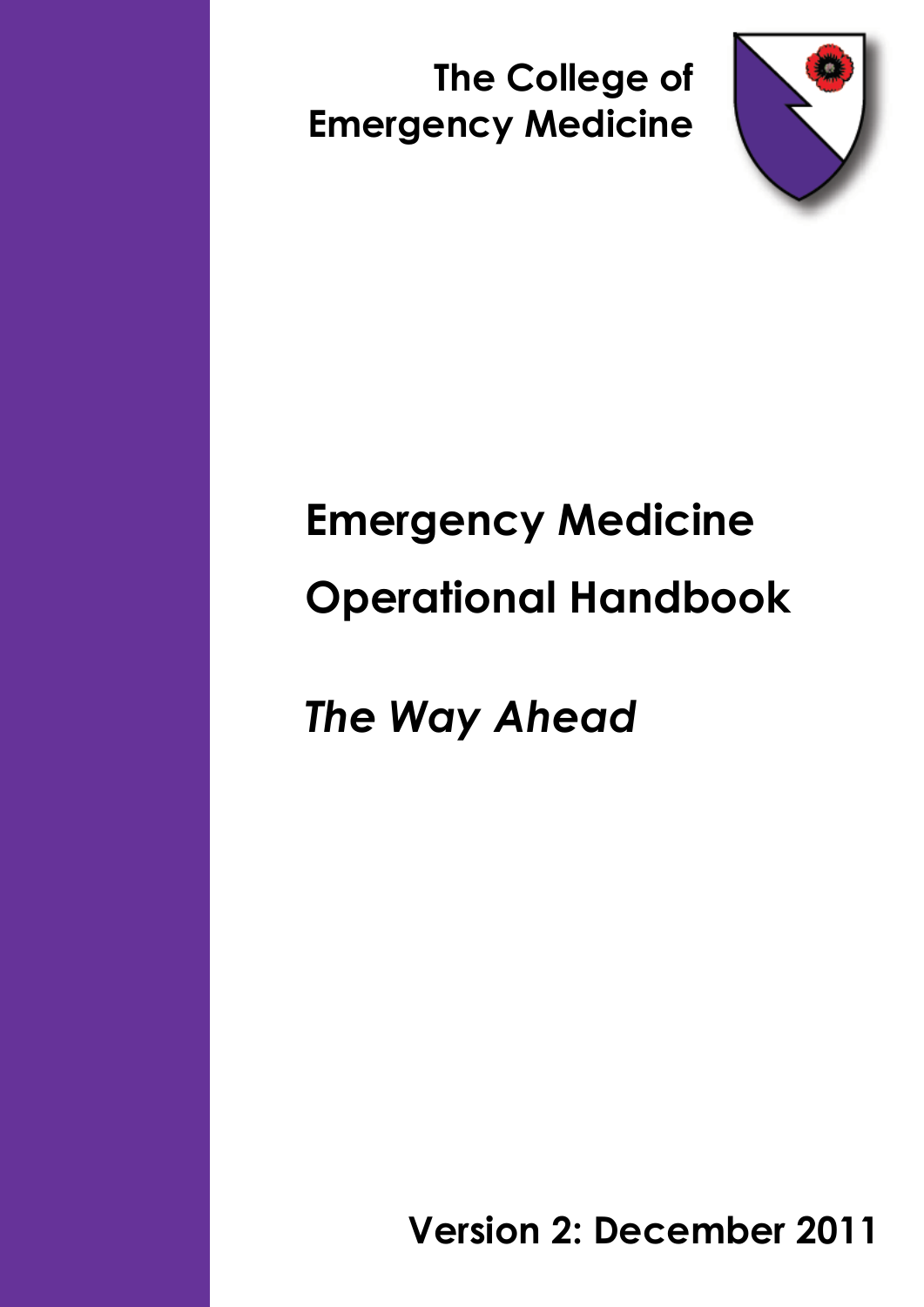# **Contents**

| Defining the Core Emergency Medicine Service 8                |  |
|---------------------------------------------------------------|--|
|                                                               |  |
|                                                               |  |
| Job Planning for Emergency Medicine Consultants Covering 24/7 |  |
|                                                               |  |
|                                                               |  |
|                                                               |  |
|                                                               |  |
|                                                               |  |
|                                                               |  |
|                                                               |  |
|                                                               |  |
|                                                               |  |
|                                                               |  |
|                                                               |  |
|                                                               |  |
|                                                               |  |
|                                                               |  |
|                                                               |  |
|                                                               |  |
|                                                               |  |
|                                                               |  |
|                                                               |  |
|                                                               |  |
|                                                               |  |
|                                                               |  |
|                                                               |  |

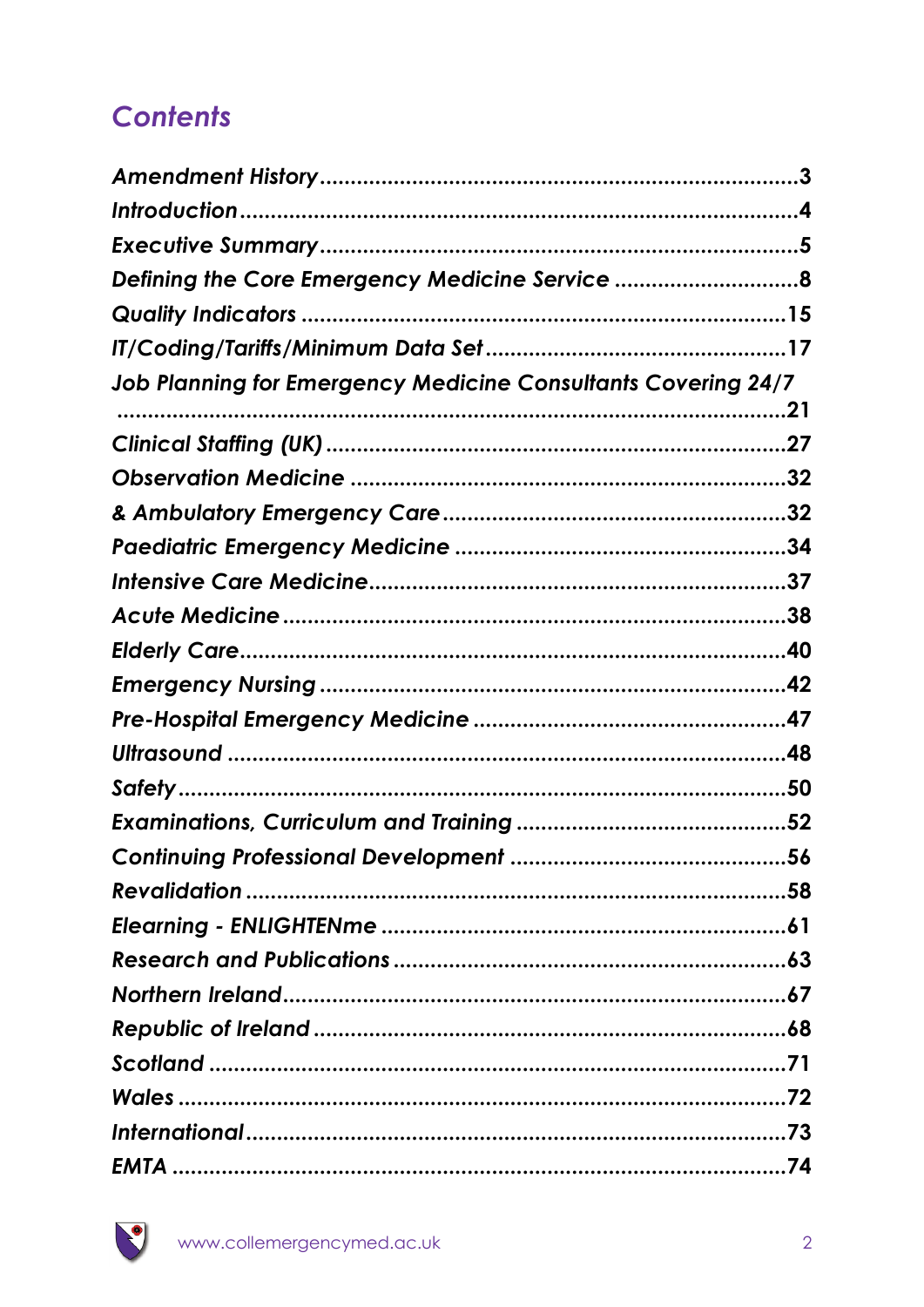# <span id="page-2-0"></span>*Amendment History*

| <b>Version</b> | <b>Date</b>   | <b>Description of Change</b> |
|----------------|---------------|------------------------------|
| 2.0            | December 2011 | Re-write and reissue         |
|                |               |                              |
|                |               |                              |

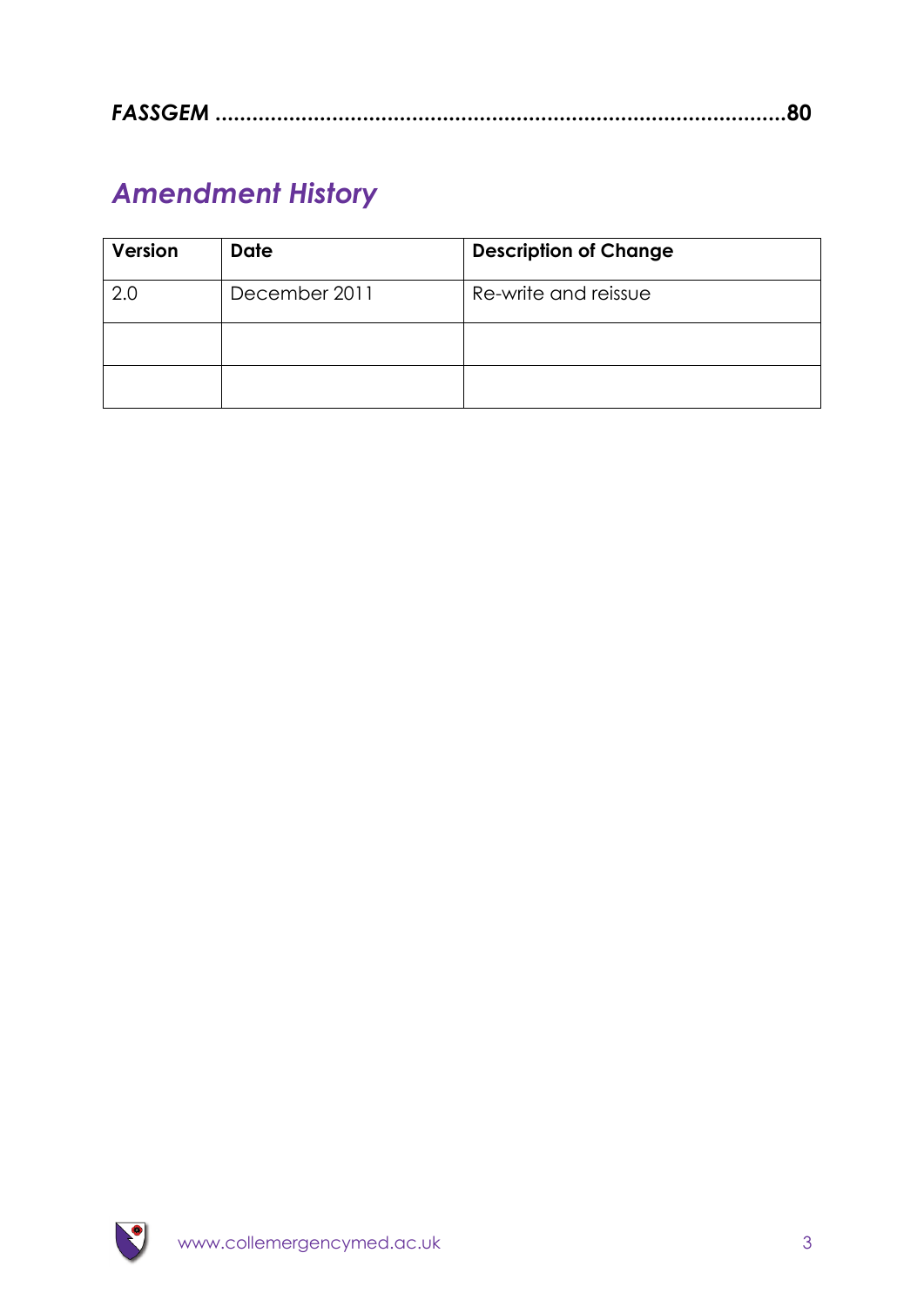# <span id="page-3-0"></span>*Introduction*

The aim of the College of Emergency Medicine is to ensure the delivery of patient care of consistent high quality and safety. This is a challenging agenda for all involved in providing such care but the importance of Emergency Medicine to the public is paramount and we must deliver.

The provision of high quality emergency care is one of the tenets of any healthcare service. The pace of change in Emergency Medicine is impressive. The College of Emergency Medicine will continue to strive to ensure that the public receive the care which they both expect and deserve.

This document replaces the previous guidance we issued known as *'The Way Ahead'*. This guidance is for clinicians, managers and commissioners involved in the delivery of Emergency Medicine in the UK and the Republic of Ireland. The public may also find the document of interest.

As the pace of change is brisk we will continually refresh this guidance as the service develops. The workforce section for example will change significantly as a result of the forthcoming report from the Emergency Medicine Workforce Task Group involving representatives from the College, the Department of Health, Centre of Workforce Intelligence, RCN and others.

A summary of the key principles will be available shortly.

John Heyworth

Mike Clancy

Gordon Miles

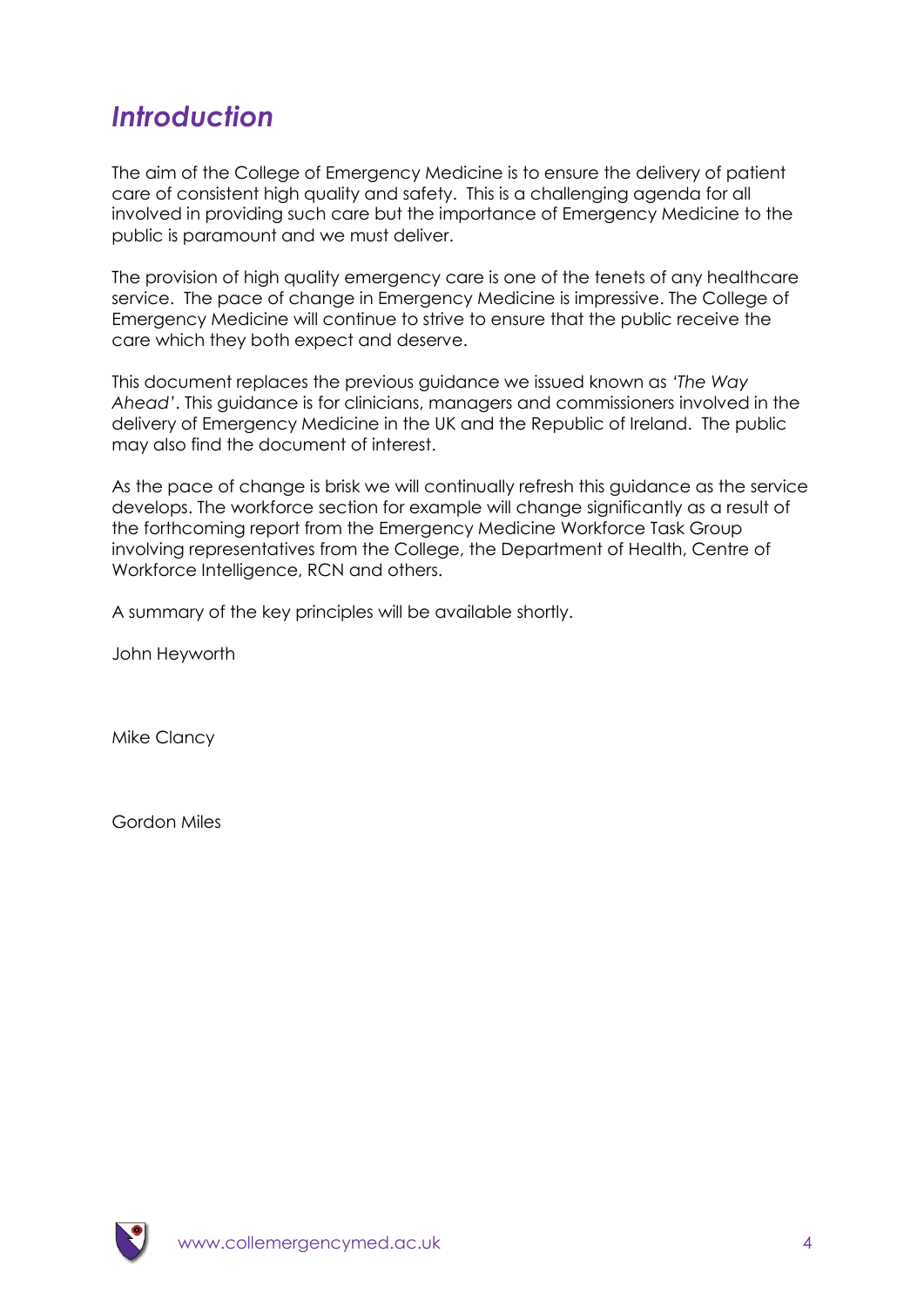# <span id="page-4-0"></span>*Executive Summary*

The provision of high quality emergency care should be a fundamental component of the National Health Service (NHS). Almost 20 million new patients attend Emergency Departments in England each year. This number is rising by 5-7% per annum. There is a concomitant increase in the acuity of the case mix. We believe similar pressure is seen in Wales, Scotland, Northern Ireland and the Republic of Ireland.

The Emergency Department (ED) is a unique venue at which patients are guaranteed access to emergency care 24 hours a day, 7 days a week. For the general public the Emergency Department is the "shop window" of the NHS; in consequence it should be supported to provide the level of care which the public both expect and deserve.

The development of Emergency Medicine (EM) in the United Kingdom has been hindered by a decade of attempts to reduce the number of Emergency Department attendances. These have been imposed without evidence of benefit, have wasted resources and failed in their objectives.

The College of Emergency Medicine is committed to ensuring that all patients who attend the Emergency Department receive prompt, high quality and safe emergency care.

The College urges a paradigm shift in which emergency care is provided by more senior clinicians throughout the 24 hour period. As a matter of urgency the Emergency Department workforce must be re-configured to reflect both the numbers and acuity of patients presenting to the Emergency Department.

The College urges all health care planners and commissioners to prioritise emergency care at national and local level.

The College of Emergency Medicine recommends that every Emergency Department should have a minimum of 10 whole time equivalent Consultants in Emergency Medicine. This would allow a consultant to be present to supervise care for a minimum of 14 hours a day.

The College of Emergency Medicine is committed to developing a model of consultant care that benefits all patients and provides a sustainable and rewarding career to enable the specialty to attract the highest calibre practitioners.

Consultant expansion as well as delivering an improved patient experience also provides opportunities for protected time to ensure optimal training is provided. Our proposals for consultant expansion aim to provide a sustainable career model for Emergency Medicine encouraging doctors to the specialty and retaining expertise at the point of care.

The Emergency Department workforce should be both multidisciplinary and integrated. The Emergency Department provides a unique and superb training environment for all doctors. The College of Emergency Medicine recommends that all junior doctor training programmes allocate specific time to Emergency Medicine.

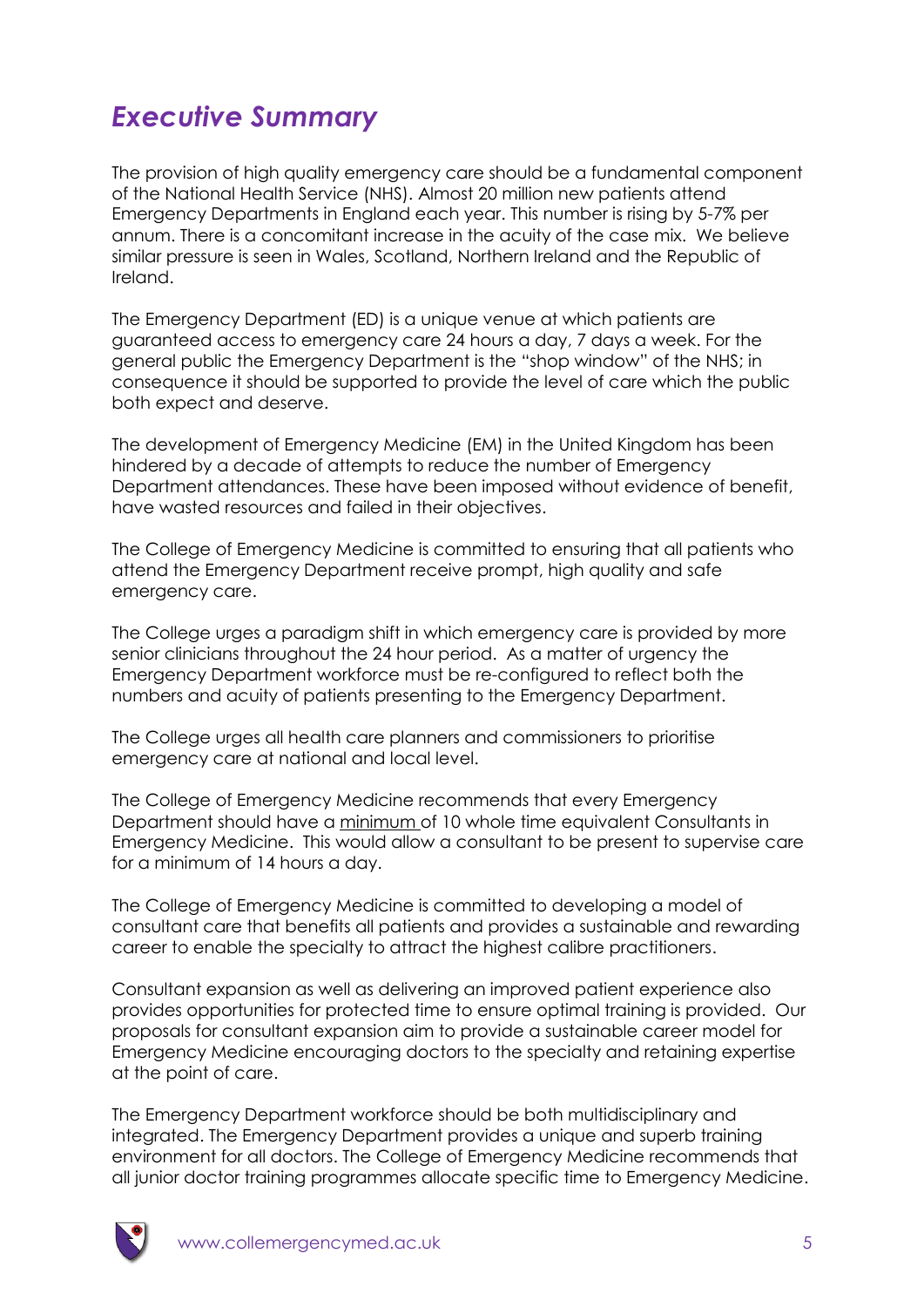The College of Emergency Medicine welcomes the new Quality Indicators (QIs) and views them as a catalyst for sustained improvements in emergency care. They should be regarded as tools to improve quality and safety of care and not as targets.

The College of Emergency Medicine recommends the following model of care with the aim of delivering guaranteed access to a comprehensive high quality service 24/7, and one in which all the QIs could be realised:

- Patient responsive access to Primary Care expertise, both in hours and out of hours
- A co-located Emergency Department and Primary Care facility tailored to local demand, based on evidence and agreement between the Emergency Medicine clinicians and colleagues in Primary Care
- Triage and Streaming of all attendances by Emergency Medicine clinicians based on clinical need alone.

Emergency Medicine in the UK and Ireland aspires to stand comparison with Emergency Medicine models throughout the world. However, this unique potential has only been partially realised and emergency care requires absolute prioritisation within the forthcoming commissioning agenda to ensure that ED patients are provided with the care and expertise which they expect and deserve.

The key aspects of modern Emergency Medicine practice may be summarised as follows:

- Early involvement of senior Emergency Medicine clinicians
- Rapid expert early assessment
- Prompt commencement of time critical interventions
- Unrestricted access to imaging (CT, Ultrasound, Plain radiography) by Emergency Medicine doctors to allow immediate diagnosis of life threatening conditions
- Expertise in relevant critical care skills in collaboration with colleagues from anaesthesia and intensive care
- The extended presence of Emergency Medicine consultants providing leadership and supervision
- Development of Clinical Decision Units (CDUs)as a core component of Emergency Department activity providing protocol-driven periods of investigation, observation and review for patients who would otherwise be admitted to scarce and expensive hospital beds or discharged, potentially unsafely.

Emergency Medicine in the UK has made great strides in the past 20 years, but further work is required as a matter of urgency to ensure provision of a consistent high quality service.

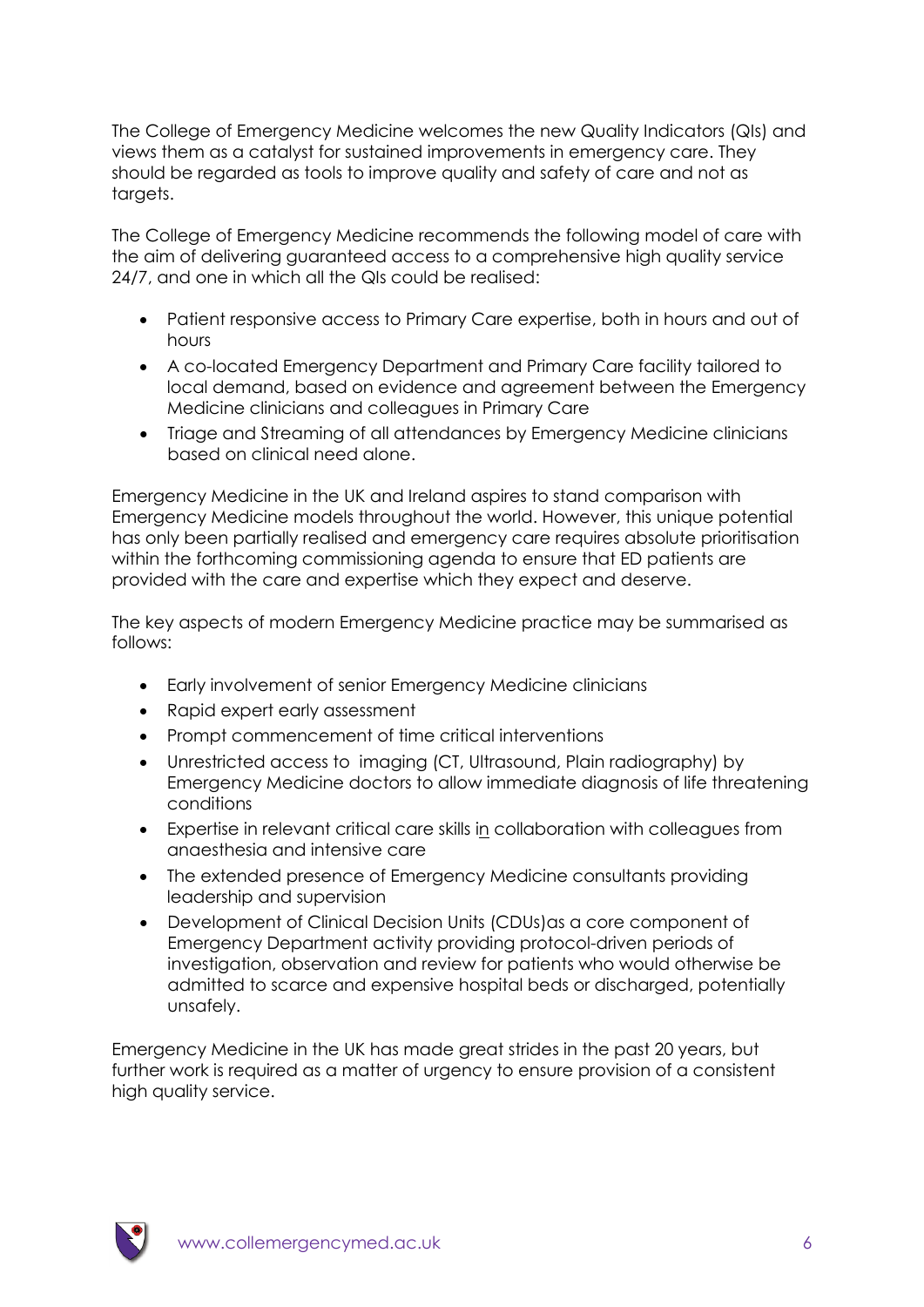

# Current demands on Emergency Departments

A large increase in workload (numbers and acuity) has occurred in the last 6 years. Due to inadequate IT systems and the consequent incomplete and poor quality data, we do not know **why** this increase has occurred. Many factors may be responsible:

- Social factors such as increased mobility, increasing expectations regarding level of access and level of service have tended to encourage ED visits over GP attendances, particularly out of hours (OOH)
- Demographic factors such as an increase in the proportion of elderly persons has increased the complexity of cases presenting to the Emergency **Department**
- Resource reconfiguration such as the restructuring of GP OOH care, and reduced inpatient beds have cumulatively led to a reduction in OOH and in patient capacity with only the emergency department available to many who require urgent care
- Technical advances have allowed rapid diagnosis and turnaround within the Emergency Department of patients with conditions that would have historically required hospital admission e.g. chest pain, thromboembolism, cellulitis.

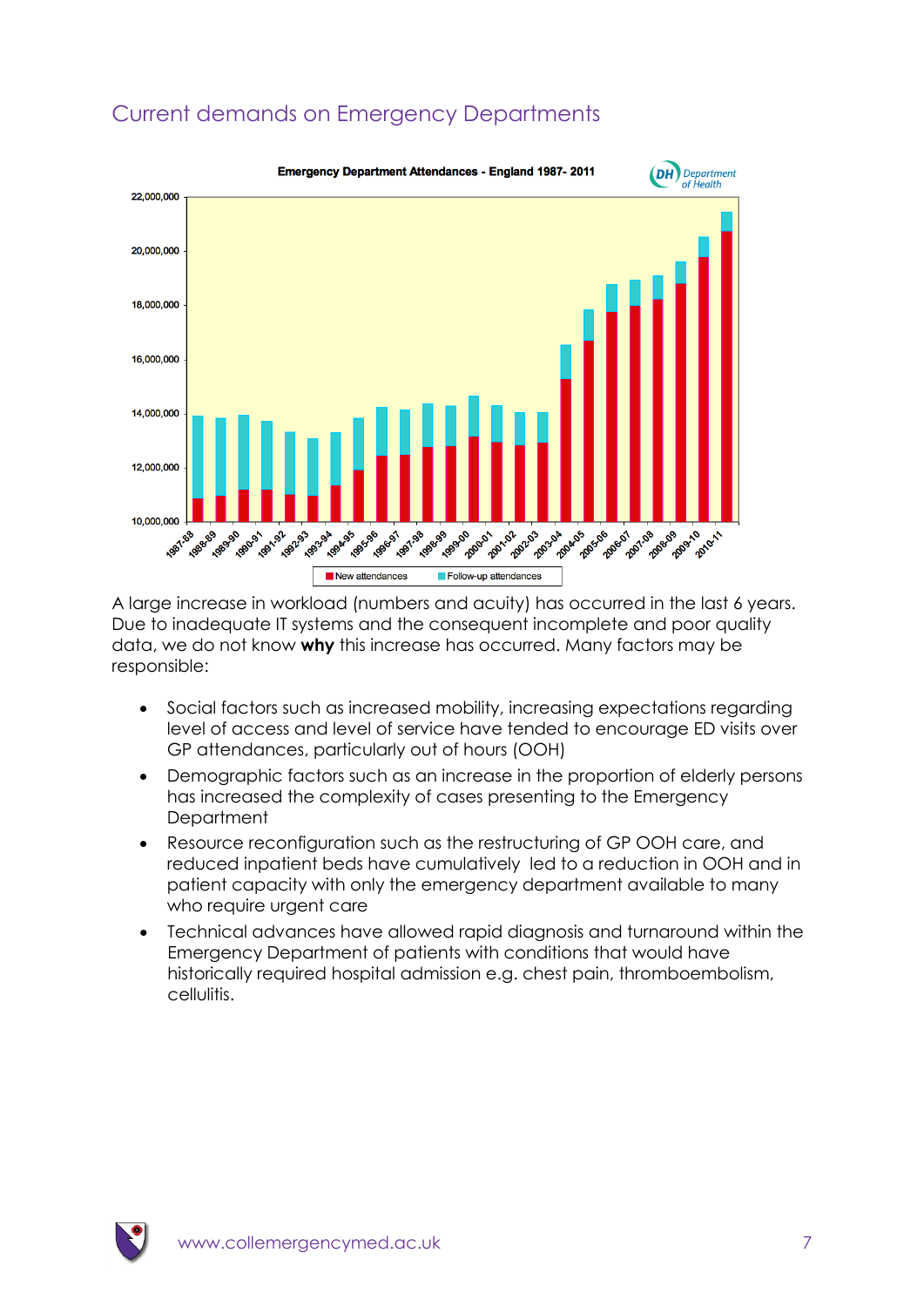# <span id="page-7-0"></span>*Defining the Core Emergency Medicine Service*

The objective of the College of Emergency Medicine (the College) is to ensure the highest standards of emergency care 24 hours a day for patients of all ages with acute illness and injury. The resources needed to deliver the core service are listed below. The College believes that these should be in place in all Emergency Departments (EDs):

- The presence of a doctor trained and experienced in EM 24 hours a day (ST4 or above)
- Up-to-date facilities for resuscitation, emergency care and ambulatory care
- 24/7 access to x-rays, ultrasound and computed tomography (CT)
- Timely support from inpatient teams and efficient procedures for admission to hospital
- A Clinical Decision Unit (CDU) / observation ward
- An up-to-date information technology (IT) and records system linked to hospital and community care records
- Educational and administrative space within the department.

# Definition of a core service

Emergency Physicians (EPs) are specialists in the initial assessment and management of the full range of emergency and urgent conditions in patients of all ages. Core elements of EM practice include:

- Resuscitation of patients with life-threatening illness or injury
- The assessment and early treatment of patients with sudden serious illness or injury, including those who self-present
- The management of patients requiring a short period of programmed investigations and observation to ensure safe discharge of patients with symptoms that might suggest serious disease and avoid unnecessary hospital admissions
- Strong influence in the planning, delivery and management of the emergency care system
- Contingency planning to cope with major incidents or periods of huge or fluctuating demand (such as a flu pandemic)
- Teaching and training doctors and other staff in the care and assessment of the ill and injured patient.

# Workforce

Emergency Medicine has been at the leading edge of the development of multidisciplinary working and there is a strong team ethos in EDs. EDs function best with strong medical and nursing leadership.

The care of seriously ill patients and dealing with difficult diagnostic problems are not roles for the unsupervised junior trainee doctor.

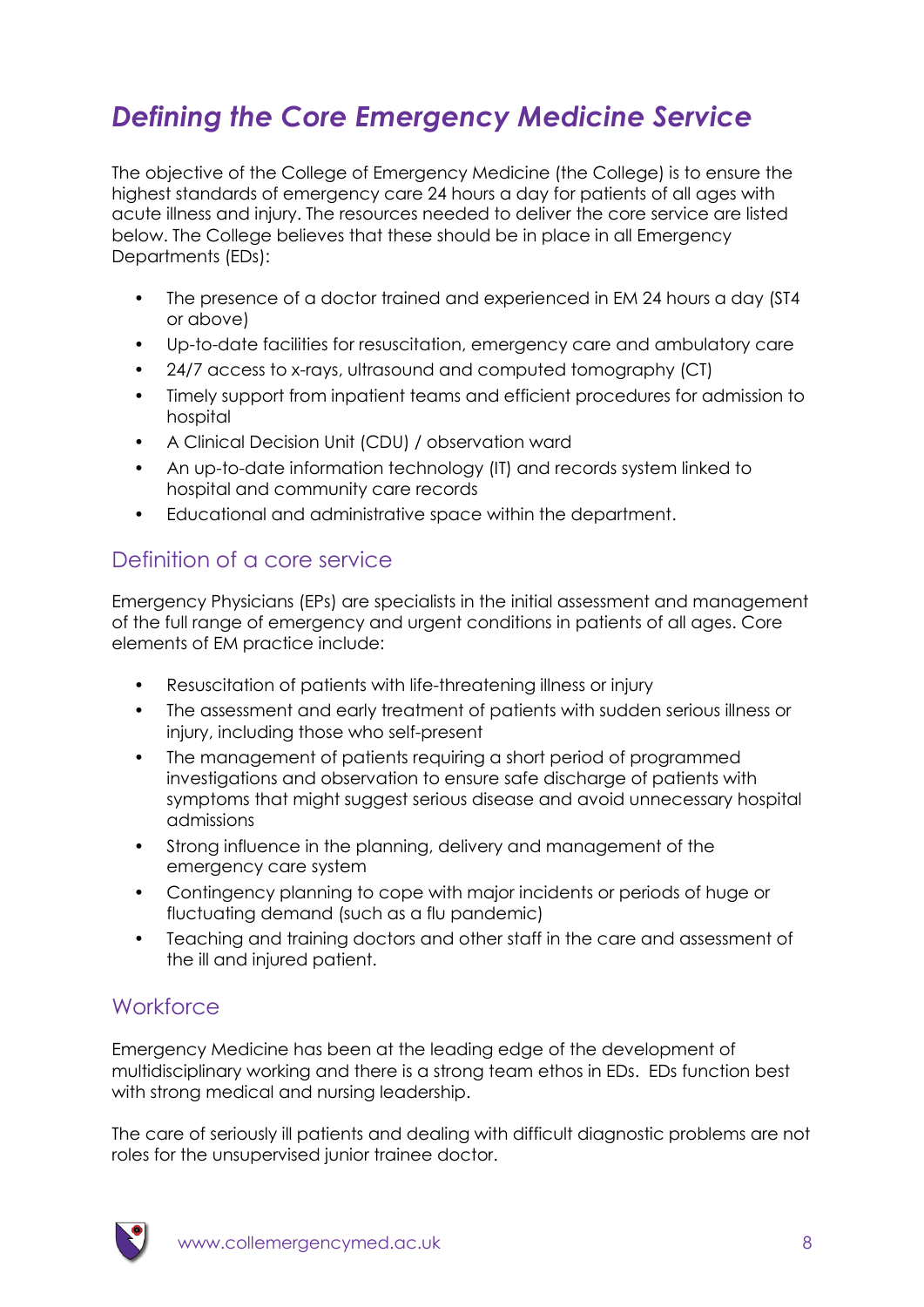Workforce planning both locally and nationally must ensure the presence of doctors of adequate seniority, training and experience (the equivalent of UK specialty training ST4 or above) to provide clinical decision making throughout the 24 hour period.

The ultimate aim is to have senior ED doctor advice and review for all patients attending the ED. Until there are enough Emergency Physicians (EPs) in post to achieve this standard, consultant review should apply to the following high-risk patient groups prior to discharge from the ED: adults with non-traumatic chest pain, febrile children under 12 months and unplanned returns within 72 hours , as stated in the current Quality Indicators. In time we hope to extend this further to include those patients presenting with acute headache, chest pain or abdominal pain, ill or injured children under the age of five and unscheduled return attendances. EDs are encouraged to adopt consultant review for these conditions if possible or use the importance of EM consultant input for these high risk patients as a driver for consultant expansion.

# Facilities and equipment

As a minimum standard, the footprint and design of the ED should comply with national standards. In the UK this is the Hospital Building Note HBN22 (many modern departments will exceed this standard) and the College recommends that this document be updated urgently to reflect modern ED practice. In the Republic of Ireland see *Standards for Emergency Department Design and Specification for Ireland, 2007*.

The Emergency Department should ensure adequate space for all members of the ED team, patients and their carers; and provide safety, confidentiality, privacy and dignity. Infection control is a sine qua non of safe practice and is equally important in the ED as elsewhere in the hospital; this mandates the provision of adequate cubicles, areas for isolation of patients who are an infection risk as well as those more susceptible to acquiring infection.

There should be separate areas within the ED for children, both whilst waiting and during treatment. Acutely disturbed patients need specific facilities. There should be a quiet area for the care of bereaved relatives.

Up-to-date resuscitation equipment is essential, with monitoring facilities allowing portable and central monitoring. Where possible, monitoring and diagnostic data collected electronically should be transferred to the electronic patient record.

# Core facilities

Every ED should have the following estate:

- Resuscitation area
- Trolley area(s)
- Ambulatory care area
- Reception and waiting area
- Dedicated children"s facilities
- Rapid assessment and treatment area

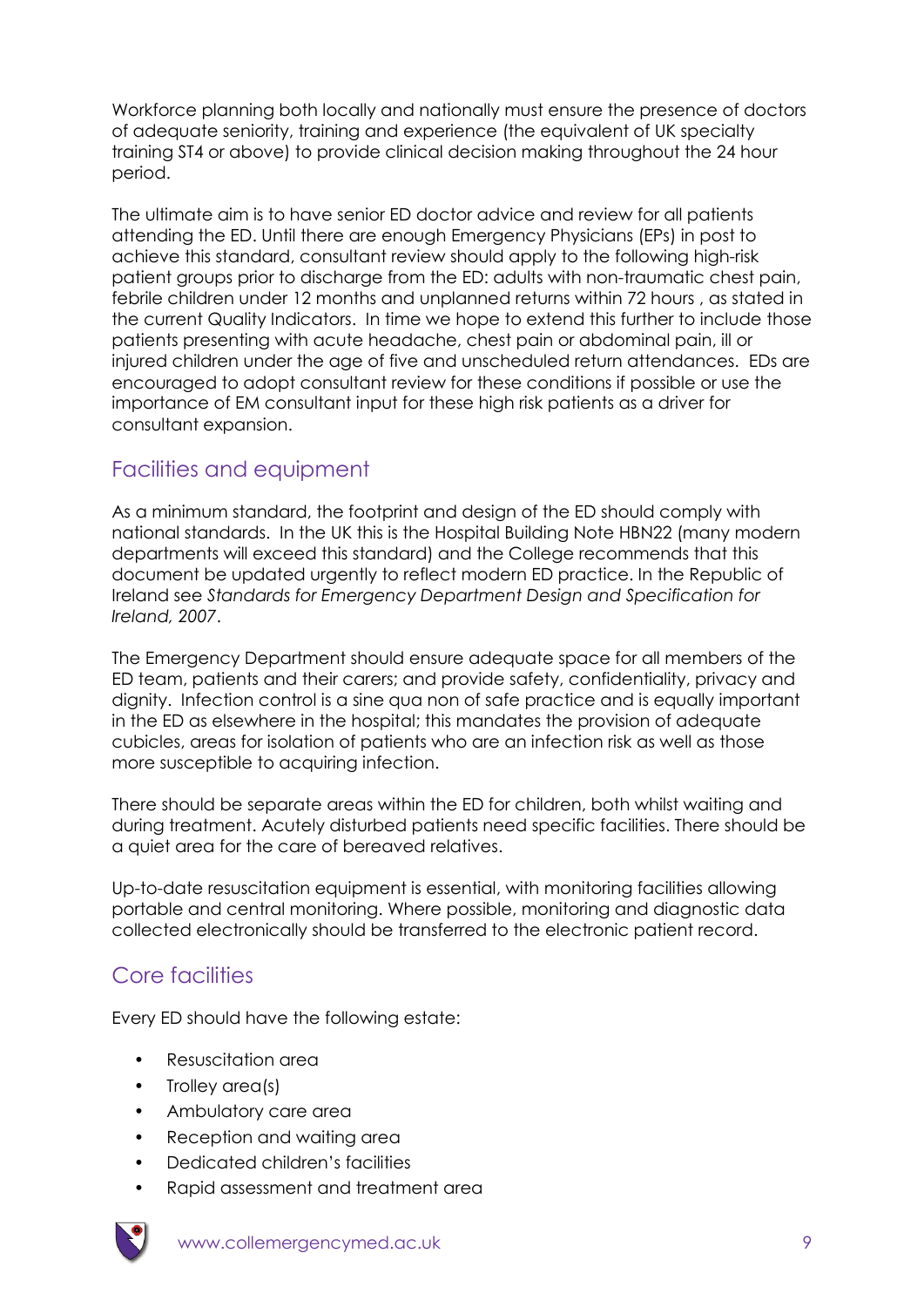- CDU/observation ward
- Educational space
- Offices and secretarial space.

Details of the numbers of rooms can be found in relevant national documents. The College intends to work with the Department of Health to review the current national standards to ensure that they meet the needs of modern EDs, especially for resuscitation and trolley areas, to ensure these standards reflect the increasing numbers of seriously ill patients attending the ED.

# **Diagnostics**

There is abundant evidence that the safe delivery of care bundles and pathways requires timely access to investigations. The risks of misdiagnosis of some conditions are too high to be left to clinical assessment alone. Early access to diagnostic tests can also prevent unnecessary hospital admission.

### **Pathology**

As a minimum, point of care testing in the ED should be available to provide results for:

- Arterial blood gases
- Haemoglobin
- Electrolytes
- Urinalysis and pregnancy testing
- Glucose
- Lactate.

The ED should agree with the admitting teams the relevant investigations required for the majority of presentations. This will optimise the early ordering of such investigations and minimise unnecessary or delayed requests.

There should be a reliable method of rapid transport of pathology samples. These must be prioritised by the pathology department as all of these will be urgent requests. Most results should be available within one hour. A robust and accountable system of results acknowledgment must be in place.

#### Diagnostic imaging

To function effectively the ED must have a range of diagnostic imaging capabilities available. These include the following:

#### *Radiographs*

The ED must have access to plain radiography 24 hours a day. The images should be available on a digital PACS system for review in the ED and by colleagues in other clinical areas within the hospital, for example intensive care and the trauma and orthopaedic departments. All radiographs must be reviewed by a radiologist/radiographer. Immediate, "hot" reporting is ideal but as a minimum all reports should be available for review within 48 hours.

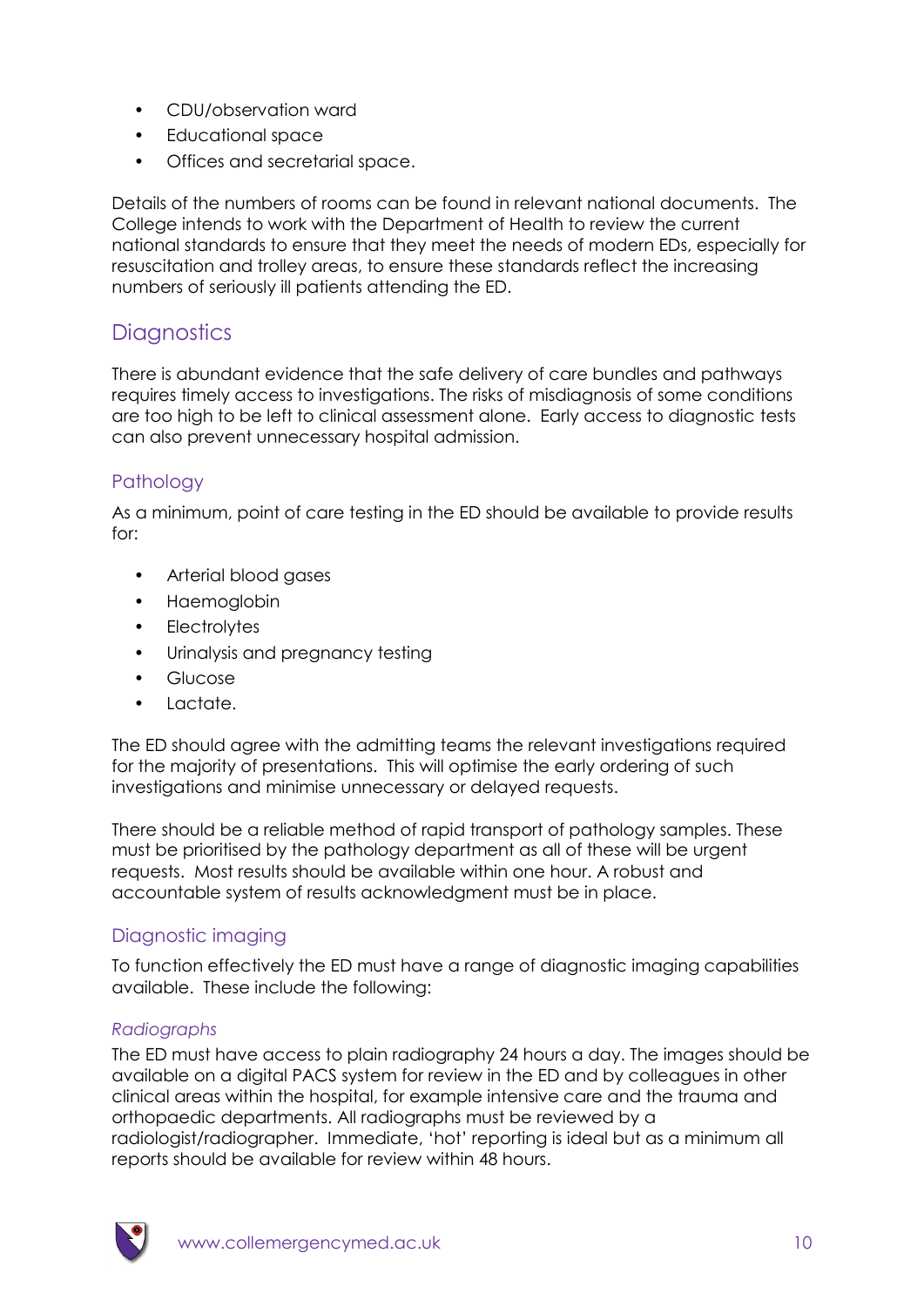#### *Ultrasound*

Ultrasound is now established as a fundamental component of the assessment of the acutely ill and injured patient in the ED. Every resuscitation room should have an ultrasound machine.

Emergency Medicine trainees now undergo training in ultrasound as part of their curriculum-based training.

ED clinicians are expected to provide diagnostic ultrasound in the following situations:

- Focused assessment with sonography for trauma (FAST) scan
- Abdominal aortic aneurysm (AAA) diagnosis
- Central venous access as required by national guidelines.

In many departments the scope of ultrasound diagnosis has extended to a visual assessment of cardiac function.

In some areas, ultrasound services may be provided by radiology. If this is the case, systems must be in place to ensure a timely 24/7 service. More information on the use of ultrasound technology and the required training follow later in this document.

#### *Computed Tomography (CT)*

The use of CT provides early, prompt and detailed assessment of patients with neurological, thoracic and abdomino-pelvic pathologies. The College recommends that a CT scanner should be available within or immediately adjacent to the ED. This facility should be available 24 hours a day. Protocols should be agreed with colleagues in radiology regarding the referral process for CTs for head injury, stroke, pulmonary embolus, major trauma and abdominal pain. Such CTs should be reported immediately.

#### *Magnetic Resonance Imaging (MRI)*

Access must be available for urgent MRI 24 hours a day for those conditions where immediate surgical intervention may be necessary (for example, spinal cord compression). This may be in another unit, but systems should be in place for timely referral and transfer.

Less urgently, MRI of the extremities will provide prompt and detailed assessment of injuries where previously repeat radiographs and clinical assessment was unavoidable. These conditions would include wrist injuries with possible scaphoid fractures, and knee injuries.

# Inpatient support to the Emergency Department

To function effectively the ED must have a range of inpatient support capabilities available. These include the following:

#### Access to inpatient beds

Patients waiting on trolleys for prolonged periods due to a lack of inpatient beds represents sub-optimal patient care. This is an international problem with evidence that patients with prolonged "trolley times" have an increased length of stay in

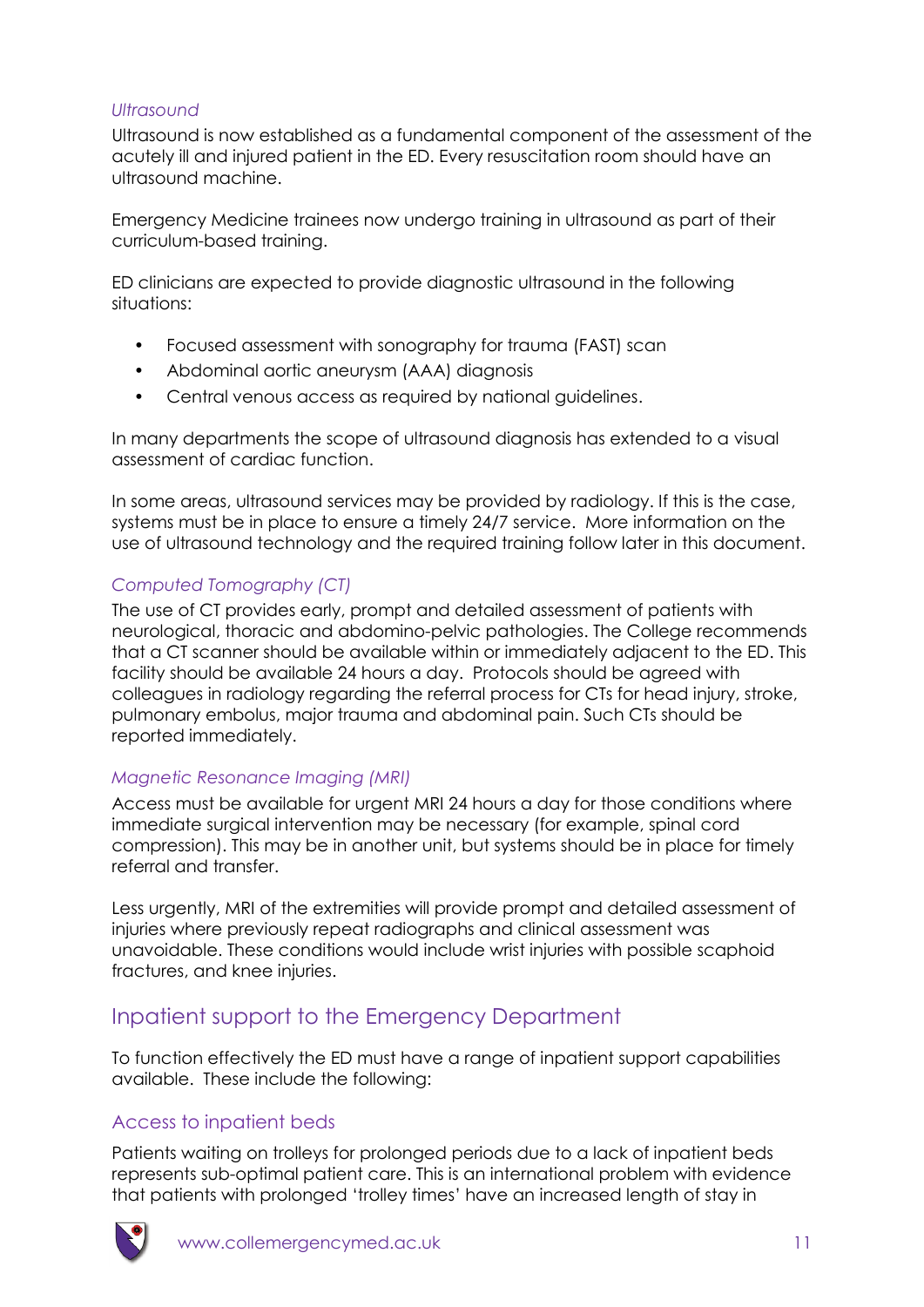hospital and in some cases increased mortality and morbidity. The lodging of large numbers of patients on trolleys awaiting admission (access block) compromises the ability of the ED to treat other patients and substantially adds to distress of all patients, carers and staff.

There has been a marked improvement in England with a "whole systems" approach to this problem. It is essential to appreciate that the actions of in-patient teams are a key determinant of patient flow through the ED.

However, some parts of the British Isles still have major difficulties and there are concerns about this issue. In the Republic of Ireland, there is no meaningful performance standard for ED trolley waits.

A sustainable system to eliminate ED trolley waits arising from hospital bed shortages would require average bed occupancy of 85%. Realistically, the financial agenda in most acute Trusts will not allow such unused capacity. Nevertheless all acute hospitals should have sufficient capacity to ensure patient flow is maintained.

#### Supporting specialties

The College view is that an ED must have 24/7 support services from Acute Medicine, Intensive Care/Anaesthesia, diagnostic imaging and laboratory services, including blood bank.

The supporting specialties required on site to support an ED have been extensively reviewed in previous documents. It remains the view of the College that the required support for an ED is provided by the "seven key specialties"- Critical Care, Acute Medicine, Imaging, Laboratory Services, Paediatrics, Orthopaedics and General Surgery. However, inpatient teams may not be able to sustain full 24/7 services on all current sites. There is a balance between centralising or rationalising some services with the consequent risk of patient deterioration en route and the economic cost and reduced expertise of maintaining numerous smaller units.

Preferably Paediatrics, General Surgery and Orthopaedics should be on site. If they are not, then robust and safe pathways should be in place for the management of severe illness or injury in these groups. This may mean ambulances bypassing the nearest ED or clear procedures for rapid stabilisation and summoning retrieval teams if there is a long journey to the nearest appropriate facility.

Where key support services such as Orthopaedics, General Surgery or Paediatrics are not on site, then the need for more senior EPs to assess, stabilise and treat patients prior to discharge or transfer is self-evident. There must also be clear procedures and protocols for dealing with common problems, for example, acute abdominal pain and the pyrexial child.

Psychiatric patients are in general poorly served in terms of out of hours provision and often present by default rather than by design to the ED. There should be clear arrangements for timely support from psychiatric services.

#### Facilities for transfer

There should be clear guidelines for whenever referral and transfer of a patient to another hospital is required. These should be agreed by both the receiving and

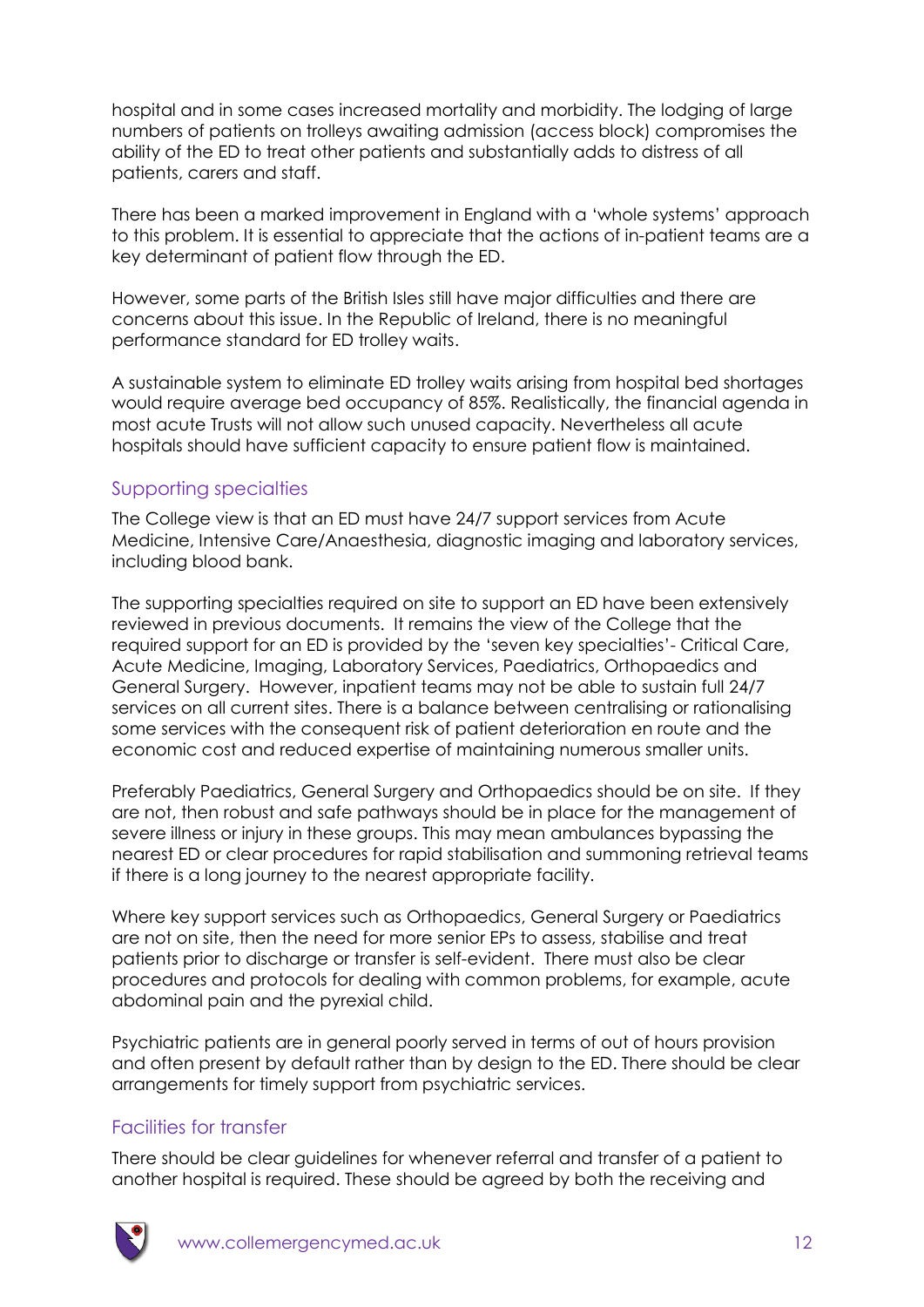transferring hospitals. These should cover the information required for referral, documentation, treatment prior to transfer, equipment and escorting staff.

### Information technology (IT)

EM is an information intensive discipline. There is a substantial need to continually gather, integrate, analyse and act on information whether in the clinical environment or in the management and development of services. Such systems should be ED-specific and developed to comply with national standards as it is essential to share information with other health and social care providers. The IT system should provide:

- Rapid registration
- Electronic access to previous clinical records including ECGs and clinic/hospital discharge letters
- Documentation of all clinical activity including direct supervision and advice by senior ED doctors
- Direct access to ED clinical guidelines
- Electronic ordering of pathology and diagnostic imaging and access to results
- Results acknowledgement
- Presentation specific pro-forma
- Prompts to comply with coding requirements include:
	- o timings (assessment, admission or discharge)
	- o diagnostic coding
	- o investigations coding
- Electronic discharge summaries
- E-mail access to general practitioner (GP) surgeries for transmission of ED discharge letters
- Contact numbers for other health care professionals, such as health visitors, re: child protection issues
- Direct access to clinical databases and reference sources, for example TOXBASE, National Electronic Library for Health
- ED reports for audit and governance
- ED reports for case mix and staff modelling, business intelligence.

Accurate real-time data entry does have staffing implications. This process takes longer than traditional methods, especially with the need to train new junior doctors as frequently as three times a year.

# Clinical Decision Unit/observation ward

Patients with many conditions can be safely discharged following a short, intense period of investigation or a brief period of treatment and observation, typically 4-12 hours. Many EDs include such units as an integral part of their work. If the ED does not

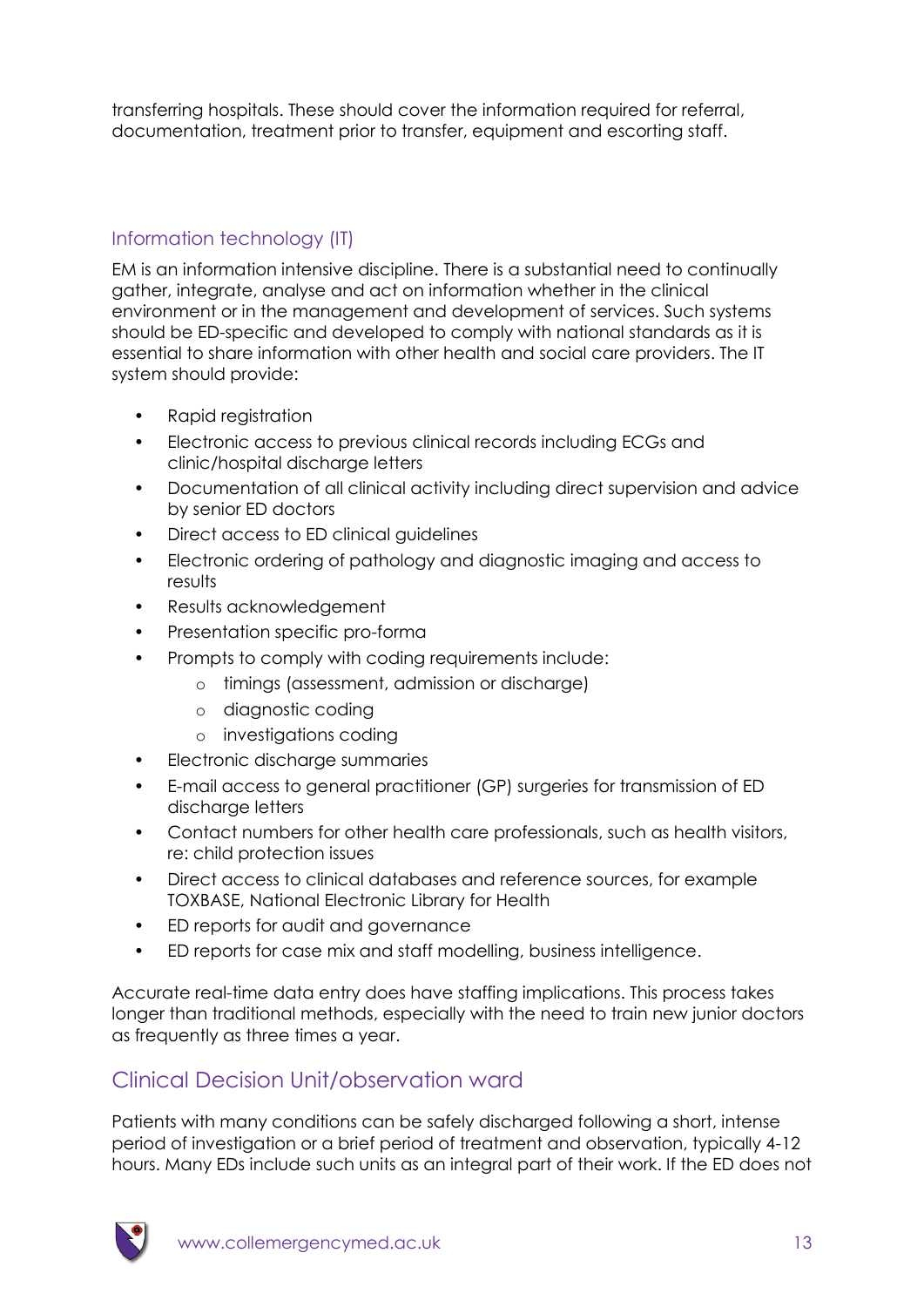have this facility then inevitably there will be more short stay admissions to hospital and potentially more unsafe discharges from the ED.

The admissions criteria for short-stay observation should be agreed in conjunction with the inpatient teams and the commissioners of the service. Further details of CDUs and observation medicine are described in the relevant section of this guide.

### **Guidelines**

The ED should develop, in conjunction with the admitting specialties, appropriate evidence-based guidelines. These may be derived from national or international reference sources or adapted locally as required. The guidelines should be available electronically and in hard copy to all clinicians in the department. Review and amendment (where appropriate) of the guidelines should occur every three years at least. Compliance with the guidelines should be the subject of a departmental rolling audit programme. The College produces guidelines on topics of major import to EM in the UK and provides audit tools and reporting mechanisms for selected conditions on an annual basis.

# Prevention, public health and public education

The ED should lead and co-operate with other services in the prevention of illness or injury. Examples would be referral to falls clinics for the elderly, accident prevention in children, working with police on the prevention of violence and initiatives to reduce harm from alcohol or misuse of drugs. EDs can have a key role in public education but this requires time and resources.

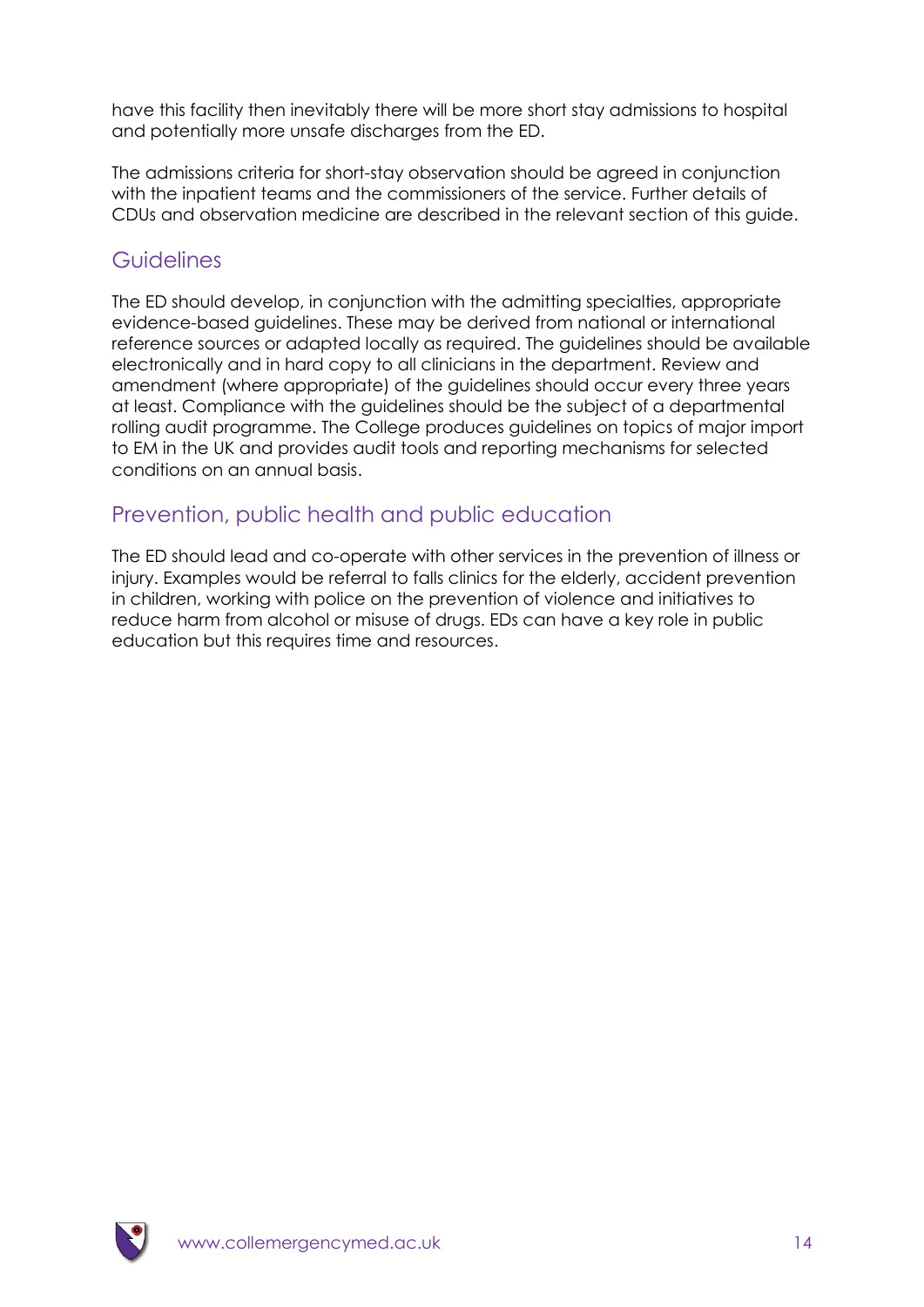# <span id="page-14-0"></span>*Quality Indicators*

New quality indicators for emergency care in England were announced in December 2010 and were implemented in April 2011. The new indicators represent measures regarding time, quality and the patient experience, which will drive better patient care in Emergency Departments. The quality indicators were developed by the Department of Health team in conjunction with clinicians from the College of Emergency Medicine and the Royal College of Nursing, with significant guidance and contributions from the CEM Lay Advisory Group. This suite of indicators represents the most important development in emergency care standards in the past 10 years.

The aim is for patients to see tangible improvements in their care with earlier initial assessment, prompt treatment interventions, and optimal patient flow through an Emergency Department, including discharge home, admission to an Emergency Department Clinical Decision Unit or to a hospital bed.

This is a demanding set of measures and success will be dependent on emergency care achieving the highest level of profile and support within an Acute Trust. The intention of the measures is to improve the consistent quality of care provided in Emergency Departments.

In order to achieve compliance, the following key points and recommendations should be noted:

- Acute Trusts should consider the appointment of a Director of Emergency Care, preferably a clinician from Emergency Medicine, to provide an informed overview and ensure that emergency care achieves the necessary high profile within the Trust agenda
- Trusts should review their Emergency Department staffing with a view to increasing consultant numbers to those recommended by the College of Emergency Medicine i.e. a minimum of 10 whole time equivalent consultants in Emergency Medicine. The drive towards senior sign-off and early senior clinical involvement identified in the measures requires this level of staffing. There is an increasing body of robust evidence which identifies the clinical and cost benefits of such a modest investment
- Ambulatory care is identified as an important issue. A properly configured Emergency Department Clinical Decision Unit is the key to providing such clinical and cost efficient care
- The time related incentive that no patient should be in the Emergency Department for more than 6 hours will necessitate pre-emptive hospital capacity planning, particularly in intensive care and high dependency units
- Monitoring performance will require adequate IT provision. At present, this is variable and there are major concerns regarding the reliability of Emergency Department data. Trusts should review the IT provision in their Emergency Department at the earliest opportunity and upgrade where necessary
- Please note there are two guidance documents concerning the QIs which are subtly different - data definitions and implementation. It is vital to understand the clinical rationale for each indicator and the philosophy of the

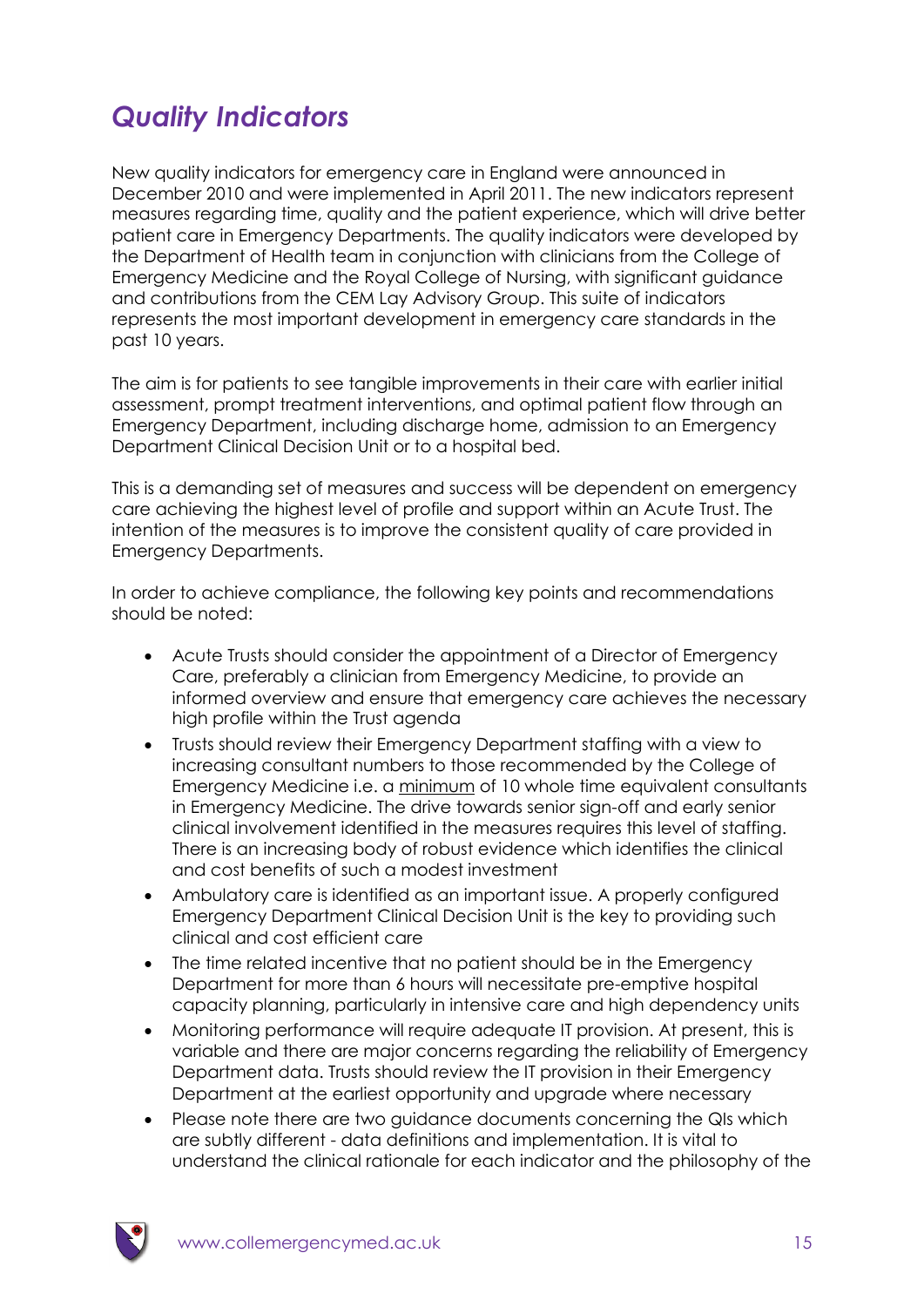set of indicators to successfully implement them. This is only described in the implementation guidance

- Key indicators will be measured by Monitor and by the Department of Health (Performance Management Team)
- It is absolutely crucial that the Quality Indicators be regarded as a complete set of indicators rather than individual measures. Compliance will be achieved by improving clinical standards across the board. The keys to achieving this are ensuring Emergency Departments have a workforce matched against demand in terms of numbers and decision makers particularly at Consultant level, streamlined processes, access to an Emergency Department Clinical Decision Unit and pre-emptive bed planning within the hospital.

The College of Emergency Medicine has set up a forum on the ENLIGHTENme website for feedback, comments and observations as these indicators evolve: [www.enlightenme.org](http://www.enlightenme.org/)

It is important to note that although intuitively these indicators address key issues in Emergency Department care, they are untested and unproven. It is inevitable that there will be a need to refine and amend the indicators in due course.

Not all these indicators will be immediately achievable. In the interim, the indicators should be regarded as levers to drive improvements in emergency care and not a template for criticism of clinicians working hard to provide optimal care for their patients, often in challenging circumstances.

Overall, the new quality indicators provide an outstanding opportunity to ensure that all Emergency Departments deliver the consistent high quality care which our patients expect and deserve.

[www.dh.gov.uk/en/Publicationsandstatistics/Publications/PublicationsPolicyAndGui](http://www.dh.gov.uk/en/Publicationsandstatistics/Publications/PublicationsPolicyAndGuidance/DH_122868) [dance/DH\\_122868](http://www.dh.gov.uk/en/Publicationsandstatistics/Publications/PublicationsPolicyAndGuidance/DH_122868)

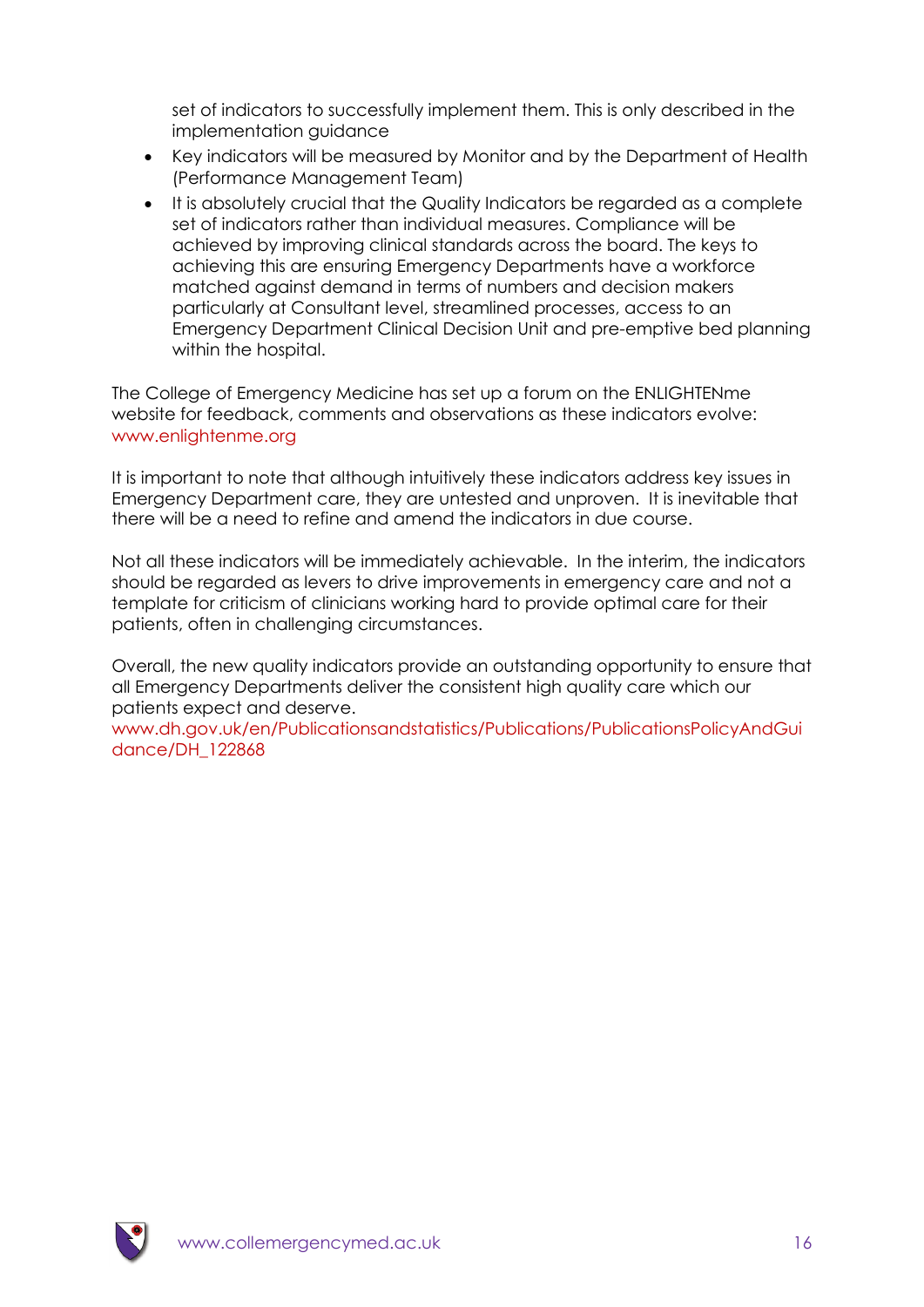# <span id="page-16-0"></span>*IT/Coding/Tariffs/Minimum Data Set*

# **Summary**

- To provide high quality patient care, to improve standards, and to develop Emergency Medicine accurate information is essential
- For information to be comparable, common data standards are required
- To collect reliable data the information technology must collect key data as part of the clinical process
- For data to be useful it must be easy to retrieve and analyse.

Good informatics are essential for safe and effective patient care. IT systems must:

- Support clinical care
- Ensure health professionals, patients, and managers have access to accurate high quality information, when they need it
- Ensure health records are comprehensive, accurate and can be shared as required
- Support clinical audit and research
- Inform discussions around activity, case mix and costs and thereby inform the development of effective emergency services.

As a minimum the ED IT system must be able to produce the relevant datasets for the EM tariffs and mandatory reports, integrate with the main hospital patient database and be compatible with the radiology and laboratory systems

# **Definitions**

**Informatics:** Covers the skills needed to use information, technology, processes, analytical techniques, and governance to improve healthcare.

**Case mix**: The comparison of activity, costs, and quality between hospitals. **Tariffs**: The payment made under Payment by Results for particular units of activity.

# **Overview**

The sustained growth in the volume and complexity of emergency care as a result of a number of social, demographic and out of hours care changes has highlighted the gap in the current collection of information relevant to providing and delivering emergency care services.

# What is the problem?

The current system does not measure inputs or outputs accurately:

- There is no universal system of triage
- The diagnostic coding systems currently used are not designed for either clinical use or policy-making:
	- 30-40% of all visits are un-coded
	- A further 10% are coded as symptoms, e.g. "chest pain"

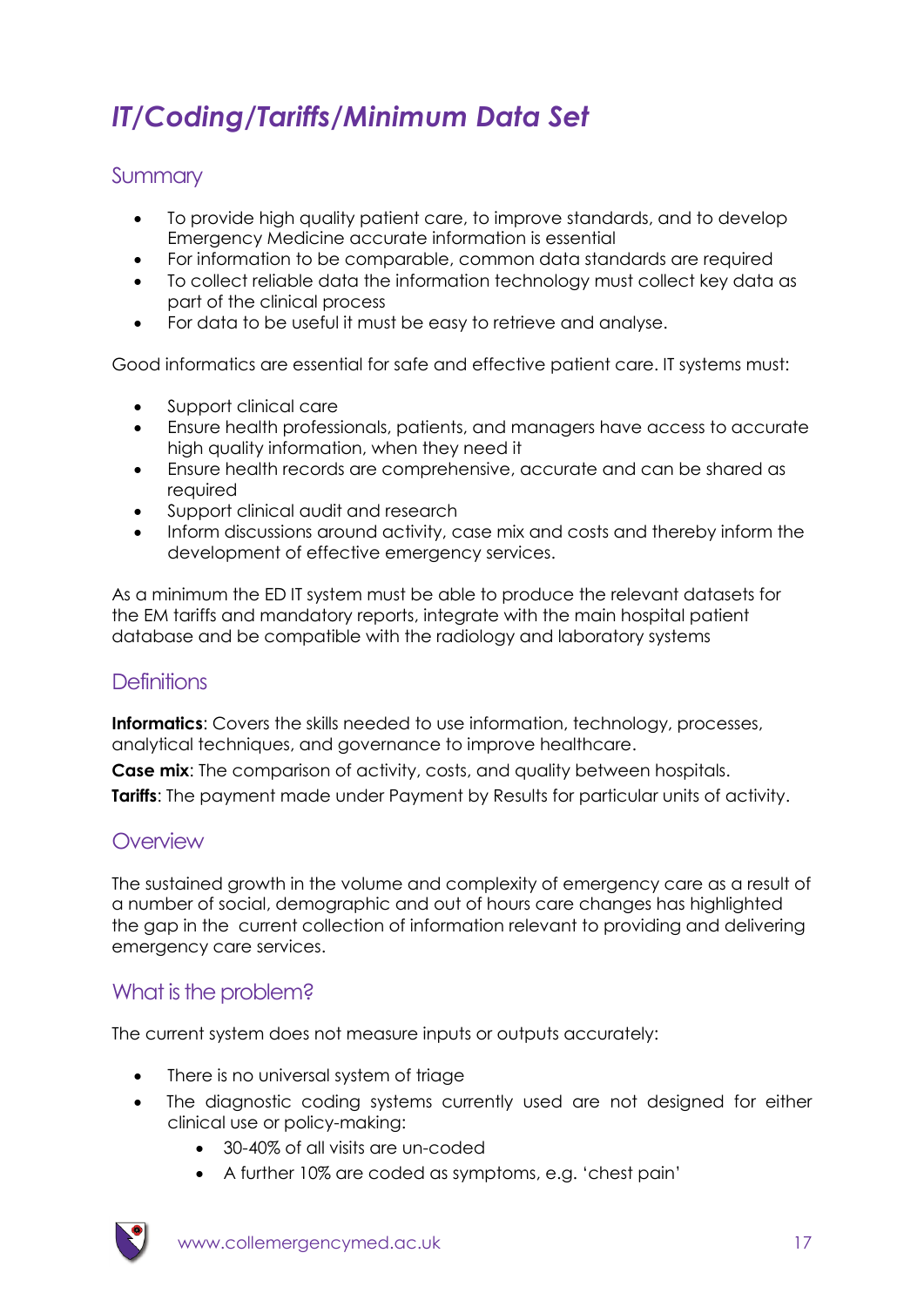The remaining 50% are coded in a variety of different codes sets, making comparison with other healthcare providers, or coordinated service improvement near impossible.

Acuity levels have also risen; though for the data collection reasons stated above there is only incomplete information. Nevertheless using proxy measures of ambulance attendances and admission rates there is ample evidence that the problem is not simply one of more attendances; there is a greater proportion of seriously ill patients, requiring hospital admission.

# Clinical content standards

CEM has been working to assemble a Minimum Data Set. This dataset recognises that there is an urgent need for good quality data to measure attendance, activity and outcomes.

The CEM Minimum Data Set will:

- Promote improved data collection with a focus on both activity and quality of care provided in Emergency Departments
- Provide data to support implementation of more sophisticated and accurate funding models for emergency care
- Create a common standard for communication GPs and other health and social care providers
- Support injury and disease surveillance
- Facilitate the aggregation of data regionally and nationally to inform clinically meaningful service reconfiguration and research.

### Why do we need better information?

Patients presenting to emergency departments represent a subset of all OOH healthcare contacts, albeit a substantial one. However the pre-test probability of a patient being significantly unwell is much higher in the population that present to the ED, in contrast to those who present to other OOH providers. This reflects the incidence of serious illness in this group of patients and explains why access to inpatient teams, radiology and laboratory services is essential for the safe management of a large proportion of patients who present to the ED.

A GP will acutely admit about 1% of all patients seen, whereas an Emergency Department will admit 25-40%. They are very different patient populations and therefore the testing strategy needs to be different.

To ensure this phenomenon is both understood and resourced it is essential that accurate case mix data is collected for all ED presentations.

# Diagnostic data coding systems

Accepting the fact that 50% (i.e. 10,000,000 patients per year) have no diagnosis, there are significant problems with the remaining 50% who at least have something entered as a diagnosis.

There are three coding systems used to capture diagnosis data:

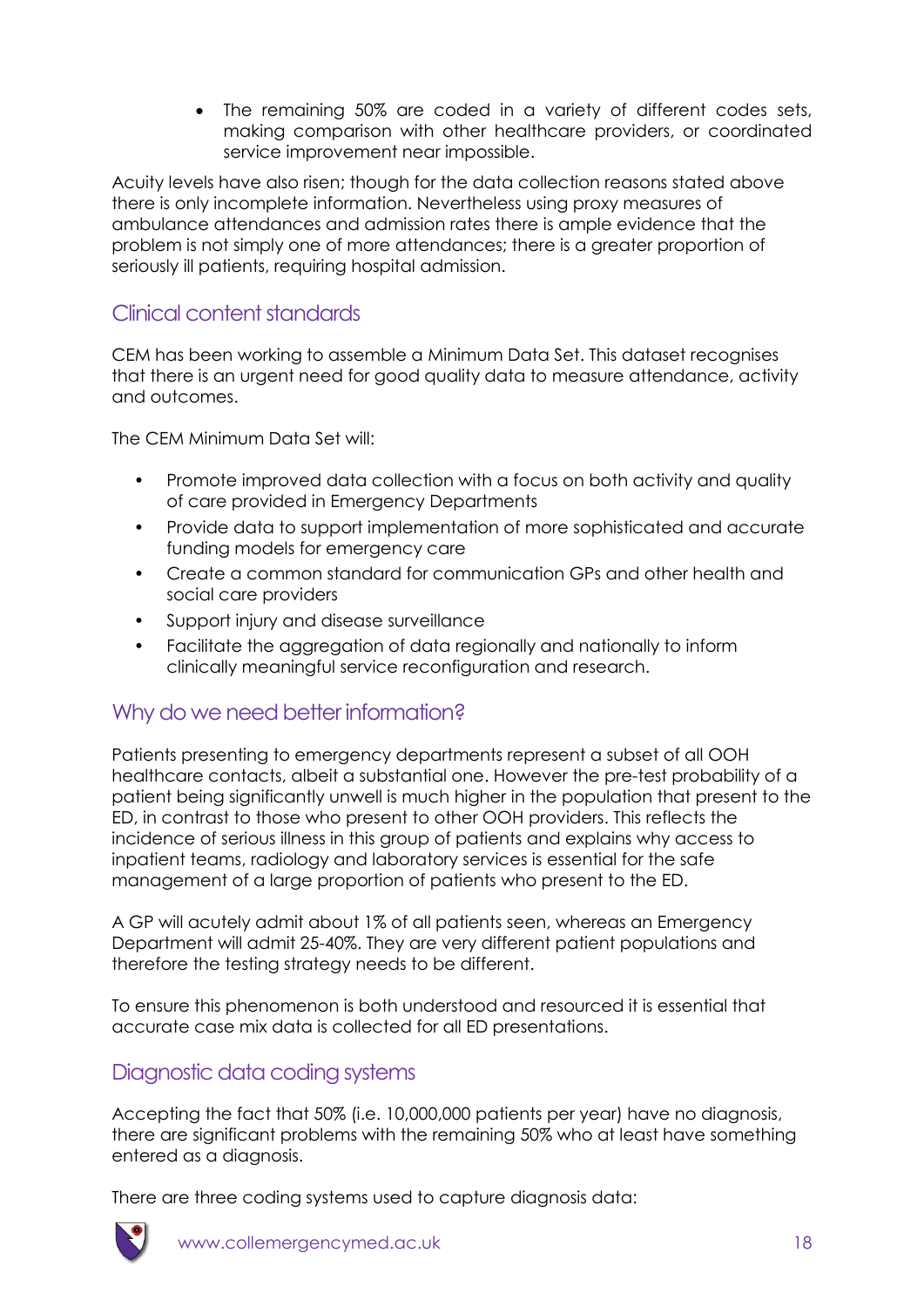- 1. CDS/OPCS: Commissioning Data Set from the Department of Health (England) – which is very rudimentary, and clinically pointless
- 2. ICD10: International Classification of Diseases version 10
- 3. SNOMED-CT: Systematised NOmenclature of MEDicine Clinical Terms

# CEM policy

The Clinical Effectiveness Committee has refined a Unified Diagnostic DAtaset (UDDA). This creates a bridge between ICD10, SNOMED, CDS and "real world" descriptions of disease. The aim is to enable consistent coding in Emergency Departments, in a way that is easy for IT systems providers to implement.

The UDDA also allows aggregation of data to support public health (Syndromic Surveillance<sup>1</sup>), audit and research.

The UDDA is one part of a wider push for better emergency data generally. The College has generated a Minimum Data Set as a major contribution to reforming the data collection in Emergency Care.

# Information technology

There has been an evolution of Emergency Department Information Systems (EDIS) from paper tracking to electronic "whiteboards" and systems with the potential to become an electronic patient record. There is a need for the development of "Clinical Information Systems" (CIS) that allow clinical information to be useful and accurate, rather than data collection designed principally for operational or accounting purposes. Development has been piecemeal. The main systems available in the UK are Cerner, Lorenzo, HAS and Ascribe. There is no uniform dataset or accepted standard.

Clinical Information systems need to be able to:

- Receive information from ambulance services, GP and hospital clinical records
- Record clinical activity including presentation, diagnosis, investigations and procedures to allow audit and disease surveillance
- Populate clinical fields in a meaningful electronic discharge letter to the GP
- Support child protection procedures
- Allow public health data to be collected
- Feed data into hospital systems in a format that allows funding to be accurately apportioned.

Ideally they should:

- Progress to a full Electronic Patient Record (EPR)
- Include electronic requesting of investigations, and capture of the results

<sup>1</sup> <sup>1</sup> Syndromic surveillance is an important public health early warning system that uses diagnostic data to prevent and monitor of threats to public health, both natural (Flu, SARS, heat and cold) and man-made (Buncefield, Camelford, 7/7, bioterrorism).

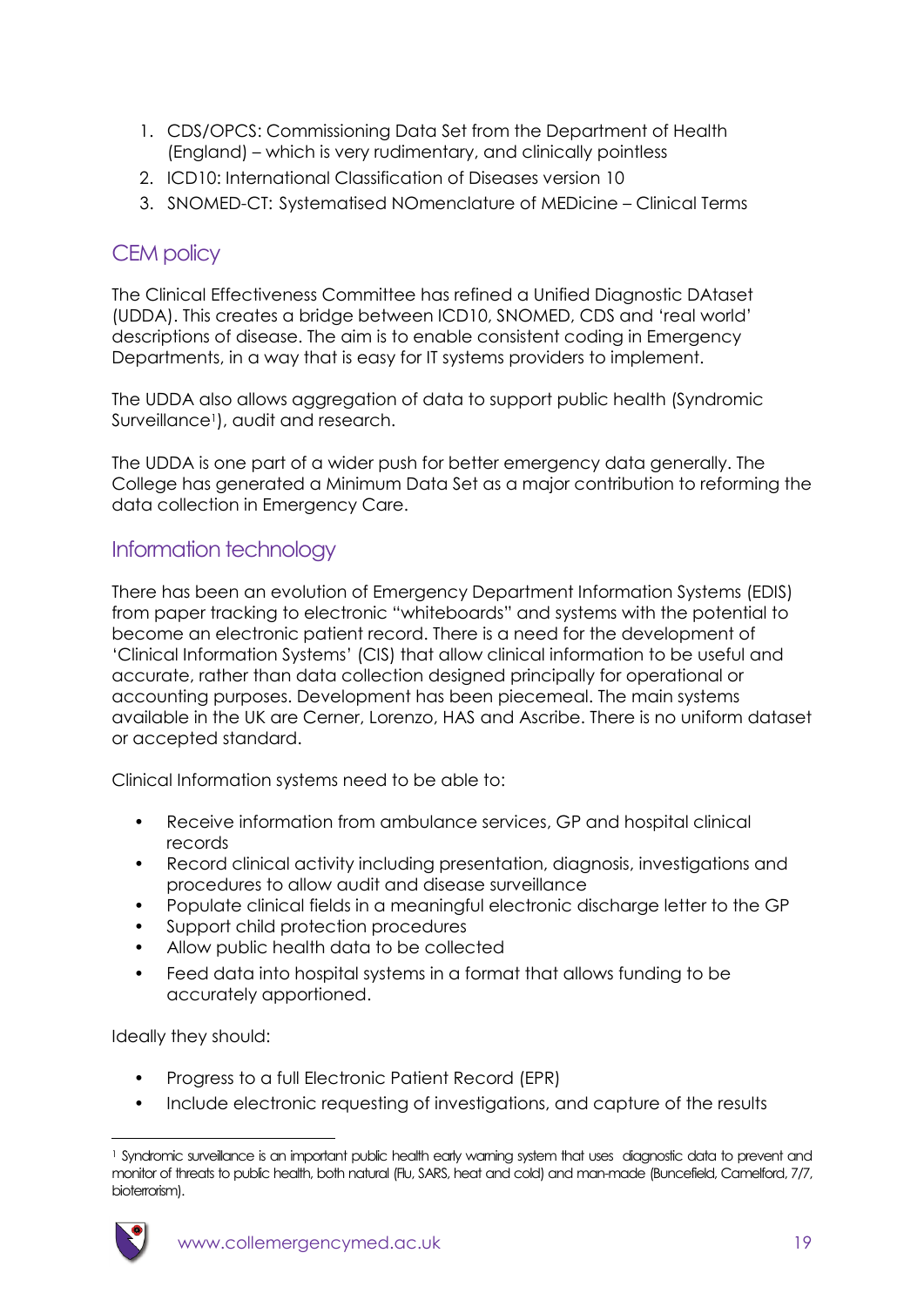• Support electronic prescribing where implemented.

# Case mix

At present there are limited case mix systems available to UK Emergency Physicians. They include:

- Simple demographics: (e.g.) numbers of new attendances, proportion of patients who are children
- Measures of acuity: Triage category, majors/minors splits, ESC groups
- Measures of activity / resource use: Healthcare Resource Group (HRG)
- Proxy measures of acuity: Mode of arrival, age of patients, disposition
- Proxy measures of resource use: Triage category, diagnostic coding.

The Department of Health (England) has implemented "Payment by Results" (PbR) – a system to link healthcare activity in the NHS with remuneration. To do this, DH groups patients with similar costs together using Healthcare Resource Groups (HRGs), and remuneration is calculated in the form a "tariff" linked to each particular HRG.

Until recently HRGs used in the UK have been too broad based to accurately reflect ED activity. The new HRG 4.0 system, which divides activity into 11 groups, offers more detail. It is this system that is currently being used as the basis for funding of Emergency Departments.

To provide high quality care, Emergency Departments need to be properly funded. Currently the information upon which reference costs are based is poor, and the reference costs are therefore inaccurate. Tariffs, which should be based on reference costs are consequently not a true reflection of costs. HRG 4.0 offers an opportunity for improved coding of activity within EDs.

Block contracting, whereby commissioners pay a fixed sum for activity over a period of time, is not an appropriate method to fund emergency care. Block contracts are usually based on historical financial and activity data. In a specialty where demand is rising, and historical funding is inadequate, this will lead to a substantial funding shortfall.

# What do I need to do?

Learn how the funding works so that you can make sure your Emergency Department is paid the full amount due.

- 1) Download the UDDA from the College website. Discuss with your IT provider how the UDDA can be integrated into your system
- 2) Support the CEM"s position for diagnosis coding to be a future performance standard
- 3) Download the CEM minimum dataset (MDS) from the College website, which describes the many issues in more detail. Discuss with your IT provider how your IT can be adapted to provide data in this format. Funding may be available to support this
- 4) Measure the increase in funding due from the move to HRGv4.0.

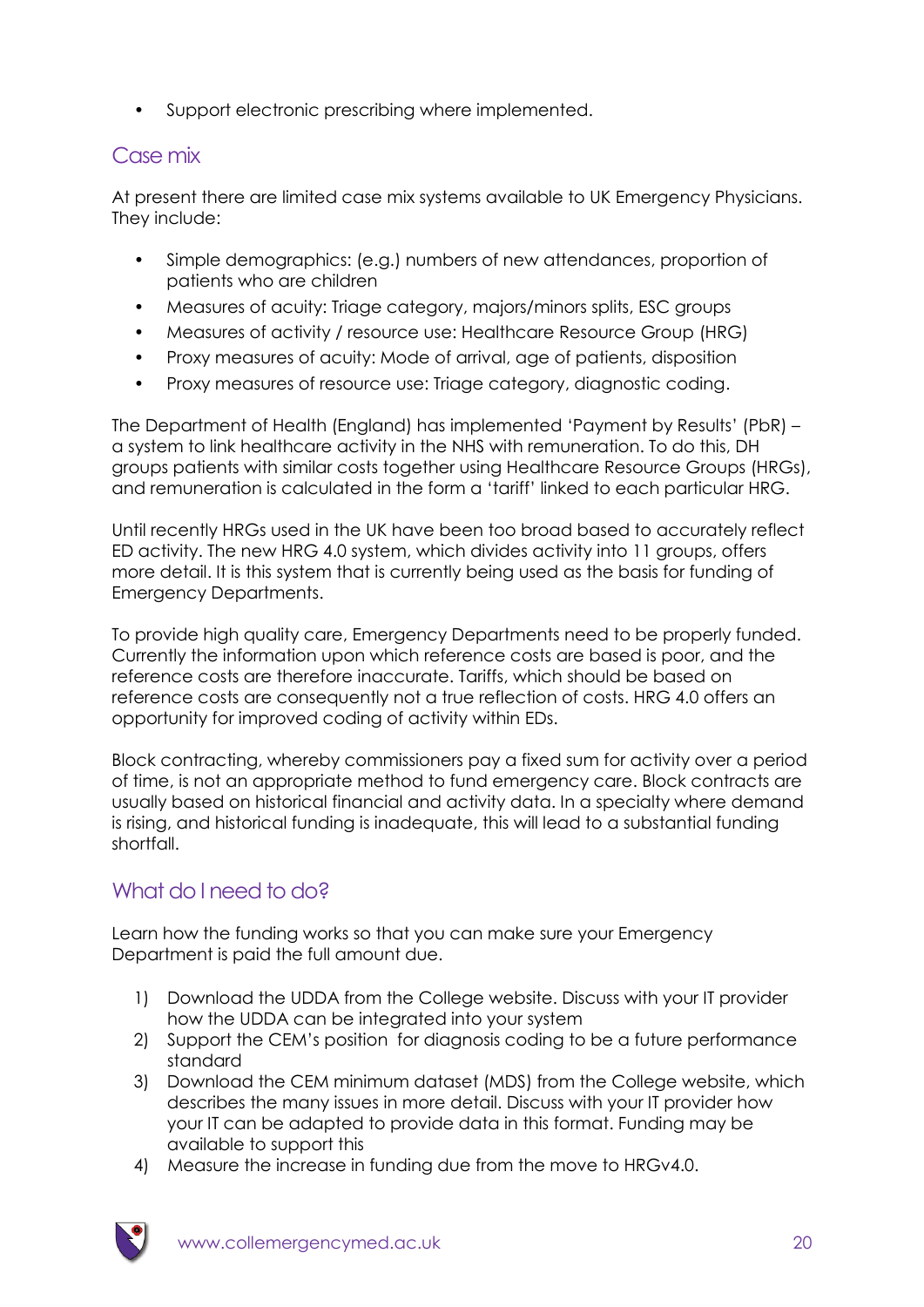# <span id="page-20-0"></span>*Job Planning for Emergency Medicine Consultants Covering 24/7*

A number of developments may lead Emergency Medicine consultants to consider working a shift pattern that includes the whole of the 24 hour period.

These include:

- Trauma Centres where commissioning specifications require that the trauma team is led by a consultant 24 hours a day. Emergency Medicine consultants are ideally placed to fill this role
- Reconfiguration of services resulting in fewer, bigger Emergency Departments with consequently increased numbers of attendances
- Difficulty in recruiting middle grade doctors to provide leadership when the EM consultant is not present
- A desire to provide improved supervision to trainees working out of hours
- A desire to improve quality and cost effectiveness of care.

Many of these developments are already resulting in consultants working extended hours and providing significant out of hours cover.

This guidance is intended to assist EM consultants and clinical managers in planning working arrangements that include significant scheduled out of hours working. It should be read in conjunction with the September 2009 document *The Consultant Contract and Job Planning for Emergency Medicine Consultants* published by the BMA and CEM.

[www.collemergencymed.ac.uk/Development/Consultant working/Consultant](http://www.collemergencymed.ac.uk/Development/Consultant%20working/Consultant%20Contract%20and%20Job%20Planning%20Advice/default.asp)  [Contract and Job Planning Advice](http://www.collemergencymed.ac.uk/Development/Consultant%20working/Consultant%20Contract%20and%20Job%20Planning%20Advice/default.asp)

# Interim College Statement on Job Planning

The College would suggest that ED consultants consider job planning as a team. This allows for members of the team to be flexible and to work to their individual strengths, accommodating requirements of additional responsibilities. The team job plan should ensure that the optimal clinical cover is provided by the consultant team, depending on the total number of WTE Consultants in the team, and therefore the total pool of DCCs available. Such team job plans could usefully include a regular consultant meeting where all consultants are present for communication, strategic decisions and rota management.

The College recognises that not all consultants will be able to work the same proportion of out of hours shifts and that careers in EM must necessarily be flexible as personal circumstances and working patterns evolve. For example, a job share arrangement may result in one consultant working the majority of the out of hours work, by agreement, for a specified period of time before the job plan is reviewed. Teams must decide whether the team can support an unequal distribution of out of hours working, working out of hours is not essential for an individual consultant to maintain their specialist certification although the benefits to the ED staff from doing so are significant.

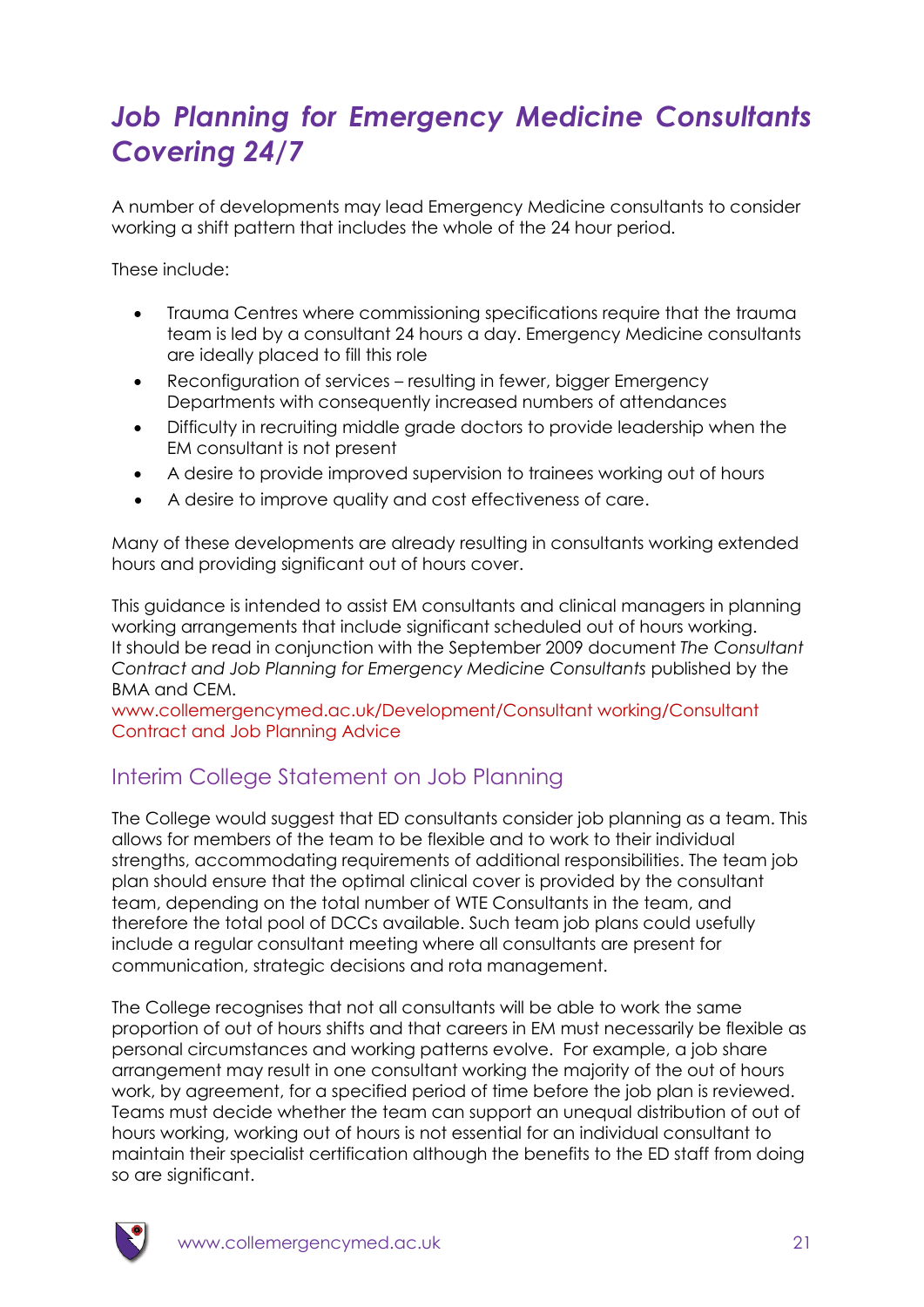The College recognises that there is a minimum number of DCCs that would allow the consultant to maintain their skills but that not all EM consultants will necessarily revalidate in the full spectrum of clinical cases. This must reflect the consultants individual work pattern over their career. This is a matter for the consultants annual appraisal discussion that should then feed into the job planning cycle. The College recommends a minimum of two DCCs per week to maintain emergency medicine skills.

### Workforce numbers

The CEM recommends that every Emergency Department should have at least 10 EM consultants to provide up to 16 hours of on-site shop floor cover seven days a week.

Larger Emergency Departments will require more consultants to provide an adequate level of cover.

Moving from extended hours cover to night shift cover requires a substantial change in both consultant numbers and the working pattern.

In planning for this new way of working Emergency Physicians will want to consider a number of issues. These are discussed below.

#### CEM Workforce recommendations April 2010 Recommended minimums of wte Consultants in Type 1 EDs in England

| ED size by<br>attendance per<br>annum | Number of<br>Type 1 EDs<br>in England | Recommended<br>minimum number of<br>wte Consultants per ED<br>to achieve sufficient<br>16/7 'shopfloor'<br>leadership | Recommended total<br>number of wte<br>Consultants to achieve<br>sufficient 16/7<br>'shopfloor' leadership |
|---------------------------------------|---------------------------------------|-----------------------------------------------------------------------------------------------------------------------|-----------------------------------------------------------------------------------------------------------|
| $<$ 50,000                            | 48                                    |                                                                                                                       | 480                                                                                                       |
| 50,000 to 80,000                      | 78                                    | 10                                                                                                                    | 780                                                                                                       |
| 80,000 to 100,000                     | 51                                    | 12                                                                                                                    | 612                                                                                                       |
| >100,000                              | ۱7                                    | 6                                                                                                                     | 272                                                                                                       |
| <b>TOTALS</b>                         | 194                                   |                                                                                                                       | 2144                                                                                                      |

# Role of the consultant on night shifts

#### **Depending on local attendance rates, casemix issue and rotas of more junior doctors the EM consultant working overnight might be:-**

- Resident on call for trauma team leader
- Resident on call for ED critically ill patients, advice on complex cases, resuscitation team leader etc.
- Full shift filling normal shop floor consultant role as occurs during the day and evening
- Consultants on some nights only or 7 nights a week.

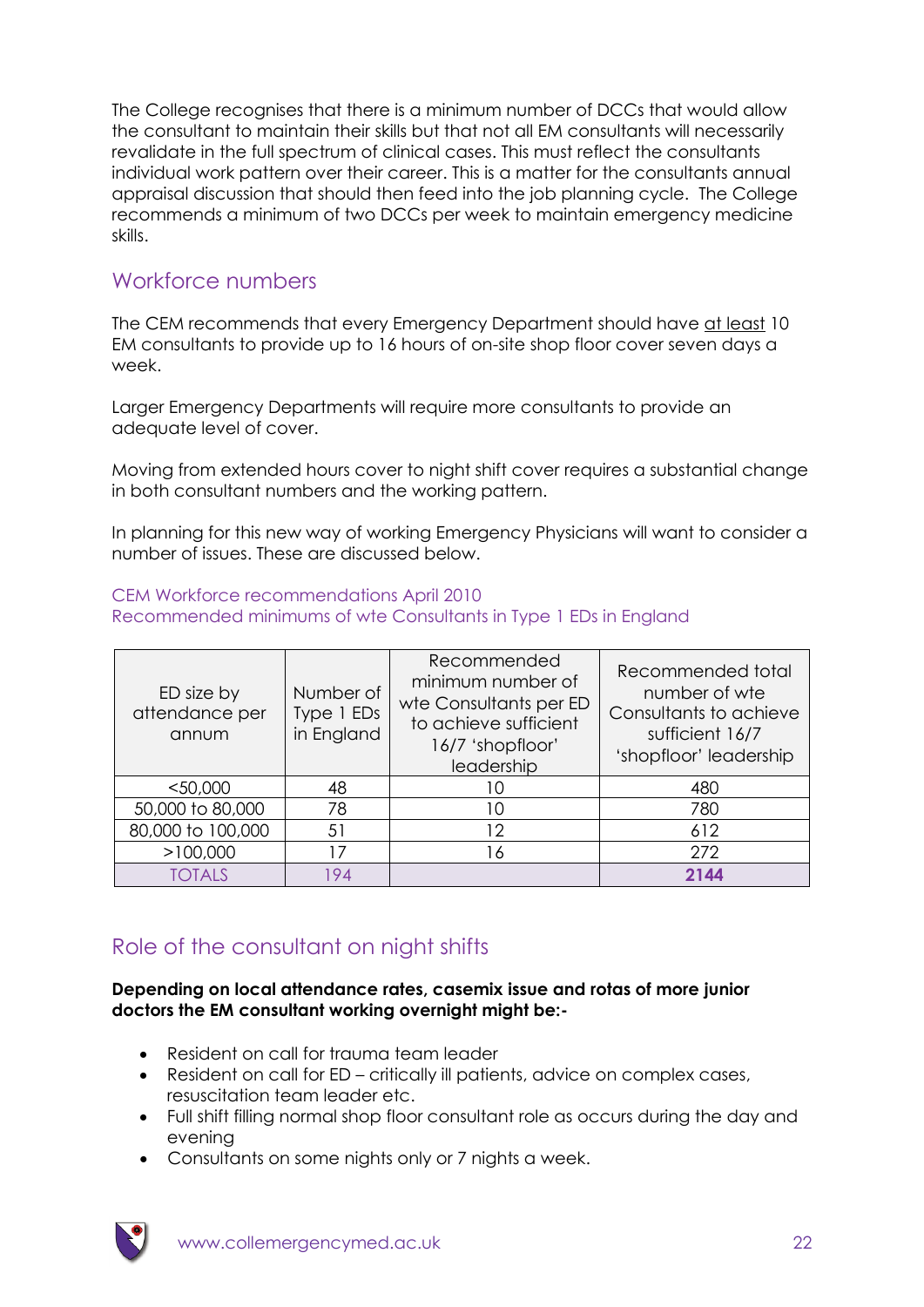# Numbers of consultants required

CEM recommends 16/7 cover for all EDs with a minimum of 10 consultants required to provide this.

If covering a larger unit with high intensity or if there is to be any period planned with more than one EM consultant present out of hours, the number of consultants required will be greater than ten.

For Emergency Medicine to be an attractive and sustainable the working pattern of consultants must provide a work life balance that is competitive with other acute specialties.

The role of a consultant is not only to provide direct care to individual patients but also to develop a service, to improve the quality of that service and to teach and train the next generation of doctors. To do so requires that a significant proportion of consultant working time is during the normal working week when colleagues, managers other clinicians and facilities are available.

Thus there must be a finite proportion of the amount of out of hours work for which a consultant is scheduled.

#### Night shifts

The effect of the working time directive and the legal judgments arising from this are that a traditional on call pattern of 24 or 48 hours on call is not permitted if resident; in effect resident on call must take the form of a night shift.

The requirement for 11 hours consecutive rest in every 24 hour period – effectively sets a maximum shift length of 13 hours even if working as on call rather than full shift.

At least three consultants are required to cover each 24 hour period if shop floor responsibilities form the bulk of the expected workload as shift lengths in excess of 8- 10 hours for consultant level activity are unsustainable.

#### **Weekends**

Experience has shown that the rate limiting step in determining the number of doctors to staff a rota is the number of weekends disrupted by working. Optimal rostering will therefore involve the same doctor working on Friday, Saturday and Sunday of each shift, and as low a frequency as is possible.

A 1 in 4 rota is defined as high frequency in the consultant contract England 2003 and there is an expectation that all such rotas will be reduced to 1 in 5 or lower frequency.

The more antisocial the weekend shifts are, the less frequently that some consultants may be willing to work.

EM consultants may be willing to work 1 in 5 weekends with some scheduled sessions during the day but if a working pattern involves late shifts the acceptable frequency of weekend working is probably less.

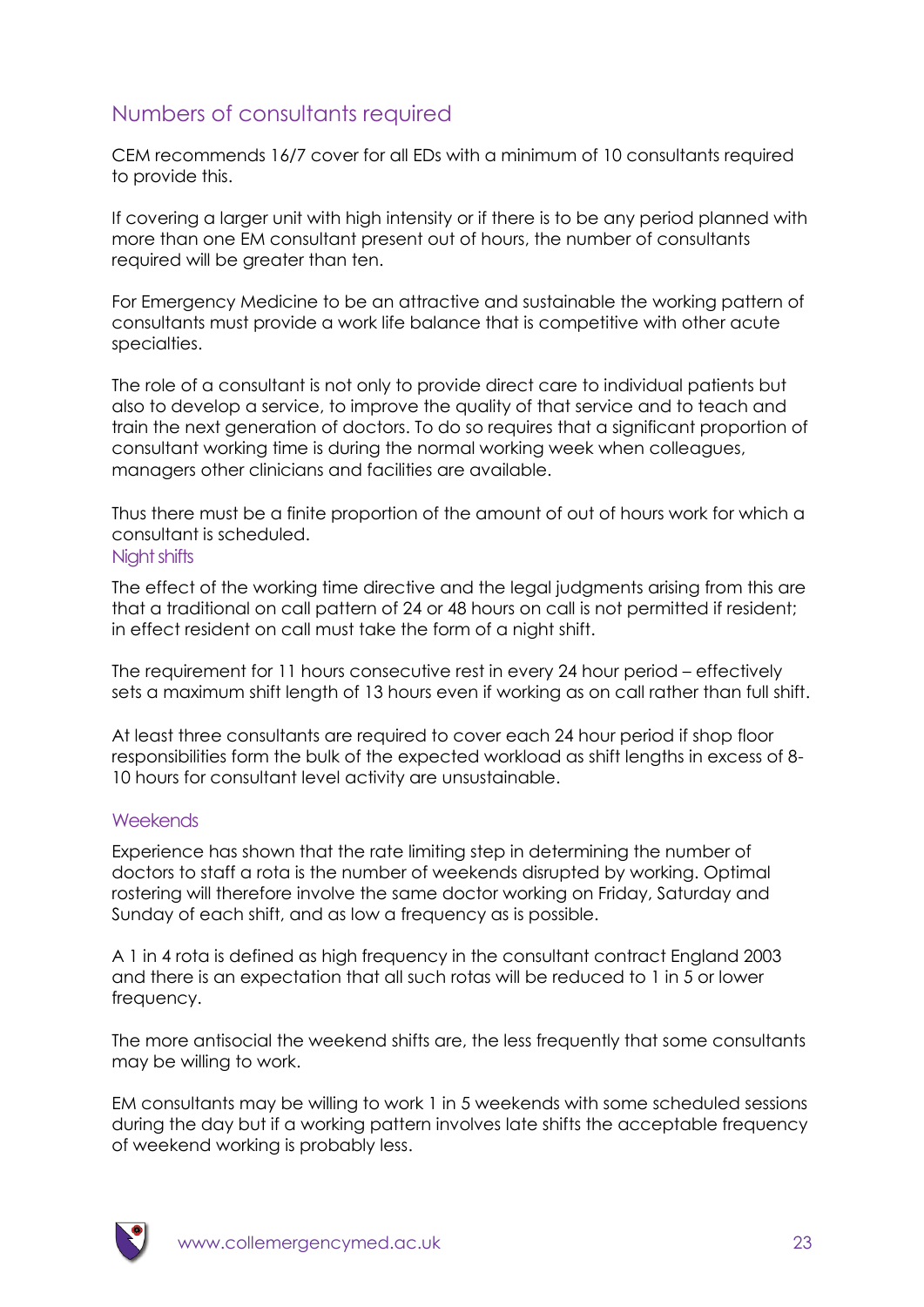If night shift working is then added to this, a lower frequency (i.e. 1 in 8) may be required to recruit and retain consultants.

The table below gives a summary of plausible shift patterns for EM consultants:

| Time of scheduled working week                                                                | Frequency       | Number of<br>consultants |
|-----------------------------------------------------------------------------------------------|-----------------|--------------------------|
| Day time e.g. 9am to 6pm                                                                      | 1 in 5 weekends | 5 Consultants            |
| Alternating day and late shifts e.g. 8am to<br>5pm and 3pm to MN                              | 1 in 6 weekends | 12 Consultants           |
| Long day and night shifts (on call low<br>intensity)<br>e.g. $9$ am – $8$ pm, $8$ pm – $9$ am | 1 in 7 weekends | 14 Consultants           |
| Rotating day, late and Night shifts e.g. 8am<br>$-5$ pm, $3$ pm $-$ MN, $8$ pm $-8$ am        | 1 in 8 weekends | 24 Consultants           |

In some circumstances it may be appropriate for a regional centre to have EM consultants from neighbouring units participate in an out of hours rota on a part time basis.

Remuneration/ compensation

A consultant job plan is broken down into units of time called Programmed Activities (PA). From 7am to 7pm excluding public holidays one PA is 4 hours.

At other times a PA is 3 hours (unless locally agreed to be different).

Alternatively a PA can be four hours with additional pay equivalent to time and a third.

Some EM consultants have reached local agreements whereby evening or weekend working is remunerated at a higher rate than 3 hours per PA.

There is no obligation on any EM consultant to agree night shift working unless they sign a contract that specifically requires this.

The consultant contract (2003 England) specifically allows for local negotiation if a consultant agrees to work "resident on call".

"Where unusually a consultant is asked to be resident at the hospital or other place of work during his or her on-call period, appropriate arrangements may be agreed locally. A consultant will only be resident during an on-call period by mutual agreement".

Higher PA rates for resident on call/ night shift working are quite specifically allowed for in the Terms and Conditions of Service i.e. "appropriate arrangements may be agreed locally".

The BMA advocates a substantial premium on the current PA rate as recompense for the onerous nature of resident on-call/night shifts.

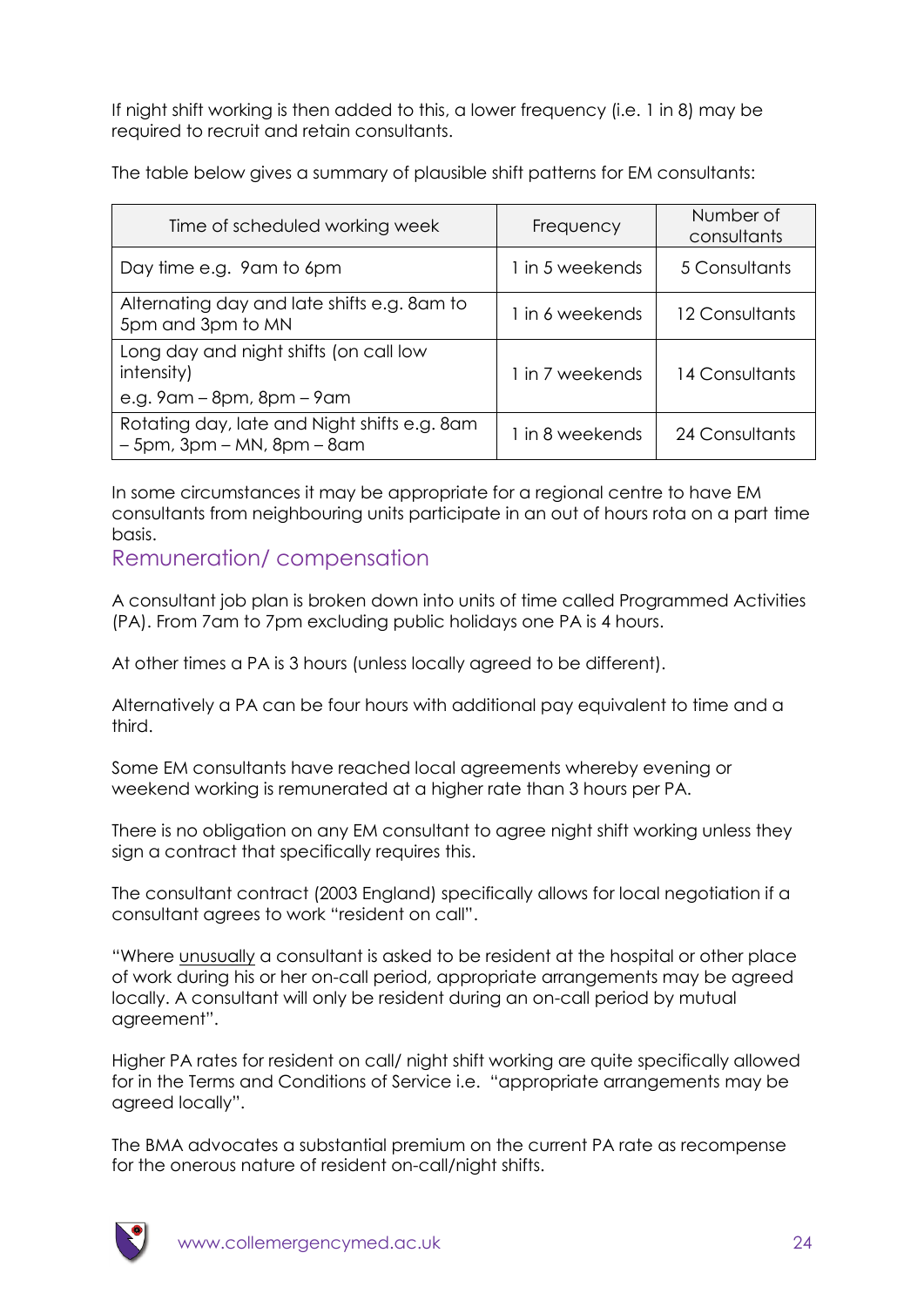Some EM consultants have agreed working patterns that include a commitment to be on site overnight, to respond for example to trauma calls, but with a room provided on the understanding that they will go to bed at midnight and only respond to the needs of critically ill or injured patients. This is referred to as a "resident on call" working arrangement. It may be appropriate to agree a lower PA rate for this style of working than for a full night shift on the shop floor.

In the few trusts where EM consultants do work overnight agreements have been reached on a rate of 2 hours per PA between 11pm and 7am for a resident on call model of working.

If a full shift night working pattern is expected then a higher effective remuneration should be expected.

#### Total remuneration

If a significant proportion of working hours falls in premium time or at night then for 10 PA contract the total hours worked will be considerably less than 40 hours per week Some doctors will prefer to work fewer total hours for the same total remuneration as compensation for working an antisocial pattern.

Others however prefer to maintain a working week of about 40 hours and to be paid additional PAs as compensation.

A typical EM consultant job plan that includes a significant commitment to scheduled out of hours work equates to 11 or 12 PAs.

No consultant can be required to work more than 10 PAs.

#### Job plan allocation of PAs

#### Supporting Professional Activities

Consultants working 24/7 rotas will have the same needs as those on more typical working patterns for time to be allocated to Supporting Professional Activities (SPAs).

All consultants should be involved in teaching and training, quality and safety improvement, audit and continuing professional development.

The standard guidance on supporting professional activities is that for full time consultants the Job Plan will typically include an average of 7.5 Programmed Activities for Direct Clinical Care (DCC) duties and 2.5 Programmed Activities for Supporting Professional Activities.

Here the "average" refers to the weekly time allocation for an individual consultant NOT to an average across a group of consultants. In other words some weeks could have fewer than 10 hours of SPA time and some weeks more provided that the average is 10 hours.

"Typically" means that this will be the default position although some consultants with additional roles and responsibilities may require more SPA time.

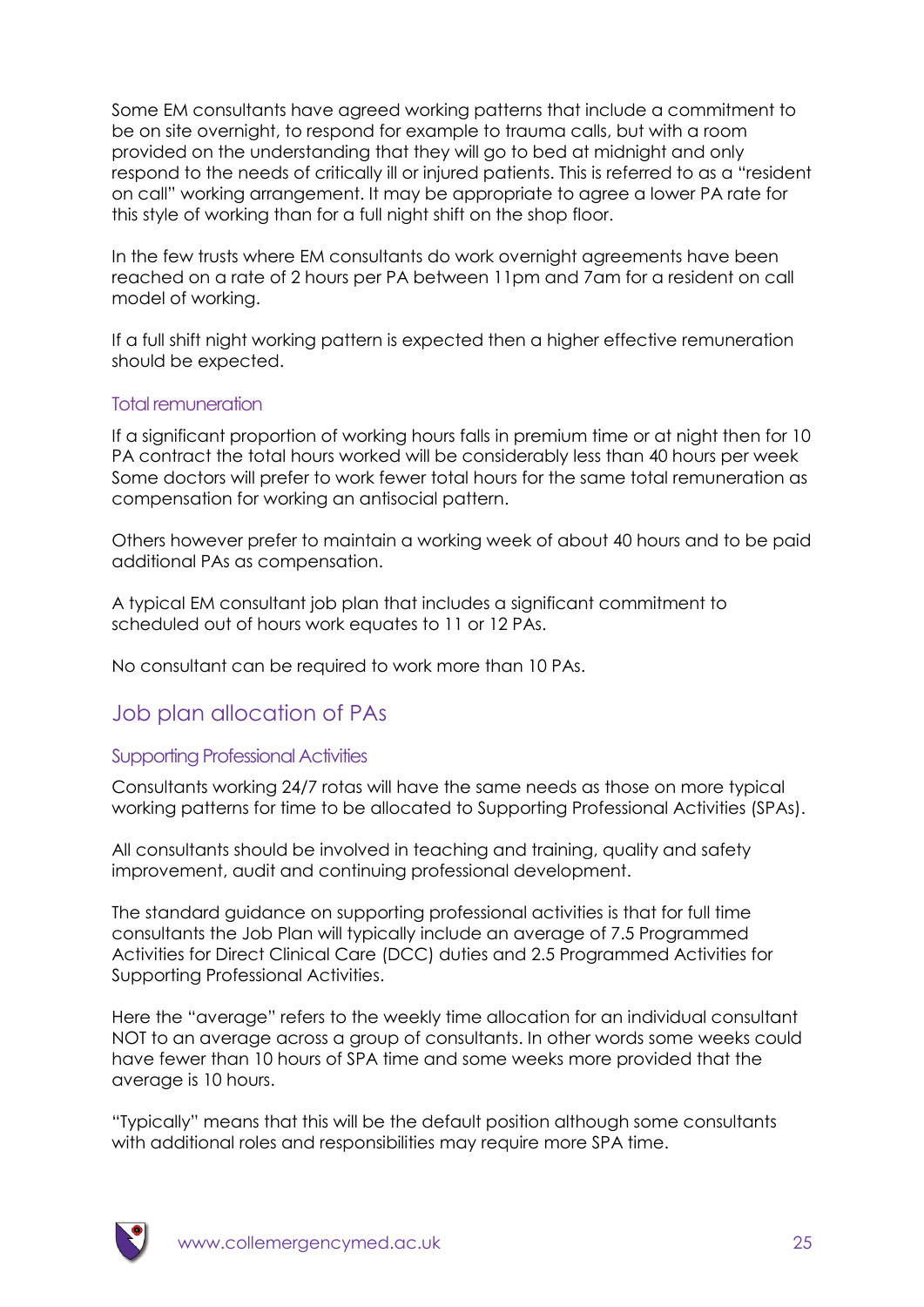It may be that in departments that have implemented 24/7 consultant working and have large numbers of consultants the needs of the service are such that the consultants do not all need 2.5 PAs of SPA time. This should however not be assumed.

The Academy of Medical Royal Colleges advises that every consultant requires a minimum of 1.5 PA for CPD and the requirements of revalidation. The CEM endorses this advice.

[www.aomrc.org.uk/publications/reports-guidance/doc\\_download/9309-advice-on](http://www.aomrc.org.uk/publications/reports-guidance/doc_download/9309-advice-on-supporting-professional-activities-in-consultant-job-planning.html)[supporting-professional-activities-in-consultant-job-planning.html](http://www.aomrc.org.uk/publications/reports-guidance/doc_download/9309-advice-on-supporting-professional-activities-in-consultant-job-planning.html)

#### Direct Clinical Care

Within the standard 7.5 PAs of Direct Clinical Care (DCC) work for most EM consultants will be allocated to shop floor duties (clinical diagnostic work). The nature of consultants" clinical work is such that there is an inevitable need for clinical administrative time to deal with matters arising from direct patient care. The College of Emergency Medicine Professional Standards Committee advises that for every 4 hours of shop floor Direct Clinical Care there will be a need for one hour of clinical administrative work.

At most 6 PAs should be allocated to shop floor work, within a 10 PA contract or 8 PAs in a 12 PA contract.

#### On call availability

In general it is likely that once a 24/7 on site EM consultant rota is implemented there will be no need for an "on call" consultant in addition. Consequently the consultants will lose any payment for on call availability. However if a "second on call" consultant rota continues or if the EM consultants are sharing an on-site rota with other specialties or with EM Associate Specialists or Specialty Doctors, an on call availability supplement will continue.

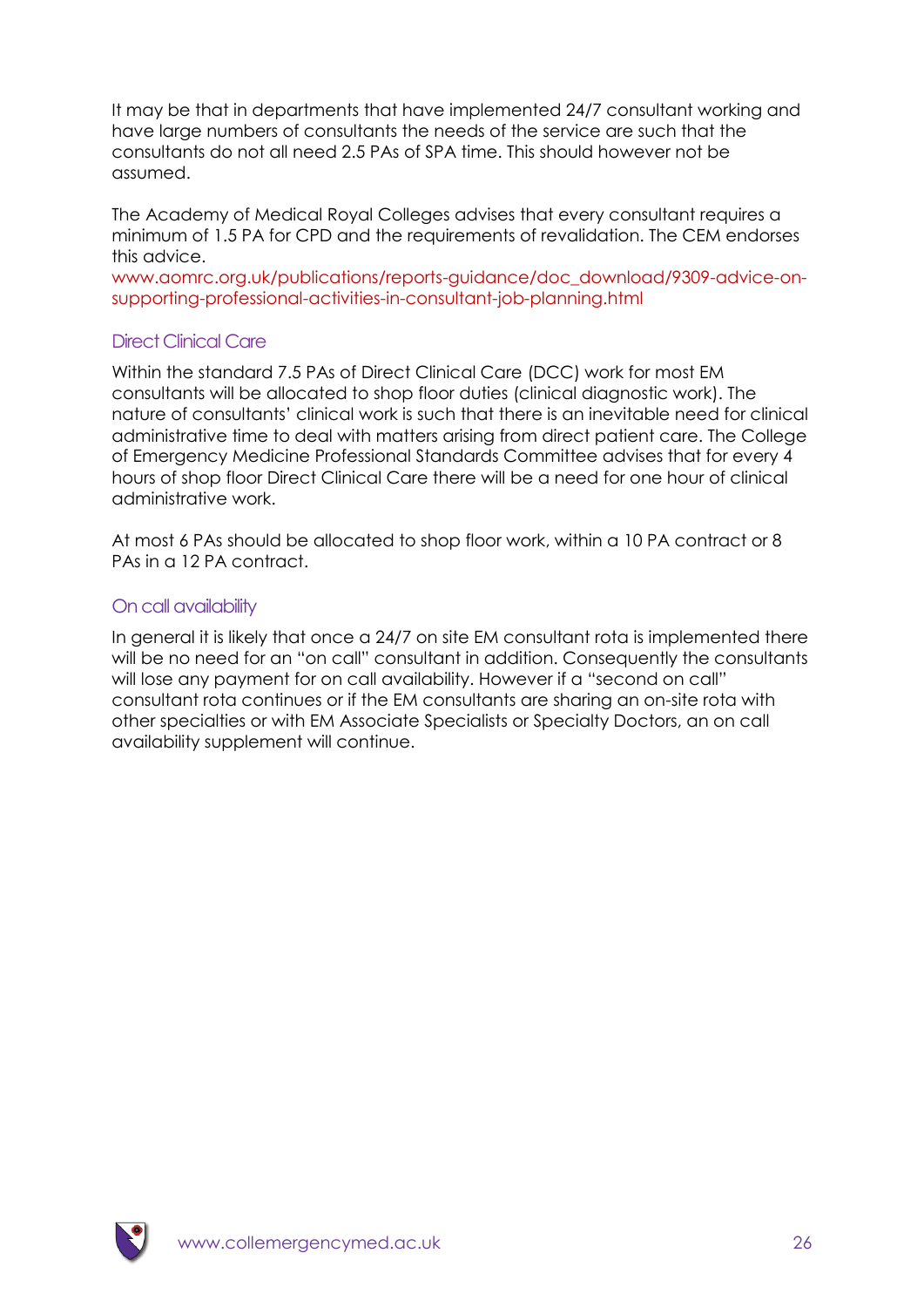# <span id="page-26-0"></span>*Clinical Staffing (UK)*

# Summary and recommendations

- The medical workforce in the Emergency Department (ED) requires significant change
- The current model where the majority of care is delivered by inexperienced junior doctors is inappropriate
- The College recommendation is that patient care will be directed by experienced senior ED doctors supported by junior medical staff. This would still provide a superb training environment for junior doctors and ensure the delivery of high quality care for patients
- It is an aspiration that all EDs will have 24- hour cover by experienced EM medical staff
- This model requires a significant expansion in the numbers of experienced decision makers to be available 24 hours a day, seven days a week, and will not be deliverable in smaller hospitals
- All Emergency Departments should have a minimum of 10 EM consultants to provide up to 16 hours a day of onsite consultant presence.

# Introduction

Proper staffing of the ED is the single most important factor in providing a high quality, timely and clinically effective service to patients.

The volume and complexity of the work of the ED continues to increase. Much of this clinical burden is falling to senior trainees, staff grade and associate specialist (SAS) doctors and consultants. We now have evidence that junior doctors are seeing fewer patients, feel less confident and require more supervision.

The challenge for the future is to provide a high quality clinical service that is based on trained staff but is also cost-effective.

The pressures imposed on the provision of emergency cover in acute hospitals by the European and UK legislation together with changes to training and education will pose great challenges to all hospitals but will have particular implications for smaller units.

# **Definitions**

### *Senior Emergency Physician*

An EM consultant properly appointed to an NHS consultant post

or

A doctor on the specialist register for EM, an associate specialist or specialty doctor if they have clinical competencies equivalent to or similar to an EM consultant.

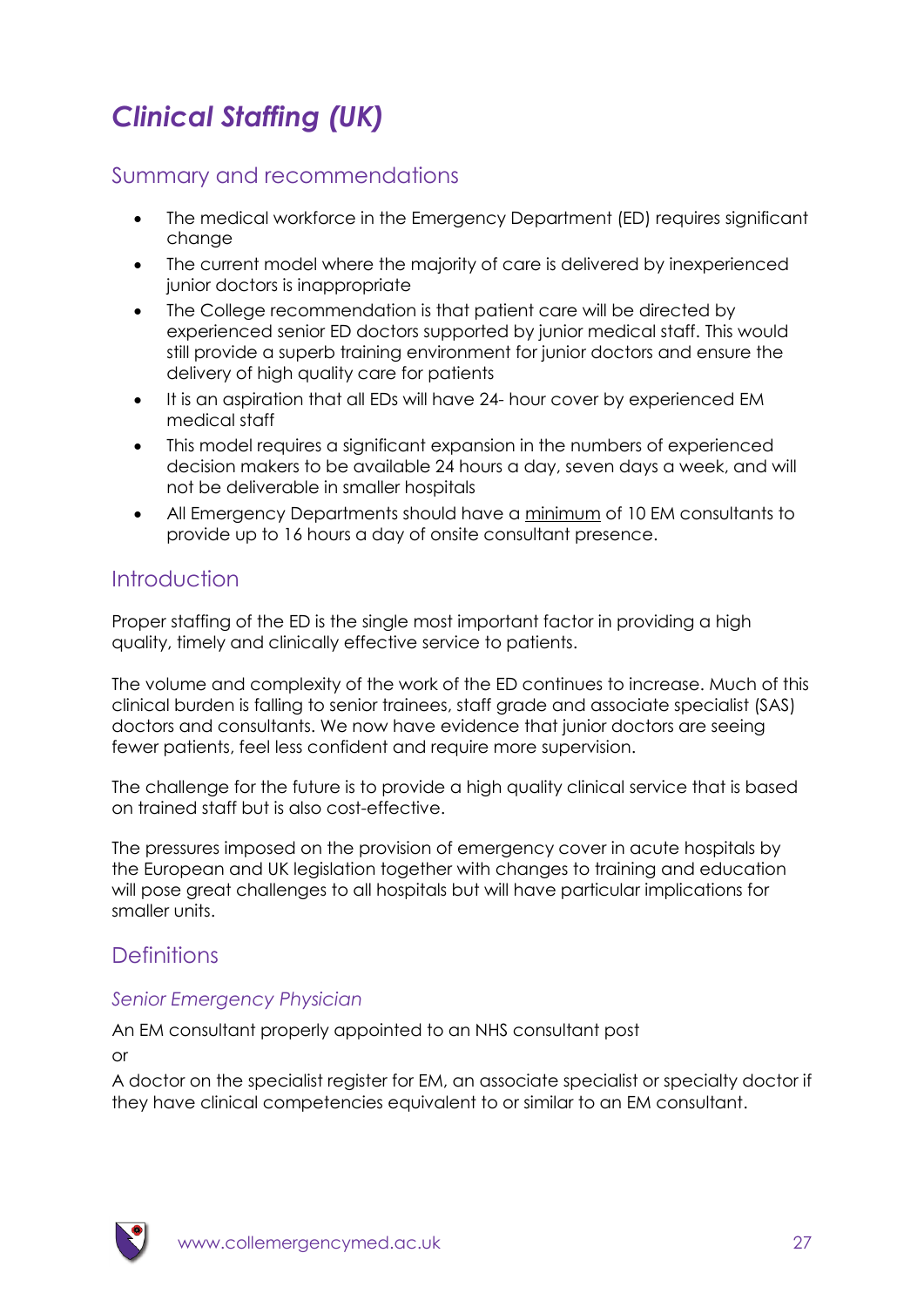#### *Middle grade Emergency Physician*

An EM trainee at ST4 level of above

or

A career grade doctor (Staff doctor, specialty doctor, associate specialist or other non-training grade doctor), with clinical competencies at least equivalent to a trainee at ST4 level.

#### *Junior doctor*

Those post-registration doctors who do not meet the criteria to be middle grade Emergency Physicians. Usually they will have less than three years" training in EM or EM-related specialties.

#### *Foundation trainee*

Foundation trainees may be first year post qualification - pre-registration (F1) or second year post qualification (F2).

F1 doctors are effectively supernumerary in the ED and F2 doctors require very close supervision but can and do provide service.

#### *Nurse Practitioner*

An EM nurse who has undertaken formal training in the ambulatory care of patients with injury (and/or illness) and has had an assessment of competency allowing a degree of autonomous practice.

### Workforce planning

#### What skills are needed to staff an Emergency Department?

The College recommendation is that patient care will be directed by experienced ED doctors supported by junior medical staff, and other dependent practitioners.

The medical staffing of an Emergency Department is dictated by the numbers of staff required to provide a safe level of cover. Variation in numbers of patients presenting and acuity levels are a constant challenge to any staffing model.

#### **Consultants**

The College of Emergency Medicine recommends that all EDs should have an establishment of at least 10 EM consultants to provide up to 16 hours a day of consultant cover.

Typically this will be 8am to Midnight or 7am to 11pm. 10 consultants can provide 16/7 cover only in departments with one consultant scheduled to be on site out of hours at any given time.

Departments with more than 80,000 attendances or those seeing over 50,000 excluding urgent care or "minors" type patients will have a higher intensity of work and at least 12 consultants will be required to provide 16/7 cover.

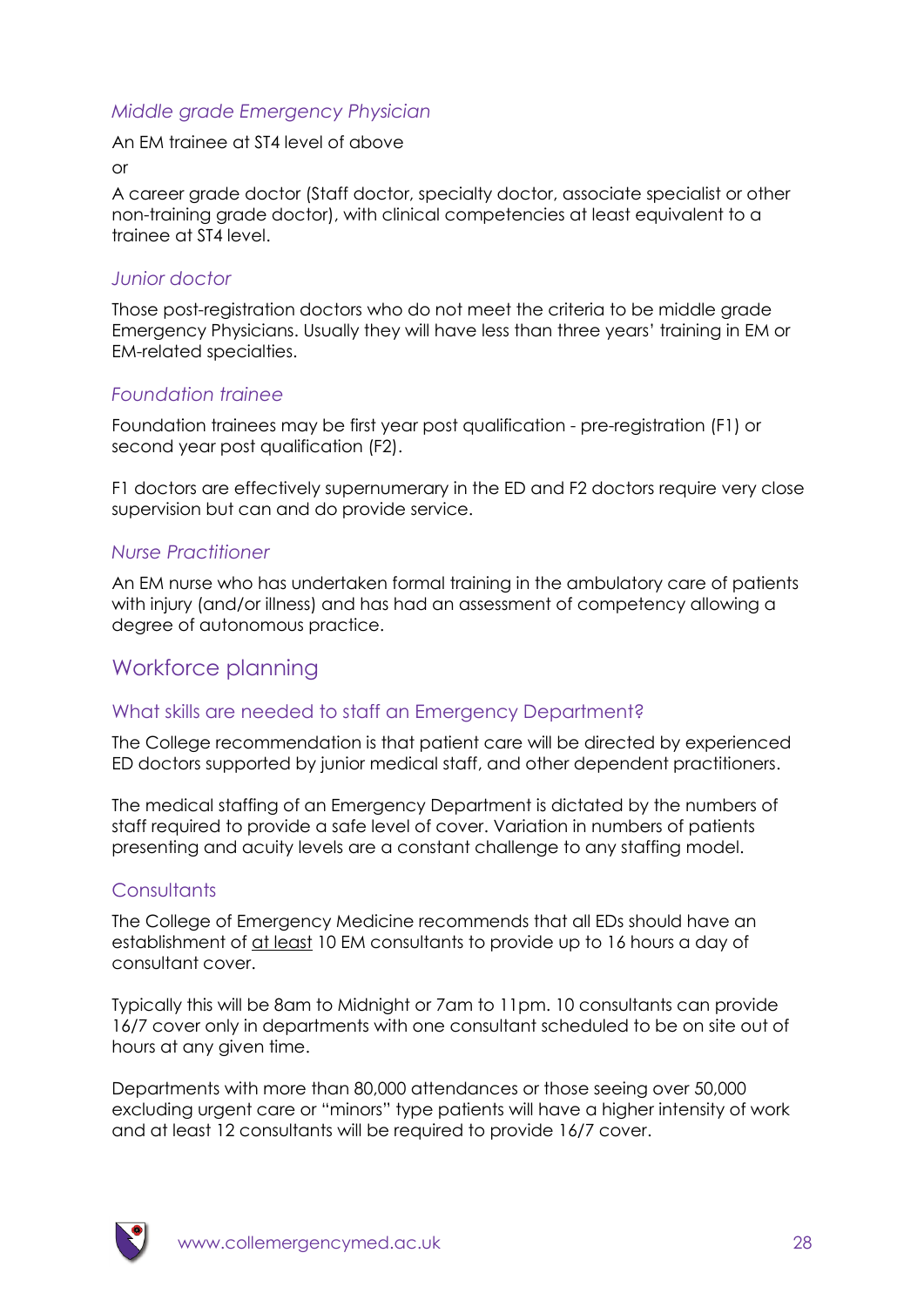#### Safety net

There is a need for experienced middle grade EM doctors to cover night shifts and any other time that EM consultants are not scheduled to be present. Unless EM consultants participate in a night shift or resident on call rota for the ED, middle grade doctors must cover 7 nights a week between them.

Virtually no ED has sufficient senior trainees (ST4+) to entirely staff a middle grade night shift rota.

WTD, work life balance, and training requirements are such that at most a 1 in 8 night shift rota is acceptable for trainees.

Experience has shown that for non-career grade doctors on middle grade EM rotas recruitment and retention is possible only with a night shift frequency of 1 in 12 or less In practice therefore a twelve to fourteen person rota is required to safely and sustainably staff a middle grade rota.

Not all the doctors on this rota need be full time provided that they are willing to take a full share of the nights and weekend shifts.

A twelve person rota will allow three middle grade doctor shifts at weekends on a 1 in 4 rota.

Foundation year 2 doctors are usually on 4-6 month EM rotations and can work up to 1 in 6 nights and 1 in 2 weekends.

Junior doctors at ST1-3 level may be on 4-6 month rotations as a trainee or may be in non-training posts working at an equivalent level.

They can usually be rostered for 1 in 6 nights and 1 in 2 weekends.

# Models of EM consultant working

#### *Command and control model*

In this model the main role of the consultant consists of clinical activity including direct patient care, supervision and team leading in addition to teaching, clinical governance, management and administration.

The College recommends that departments should move away from this model. This will pose challenges for smaller departments (see rural hospitals) where the burden of administrative work remains relatively high but shared between fewer consultants.

#### *Clinical manager model*

In this model the main role of the consultant is directing junior staff, actively "signing off" treatment plans and the management of patient flows around the department. This is becoming the work pattern in large multi-consultant departments.

At any time that one or more consultants are scheduled to be on the shop floor, one consultant should be working in this way.

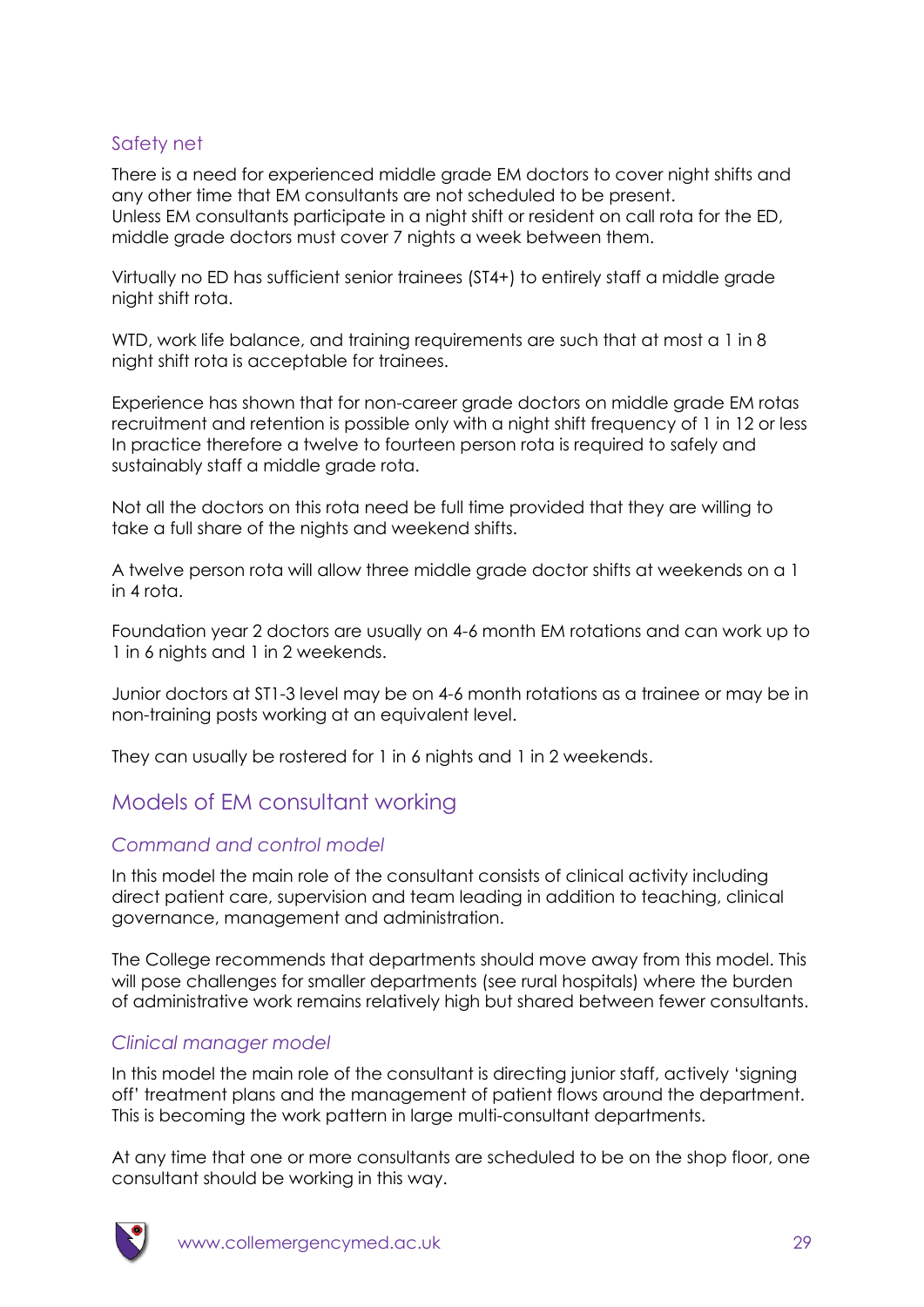This consultant will have significant input into the care of many patients but will not be the sole clinician responsible for the care of individual patients as the primary clinician.

#### *Clinical decision maker model*

When two or more consultants are scheduled to be on the shop floor the second, third and subsequent may fill a clinical decision maker role.

In this role the consultant will be responsible for the care of individual patients as the primary clinician.

As well as their own case load they will provide supervision, support, advice and sign off for patients seen primarily by junior or middle grade staff or nurse practitioners. When supervising trainees the level and form of supervision provided should be subject to agreement between the Consultant and trainee, and will depend upon the trainee's level and experience, and be condition-specific

In managing their own case load the consultant will be most efficient if they have a full team of nursing and other support staff so that their time is spent doing things only a doctor can do.

As consultant numbers increase, this model will characterise a larger part of the consultant role.

#### *Less than full time working*

EM is especially suited to doctors who wish to work less than full time. With more multi-consultant departments and more shift work, the trend to less than full time working will increase.

# Factors affecting the rate of seeing patients

#### *Numbers of senior staff in the department*

Where there are fewer senior staff, a greater proportion of time will be spent on the basic managerial and educational needs of the department and in supervision. The College no longer recommends a full "command and control" structure, but in small departments a degree of this type of working is still required. As senior staff numbers increase, more time will be spent in a clinical decision role.

#### *Working style and support*

A Consultant may see several ambulatory care patients per hour if fully supported by a nursing team and the ability to dictate the clinical record. However, this needs an excellent back up system where any "grey cases" and practical tasks are undertaken by other members of staff. Work at this intensity is going to be difficult to sustain for more than a few sessions per week.

Equally, departments with a high number of complex resuscitation cases might find consultants constantly involved in critical cases where an individual patient might require two hours or more of consultant time.

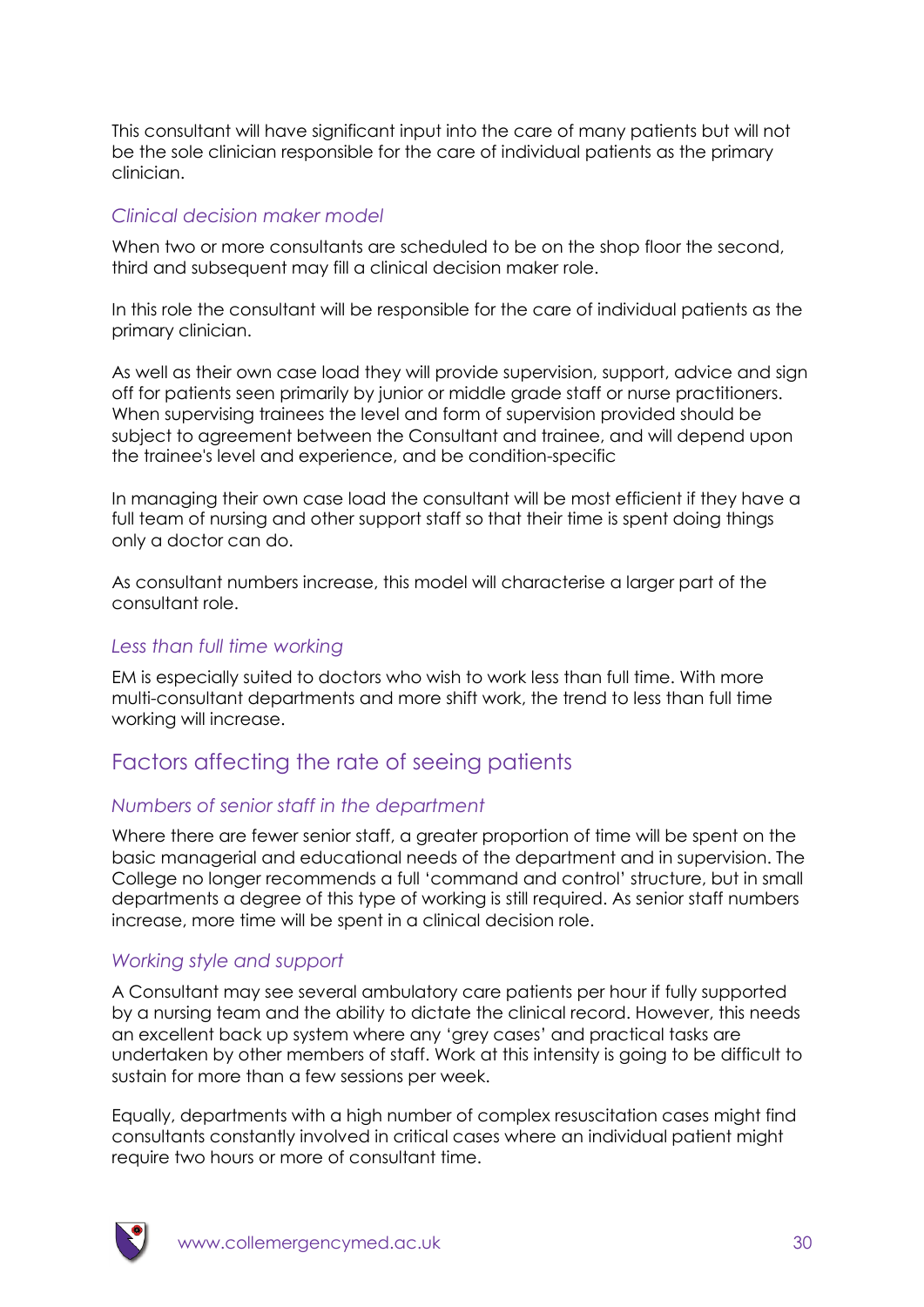#### *Case mix*

Normal case mix indicates the average admission rate has risen from 15-20% to 25- 30% in the last 5 years.

This heavier case mix includes large numbers of ambulance and trolley cases, more complex illness and fewer minor injury or paediatric cases. These cases take longer to assess and manage.

#### *Other clinical duties*

Most departments should have a Clinical Decision Unit (CDU). It is vital that there is regular senior input to such units. It will take a minimum of one PA per day per CDU. Review clinics, hospital at night work and work in subspecialty areas will all reduce the clinical time available in the ED. Consultants are on call to assist with serious clinical cases. They should not be expected be recalled to hospital to "queue bust" where deficiencies in staffing have caused a build-up of less serious cases.

#### *Shift systems*

The effects of working a full shift rota will significantly alter the numbers of patients seen. It is recognised that doctors working very antisocial shifts, especially night shifts, take time to recover and this has to be reflected in the amount of hours scheduled for antisocial clinical shifts.

The actual number of clinical hours worked is affected by different rotas. The College recommends that doctors over the age of 55 should not have to work night shifts.

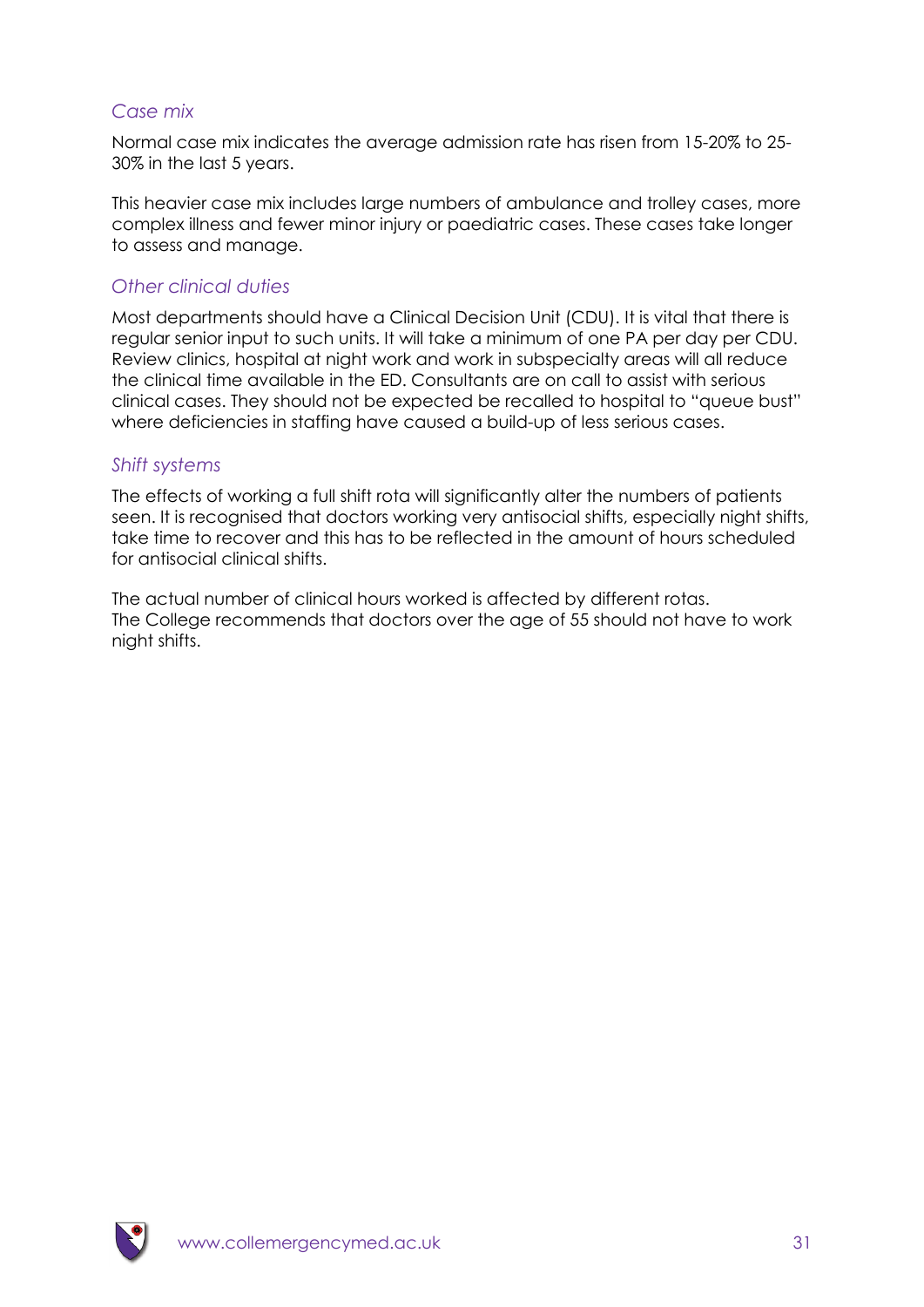# <span id="page-31-1"></span><span id="page-31-0"></span>*Observation Medicine & Ambulatory Emergency Care*

# **Concepts**

Observation Medicine is becoming an integral part of the work of Emergency Departments in the UK. Similarly, in Ireland an increasing emphasis is being placed on the importance of such units allied to the main ED. The concept (delivered on an ED short stay ward or Clinical Decision Unit - CDU) focuses on the delivery of intensive short-term assessment, observation or therapy to optimise the early treatment and discharge of selected emergency patients in addition to appropriate safe discharge of some patients from the ED directly. The model provides an alternative to extended stays as an inpatient.

In addition, the importance of robust gate-keeping of the in-hospital bed base has led to the development of ambulatory emergency care (AEC). Ambulatory care focuses on discharging patients whilst undergoing active treatment for conditions that historically have been treated in an in-patient setting. Some of these pathways are delivered as part of the activity of the CDU and some can be delivered on discharge from the main ED back into the community, with links to primary care.

# Models of delivery

Patients with a range of conditions can be safely discharged following a short, intense period of investigation or a brief period of treatment and observation, typically 4-12 hours. Many EDs see such units as an integral part of their work. If the ED does not have this facility then inevitably there will be more admissions to the inhospital bed base and potentially more unsafe discharges from the ED. The admissions criteria for short-stay observation should be agreed in conjunction with the inpatient teams and the commissioners/purchasers of the service.

The following principles apply:

- The CDU/observation ward should be run by the ED clinical team
- Regular review by a senior ED doctor is recommended and a consultant led ward round must take place twice in 24 hours
- Dedicated medical and nursing presence is required
- The maximum length of stay should be 24 hours, although many patients will stay for less than 12 hours
- All patients admitted to the CDU/observation ward must have a management plan including provisional diagnosis, frequency/ nature of observations required and discharge arrangements
- Management of many patients in the CDU/ observation ward should be protocol-driven
- The area must not to be used by admitting teams as a default for failure in hospital capacity planning.

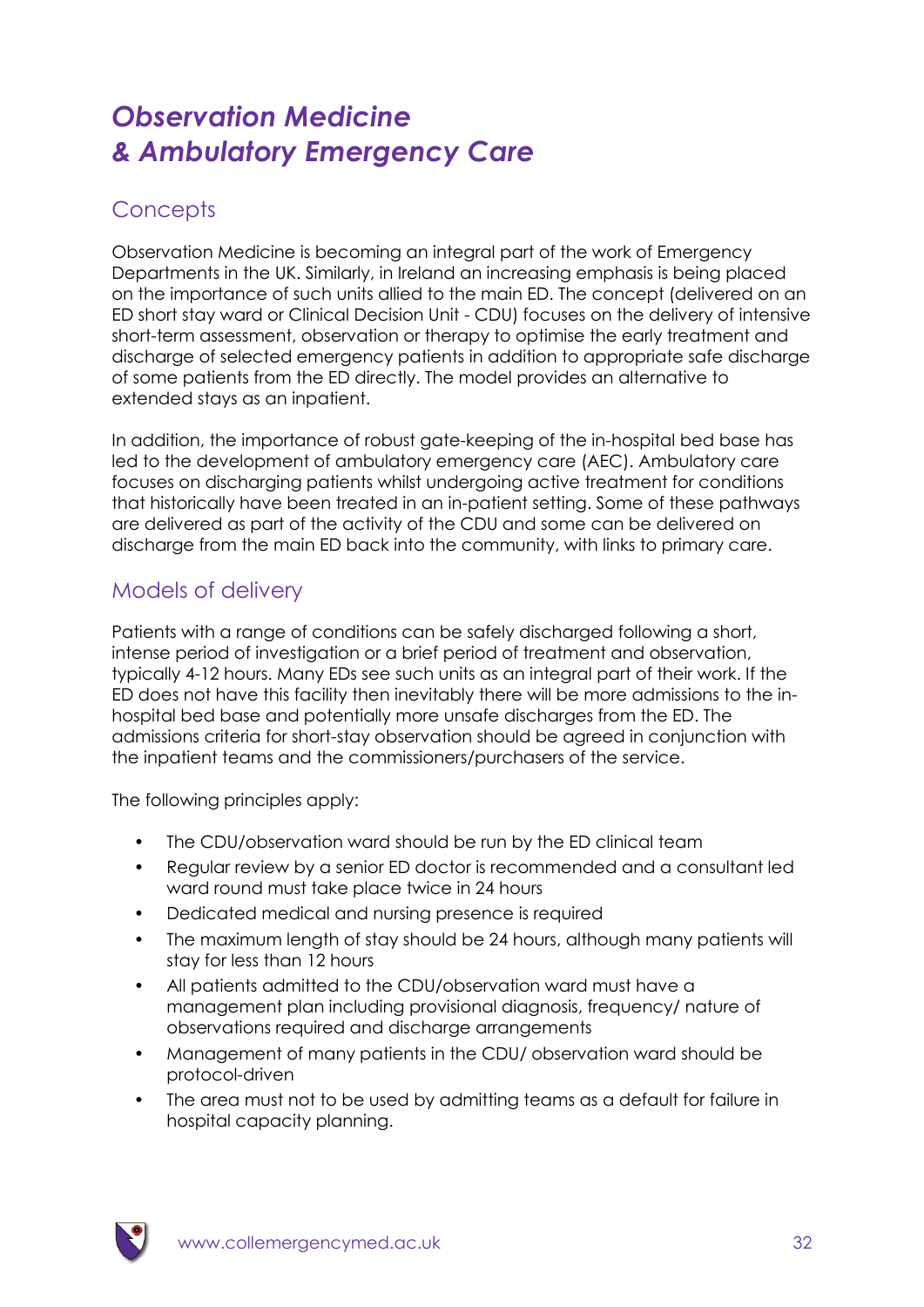Protocols may include the following:

#### Diagnostic protocols

- Exclusion of acute coronary syndrome
- Assessment of severe sudden headache
- Assessment of renal colic
- Assessment of possible deep venous
- Exclusion of thrombosis/pulmonary embolus.

#### Observation and risk stratification protocols

- Syncope
- Transient ischaemic attack assessment
- Head injury care
- Observation following alcohol intoxication
- Non-specific abdominal pain
- Management of self-harm and overdose
- Recovery from sedation
- Elderly patients requiring multidisciplinary assessment.

#### Therapeutic protocols

- Moderate asthma
- **•** Cellulitis
- Pneumothorax
- Community acquired pneumonia
- Self-harm
- Pain control after soft tissue trauma.

### Economic issues and the future

There is now robust evidence to support the models described above that are being delivered by many units in the UK. The aim for the future should be to mirror these examples of excellence to deliver cost effective and efficient care consistently across all emergency care systems tailored to need and size, with the patient"s needs at the heart of the process.

The key components that lead to high quality ambulatory emergency care (in the ED or on a CDU) are the involvement of a senior EM decision maker, rapid access to diagnostics where appropriate and an evidence based care pathway with appropriate safety netting.

Work is on-going so that in the future (in the UK) this type of work can be better recognised by commissioners of healthcare as best practice with tariffs set accordingly.

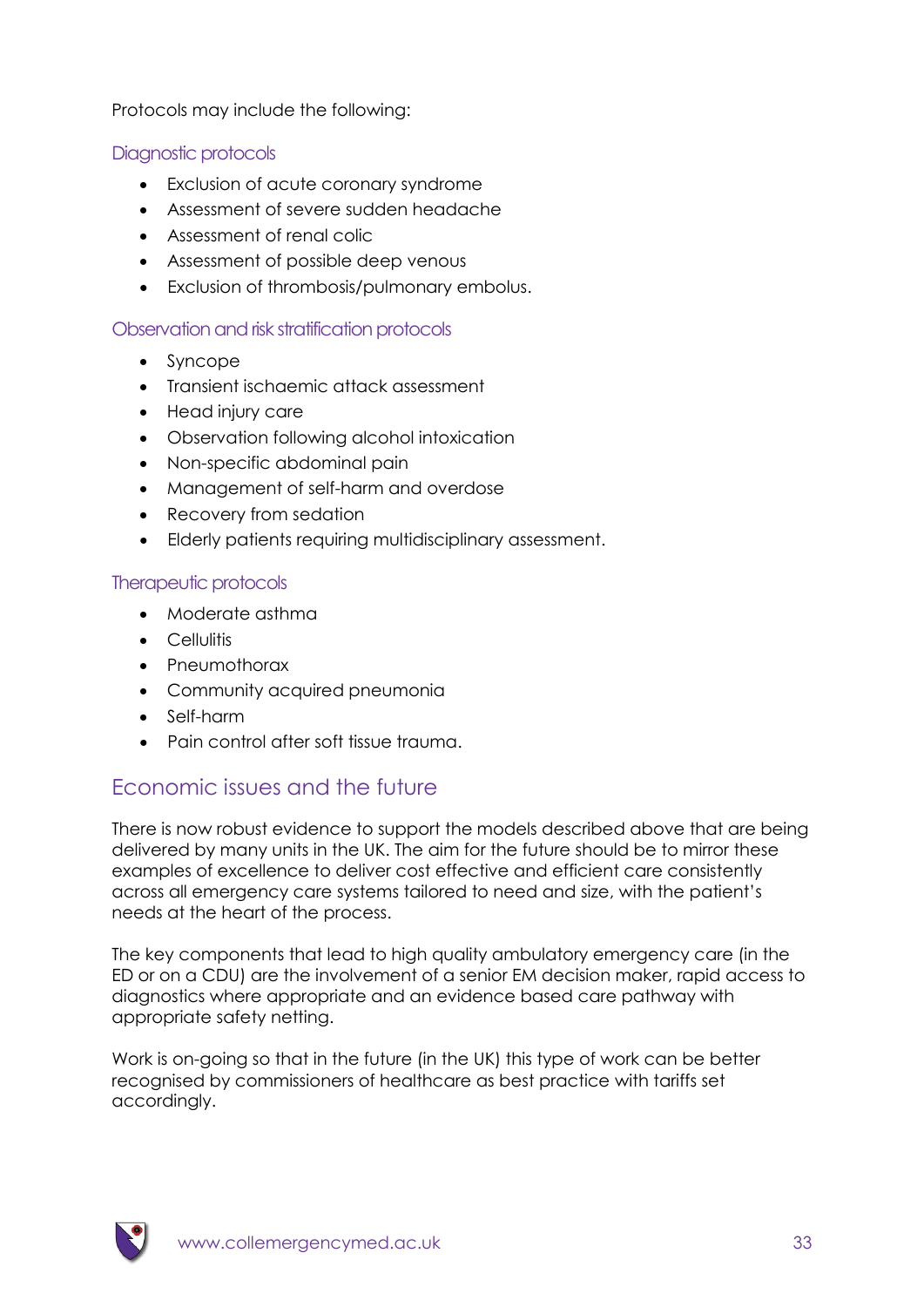# <span id="page-33-0"></span>*Paediatric Emergency Medicine*

# Summary and Recommendations

- In most EDs children account for 25% of all attendances
- All EDs should have a named consultant who leads for children"s issues in the department
- Paediatric Emergency Medicine (PEM) as a sub-specialty can be registered on the CCT of either paediatric or EM specialists
- There is an agreed training pathway for sub-specialisation in PEM from paediatrics or EM. [www.collemergencymed.ac.uk/Training-Exams/Paediatric](http://www.collemergencymed.ac.uk/Training-Exams/Paediatric%20Emergency%20Medicine/PEM%20Training/default.asp)  [Emergency Medicine/PEM Training](http://www.collemergencymed.ac.uk/Training-Exams/Paediatric%20Emergency%20Medicine/PEM%20Training/default.asp)
- The College recommends that every ED with more than 16,000 childrens" visits per annum must have a minimum of one PEM-trained consultant. This equates to almost 50% of Emergency Departments in the UK
- Large EDs should have a PEM trained consultant from each of the parent specialties i.e. paediatrics and EM
- Detailed service standards for the care of acutely unwell or injured children are available in the 2011 publication *Standards of Care for Children in Emergency Care Settings<sup>2</sup>* available via the CEM or RCPCH websites
- There is a special interest group for PEM clinicians (APEM): [www.apem.me.uk](http://www.apem.me.uk/)

# The interface between Paediatrics and EM

It is important that the interface between Paediatrics and EM is configured to provide optimum care for patients. This means understanding the local case mix i.e. the proportion of injuries to illness, the percentage of children requiring admission to hospital (often dependent on the effectiveness of the primary care "sieve" locally), and whether or not the hospital is a receiving site for emergency cases from other units (for example, those without in-patient paediatric support).

In the majority of cases children with undifferentiated problems are best assessed within an ED. No other discipline provides specialists trained to assess and treat patients with undifferentiated presentations across the spectrum of ages and complaints, from infants with minor viral illness or meningitis, to children with foreign bodies in noses or major trauma, and teenagers with alcohol intoxication or psychological problems.

The Intercollegiate Committee publication, *Standards for the Care of Children in Emergency Care Settings*2, includes recommendations for organisational and clinical issues across the wide range of paediatric emergency practice, as well as information management and technology, major incidents, and research. Other useful intercollegiate publications include *Short Stay Paediatric Assessment Units<sup>3</sup>* ,

<sup>3</sup> Short Stay Assessment Units – Advice for Commissioners and Providers, RCPCH 2009 [www.rcpch.ac.uk/sites/default/files/asset\\_library/Policy%20and%20Standards/SSPAU.pdf](http://www.rcpch.ac.uk/sites/default/files/asset_library/Policy%20and%20Standards/SSPAU.pdf)



1

<sup>2</sup> Standards of Care for Children in Emergency Care Settings, RCPCH 2011[, www.rcpch.ac.uk/child-health/standards](http://www.rcpch.ac.uk/child-health/standards-care/service-configuration/emergency-and-urgent-care/emergency-and-urgent-car)[care/service-configuration/emergency-and-urgent-care/emergency-and-urgent-car](http://www.rcpch.ac.uk/child-health/standards-care/service-configuration/emergency-and-urgent-care/emergency-and-urgent-car)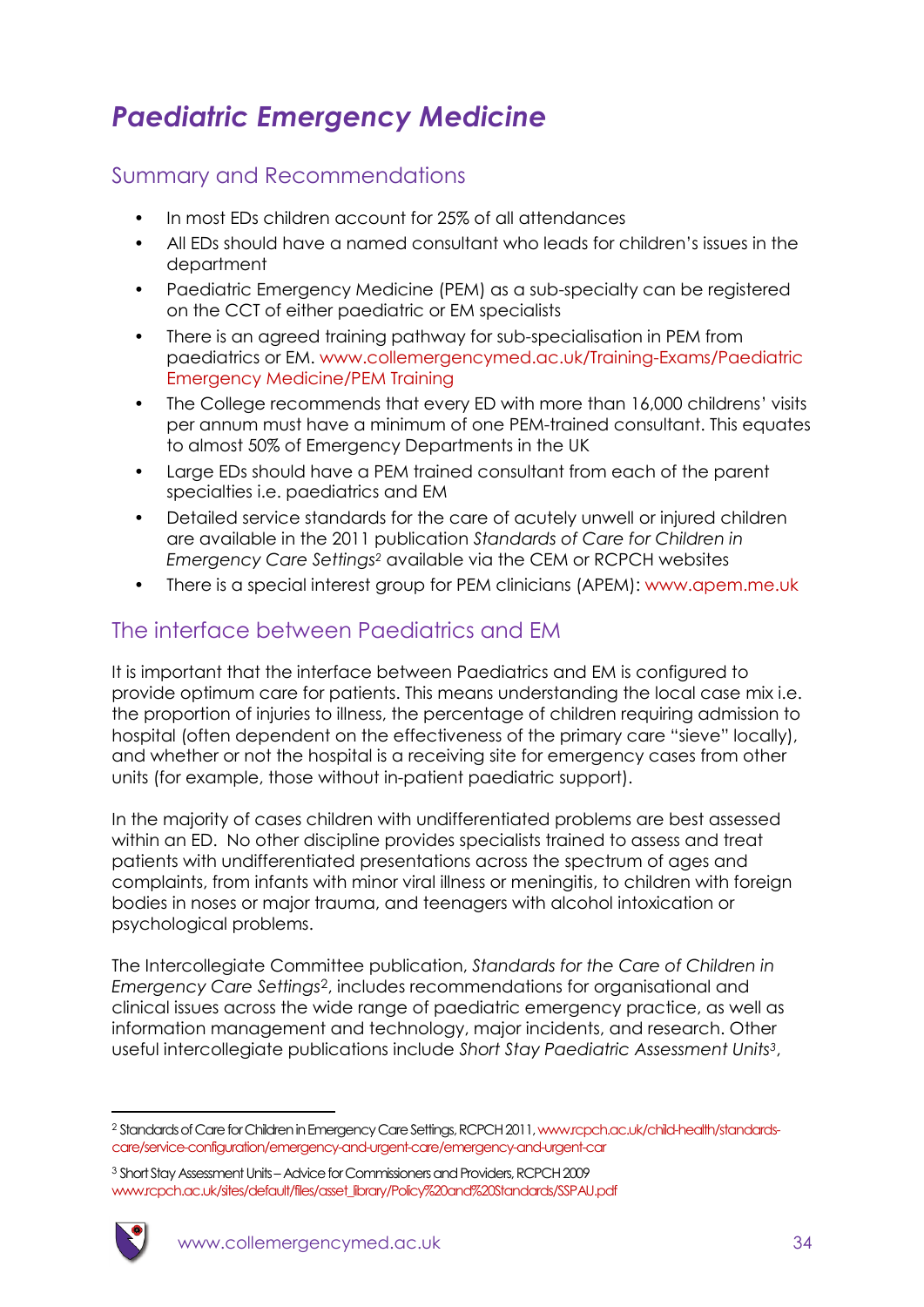RCPCH 2009, *Maximising Paediatric Nursing Skills in Emergency Departments<sup>4</sup>* , RCN 2010 and *The Role of the Paediatrician with Emergency Medicine Training<sup>5</sup>* , RCPCH 2008.

Avoidance of hospital admission is desirable. Clinicians "at the front door" need the skills and confidence to accurately predict the need for admission. Admission rates for children are usually lower than that for adults, reflecting the low incidence of chronic illness in children and an ability to recover quickly.

Admission avoidance goes hand in hand with safe discharge and good safety net processes. The Department of Health (England) clinical quality indicators introduced in April 2011 include standards for safer discharge of children from the ED.

Outreach services for acutely unwell children are developing well across the UK, with availability of "next day" assessments by skilled nurses in the community, or paediatrician-led rapid access follow-up clinics. This support can help EDs avoid hospital admission.

The development of Clinical Decision Units (CDUs) or Short Stay Assessment Units for children also facilitates admission avoidance and there are successful models around the UK2.

# Training in Paediatric Emergency Medicine (PEM)

Core training in PEM is undertaken at CT3 level for EM trainees (usually six months). A Framework for Paediatric Emergency Medicine Training and Assessment in CT3 can be found on the college website. This provides core information on the setting in which training should be undertaken, the curriculum and work-based training. Core competences in PEM achieved during CT3 are enhanced during higher specialist training (HST) and details of these and the relevant assessments can be found in the CEM curriculum. [www.collemergencymed.ac.uk/Training-Exams/Work place based](http://www.collemergencymed.ac.uk/Training-Exams/Work%20place%20based%20assessment/Workplace%20based%20assessment%20forms%20from%20August%202010/CT3%20year/default.asp)  [assessment/Workplace based assessment forms from August 2010/CT3 year](http://www.collemergencymed.ac.uk/Training-Exams/Work%20place%20based%20assessment/Workplace%20based%20assessment%20forms%20from%20August%202010/CT3%20year/default.asp)

Beyond CT3, higher trainees from either specialty may opt to acquire a CCT with a registered sub-speciality interest in PEM by completing additional relevant time in an appropriate training post.

The joint curriculum for trainees undertaking PEM sub-specialty training, from either paediatrics or EM, is available from the CEM website: [www.collemergencymed.ac.uk/Training-Exams/Curriculum](http://www.collemergencymed.ac.uk/Training-Exams/Curriculum/default.asp)

# PEM with a Certificate of Completion of Training (CCT) in EM

A trainee in EM who seeks to register PEM as a sub-specialty will usually need to undertake at least one year of training in the care of children, over and above core

<sup>5</sup> The Role of the Paediatrician with Emergency Medicine Training, RCPCH 2008, [www.rcpch.ac.uk/sites/default/files/asset\\_library/Health%20Services/FINAL%20FOR%20WEB%20%28REDUCED%20FILE%20SI](http://www.rcpch.ac.uk/sites/default/files/asset_library/Health%20Services/FINAL%20FOR%20WEB%20%28REDUCED%20FILE%20SIZE%29%20Role%20of%20the%20Consultant%20Paediatrician%20with%20Subspecialty%20Training%20in%20Paediatric%20Emergency%20Medicine.pdf) [ZE%29%20Role%20of%20the%20Consultant%20Paediatrician%20with%20Subspecialty%20Training%20in%20Paediatric%20E](http://www.rcpch.ac.uk/sites/default/files/asset_library/Health%20Services/FINAL%20FOR%20WEB%20%28REDUCED%20FILE%20SIZE%29%20Role%20of%20the%20Consultant%20Paediatrician%20with%20Subspecialty%20Training%20in%20Paediatric%20Emergency%20Medicine.pdf) [mergency%20Medicine.pdf](http://www.rcpch.ac.uk/sites/default/files/asset_library/Health%20Services/FINAL%20FOR%20WEB%20%28REDUCED%20FILE%20SIZE%29%20Role%20of%20the%20Consultant%20Paediatrician%20with%20Subspecialty%20Training%20in%20Paediatric%20Emergency%20Medicine.pdf)



1

<sup>4</sup> Maximising Paediatric Nursing Skills in Emergency Departments, RCN 2010, [www.rcpch.ac.uk/sites/default/files/Nursing.pdf](http://www.rcpch.ac.uk/sites/default/files/Nursing.pdf)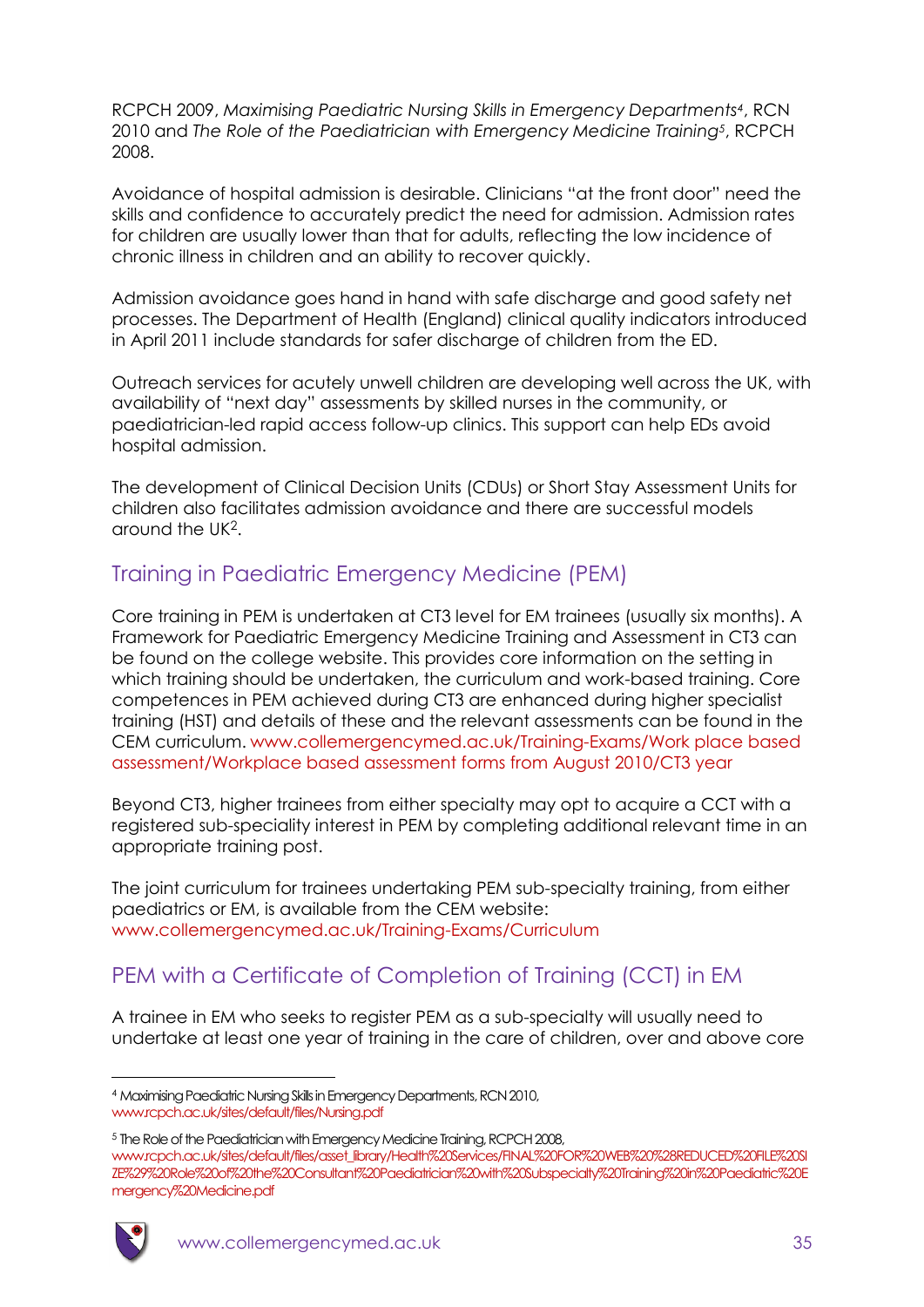and higher EM training following the joint curriculum for PEM sub-specialty training. For more detailed information see the trainee"s guide to speciality training in Emergency Medicine, available on the CEM website.

EM consultants with a recognised subspecialty interest in paediatric emergencies may act as:

- The PEM lead in a general ED, liaising between paediatrics and ED and developing shared pathways,
- A consultant in a general ED with clinical sessions dedicated to a paediatric ED
- Or a consultant in a standalone paediatric Emergency Department with or without sessions in an adult ED.

# PEM with a Certificate of Completion of Training (CCT) in paediatrics

A trainee in paediatrics who seeks to register PEM as a sub-specialty will need to undertake a two-year training programme. This is undertaken after core higher specialist training and will work to the joint curriculum for PEM sub-specialty training.

This type of training, when translated into a consultant job plan, can stand alone as a pure PEM post, or can be combined with work on the acute admissions / observation unit, outreach care for urgent follow-up, intensive care and retrieval medicine. Further advice is available from the intercollegiate publication *The Role of the Paediatrician with Emergency Medicine Training*.

# Training in PEM in the Republic of Ireland

Those who have achieved a CCT in EM in the Republic of Ireland who wish to register PEM as a sub-specialty will need to undertake at least one year of training in the care of children over and above core Specialty Registrar (StR) training. As in the UK, trainees in Paediatrics seeking registration in PEM have a pathway available to them. The Advisory Committee on Emergency Medicine Training is currently in negotiation with the Faculty of Paediatrics of the Royal College of Physicians of Ireland to streamline this process.

# The Association for Paediatric Emergency Medicine (APEM)

EPs and paediatricians with an interest in PEM may choose to belong to the Association of Paediatric Emergency Medicine. Two one-day meetings are held each year: the Spring meeting with the annual conference of the Royal College of Paediatrics & Child Health and the Autumn meeting with the College of Emergency Medicine. Contact [www.apem.me.uk](http://www.apem.me.uk/) for further details.

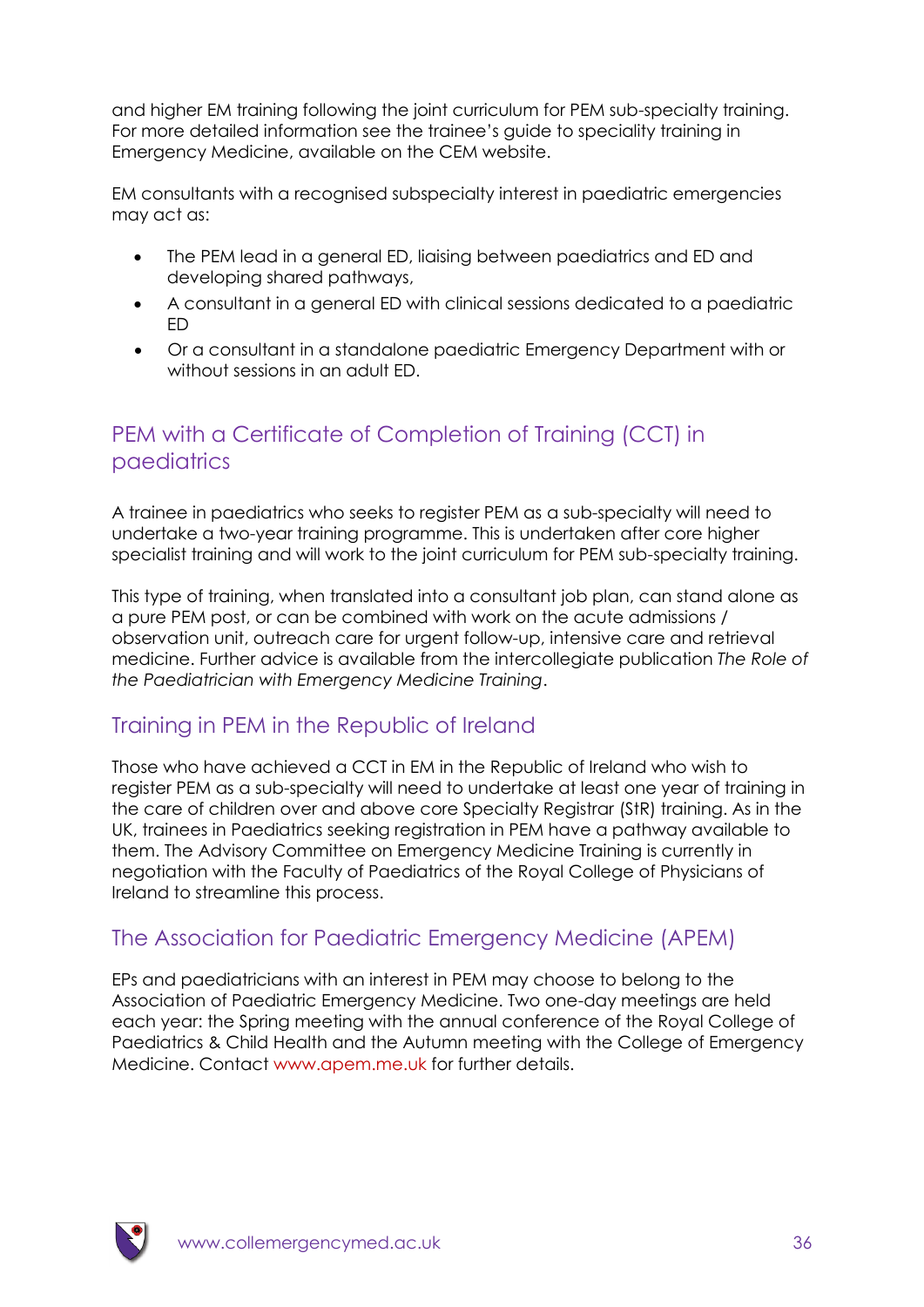# *Intensive Care Medicine*

A quarter of Intensive Care Unit (ICU) admissions originate in the Emergency Department<sup>6</sup> and the ED is the source of up to half of all level III patients. Recent substantial investment in ICU bed provision has been outstripped by increased demand and rising expectations. Consequently, some critically ill patients experience prolonged delays in the ED. Critical care interventions are often required before admission to ICU; these interventions may include advanced airway management, non-invasive ventilation, and intensive therapy for severe sepsis – all of which are within the curriculum for EM trainees<sup>7</sup>.

Changes in the work patterns of EM consultants, involving more direct patient contact and out-of-hours presence, have facilitated a greater focus on the sickest ED patients. The core objectives of the Emergency Physician and the intensivist – support of vital functions and correction of abnormal physiology – are similar. Thus, the knowledge, skills and attitudes that prevail in the ICU are appropriate in the resuscitation room<sup>8</sup> . In *Comprehensive Critical Care<sup>9</sup>* an expert group stated, "Competences are more important than professional boundaries in the delivery of a safe, efficient and cost-effective service."

#### Training in Emergency Medicine and Intensive Care Medicine

In 2010 the seven parent Royal Colleges approved the creation of the Inter-Collegiate Faculty of Intensive Care Medicine (FICM), just over ten years after Intensive Care was recognised as a specialty<sup>10</sup>. In early 2011 the GMC approved a new single specialty CCT curriculum in Intensive Care Medicine. This has built on the iterations of the original 2001 competency-based training programme, which was linked with a base/parent specialty CCT. A number of Emergency Physicians have completed joint training and are expected to contribute 5-10% of the ICM consultant establishment by 2012. The new stand-alone programme is in three stages over seven years, resulting in a CCT in ICM.

Although ICM has now finally emerged as a specialty in its own right the Faculty recognizes the value of dual trained intensivists in enhancing the care of the critically ill. The Faculty"s Training and Assessment Committee (FICMTAC) is actively working with the College of Emergency Medicine to develop a dual programme, building on the success of the present Joint CCT programme. It is likely that EM trainees seeking to acquire dual CCT will enter an 8.5 year programme after foundation training. The detail of the new training will be published in 2011, after approval by the GMC.

<sup>10</sup> [www.ficm.ac.uk/](http://www.ficm.ac.uk/)



<u>.</u>

<sup>6</sup> Simpson HK, Clancy M, Goldfrad C and Rowan K. Admissions to intensive care units from emergency departments: a descriptive study. Emerg Med J 2005; 22:423-428.

<sup>7</sup> [www.collemergencymed.ac.uk/Training-Exams/Curriculum/Curriculum%20pre-August%202010/default.asp](http://www.collemergencymed.ac.uk/Training-Exams/Curriculum/Curriculum%20pre-August%202010/default.asp)

<sup>8</sup> Nee PA, Andrews F and Rivers E. Critical care in the Emergency Department: Introduction. Emerg Med J 2006;23:560

<sup>9</sup> Department of Health Comprehensive Critical Care, A Review of Adult Critical Care Services. Department of Health, London 2000. [www.dh.gov.uk/en/Publicationsandstatistics/Publications/PublicationsPolicyAndGuidance/DH\\_4006585](http://www.dh.gov.uk/en/Publicationsandstatistics/Publications/PublicationsPolicyAndGuidance/DH_4006585)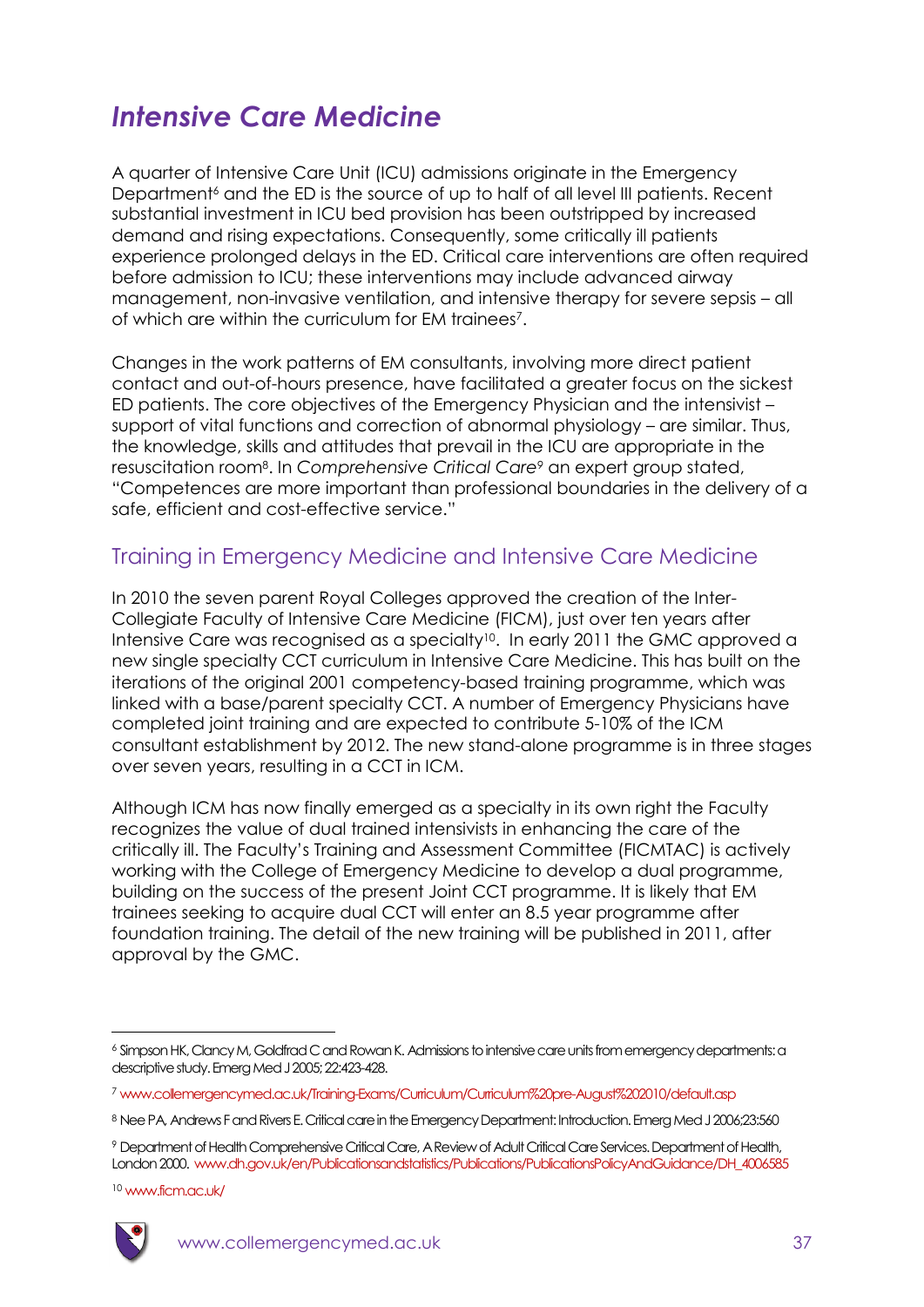# *Acute Medicine*

#### Summary and recommendations

- Over half of all admissions to acute beds from the Emergency Department (ED) are to Acute Medicine (AM) or related specialties
- Hospitals should develop integrated links between Acute Medicine and the Emergency Department.

#### The interface between Acute Medicine and Emergency Medicine in the UK and the Republic of Ireland

It is important that the interface between EM and AM is configured to provide optimum care for patients. Most patients with undifferentiated acute illness are best assessed within an ED. EM physicians are trained and experienced in the assessment and treatment of patients with undifferentiated problems across the spectrums of ages and disease. However, following assessment and initial treatment in the ED by an EM specialist many patients requiring hospital admission will best be managed in an Acute Admissions Unit staffed by Acute Physicians. Effective communication, agreed protocols and integrated care pathways are of benefit to such patients and to EM and AM doctors alike.

Patients who have been assessed in primary care and referred to the Acute Medical "take" team will usually be admitted directly to a medical admissions unit. However, certain patient groups such as those with haemodynamic instability or impaired conscious level are better assessed and stabilized within the resuscitation area of an Emergency Department. Patients with ST elevation myocardial infarction (STEMI) should go directly to a primary angioplasty facility.

The successful introduction of time critical interventions such as stroke thrombolysis and sepsis bundles has required substantial contributions and commitment from EM physicians, nurses and departments. Such presentations and the attendant skills required to treat them reinforce the need for highly trained, experienced clinicians to be immediately available within the Emergency Department if the substantial morbidity and mortality associated with these major disease groups is to be improved.

The College contributed to the report *Acute Medical Care,* in which recommendations were proposed to reflect best practice in the care of medical emergencies. The report acknowledged the differences between EM and AM whilst acknowledging the complementary nature of these two specialties. One of the key recommendations of the report was the concept of the "emergency floor". The colocation of the ED, acute medical admissions unit and critical care, plus key support services.

One of the most important service developments within EM in recent years has been the Clinical Decision Unit (CDU). The role of the CDU in delivering high quality, evidence-based and timely care for a spectrum of patients that would traditionally be admitted to an inpatient bed has been clearly established. The care delivered in CDUs is often guideline or protocol driven, and the range of conditions amenable to

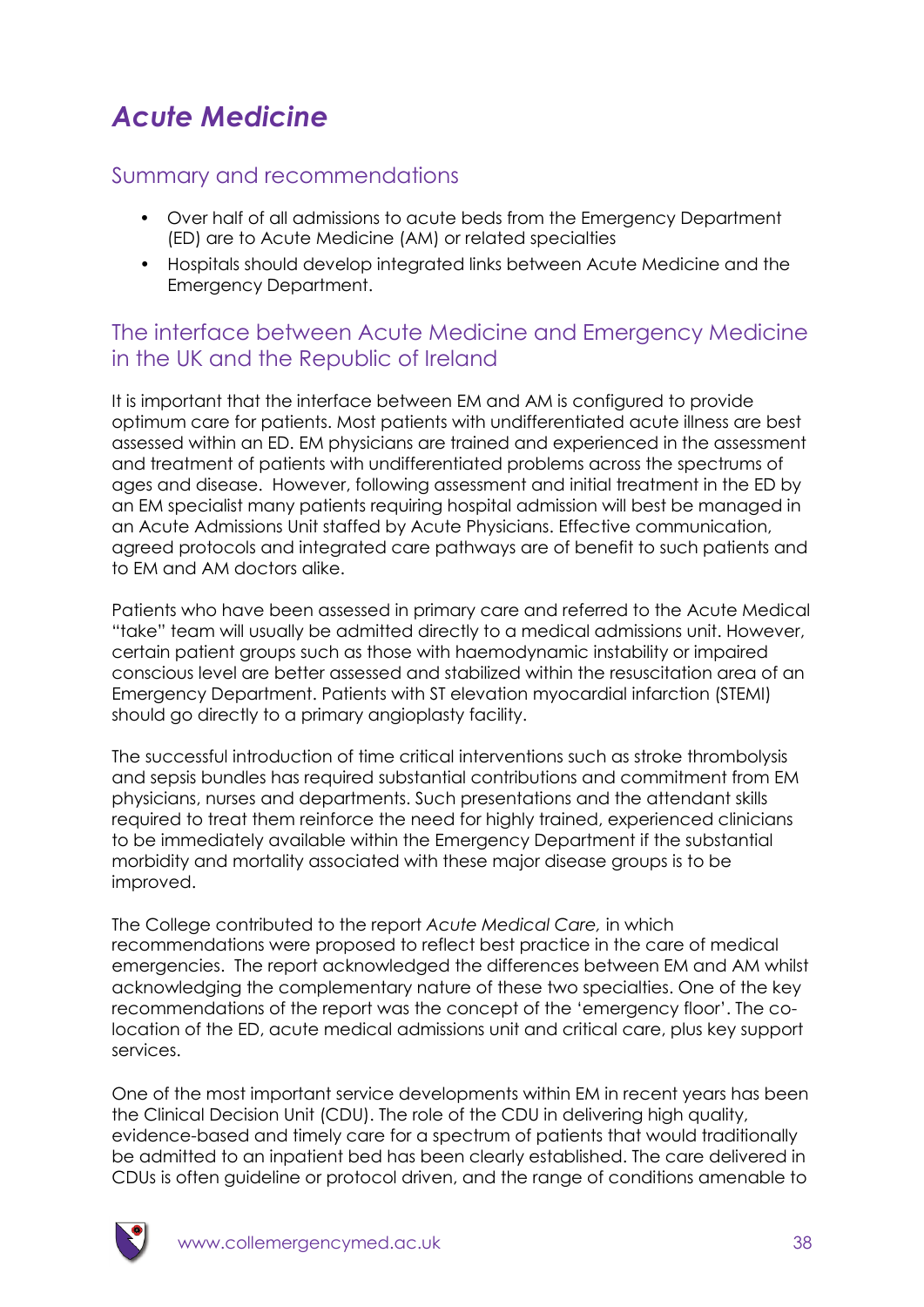this type of care process continues to expand as experience increases; examples include:

- Diagnostic pathways (chest pain, venous thromboembolism, subarachnoid haemorrhage)
- Observation pathways (including post- procedural sedation, deliberate selfharm, opiate toxicity and smoke inhalation)
- Treatment pathways (including asthma, community acquired pneumonia and cellulitis).

#### Links between Acute Medicine and Emergency Medicine in the UK

The College of Emergency Medicine is represented at board level within the Society of Acute Medicine and is keen to ensure further investment in both specialties. Subspecialty recognition in Acute Medicine for EM trainees is a recognized career path and mirrors the same in Intensive Care Medicine and Paediatric Emergency Medicine.

### Specialist training in Acute Medicine for Emergency Medicine trainees in the UK

The development of Acute Care Common Stem training (ACCS) as the core training programme for doctors in Emergency Medicine has resulted in the widespread acquisition of level one competencies in AM. These doctors will be able to undertake a further period of training to gain level two competencies, enabling them to work as a specialist within an AM service. The development of a workforce able to work across the boundaries of EM and AM will be important in efficient integration of services.

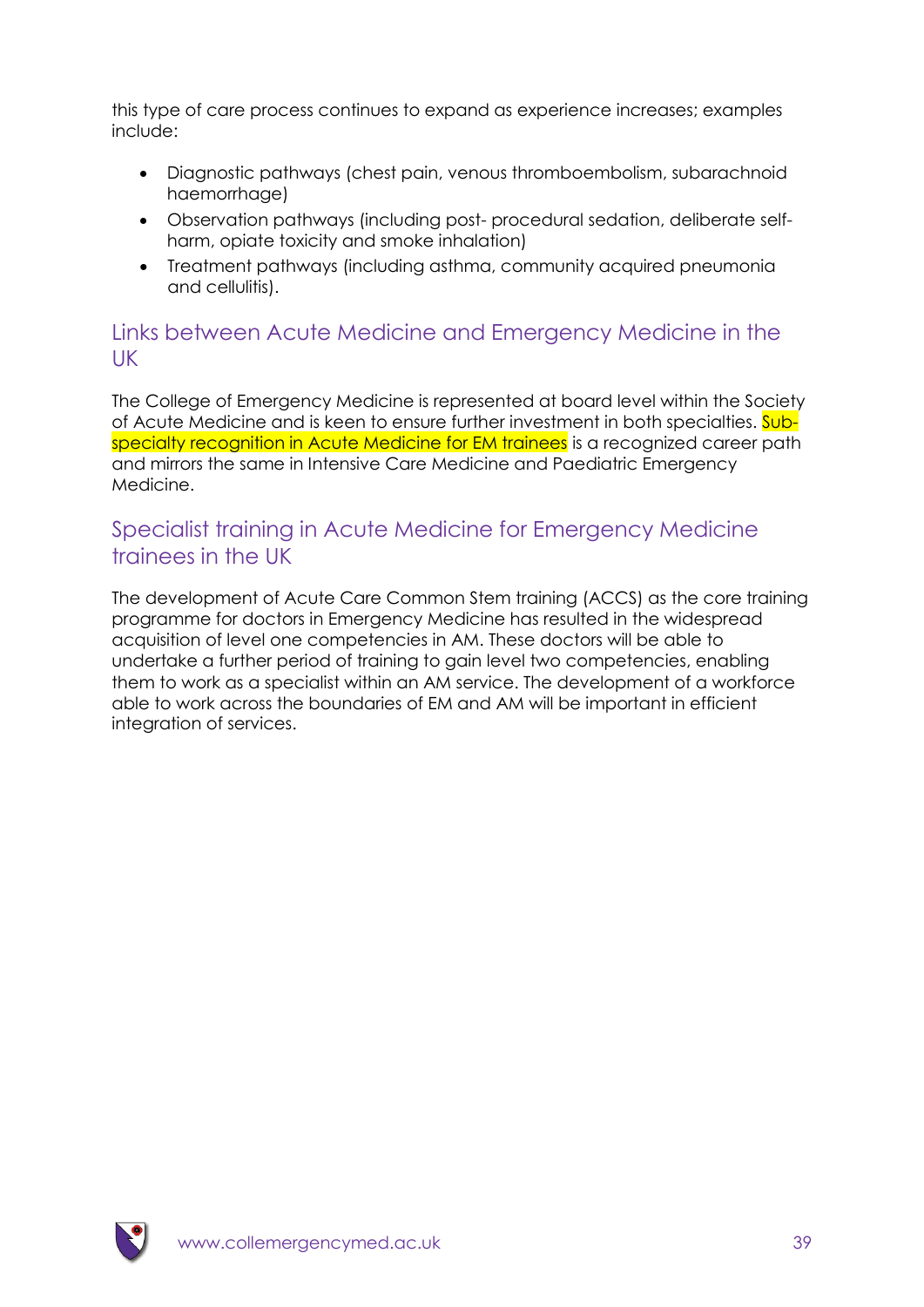# *Elderly Care*

### **Introduction**

As a result of an increasing demographic shift over the next 20 years, the number of people aged 85 and over is set to increase by two-thirds, compared with a 10 per cent growth in the overall population<sup>11</sup>. This will be manifest in further increases in the number of older people attending Emergency Departments and accessing acute care services. A small proportion, 2-3%, of this population is vulnerable because of varying combinations of health and social care problems and can be classified as frail<sup>12</sup> and at increased risk of adverse health outcomes, prolonged hospital stay or readmission<sup>13</sup>.

Older people:

- Account for 17% of attendances to Emergency Departments in England and Wales.
- Already represent 40% of the 5 million people admitted to hospital in 2008/9, and the number of admissions is increasing year on year<sup>4</sup>.
- Aged 85+, who are often frail, are nearly 10 times more likely to have an emergency admission than people aged 20-40<sup>14</sup> **.**

This changing demographic with its attendant healthcare needs brings new challenges in service provision and delivery.

### Current state:

Frail older people present at Emergency Departments mostly with non-specific complaints including falls, immobility, confusion and incontinence. Multiple comorbidities, polypharmacy and inadequate access to information, make this group of patients more difficult to safely and appropriately manage than most ED patients. This problem is compounded when such patients are assessed by relatively inexperienced frontline staff working within time constraints. In consequence these patients experience longer stays in emergency departments and experience higher admission rates. The National Clinical Audit of Falls and Bone health show that older people with falls are not assessed and managed adequately in Emergency Departments and minor injuries units and CEM audits of hip fracture reveal poor pain management. Nearly a third of patients with hip fractures spend in excess of 4 hours in Emergency Departments<sup>15</sup>. The recent Ombudsman's report<sup>16</sup> drew attention to

<sup>15</sup> Youde J, Husk J, Lowe D, Grant R, Potter J, Martin F. The national clinical audit of falls and bone health: The clinical management of hip fracture patients. 40(11): 1226-1230 (November 2009).



1

<sup>&</sup>lt;sup>11</sup> Wanless D. Securing good care for older people: taking a long term view. Kings Fund 2006.

<sup>12</sup> Ferguson C, Woodard J, Banerjee J, et al. Operationalising frailty definitions in the emergency department - a mapping exercise. The Journal of Nutrition, Health and Ageing 2009;13 ((Supplement 1): S266).

<sup>13</sup> Sager MA, Franke T, Inouye SK, Landefeld CS, Morgan TM, Rudberg MA, et al. Functional Outcomes of Acute Medical Illness and Hospitalization in Older Persons. Arch Intern Med 1996;156(6):645-52.

<sup>&</sup>lt;sup>14</sup> Blunt I, Bardsley M, Dixon J. Trends in emergency admissions in England 2004 – 2009: is greater efficiency breeding inefficiency? London: Nuffield Trust, 2010.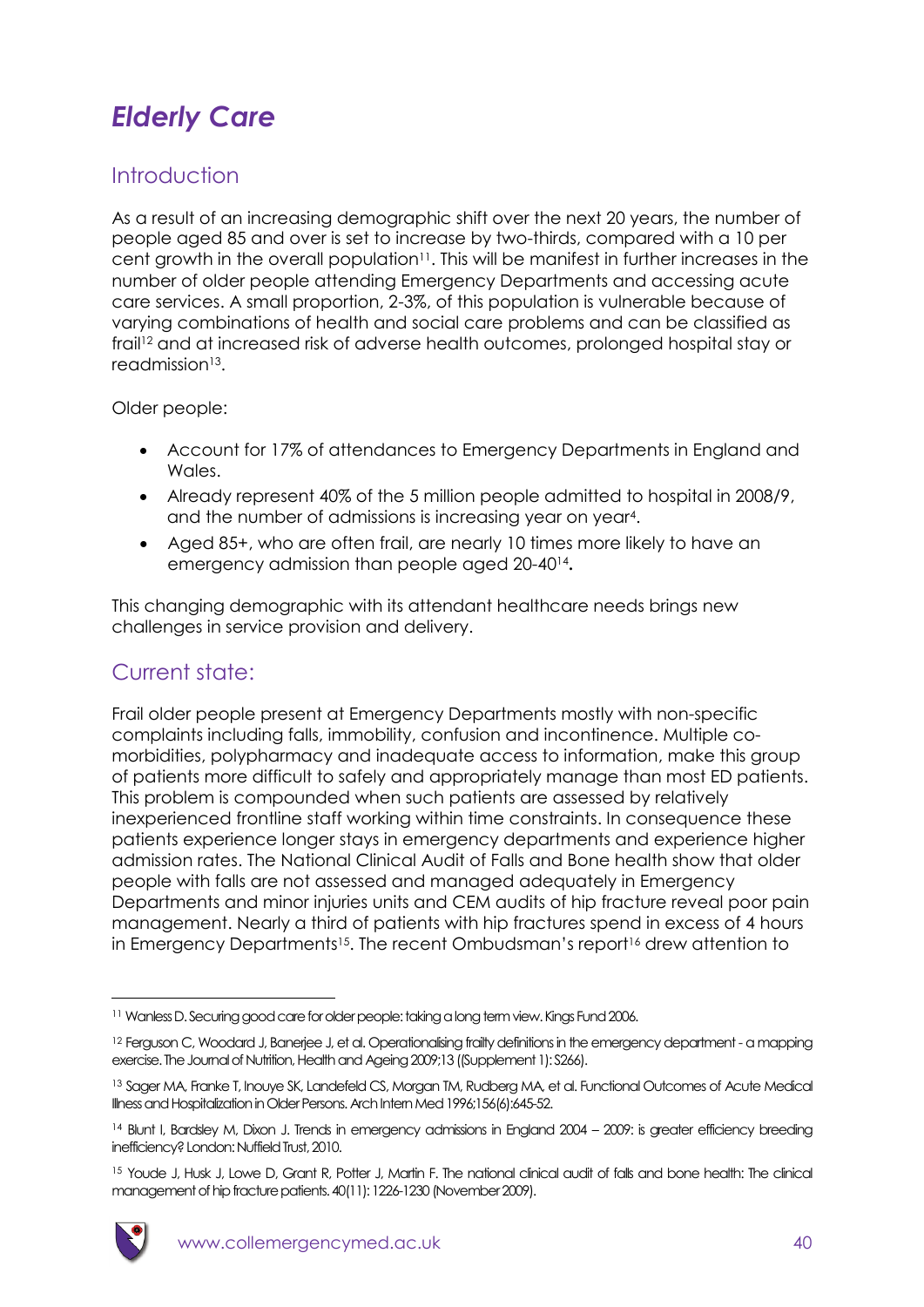serious deficiencies in older people"s care in acute settings. Dementia sufferers are particularly vulnerable to decompensation within an unfamiliar, loud, busy and stressful environment.

### Models of care:

The Emergency Department is the default single entry point into secondary care and accounts for the majority of hospital admissions. Given the demographic pressures and the economic climate it is crucial that the Emergency Department is appropriately supported in the management of older people. Multi-dimensional assessment and multi-agency management of older people leads to better outcomes<sup>17</sup> and it is intuitively sensible to provide the best care for frail older people at the first opportunity in close cooperation with clinical partners in primary and secondary care to ensure optimal efficiency of the health and social care system.

Models of care need to take into account issues such as impact on the patient, outcomes such as admission and readmission rates, mortality and morbidity indicators. Given the contesting pressures and stressful environment within Emergency Departments, adjacent Clinical Decision Units may well provide an excellent environment for extended workup. The validated Identification of Seniors at Risk (ISAR) tool<sup>18</sup> can reduce the rate of functional decline, death and readmission in patients discharged from Emergency Departments (sensitivity 94% at 6 months) as can multidisciplinary evaluation and access to comprehensive geriatric assessment and management<sup>19</sup>. Service alignment with geriatricians may provide the right blend of expertise, knowledge and outlook to provide an appropriate response combining clinical risk assessment with diagnostic management and adequate disposition. There are already several EDs in the UK using consultant geriatricians working alongside Emergency Physicians in joint models of care with emerging evidence of effectiveness.

## Training and development

Specific curriculum-based competencies for trauma and non-trauma conditions in geriatric emergency care should promote the specific needs of the older person in the ED. Attitudinal issues need to be addressed as well to maximise effectiveness. A pilot programme for trainees in Emergency Medicine with a geriatrics background has been initiated with the aim of improving skills and competencies and to improve understanding and communication to facilitate joint models of care.

<sup>19</sup> Caplan GA, Williams AJ, Daly B, et al. A randomized, controlled trial of comprehensive geriatric assessment and multidisciplinary intervention after discharge of elderly from the emergency department--the DEED II study. Journal of the American Geriatrics Society 2004;52(9):1417-23



1

<sup>16</sup> Ombudsman HS. Care and compassion? Report of the Health Service Ombudsman on ten investigations into NHS care of older people. In: Health Do,editor. London, 2011

<sup>17</sup> Stuck AE, Siu AL, Wieland GD, Rubenstein LZ, Adams J. Comprehensive geriatric assessment: a meta-analysis of controlled trials. The Lancet 1993;342(8878):1032-36.

<sup>18</sup> McCusker J BF, Cardin S, Trepanier S, Verdon J, Ardman O,. Detection of older people at increased risk of adverse health outcomes after an emergency visit: the ISAR screening tool. J Am Geriatr Soc 1999;47(10).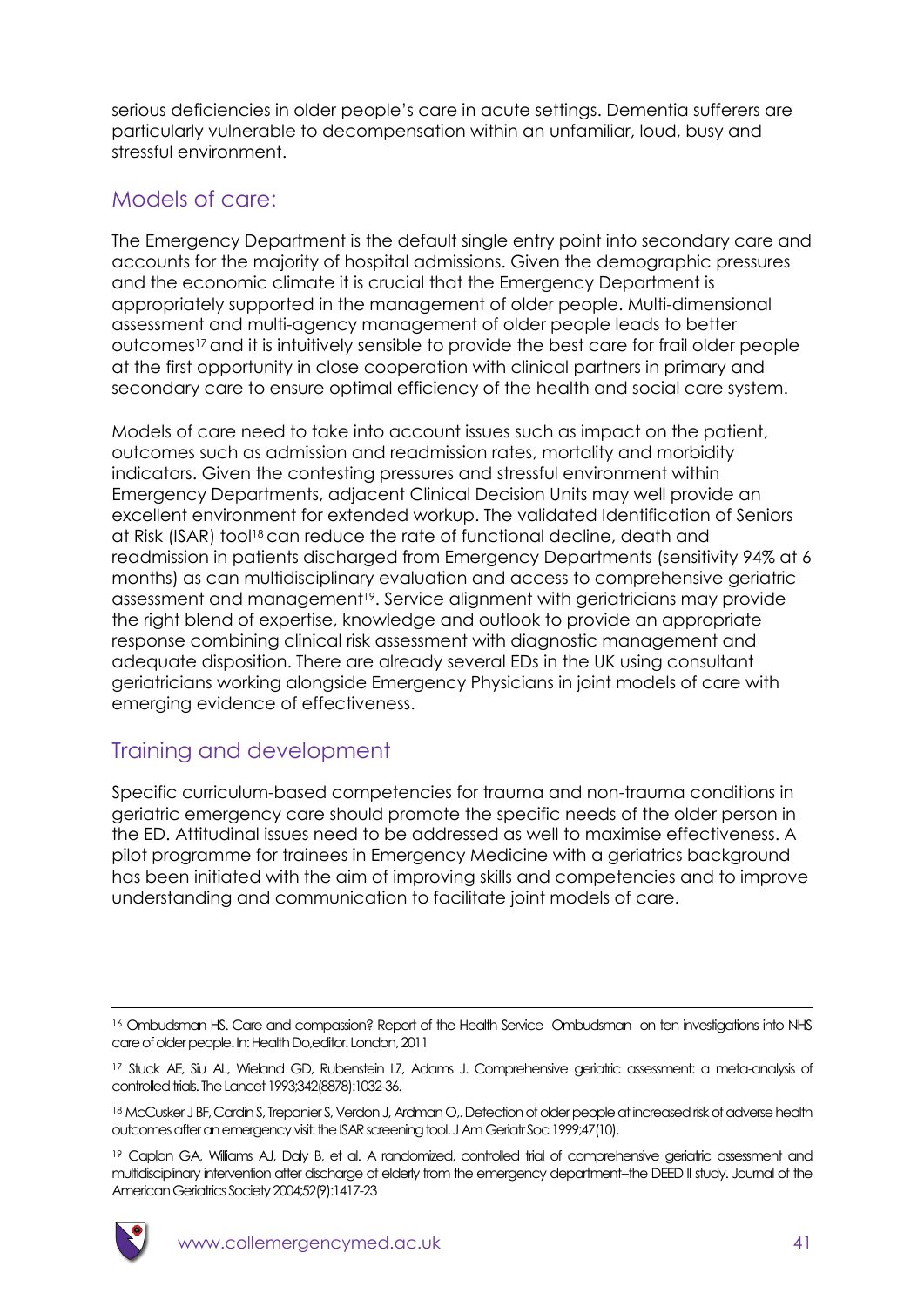# *Emergency Nursing*

Patients in the Emergency Department attend with a multitude of nursing care needs ranging from minor injuries and illness through to life threatening conditions. In addition to the physical needs the patient has psychological, social and emotional needs that can often require highly skilled nursing interventions. Relatives and friends can also have a dependency for care to which the nursing team must respond.

Emergency nursing practice can be defined as "…the nursing knowledge and skills required for the assessment and management of acute and urgent aspects of illness and injury affecting patients of all age groups with a full spectrum of undifferentiated physical and behavioural problems." Increasing numbers of nurses are also acquiring skills in diagnosis in defined areas of practice.

Emergency nursing is now practised in a number of settings in addition to the Emergency Department (ED), such as walk-in centres (WICs), minor injury units (MIUs) and urgent care centres (UCCs). Some of these services are nurse-led. These developments in service provision have required an expansion of roles and responsibilities with nurses in key decision-making roles. New and innovative roles such as advanced practitioners allow the management of increasingly complex patient presentations. Across the UK and Ireland the scope of practice and pace of role expansion shows some variation, in line with national developments in redesign of emergency care services.

Determining the numbers and levels of nurses required to effectively staff an Emergency Department has always been a challenge, a simple ratio of nurse per number of patients does not account for the complexity and diversity of patient need. Work is being undertaken by the RCN Emergency Care Association together with the Emergency Nurse Consultants Association (ENCA) the Faculty of Emergency Nursing (FEN) and CEM, to validate a skill mix tool.

#### Triage/see and treat

Initial assessment of patients has been acknowledged in the DH (England) Quality Indicators as an integral component of Emergency Department services. In most Emergency Departments this is undertaken by nurses trained to use a formal triage tool such as the Manchester Triage System. See and treat models are used more widely in minor injury units (MIUs) and walk in centres (WICs) where patient case mix will differ with larger numbers of non-urgent presentations and lower overall attendance figures than EDs. However many of these services operate both see and treat, and triage depending on patient volume.

In a number of departments changes to models of triage have been made. These include triage by providers other than ED staff such as primary care organisations. Whilst this may be helpful in some settings, care must be taken to ensure that the role of ED as a "safety net" for seeking care is not lost. It would be unwise for nurses to be placed in a position of denying access to care in Emergency Departments particularly where other services are not co-located.

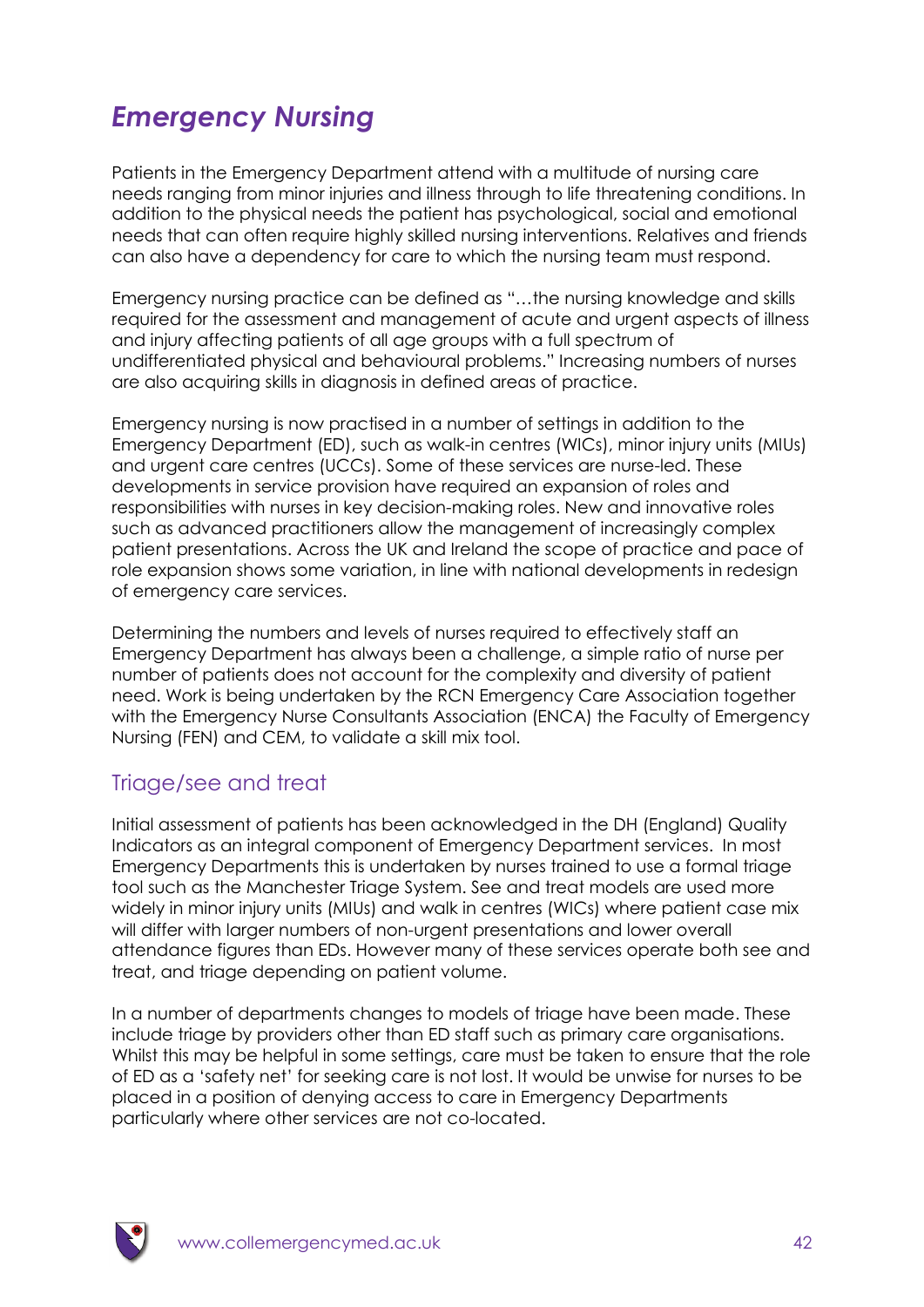#### Emergency nurses

The high volume of patients with immediate nursing needs is reflected in the relatively high numbers of band 5/6 nurses found in most departments. The important role of immediate assessment has been recognised in the DH ED Quality Indicators. This assessment helps to identify those with the most urgent need, record physiological observations and importantly record a pain score to assist in early management of pain. The importance of this role should not be underestimated in ensuring quality and safety in the emergency department and requires a high level of skill in rapid, effective decision-making.

An increasing number of older patients with high levels of nursing need attend the ED and levels of serious and critical illness are increasing. Interventions such as thrombolysis and non-invasive ventilation and more intensive monitoring require improved levels of education and continuing professional development (CPD) for nursing staff. Nurses, in conjunction with relevant medical colleagues, are currently compiling a "silver book" of recommended care standards for the older patient in emergency care settings.

Children and young people continue to account for 25% of attendances to emergency care facilities; implementation of recommendations from the intercollegiate Committee for children"s emergency care (RCPCH 2007) still remain inconsistent. In an effort to improve the care received by children and young people in all emergency care settings, a revised "Red Book" has been produced entitled *Standards for Children and Young people in Emergency Care Setting* (RCPCH 2011). Challenges still exist within paediatric emergency care and this latest recommendations are relevant to all facilities that offer emergency care to children and young people.

With the development of a Major Trauma Systems in the UK there is a need to focus on adequate nurse staffing, education and training for resuscitation, stabilisation and transfer of trauma patients. The role and function of those emergency nurses not employed in trauma centres and units should also be considered; they may need to take on a more specialised and expanded role to manage the care of the remaining caseload of patients and some may wish to retain relevant skills by means of rotation into the major trauma system.

[www.excellence.eastmidlands.nhs.uk/welcome/improving-care/emergency-urgent](http://www.excellence.eastmidlands.nhs.uk/welcome/improving-care/emergency-urgent-care/major-trauma/nhs-clinical-advisory-group/)[care/major-trauma/nhs-clinical-advisory-group/](http://www.excellence.eastmidlands.nhs.uk/welcome/improving-care/emergency-urgent-care/major-trauma/nhs-clinical-advisory-group/)

#### The shift leader/coordinator role

The ED quality indicators have brought new responsibilities for senior nursing staff. Senior nursing staff possess the skills to expedite patient care, improve the patient experience, and manage patient flows within the ED but such duties can remove these nurses from direct patient care with potentially negative effects on clinical care and on supervision of more junior nurses. A Royal College of Nursing Emergency Care Forum membership survey in 2008 found that the maintenance of standards was often seen as a nursing responsibility rather than a multi-disciplinary one, and that shift leaders often felt under immense pressure to achieve these standards sometimes to the detriment of patient care and adequate supervision of other staff. The risks inherent in these circumstances are obvious and adequate regard should

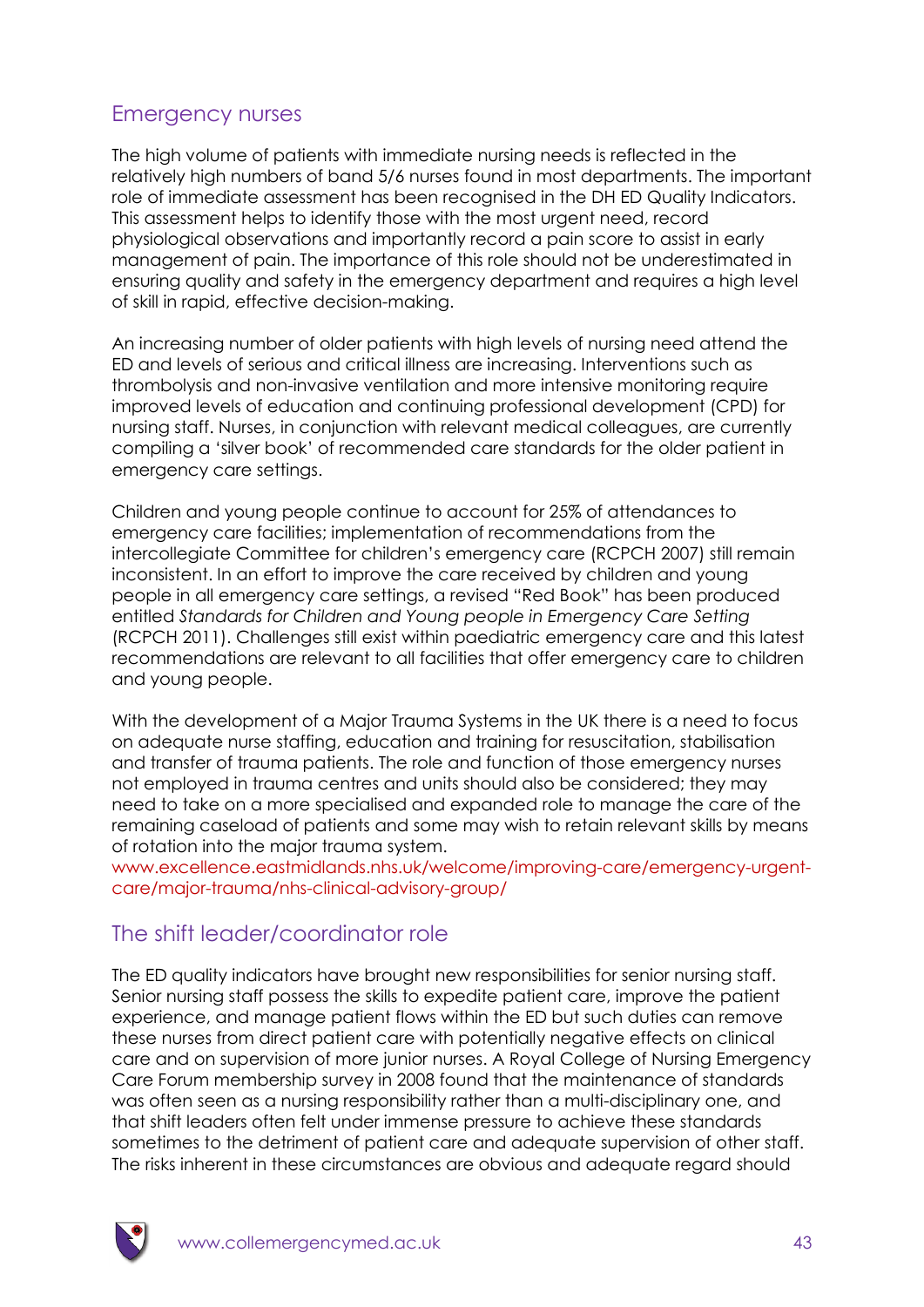be taken to skill mix in addition to staffing numbers when planning nursing establishments.

The role of Sister/Charge Nurse is fundamental to day-to-day clinical leadership. Their main responsibility is that of shift leader, overseeing and maintaining the effective management of nursing care during their shift. They are acknowledged as a clinical expert and provide a constant presence delivering direct patient care.

The Sister/Charge Nurse should work in key areas across the department i.e. the minimum of one band 6 nurse is required in the resuscitation area as these nurses have the expertise to rapidly identify problems and manage complex situations. They should manage the area, and the nursing staff within it, to ensure appropriate care and safety of patients.

#### **Paediatrics**

Significant numbers of children attending emergency care are effectively managed by emergency nurses with a RN (adult) level of first registration. It is recommended that RN (Adult) nurses are supported by structured training and development to acquire the knowledge and skills specific to both children and emergency care. The minimum competences in relation to caring for children and young people have been defined by skills for health, in addition to the Faculty of Emergency Nursing (FEN) and more recently the *Emergency Care Framework for Children and Young People in Scotland<sup>20</sup>* and *Maximising Nursing Skills in Caring for Children in Emergency Departments* (RCPCH/RCN 2010)<sup>21</sup> . These can be used by both children"s and adult registered nurses to develop the skills and competency needed for emergency nursing. Where children"s nurses are employed in general EDs, and managing adult care, a competency framework is also required.

For staff working in minor injury units and urgent care centres it is recommended that where possible rotation of staff through Emergency Departments takes place in order to maintain skills in the care of children that may otherwise not be utilised frequently enough to ensure competence and confidence. It is also recommended that a paediatric link nurse is established to ensure all staff retain and develop skills in the emergency care of children.

#### Emergency nurse practitioners

The roles and responsibilities of emergency nurse practitioners (ENPs) across the UK vary significantly in terms of scope of practice, grading and impact on local services. In the 2007 HCC workforce survey, over 300 units stated they operated some form of ENP service, 172 units had ENPs working in dedicated roles whilst 133 units favoured a dual role of ENP and senior nurse. Bandings were fairly consistent with band 6 and 7. An increasing number of ENP's nationally are now independent prescribers which enhances the timeliness of care.

There remains considerable variation in educational preparation, competency frameworks and scope of nurse practitioner practice in the UK. There is an urgent

<sup>21</sup> [www.rcpch.ac.uk/sites/default/files/Nursing.pdf](http://www.rcpch.ac.uk/sites/default/files/Nursing.pdf)



<u>.</u>

<sup>20</sup> [www.scotland.gov.uk/Publications/2006/09/19153348/0](http://www.scotland.gov.uk/Publications/2006/09/19153348/0)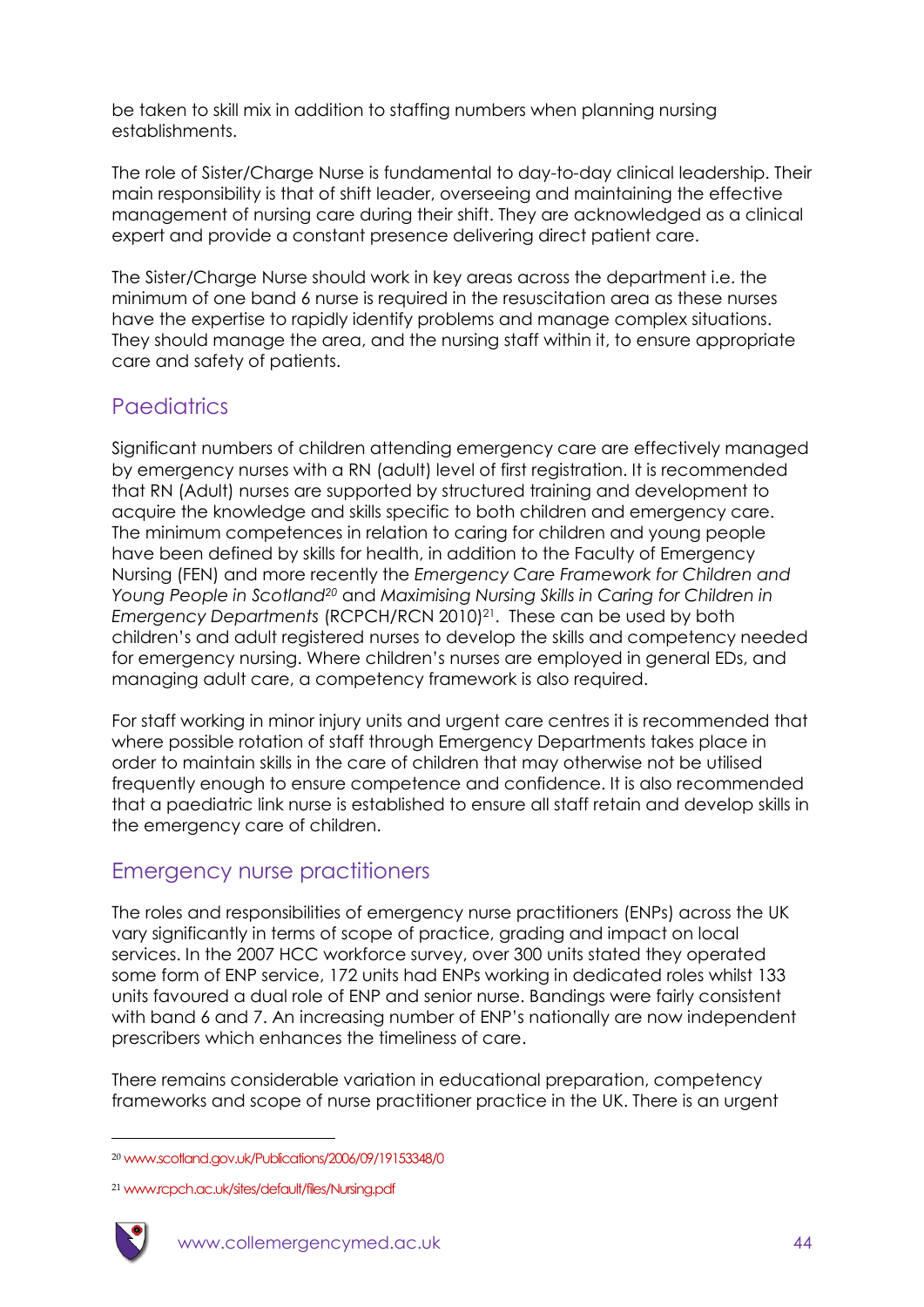need for a unified curriculum and national standards with comparable education and examination standards with medical colleagues who are seeing and treating the same case mix of patients. These developments would facilitate greater consistency of care and transferability between departments/settings.

National standards should include practice audit and clinical supervision. It is difficult to reach consensus on the number of cases it is reasonable to expect ENPs to see and treat per hour. There are a number of reasons for this which include differences in scope of practice as well as confounding factors such as the extent to which they ENPs manage the whole patient episode including treatments. There are some differences in practice between how ENPs and Medical staff work in a number of units.

#### Advanced nurse practitioners (ANP)

The ANP is still a relatively new role but one that is gaining recognition both nationally and internationally as a major contributor to the provision of accessible and quality health care.

The Nursing and Midwifery Council (2005) defines advanced practitioner roles as nurses who are " … highly experienced and educated members of the care team who are able to diagnose and treat health care needs and refer to an appropriate specialist if needed."

The role requires skills of advanced clinical assessment and treatment of a diverse and undetermined caseload of patients, who may have highly complex and/or chronic presentations. These nurses work autonomously, determining clinical diagnosis and treatments indicated, whilst providing expert clinical expertise for developing and enhancing services. It is difficult to estimate the numbers of patients seen by or impact of APs as many are still in preparation via MSc"s in clinical practice programmes and are new to services. Similar challenges exist as with ENPs with regards to scope of practice and preparation for the role. Agreed national standards are also required.

## Clinical educators

The role of the clinical educator has been developed and implemented in recent years in a number of departments. The clinical educator will typically work as a "hands-on" educator developing both the knowledge and clinical skills of those they are working with. They may also become involved in the overall planning of educational provision at a strategic level. The application of theory to practice is of vital importance in the education of emergency nurses and it is increasingly common to see post-registration students being supported in the workplace by teaching staff. Assessment of work undertaken in higher education is increasingly a mix of examination and proof of the acquisition of clinical skills in practice (i.e. the transfer of theory to practice) by submission of a portfolio of clinical competencies. The FEN competency framework provides a suitable template for the structure of such work.

A number of other nursing roles such as project nurse and practice development nurses are found in Emergency Departments. While the remit of the individuals

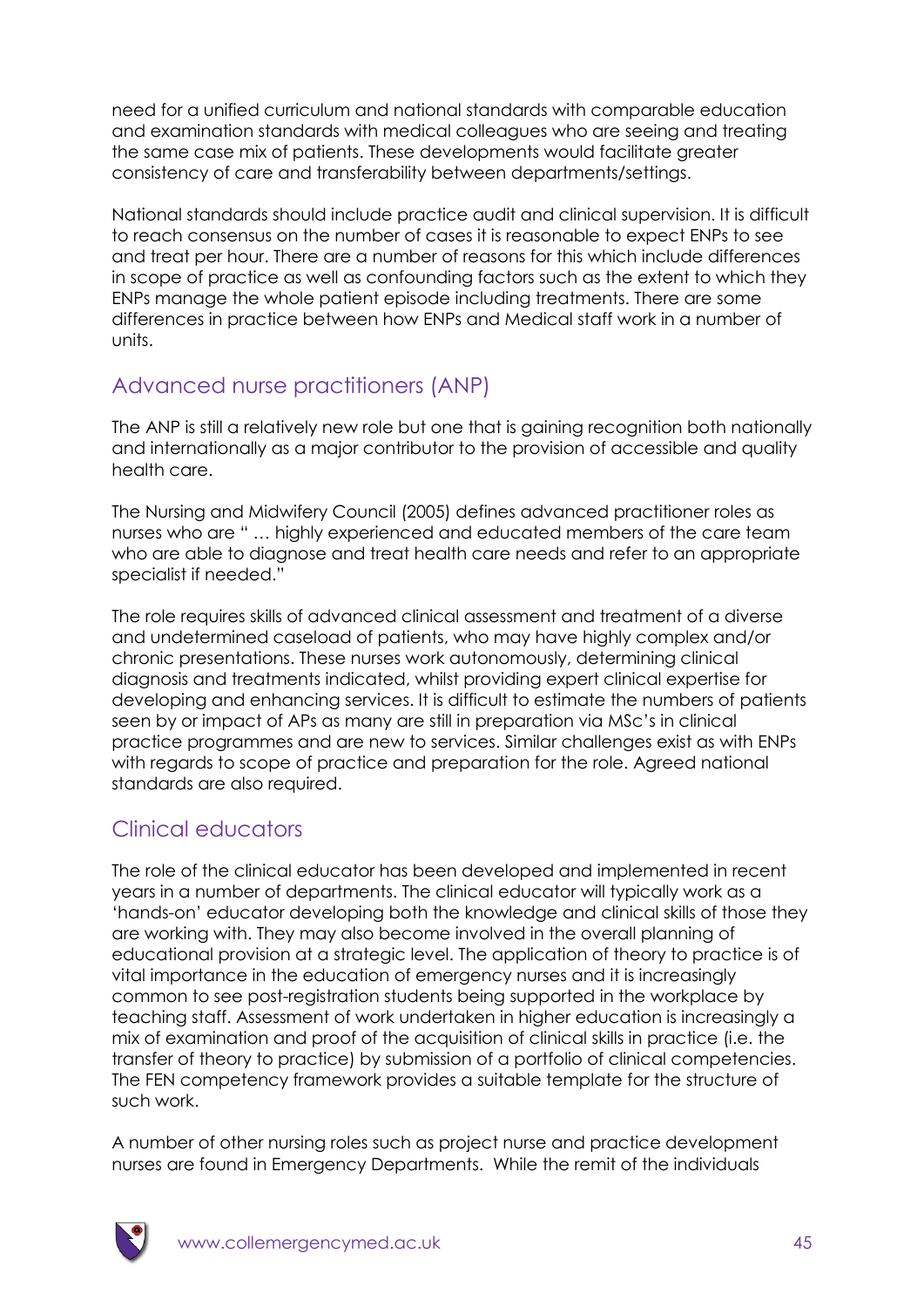holding these posts will vary from department to department, most focus on supporting the development of practice within the environment.

#### Senior clinical leadership and management

This can be effectively achieved by a number of roles:

#### *Consultant nurses*

Consultant nurses have clinical leadership, strategic development, and teaching/education responsibilities in EDs and some may be involved in research. This role importantly focuses on expert clinical practice. They will clinically manage groups of ENPs or ANPs. The role although relatively new, has offered career progression to senior emergency nurses who wish to stay in clinical practice. Approximately 40 departments in the UK have a nurse consultant. There are currently only a few training schemes for this role. Consultant nurses have an important role in clinical leadership working alongside matrons and clinical educators.

#### Matron/lead nurse

Given the unique and highly specialised nature of emergency care, nursing leadership of Emergency Departments needs to sit with individuals experienced and competent in the speciality. The matron/lead nurse for Emergency Care should work alongside the speciality medical lead and general manager to ensure service provision meets patient needs. The modern matron takes responsibility for all aspects of patient care and experience within a department with the exception of medical care. Where other roles such as consultant nurse co-exist clinical leadership elements are shared; the roles are complimentary in nature.

#### Summary

The need for skilled senior emergency nurses should not be underestimated. The majority of patients who present in an emergency care setting have undifferentiated and undiagnosed problems; the rapid identification of need and early intervention are fundamental. Ensuring that there is an effective ratio of qualified nursing staff to support workers (80% qualified to 20% support staff) is essential in providing effective care.

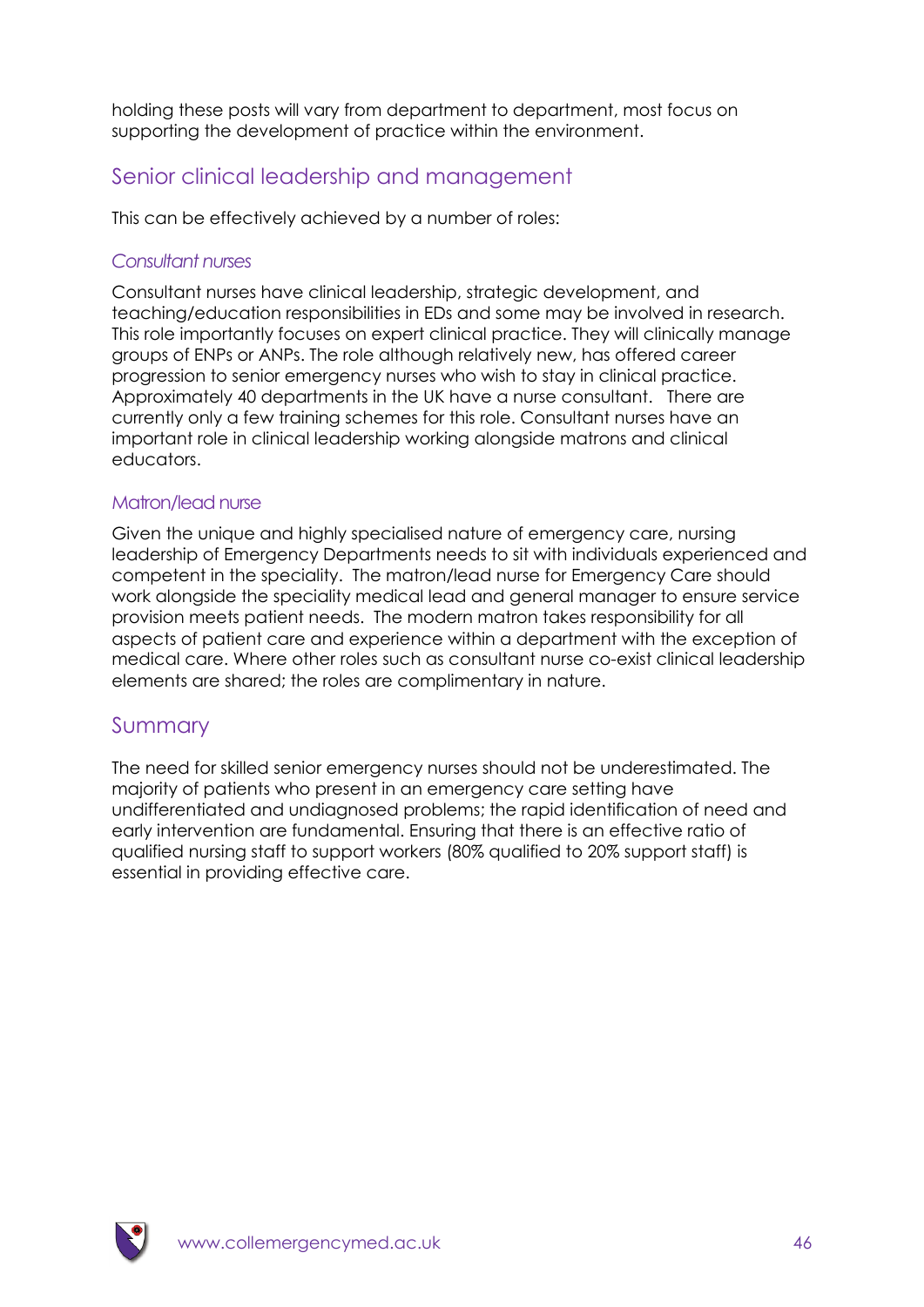# *Pre-Hospital Emergency Medicine*

Pre-hospital Emergency Medicine (PHEM) has continued to develop and as of July 2011 is now a GMC recognised and approved subspecialty of Emergency Medicine and Anaesthesia.

The College's PHEM subcommittee have been working closely with the Inter-Collegiate Board for Training in Prehospital Emergency Medicine (IBTPHEM) under the Chairmanship of Sir Keith Porter.

The IBTPHEM curriculum and assessment framework has now been approved by the GMC. Deaneries are in the process of setting up training programs in PHEM, with national recruitment.

Recruitment is planned to commence by August 2012. Further details may be obtained from the IBTPHEM website at [www.IBTPHEM.org.uk](http://www.ibtphem.org.uk/)

The CEM PHEM sub-committee is also now considering the revalidation of prehospital care doctors and career development opportunities at a regional level.

Interest within the College for PHEM remains high - a recent College survey with over 860 responses confirmed that 35% of consultants and Associate Specialists and 29% Trainees report that they are currently active in pre-hospital care, and 84% of EM trainees confirmed they were potentially interested in obtaining formal training in PHEM in the future.

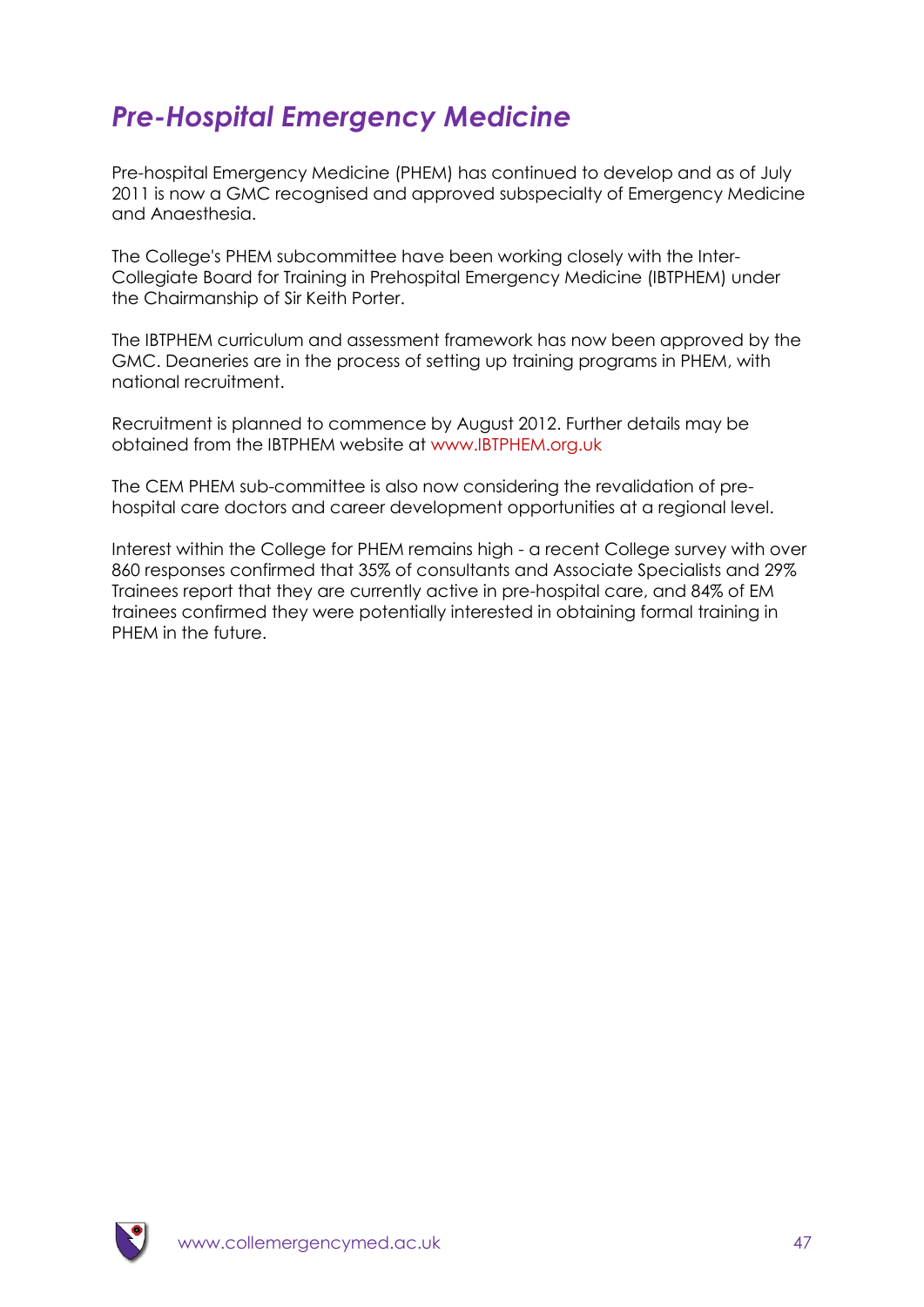# *Ultrasound*

## Development and current practice

EM ultrasound has changed from an enthusiast-based skill, to a generic service. In recognition of this the curriculum has been revised, to include EM ultrasound (EMUS) The College also has its own training manual, available without charge from the website [\(www.collemergencymed.ac.uk/Training-Exams/Training/Ultrasound](http://www.collemergencymed.ac.uk/Training-Exams/Training/Ultrasound%20training/)  [training\)](http://www.collemergencymed.ac.uk/Training-Exams/Training/Ultrasound%20training/). Over 70% of EDs have access to a machine and many of these are now upgrading to more advanced machines.

Access to training has been greatly facilitated by the ENLIGHTENME project, and the key 6 sessions which cover EMUS are available, with appropriate certification, provided on successful completion. A key new development has been the web database developed by Dr Bob Jarman [\(http://ultrasoundregistry.tees.ac.uk\)](http://ultrasoundregistry.tees.ac.uk/) and

this will create a register of those who have been signed off as competent.

The process and approach that has been used has been observed and copied by other specialties, in particular the competency based assessment, with a departure from insistence on absolute numbers of scans.

We have also developed an approach to



level 2 competency, and it is possible to gain a Certificate in Focused Emergency Ultrasound (CFEU) from the CEM. The CEM website has details of this.

The FCEM deadline of 2013 for trainees to demonstrate core competency in EMUS has provided impetus to all trainees to become level 1 proficient. As a result, the "Finishing School" concept has been very successful.

## What do I need to do if I want to train in FMUS?

The best approach is to register for the ENLIGHTENme project and complete the six EMUS sessions. Meanwhile it is important to get some "hands-on" practice with a trainer. The term "trainer" in this context means a practitioner who has completed the core competencies and has practiced EMUS for at least 6 months. Their grade may be consultant, ST or staff grade or they may be a radiologist or sonographer who is familiar with the limited objectives of EMUS (detailed on the website). If sufficient practice can be obtained, a formal course is not required, but a selection of scans should be logged (on paper or disc). Eventually the trainee will feel that they are reaching the stage where they can function reliably. There are 4 areas in which assessment occurs, i.e. Focused Assessment of the Abdominal Aorta, Focused Assessment using Sonography in Trauma (FAST), Vascular Access and Echo in Life Support (i.e. assessment of the heart in cardiac arrest). At this stage the trainee must write reflective notes on at least 10 of their logged scans and then present themselves for "triggered assessment" in each of the 4 areas. The readiness for assessment is "triggered" by



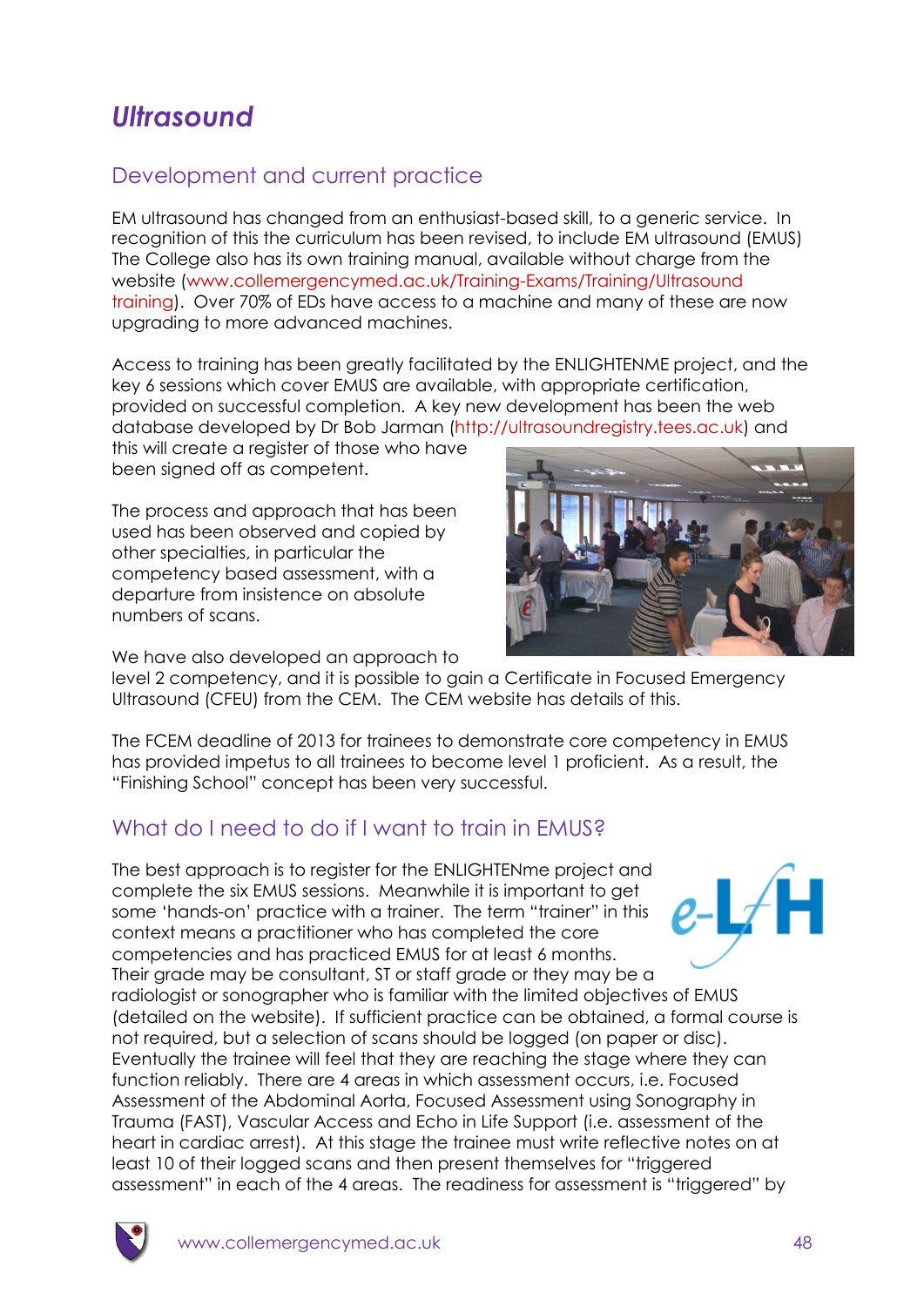the trainee. The layout of these assessments is shown at the rear of the CEM booklet, which also has some space for reflective notes.

Provided the trainee has completed theoretical training (evidenced by modules or a course) and hands-on training (evidenced by a log); a trainer can carry out the triggered assessments. When all four are signed off, core competency has been achieved, and the trainee should notify their regional ultrasound co-ordinator (the list is on the web) and enter the details on the web database.

#### Future agenda

The skills of some trainees are of a calibre at which they are aspiring to Level 3 (subspecialty) practice, and work is underway to consider how this might be achieved. Meanwhile there is a good deal of inter-specialty liaison over training. In particular Intensivists and Acute Physicians aspire to the same common skills as EP"s, and it will be worthwhile to explore the introduction of ultrasound into Acute Care Common Stem Training.

Overseas liaison has been considerable with training and research collaboration.

Finally, research in this enormous field is ripe for development.

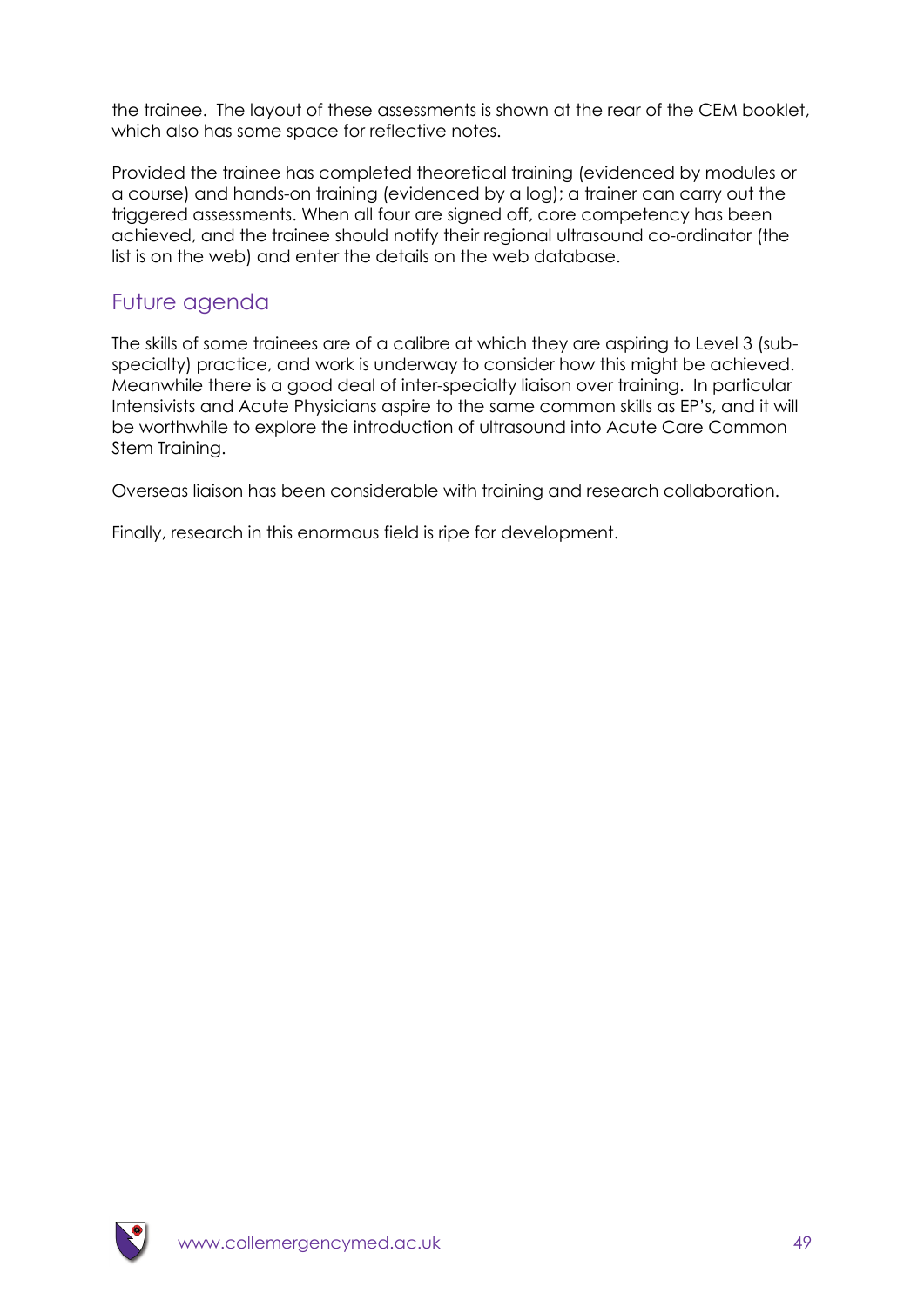# *Safety*

#### Summary and recommendations

Patient safety is a major issue in all areas of healthcare. Large numbers of patients suffer harm as a result of healthcare errors. Multiple factors combine to make the ED a particularly high risk environment in which patients may potentially be harmed. Clinicians and managers must recognise this risk and ensure that appropriate resources are invested in reducing the risk inherent in the ED and so improve patient safety.

It is recognised that healthcare staff most frequently make mistakes because the systems, tasks and processes they work in and with are poorly designed.

Patient harm commonly occurs because the systems, tasks and processes for the delivery of care are poorly designed or inadequately monitored. The College Safer Care Committee (SCC) aims to raise awareness of patient safety; and to provide advice to the NHS to ensure that staff are appropriately trained and equipped to minimise the risk of harm to patients.

#### Background

Patients expect healthcare to be safe. Many doctors and other healthcare workers also assume this to be the case. It is recognised that a large number of patients are harmed as a result of healthcare interventions and treatments. In the NHS it is estimated that there are 300,000 to 1,400,000 adverse events each year. The financial cost of these to the NHS is in the region of £2 billion for unnecessary treatment and £400 million in clinical negligence claims.

Healthcare staff do not go to work expecting to harm a patient. If they do harm a patient they often do not realise that the harm is usually preventable. The ED is a particularly high risk environment for patient harm. Factors contributing to this include:

- Large and unlimited volume of patients
- Large teams of staff which change frequently
- Inexperienced and locum staff
- Lack of senior supervision particularly out of hours
- Diverse and undifferentiated patient presentations
- Stressful environment with high decision frequency
- Time limited assessment and interventions
- Interaction with and dependency on a wide range of other services.

### The CEM Safer Care Committee

The Safer Care Committee"s mission is to develop and disseminate patient safety and risk management strategies for the specialty. To achieve this aim the committee has:

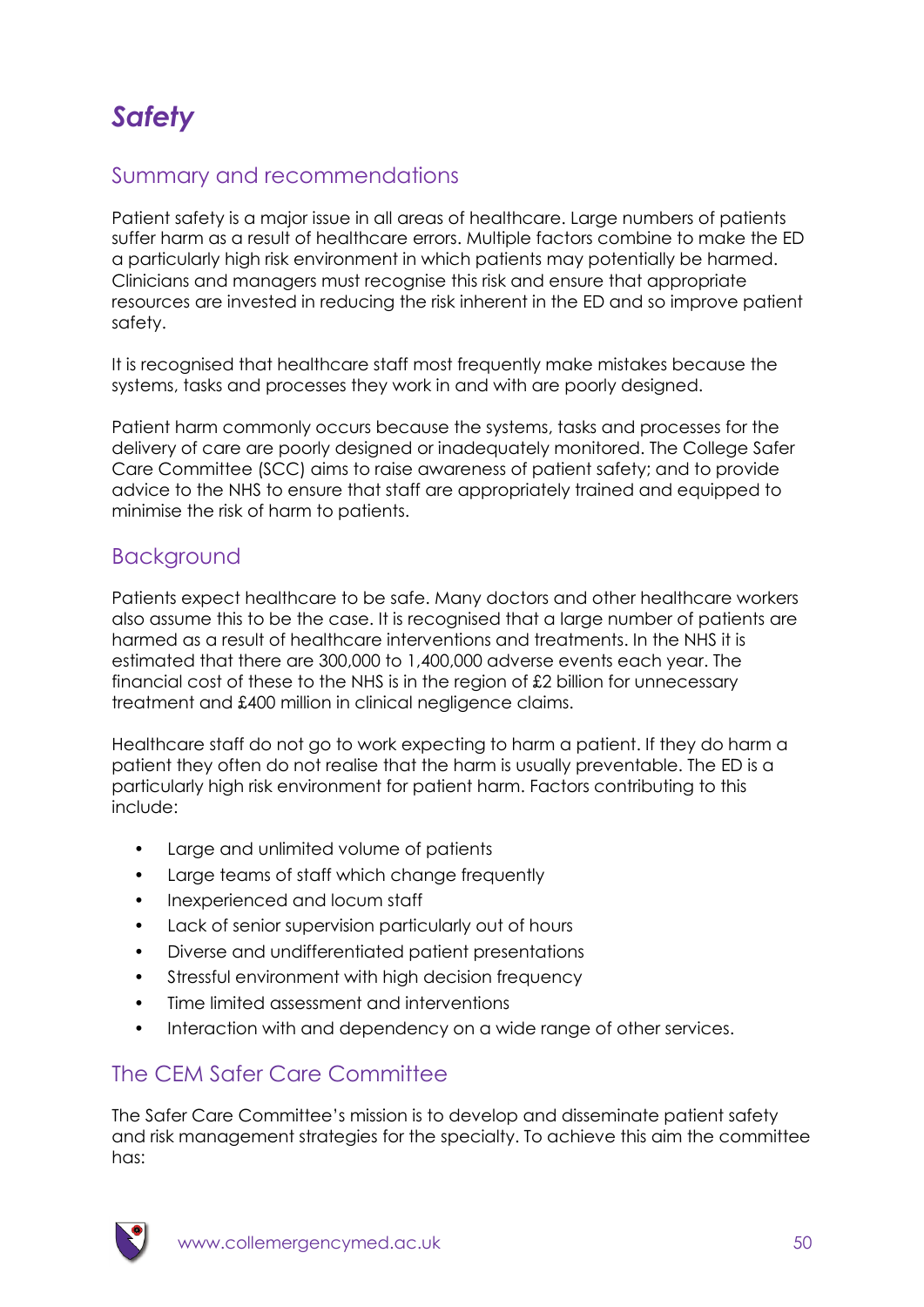- Established routes for sharing learning both within the specialty; and with external partners with an interest in patient safety and risk management
- Ensured that patient safety issues are considered where relevant in all areas of the work of the College
- Embedded patient safety into the curriculum for EM training at all levels
- Provided and supported the development of educational activities relevant to patient safety, including the development of non-technical skills and safety scenarios for inclusion in ENLIGHTENme: [www.enlightenme.org](http://www.enlightenme.org/)
- Developed the safety section of the College website providing guidance and reference documents to support patient safety work in EDs [www.collemergencymed.ac.uk/Shop-Floor/Safer Care](http://www.collemergencymed.ac.uk/Shop-Floor/Safer%20Care/default.asp)
- Developed systems to categorise risk incidents to enable the reporting of incidents to the College
- Established a patient safety award to highlight the importance of patient safety and recognise outstanding work in this area within the Emergency Department.

## Safety and Emergency Departments

The real work of improving patient safety has to take place at local level. Every ED should have a lead EM consultant for patient safety and hold regular patient safety meetings. The aim must be to establish a safety culture in the department and support staff in improving safety. Wherever possible this should be done in conjunction with the patient safety strategy for the whole hospital. Many of the risks identified will not be isolated to the ED; and many of the solutions to improving safety will involve other areas of the hospital.

The lead consultant for patient safety will require time in their job plan and support to perform this important role. Support may be required from management, information services, risk management and other professional groups. A specimen job description of this role and sample terms of reference and agendas for department safety and governance committees are available on the CEM website.

The following must be addressed in order to improve patient safety in the ED:

- Building a safety culture
- Leading and supporting staff in maintaining safe practice and challenging unsafe practice
- Developing staffing structures that provide senior supervision and decision making
- Risk management to identify and mitigate against known risks
- Promoting adverse incident reporting
- Patient involvement in designing systems
- Learning and sharing safety lessons
- Implementing solutions to prevent harm.

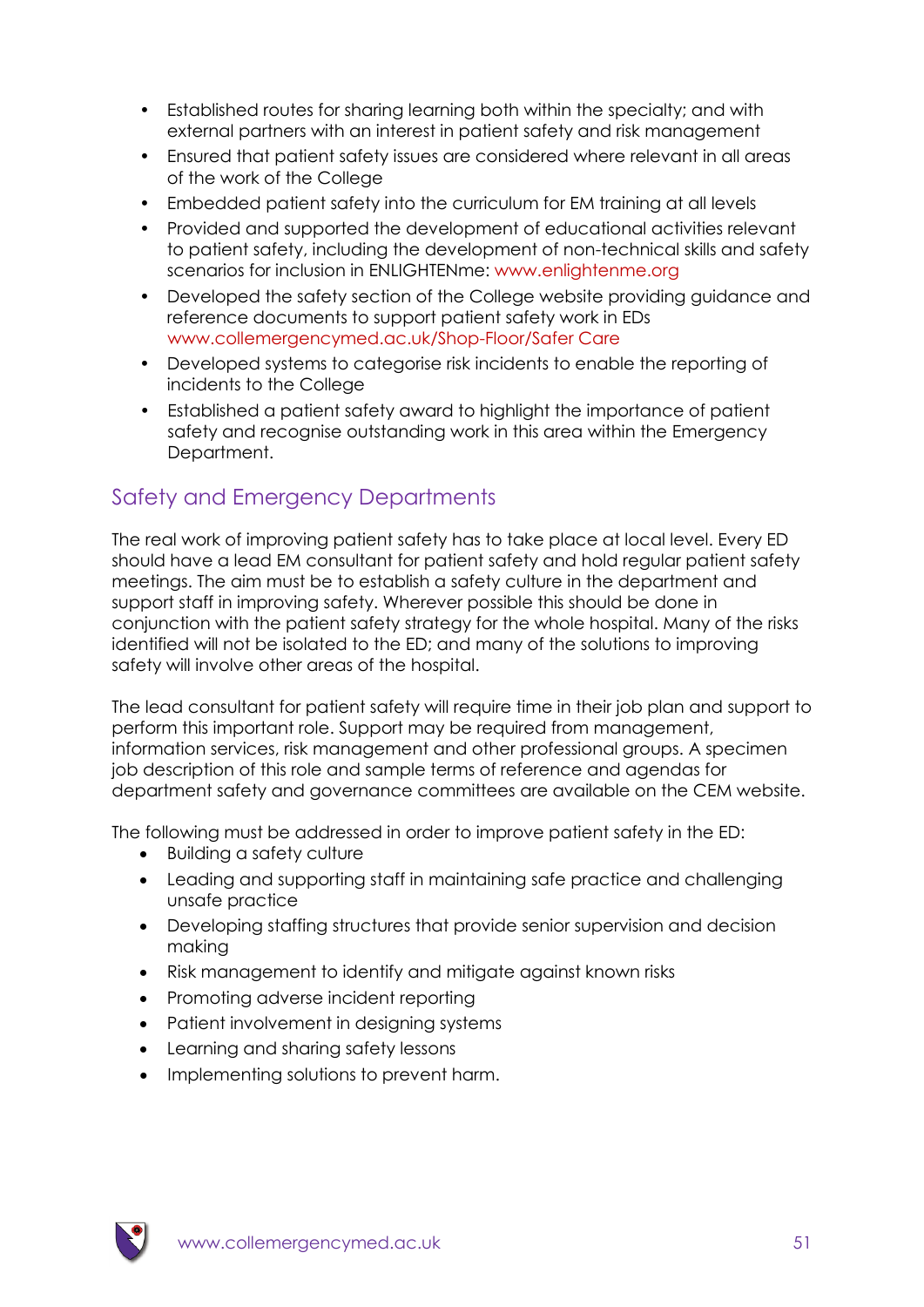# *Examinations, Curriculum and Training*

#### Summary and recommendations

- The competency based Emergency Medicine curriculum was approved by the General Medical Council (GMC) in 2007 and revised in 2010. It is up to date, evidence based and founded on the GMC"s *Good Medical Practice* principles. The curriculum indicates those skills and behaviours that Emergency Physicians need to be effective and to communicate with patients, carers and their families and how these are assessed
- The training programme, as currently structured, was launched in 2007 and has since been fine tuned. Training takes a minimum of six years and aims to deliver the competences the NHS requires of doctors running a modern emergency care system
- Schools of EM, in conjunction with postgraduate deaneries, run local training programmes, monitor trainee progress and quality assure training placements
- Trainers must have scheduled educational time to undertake workplacebased assessments as recommended by specialty schools and the GMC
- Schools of EM provide a focus for development of staff grade and associate specialist (SAS) doctors and local continuing professional development (CPD)
- The examination for Membership sets the level of competency expected for doctors who perform at middle grade level in EM in the UK and the Republic of Ireland. It is founded on educational principles and evidence from research and is regarded by candidates as fair and relevant to EM practice
- The examination for Fellowship sets the level of competence expected for doctors who undertake consultant roles within the ED. It tests a wide range of competences including clinical, academic and managerial skills
- For trainees, these exams are supported by workplace-based assessments and an annual review of progress (ARCP), all contributing to a robust assessment package for EM training
- A key College objective is to provide more support and development for trainers.

### The curriculum

The EM curriculum has been in place since 2006. The curriculum describes the knowledge, skills and attitudes needed for future consultants. It also describes the assessment tools that are used to ensure trainees meet these standards. The knowledge base required for basic sciences that underpin EM practice has been developed using results from ground-breaking internationally recognised research. The curriculum is central to successful EM training and practice. Both trainers and trainees need to be familiar with the content of the curriculum as it continues to evolve to reflect EM practice and how we can best meet the needs of our patients. It is not anticipated that there will be major changes to the content of the curriculum over the next five years.

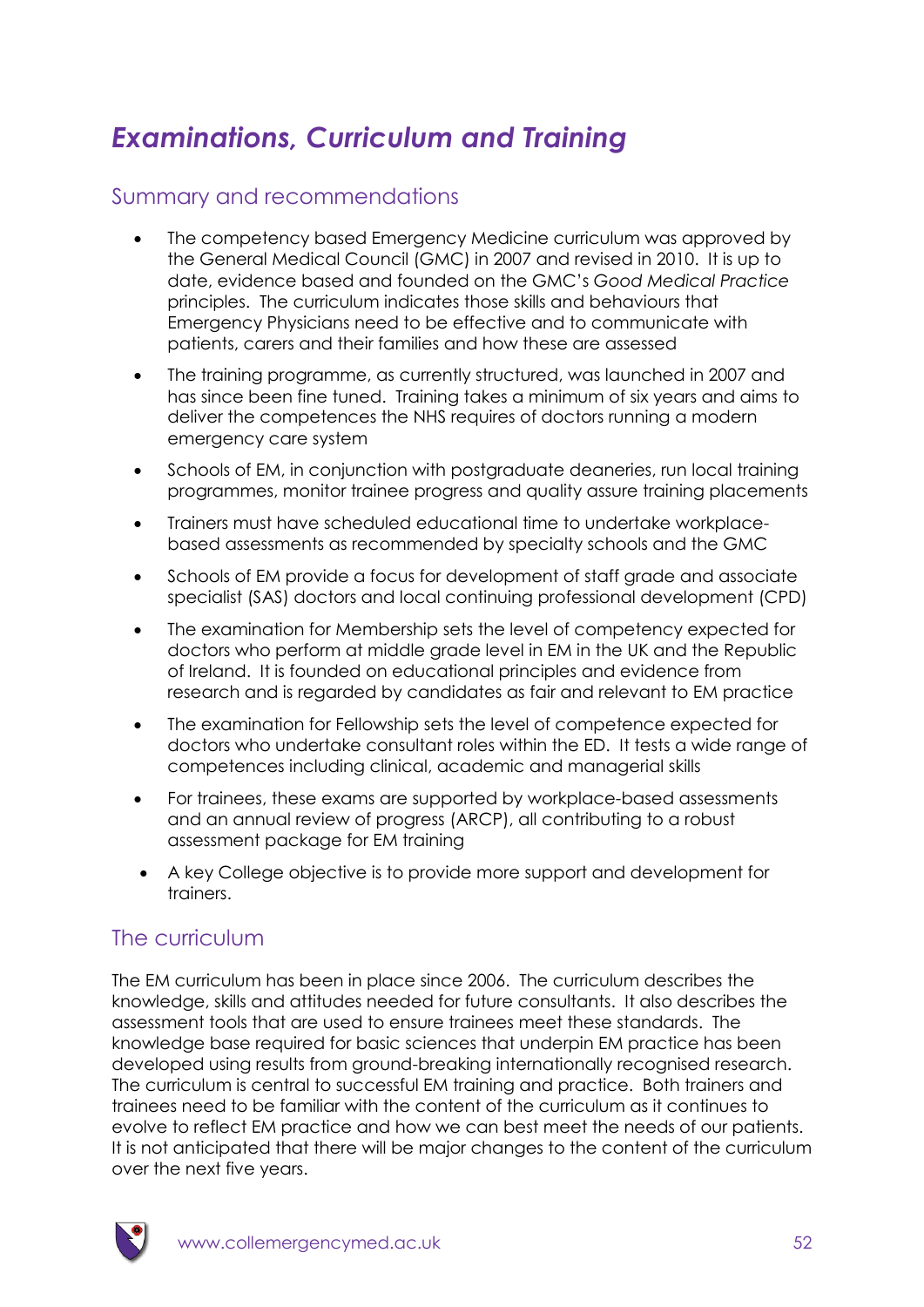New skills have been added to the curriculum and by 2012 all those completing their training at that time will have advanced airway skills and ultrasound skills (Level 1).

#### Assessment processes

The College seeks to ensure that individual doctors meet the required standards by a process of continuous assessment using work-based tools, yearly reviews of progress, and examinations. The examinations are aimed at assessing competence at two levels, the first level assessing competence to act as the experienced doctor in the department (MCEM), the second to act at consultant level (FCEM).

The examination components continue to evolve. Rigorous quality assurance will continue and be supported by educational research.

#### The examination for Membership (MCEM)

The Membership examination tests basic science and clinical knowledge (Parts A and B). Part C tests the application of clinical, communication and team working skills in an objective structured clinical examination (OSCE). Research has shown that candidates judge the exam to be fair and to be relevant to clinical practice.

The pass rate in the Part A is improving with the development of the ACCS programme. Consideration will be given to the most appropriate instruments for evaluating this basic science knowledge. Parts B and C will remain largely unchanged with enhanced mapping to the ACCS year 1 & 2 and core training year 3 curriculum.

### The examination for Fellowship (FCEM)

The final examination will continue though with the introduction of some modularisation. The critical appraisal paper is now sat from ST4 onwards. The clinical examination is mapped to the HST curriculum with a focus on high cognitive and analytical skills and applying the competences learnt in core training to difficult or unexpected presentations.

The College is sponsoring a project to review the Fellowship examination with an expected delivery date of recommendations of autumn 2012 with changes to the examination in spring 2014. This may include the use of more sophisticated simulation, ultrasound and other assessment methods.

The examinations must reflect EM clinical practice. Thus the examination process will reflect the severity, frequency, reversibility, morbidity and mortality of the conditions experienced by patients cared for by Emergency Physicians (EP"s). The GMC requires that the College reports the results of each of the component parts of MCEM and FCEM exams by Deanery. These reports are available on the College website.

### The EM training programme

The training programme for EM has been extensively reformed over recent years. The objective of this reform was to produce doctors with the skills required by the modernised NHS. Therefore, there is an early emphasis on high level Critical Care

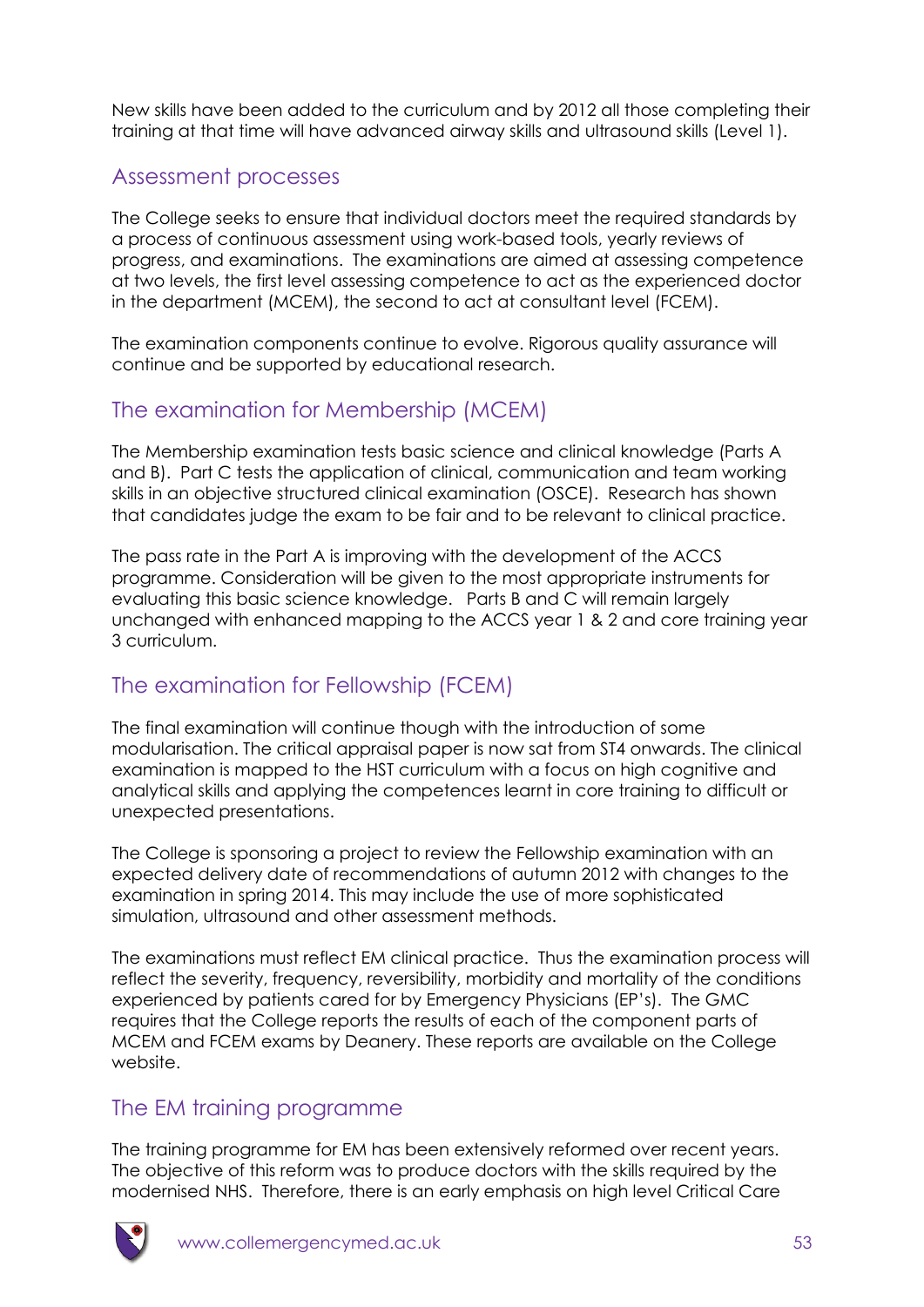skills and Acute Medicine skills, reflecting the change in case mix attending the ED. The aim is to equip EPs with a level of skill that will allow more self-sufficiency in the initial care and stabilisation of seriously ill or injured patients. Equally, the training continues to include ambulatory care of patients with injuries and illnesses recognising that the ED is key to the safe provision of care for these conditions 24 hours a day.

After two years of Foundation training, EM specialty training will take a minimum of six years. Entry into Higher Specialty Training (HST) (year four to year six) is by competitive application after core training has been completed. The minimum criteria for entry to HST will be evidence of satisfactory competences gained during the two year Acute Care Common Stem (ACCS) and the third specialty specific core training year (CT3). This evidence comprises completion of the workplacebased assessments specified in the curriculum, yearly reviews of progress and success in the MCEM examination (Figure 3). It is possible to go out of programme to gain experience in areas of special interest or to travel during higher training but such time is likely to extend training time.

Those clinicians in fixed-term specialty training appointments (FTSTAs) and SAS posts wishing to pursue a career in EM should adopt the same educational goals and competences as those within training programmes.

### Acute Care Common Stem (ACCS)

The ACCS programme comprises training in acute internal medicine, anaesthetics and critical care as well as EM and is central to the development of the specialty. The College chairs the Intercollegiate Committee for ACCS training. Close working with the other specialties that run ACCS programmes is important in the development of this initiative.

### Career grade pathways and support for SAS doctors

SAS doctors and those in other non-career grade posts form a key component of the EM workforce. SAS doctors are represented on the College Council and regional boards. Twenty seven EM doctors working in SAS posts have successfully gained entry to the Specialist Register by applying to the GMC for a Certificate of Eligibility for Specialist Registration (CESR).

Doctors in these posts who are working towards CESR must be able to demonstrate that they have reached a standard equivalent to a CCT holder and therefore have the same educational requirements as trainees in formal training schemes. They are strongly recommended to adopt the same educational goals using the College curriculum and assessment tools such as workplace-based assessment. The process is exacting and any SAS doctor preparing to make an application is advised to seek advice from local EM trainers. The College is committed to providing appropriate CPD for SAS doctors working in the ED.

### Schools of Emergency Medicine

Schools of EM are established within the Deanery structure in all regions in England. Similar structures supporting training are in place in Scotland and Northern Ireland.

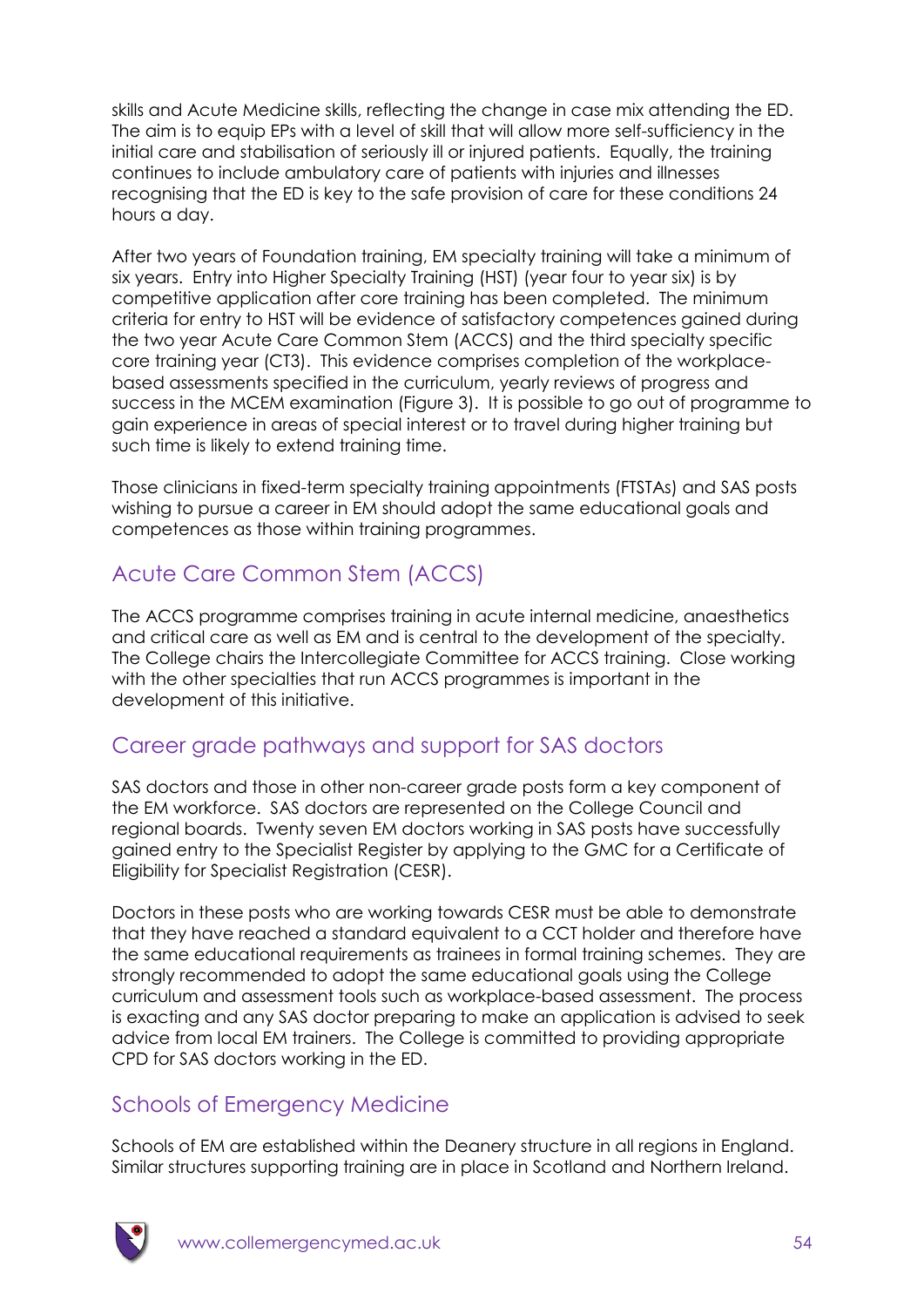Schools act as a focus for training and education for all EM doctors, including SAS doctors.

Schools of EM, in conjunction with postgraduate deaneries, run local training programmes, monitor trainee progress and quality assure training placements. They provide a focus for development of SAS doctors and local continuing professional development (CPD).

#### **Trainers**

The College recognises the pivotal role of trainers in the delivery of the training programme. The College intends to help trainers by:

- Providing national training days which will focus on the assessment process, the important role of the educational supervisor and Annual Reviews of Competence Progression (ARCP)
- Providing help to become more effective teachers in our day to day practice
- Providing educational support in the form of e-learning and study days, run both at the College and regionally.

It is anticipated over the longer term that there will be a trend towards trainee summative assessments being undertaken regionally. Thus, the intention is to support each region in developing a larger cohort of examiners who can undertake such assessments and would also participate in the College examination process.

The input of other specialists to our training programmes is very helpful. However, only EPs have a true understanding of the issues that face EM. EM will need to become more self-reliant in providing its own training.

The College supports the adoption of new knowledge, skills and techniques shown to improve the care of our patients. The College supports, for example, the increasing use of ultrasound and greater airway expertise. It can be expected that new areas will emerge (for example, focused echocardiography) requiring additional training and support.

Training centres can anticipate the need to demonstrate their effectiveness against standard criteria. More time will be needed for the provision, assessment and organisation of training. The protection of that time against a background of service demand is central to the maintenance of training standards. This must be reflected in job planning for both existing consultants and new appointments. It may be that, in the future, some departments will elect not to deliver specialty training but to focus on providing clinical care with senior ED doctors (consultant and SAS) whilst other departments concentrate on providing the highest possible standards of training alongside clinical care. Sufficient resources must be provided for each model.

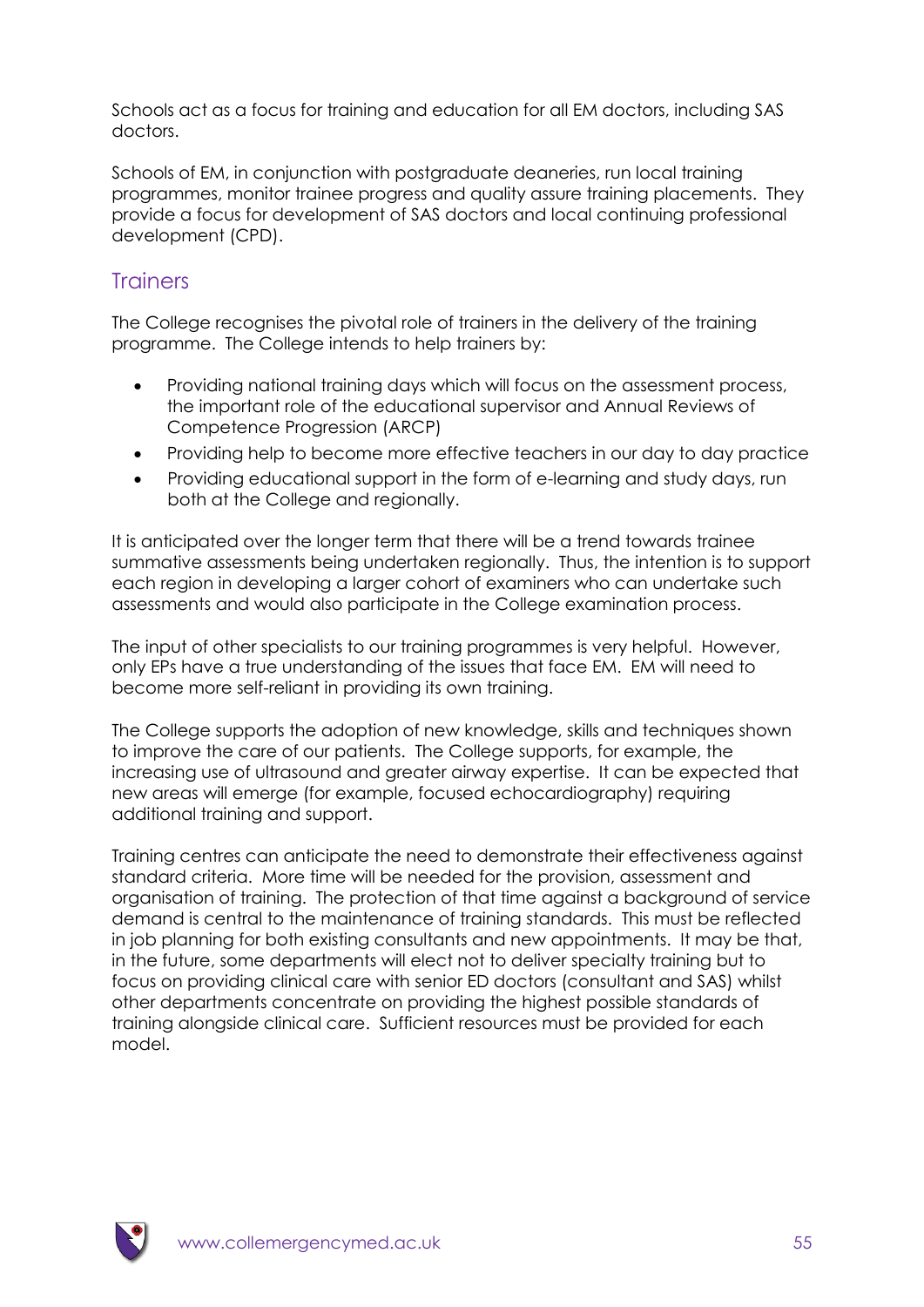# *Continuing Professional Development*

Continuing professional development (CPD) is the process by which individual doctors keep themselves up to date and maintain the highest standard of professional practice.

Participation of a doctor in CPD is a core part of the process of revalidation as set out in the Chief Medical Officer"s Report, *Medical Revalidation – Principles and Next Steps*.

The College of Emergency Medicine is a signatory to the Academy of Medical Royal College"s *Ten Principles for CPD*.

An individual"s CPD activities should be planned in advance through a personal development plan, and should reflect and be relevant to his or her current and future profile of professional practice and performance. These activities should include continuing professional development outside narrower specialty interests. (Principle 1)

In order to quality assure their CPD system, Colleges/Faculties should fully audit participants" activities on a random basis. Such peer-based audit should verify that claimed activities have been undertaken and are appropriate. Participants will need to collect evidence to enable this process. (Principle 8)

It will be the responsibility of individual doctors to ensure that they undertake a range of CPD activities that reflect the local and national needs of their practice and their own learning needs.

The GMC will require documented proof of CPD as an essential component of the information needed for successful appraisal and revalidation. A CPD record is one of the six types of supporting information that will be expected to be provided and discussed at appraisal.

CPD belongs to the individual, but there is a need for the organised collection of evidence of appropriate activity, together with some audit of the adequacy of any individual"s programme.

CPD is not an end in itself. In the face of potential restrictions to study leave it is very important that individual doctors consider their own learning needs and make sure that they plan relevant CPD taking care to keep an appropriately broad range of activities.

## CEM CPD role

In accordance with Principle 8 the College has an electronic recording system so that individuals can register their CPD with the College. This system ultimately will be integrated into an e-portfolio so that all supporting evidence can be kept in one place. The College CPD Director will select at random a proportion of those electronic records for audit and provide feedback to individuals as well as supplementary guidance to the Fellowship about CPD recording. The College will

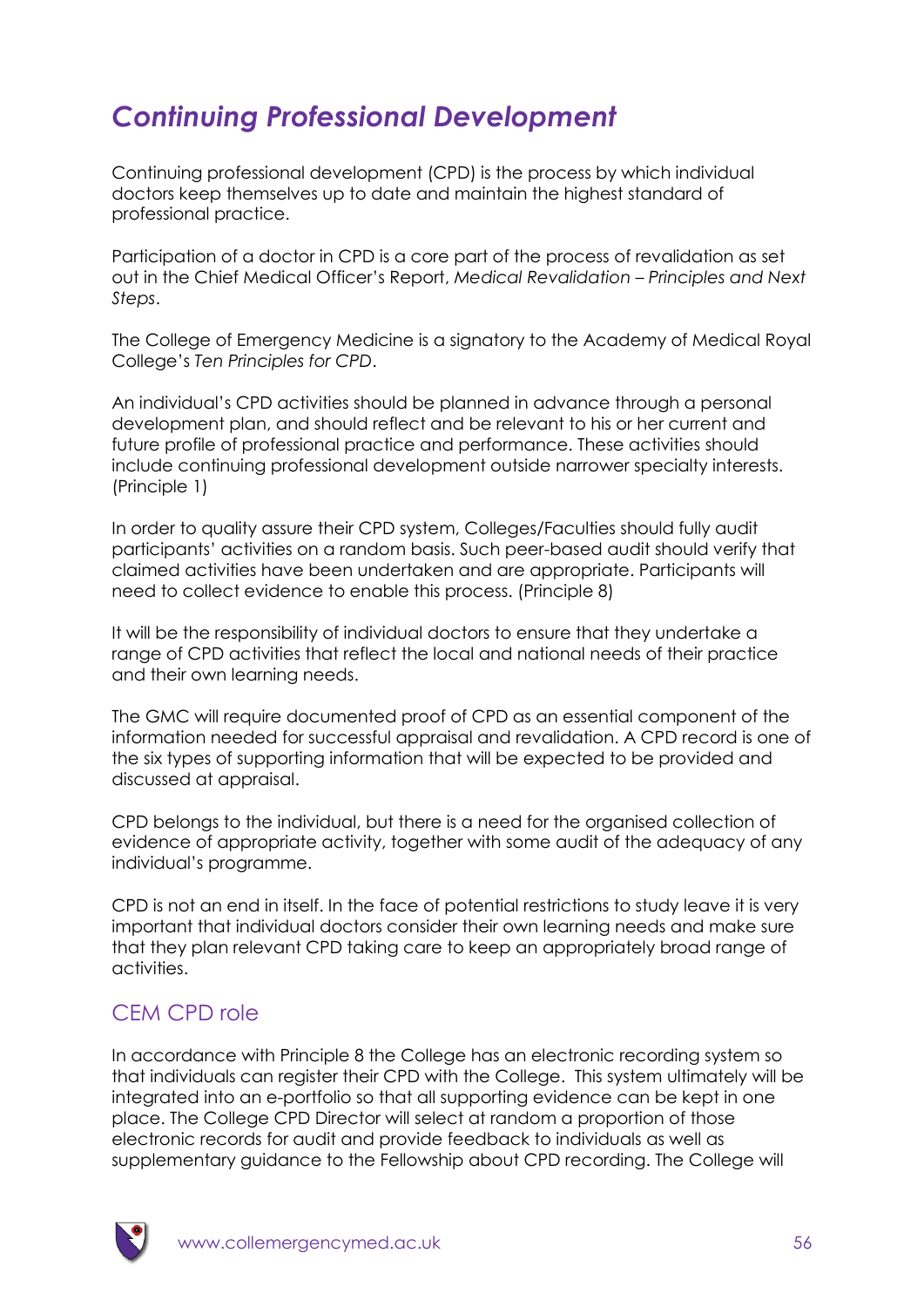improve the CPD site so that it is easier to record supporting evidence about CPD activities that are self-accredited.

The CPD Director and CPD team at the College provide written guidance on CPD (Regulations) and direct advice to Fellows/Associate specialists about their individual circumstances and CPD requirements.

The College approves individual CPD events. Course organisers are asked to complete an application form which requires clear educational objectives, linkage to the CEM curriculum and an explicit statement about conflicts of interest.

The College provides a diary of CPD activities around the country so that the College members are aware of educational opportunities.

The College organises CPD events which are relevant, accessible and affordable. The Spring CPD event – three days of pure CPD has proved very popular and will continue to be an important contribution. The College intends to make more of the lectures at specific events accessible to non-attendees by making them available on the CPD website and College hub.

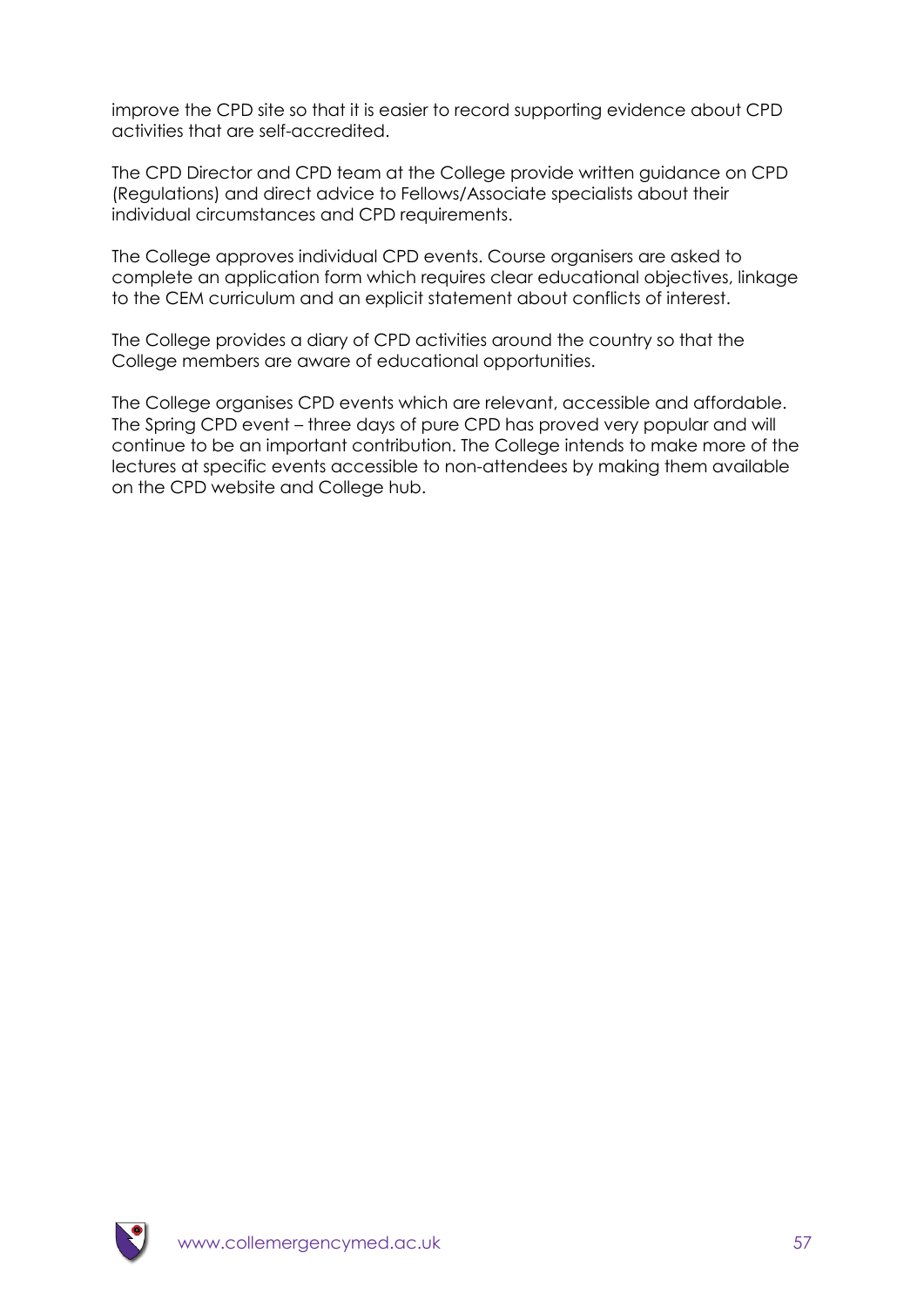# *Revalidation*

The purpose of revalidation is to assure patients and the public, employers and other healthcare professionals that doctors are up to date and fit to practice. The GMC has established a programme board to oversee the practical delivery of medical revalidation across all four countries of the UK. In addition there has been widespread consultation and several pilot projects (pathfinder projects) in an attempt to identify and rectify problems. The college has been actively represented on the Academy of Medical Colleges" Revalidation Steering Group (ARSG) and Development Group (ARDG). It is planned that revalidation will be introduced in the latter part of 2012.

What has not changed is that every doctor wishing to practice medicine in the UK must be registered with the General Medical Council (GMC). Those wishing to take up a consultant post must be on the Specialist Register. This is sometimes also referred to as certification as it requires either a certificate of completion of training (CCT) or a certificate of eligibility for specialist registration (CESR).

Since November 2009 any doctor involved in patient care also requires a license to practice. This is viewed as the first step towards revalidation. Without this they will not be able to prescribe or sign any statutory certificates that are routinely part of practice in the NHS. Licenses will require periodic review and in future will only be issued if the doctor has undergone a successful revalidation process.

Revalidation will be required every five years, informed by an enhanced and robust process of annual appraisal. Thus ensuring a continuing evaluation of fitness to practice. As yet it is not clear exactly how this will commence, as clearly every current doctor cannot be expected to revalidate simultaneously in 2012.

Organisations employing doctors are required to identify Responsible Officers (ROs) who will make recommendations to the GMC about an individual doctor"s suitability for revalidation but the final decision rests with the GMC. In most NHS trusts the designated RO is the Medical Director, though it is likely that they will devolve some of this workload to deputies. However the RO is ultimately responsible for the system of appraisal and revalidation within the organisation. Doctors practicing in small organisations or isolation will be required to identify an appropriate RO. Those who have complex work patterns e.g. combine Emergency Medicine with another specialty or primary care will be required to revalidate in all disciplines but need only have one annual appraisal provided all relevant areas of practice are reviewed.

An important principle is that individuals revalidate and prove competence in the sphere of work in which they practice. For example, a consultant working in a department which does not deal with children will not have to provide evidence they are competent in the treatment of paediatric emergencies. Similarly a staff grade doctor who is only expected to work in a minor injuries setting does not need to demonstrate the abilities required for managing major trauma.

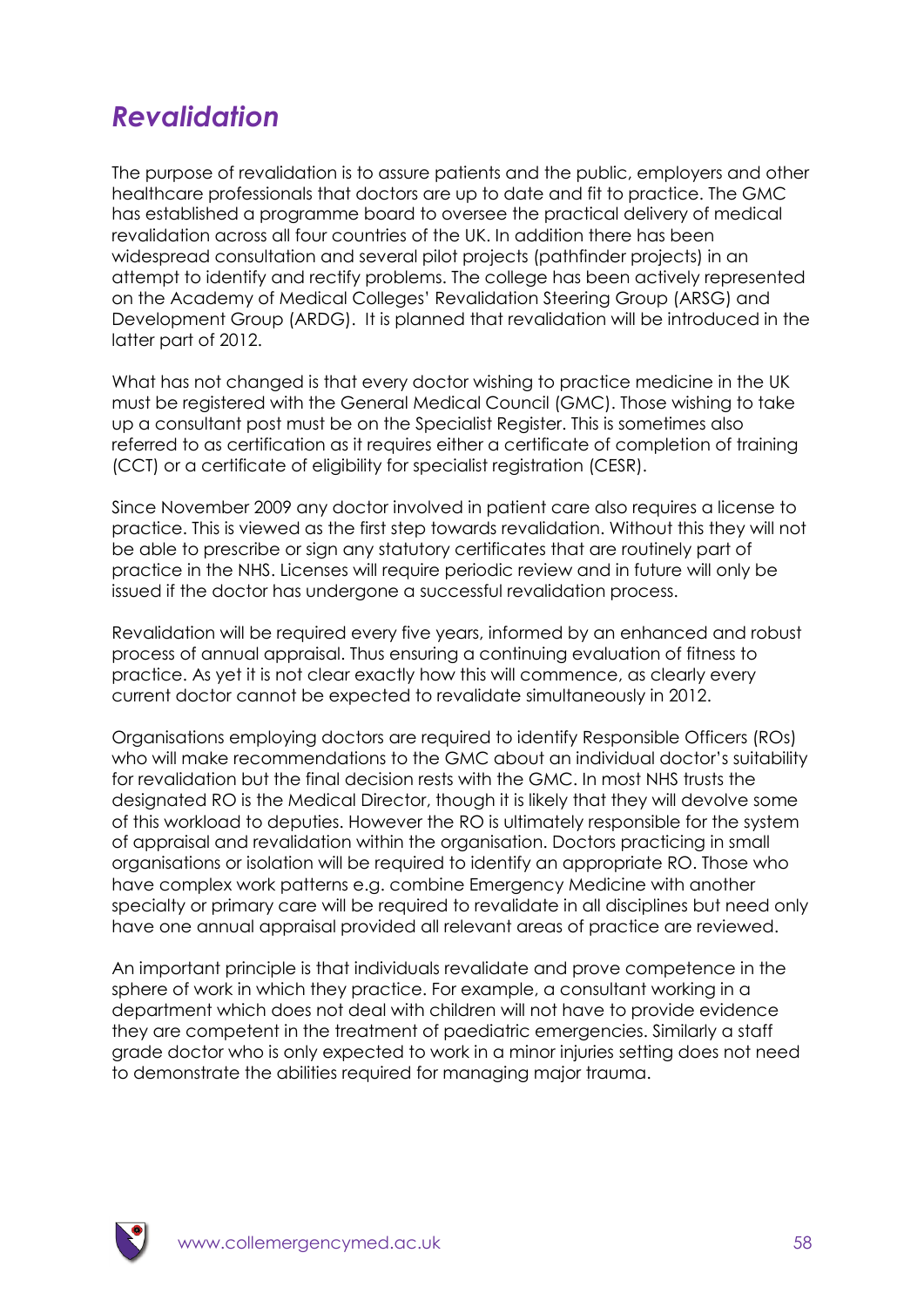### What does this mean for a member or Fellow of the College?

Fitness to practice will be reviewed against the standards of competent practice set out in the GMCs core guidance *Good Medical Practice* (November 2006). The framework consists of four domains which cover the spectrum of medical practice. They are:

- 1. Knowledge, skills and performance
- 2. Safety and quality
- 3. Communication, partnership and teamwork
- 4. Maintaining trust

Each domain is described by three attributes and these in turn define the scope and purpose of each domain.

It is not essential to structure an appraisal formally round the framework or to map supporting information directly against each attribute, although some doctors may prefer to do this and appraisers may find it a useful way to structure the interview. It is likely that should GMC involvement be required adherence to this structure would be advised.

Clinicians will be expected to gather supporting information about their practice throughout the year and review it with their appraiser annually. This supporting information should form the basis of the discussion with your appraiser.

A set of generic core standards for all doctors and suggestions for supporting information or evidence has been agreed and is available on the GMC website. These have been mapped against the Good Medical Practice domains and attributes. In addition the College has developed a set of standards specifically for those in Emergency Medicine. These will be revised as experience of the process is gained. The guidance includes a combination of mandatory and suggested evidence. Not all the supporting information will be required at every annual appraisal e.g. colleague and patient feedback reports, though this will be required within the five year revalidation cycle. However, some information e.g. evidence of continuing professional development will be necessary every year.

### What does this mean for the College?

The role of training and providing appraisers belongs to employing organizations, though some of the larger Colleges consider this as part of their function. The CEM has a network of regional revalidation leads who form the Revalidation Committee. They will be available for training, advice and support concerning the specialty standards.

The College will continue to provide an electronic recording service for CPD and ENLIGHTENME as an e-learning source. There is on-going work to develop a specialist e-portfolio for collection of additional information and evidence. The complexity of IT systems involved in health care make this particularly challenging.

In the future it is envisaged that the College will have a major role in supporting those members who require assistance with revalidation and remediation. The

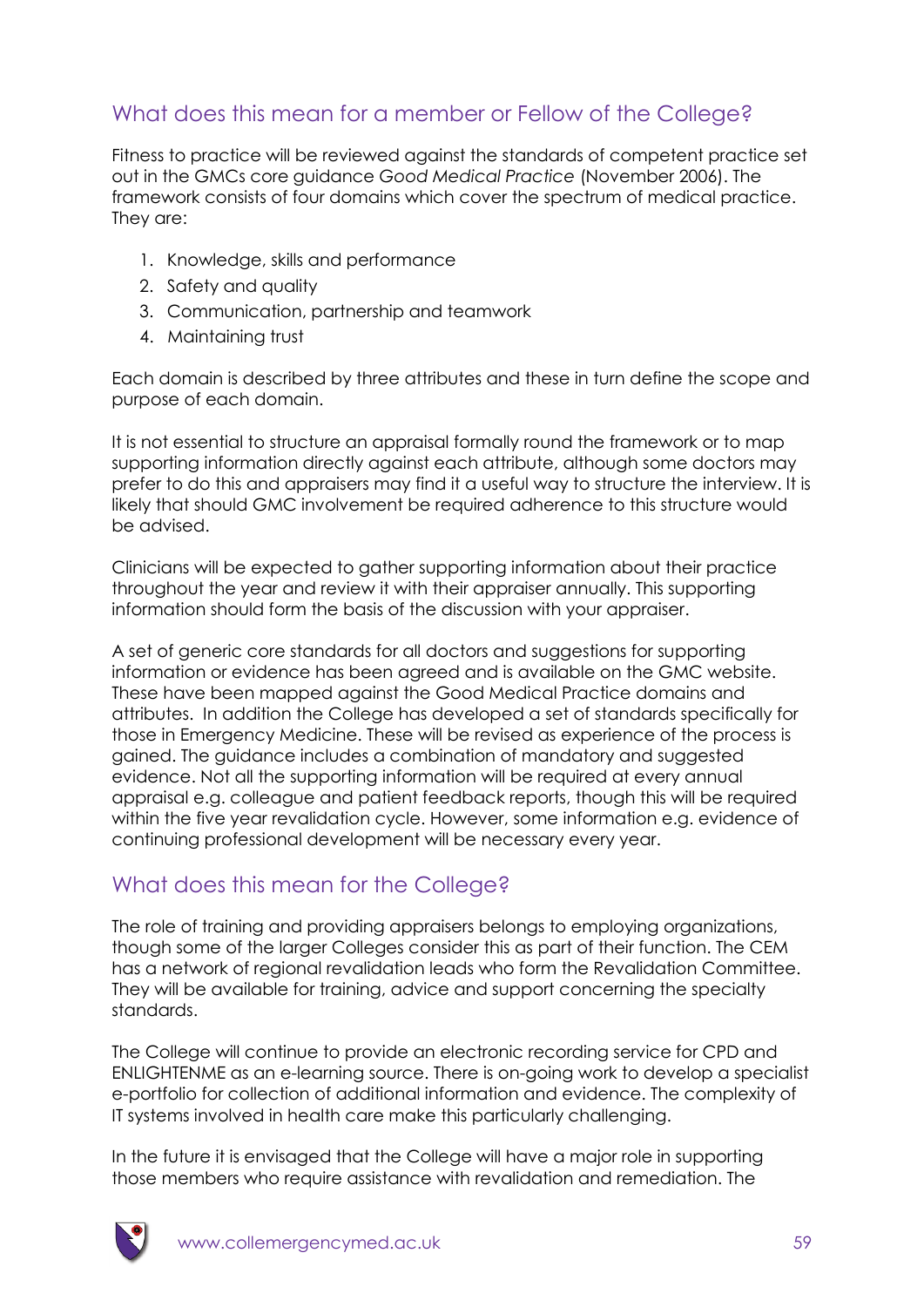National Clinical Assessment Service (NCAS) has gained substantial expertise in remediation in the past. It is envisaged that it will continue to exist as a self-funding organization.

Several college members serve as NCAS assessors.

[www.gmc-uk.org/doctors/revalidation/revalidation\\_relicensing.asp](http://www.gmc-uk.org/doctors/revalidation/revalidation_relicensing.asp)

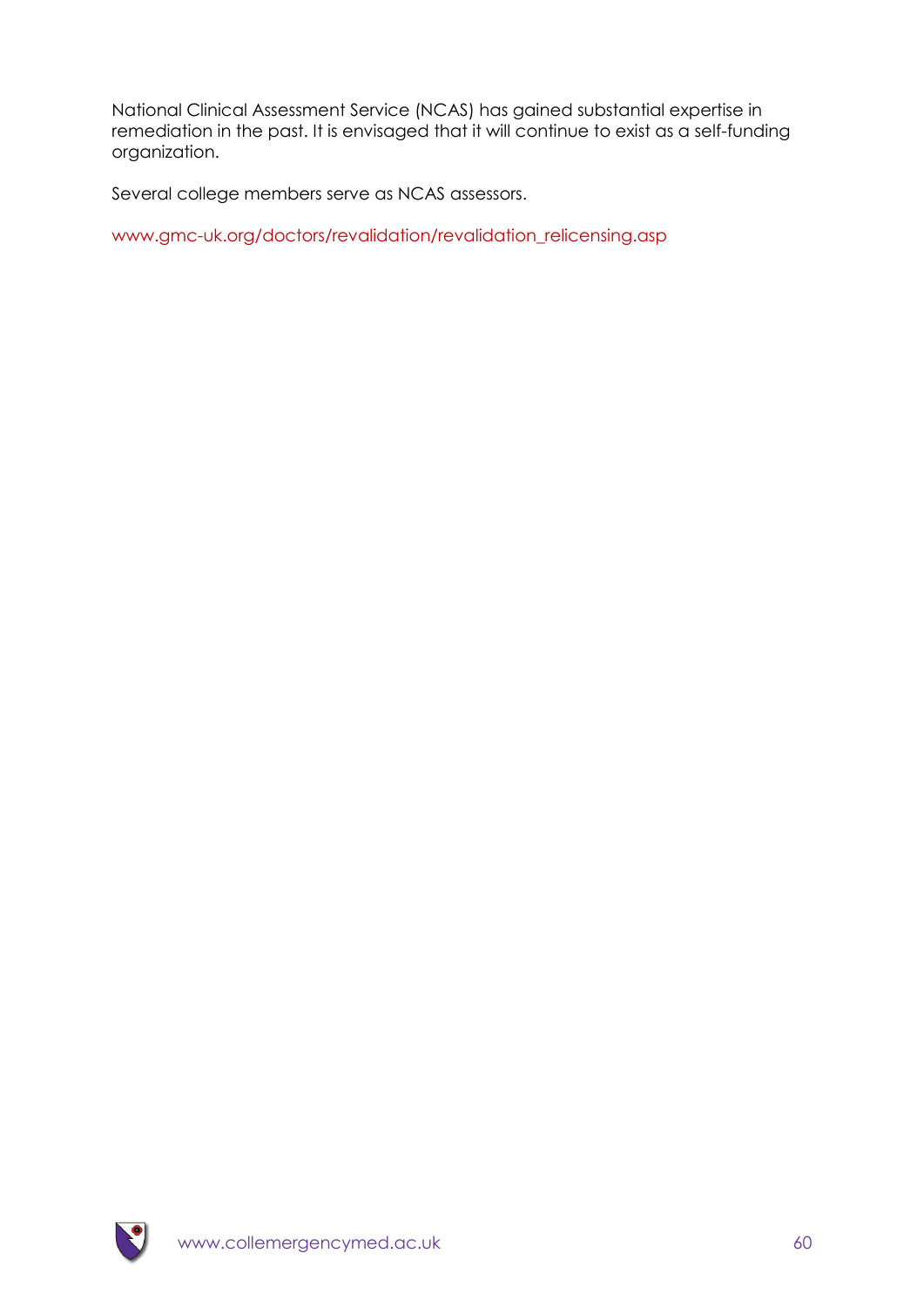# *Elearning - ENLIGHTENme*

### **Introduction**

The College of Emergency Medicine (CEM) has over the past 5 years developed a strategy for a virtual learning environment (ENLIGHTENme) for its Members and Fellows. ENLIGHTENme aims to provide a comprehensive web-based solution to meeting the educational needs of the Emergency Physician in the 21st century. ENLIGHTENme is designed for trainees, FASSGEM doctors and consultants in EM in the UK and Ireland. In addition materials are also available that will be of use to students on attachment in ED and Foundation doctors. The project is also attracting international attention and potential collaboration.

The main platform is the Hub at [www.enlightenme.org.](http://www.enlightenme.org/) Collaborations are also ongoing with the Dept of Health"s eLearning for Healthcare programme (CEM - eLfH) and Doctors.net (for Foundation doctors). These developments are in addition to excellent regional and departmental learning initiatives that have been developed and are continuing to evolve.

### What will ENLIGHTENme provide?

The key attributes of the web-based platform [\(www.enlightenme.org\)](http://www.enlightenme.orgb/) are:

- Evidence based reviews in Emergency Medicine for knowledge acquisition and decision support
- Short "point of care" learning summaries that are available on mobile devices
- Educational modules with embedded self-assessment tests covering the Emergency Medicine curriculum.
- Tailored short quizzes to provide formative self-assessment and improve key cognitive, psychomotor and attitudinal skills.
- Sharing good practice in clinical care as well as managerial and leadership activities within the Emergency Department setting through a variety of different techniques using a virtual ED – "St EM-ER".
- Peer academic networking nationally and internationally in Emergency Medicine
- Development of personalised "intelligent" portfolios to capture progress in self-development and maintenance of skill sets.

### Other collaborations and future opportunities

The College has developed a relationship with the Department of Health"s elearning for healthcare (eLfh) programme though this was curtailed to some extent by the austerity measures affecting the NHS. At present the CEM-eLfH platform has over 110 eLearning modules with pre- and post- test self-evaluation for trainees and CPD for consultants and FASSGEM doctors. We hope that this collaboration with the DH will continue over the next few years on a smaller scale.

In addition, the College has continued a collaboration with Doctors.net to provide eLearning materials for Foundation doctors working in the ED and others involved in emergency care. This will be supported by the materials that evolve on the College

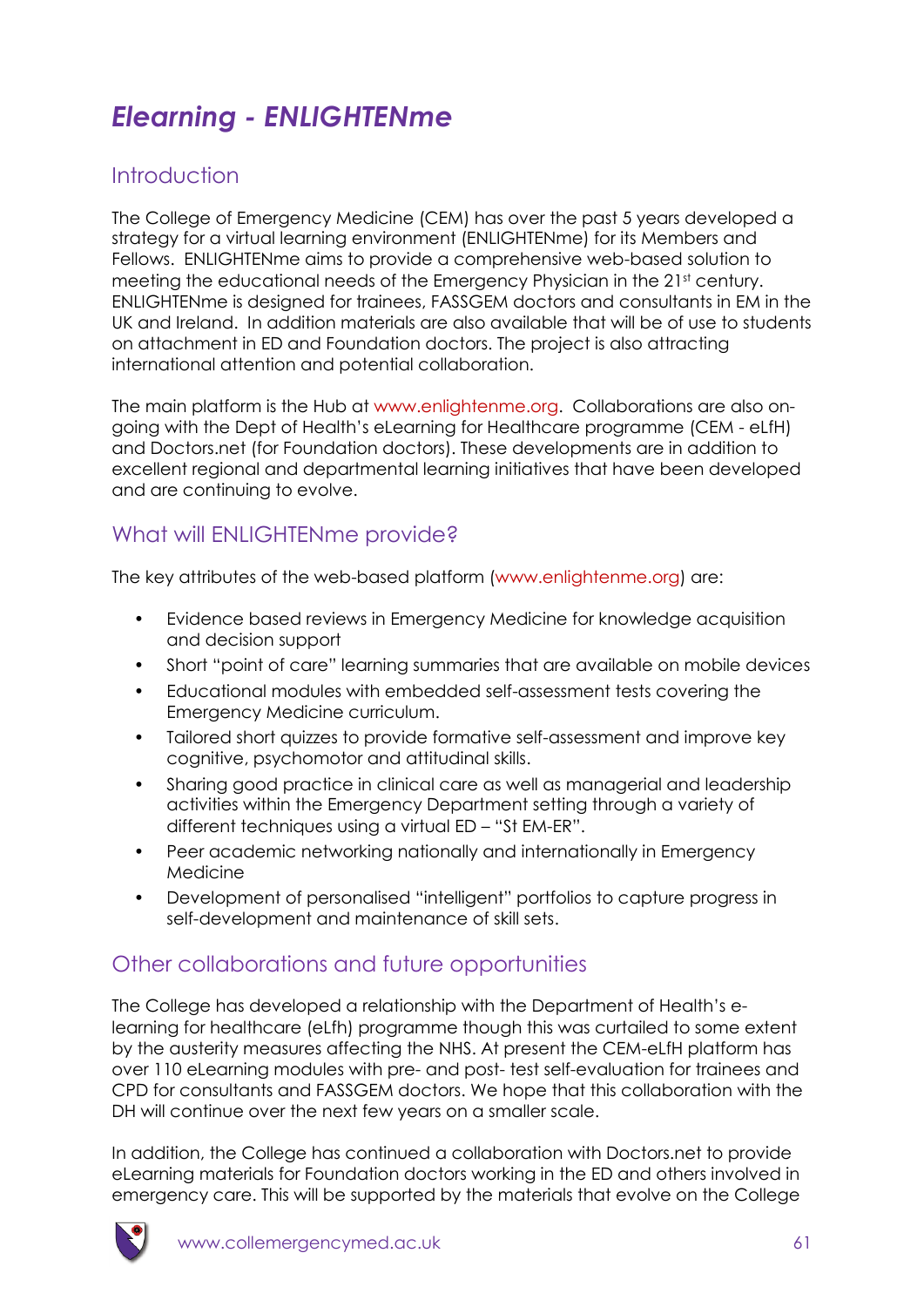Hub and will be especially helpful in supporting consultants delivering regular education to this group of doctors.

In the future we hope to form collaborations with other partners internationally that will harness the strengths and expertise of Emergency Physicians from around the world and find ways to support the education of emergency care health workers in developing countries.

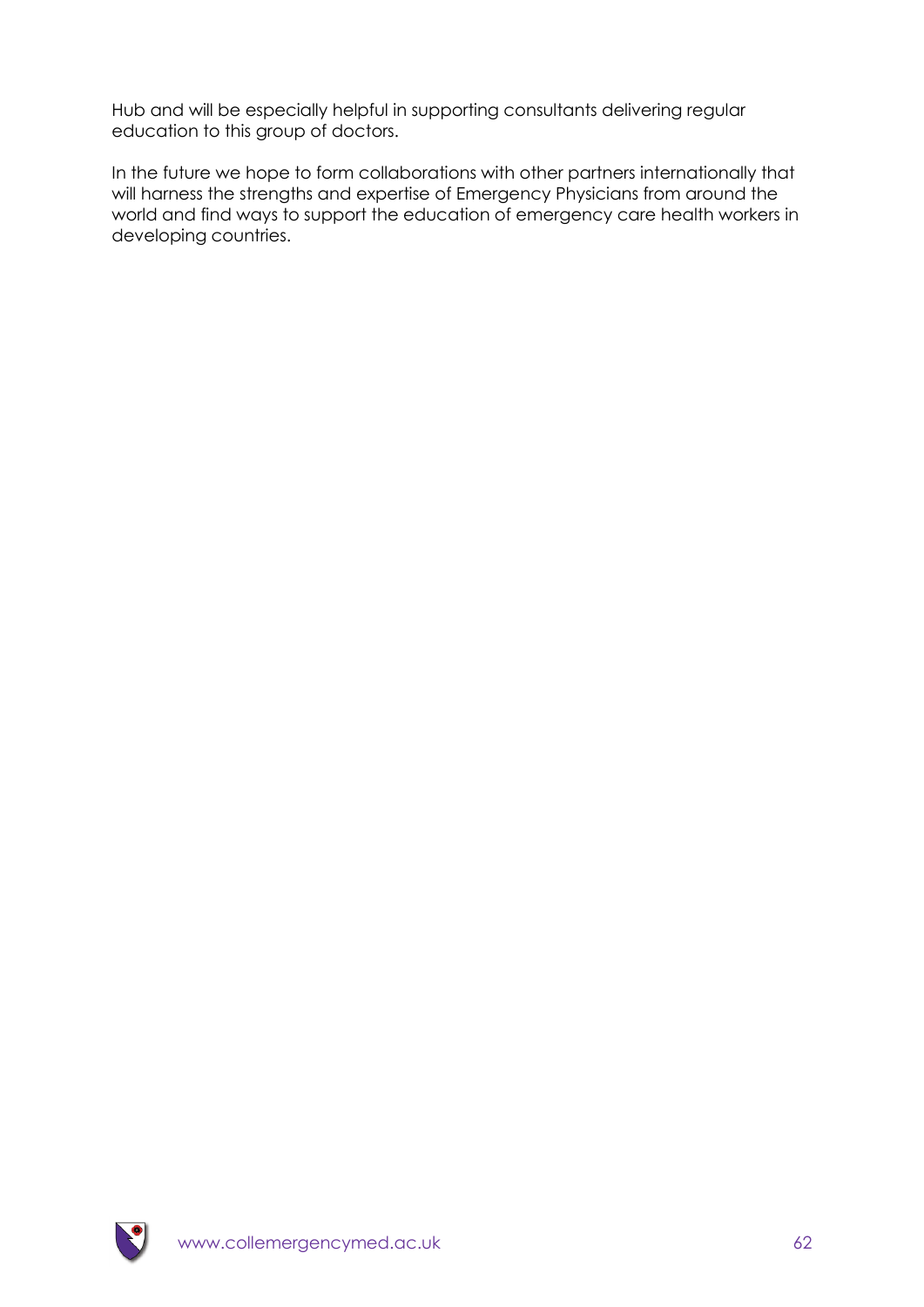# *Research and Publications*

#### Summary and recommendations

Emergency Medicine research has been very successful over the past five years in establishing a number of nationally recognised research units.

EM researchers are now winning large grants and publishing in leading national and international journals. However, the research base is still small compared with other specialties.

A functional clinical research network has been developed, enabling some success in large multi-centre trial methodology. However, the number of patients registered in clinical trials in EDs remains very small compared to the clinical base of the specialty. The entry of patients into clinical trials should become a core skill of EM clinicians and should be given priority in departmental work plans.

Academic training schemes have been established but more needs to be done to foster academic training. To this end the College is establishing part funded PhD studentships. The College will continue to:

- Encourage development of the Emergency Medicine Journal (EMJ) as a journal with an international reputation
- Publish evidence-based guidelines developed through the GEMNET system
- Promote academic excellence through its high quality annual scientific meetings
- Grant awards and the recent appointment of two College Professors.

#### Introduction and background

An effective academic base is vital to provide the evidence to develop the practice of EM. EM has become firmly embedded in the clinical systems for acute care in the UK and Republic of Ireland, and is now starting to develop a firm academic structure in the UK. In the research assessment exercise (RAE) in 1999 no Emergency Physicians (EPs) were "returned" by UK universities. In RAE 2008 six academics in EM were included in the "returns". This demonstrates a rapid improvement in the quality of output and number of EM academics; however, the number is still very small compared to many other specialties, and is disproportionately low compared to the total number of EPs.

The background to academic EM has been rapidly changing. The most important research programmes for EM are the Health Technology Assessment (HTA) and Service Delivery and Organisation (SDO) programmes. These two programmes have provided most of the recent funding for EM research. The MRC has also funded some high profile EM projects. The National Research Ethics Service (NRES) is vital for the conduct of large research projects. It consists of a co-ordinating centre at the Central Office for Research Ethics Committees (COREC) and the Research Ethics Committees (REC). RECs are now becoming increasingly specialised (especially for areas such as paediatrics, incapacitated subjects, and tissue-based research).

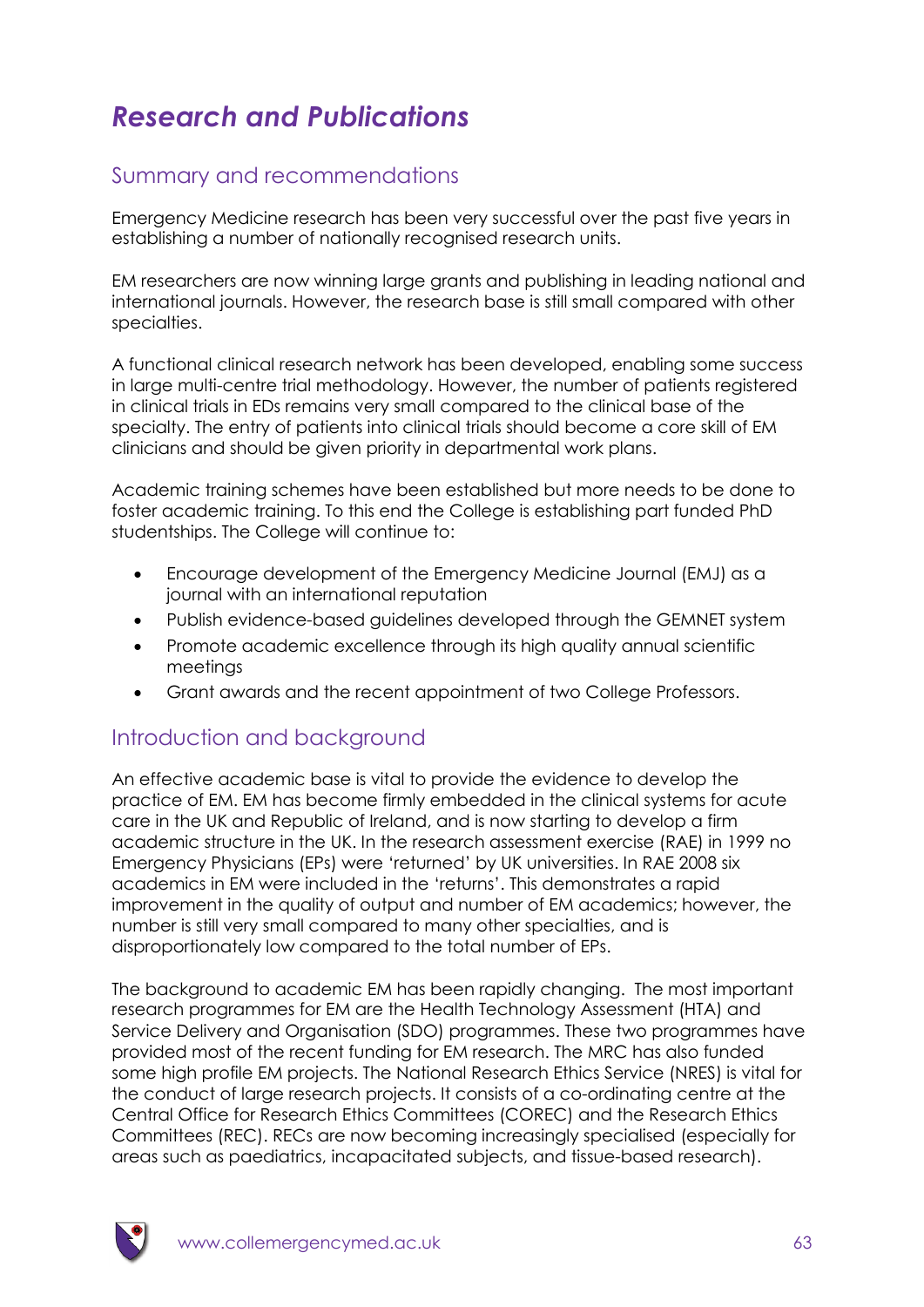## Future development of academic Emergency Medicine

In order to develop the academic basis for EM we need to look at the types of research that EM will need in the future and the College"s role in creating the people and infrastructure. EM clinical practice needs expertise in:

- Evaluation of technologies drugs, interventions, diagnostics, methods of risk stratification, service delivery and organisation
- Secondary research synthesis of the evidence into Cochrane reviews and health technology appraisals.

A research project consists of subject content, methodology and delivery. We will always be in competition with other specialists about the subject content, for example cardiologists will have as great a content expertise (or maybe more) as an EP on the acute management of a myocardial infarction. The key "competitive edge" or "added value" that can be provided by EPs is knowledge of the methodology of emergency care research and the ability to deliver a research project in a challenging environment.

Our future strategy should therefore be to develop (1) our methodological expertise and (2) our systems for delivering the research. The first will be undertaken by academics. However, the second will require a much wider engagement of EPs within the NHS.

#### Emergency Medicine academic centres

Academic centres are defined by criteria developed for the research assessment exercise (value of research grants and impact of published papers). Current academic capacity within EM is below our requirements, so we need to develop additional centres, with an additional three university academic units over the next five years.

Most EM academics currently work in units that are below a critical mass. Over five years we should aim to have a minimum of three substantive academic posts in each academic unit. We should encourage more specialisation so that each centre has a particular expertise and track record in a particular methodology or research area.

## Contribution of non-academics

The delivery of future EM research will require the contribution of many EPs who are not in academic posts. One of our major strengths is the vast number of patients who attend our EDs. We must engage all EPs in entering patients into clinical trials and EDs in participating in research projects as these activities cannot only be undertaken by the relatively few academic centres. Our training programme must provide the knowledge, skills and attitudes that allow this to happen. Our job plans must recognise that most EPs should devote time to patient recruitment for clinical trials. This can now be facilitated by funding from the Comprehensive Research Networks (CRN) for Portfolio studies. (A Portfolio study is one on the National Institute of Health Research (NIHR) Portfolio of recognized studies, this involves the study being funded by a recognized NIHR partner such as HTA/MRC/Wellcome/CEM and being adopted by the CRN.)

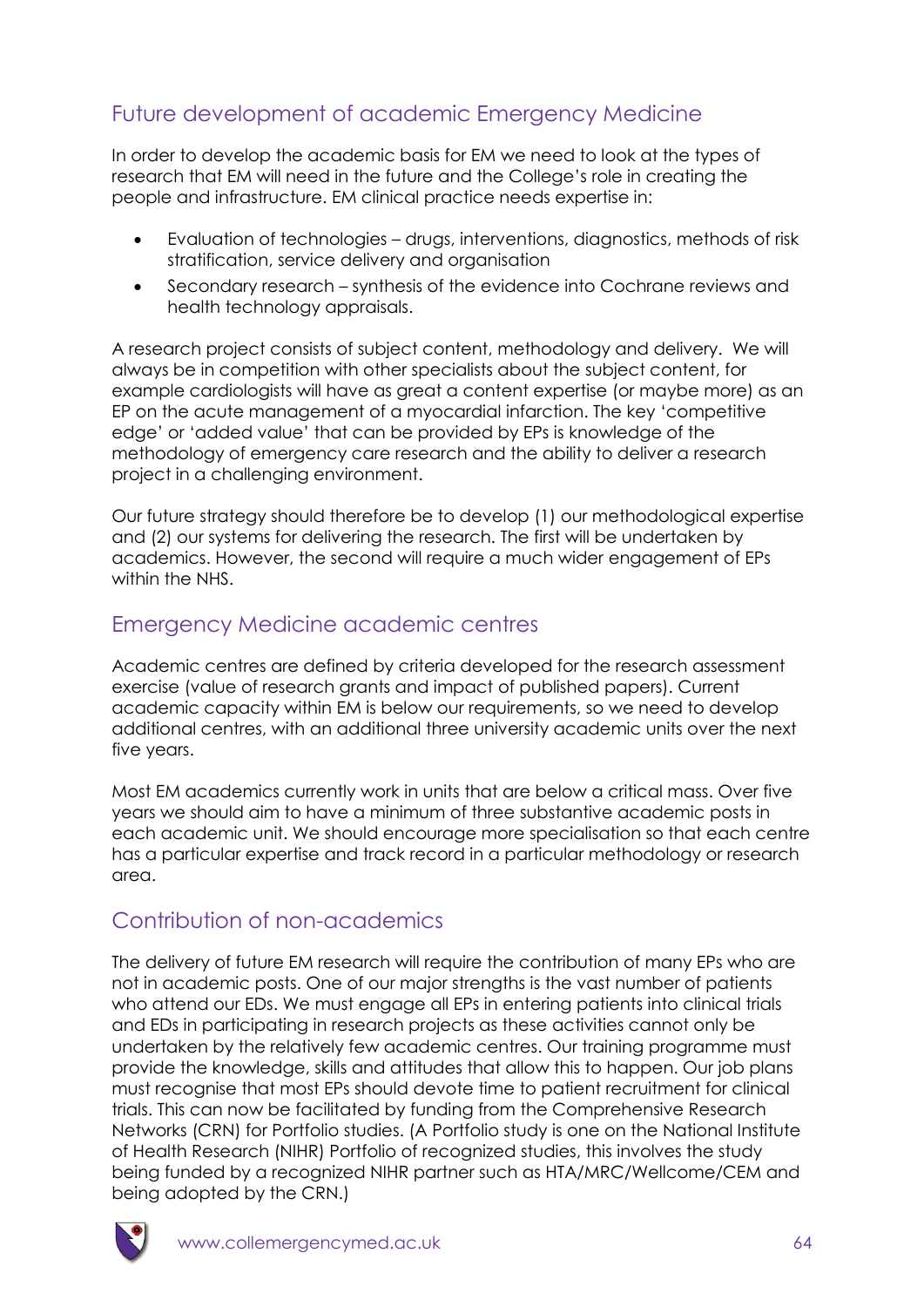## CEM grants

CEM has now been recognized as an NIHR Partner - effectively doubling the value of these annual competitive awards. It is no surprise therefore that these grants have been highly competitive in 2009 and 2010 and are a significant opportunity for academic development.

### **Training**

There are two types of training programme in EM; the standard programme; and the academic programme.

#### Standard EM training programmes

The research content of standard EM programmes needs to support pragmatic, clinically based, research which must be applicable to everyday practice. Such research cannot be carried out in the "ivory towers "it must be carried out in typical emergency medicine settings. So, EM research must substantially take place in nonacademic centres, usually with many EDs co-operating in large multi-centre studies. This means that every EP must play their part – and in order to do this our training programmes must provide:

- 1. Competence in Critical Appraisal
- 2. Knowledge of the international conference on harmonisation of technical requirements for registration of pharmaceuticals for human use-Good Medical Practice (ICH GMP)
- 3. Attitudes that promote collaborative research

#### Academic EM training programmes

We need to develop an academic training strategy that is structured, yet flexible. The following elements should be incorporated:

- Academic Foundation Year 2 EM posts
- Academic EM ACCS programmes
- Academic clinical fellowships
- PhD (funded fellowships)
- Academic clinical lecturer
- Academic senior lecturer.

The building blocks of such a system are all in place, but we need to put them together to give trainees a clear vision of an academic training pathway and provide support for those individuals choosing this career path.

## Recognition of academic contribution

For the large multi-centre research projects needed in EM it is not possible for all contributors to be authors on the published papers that result. However, we do need to create mechanisms by which all participants in research projects can have their contribution acknowledged through the appraisal system, the Clinical Excellence

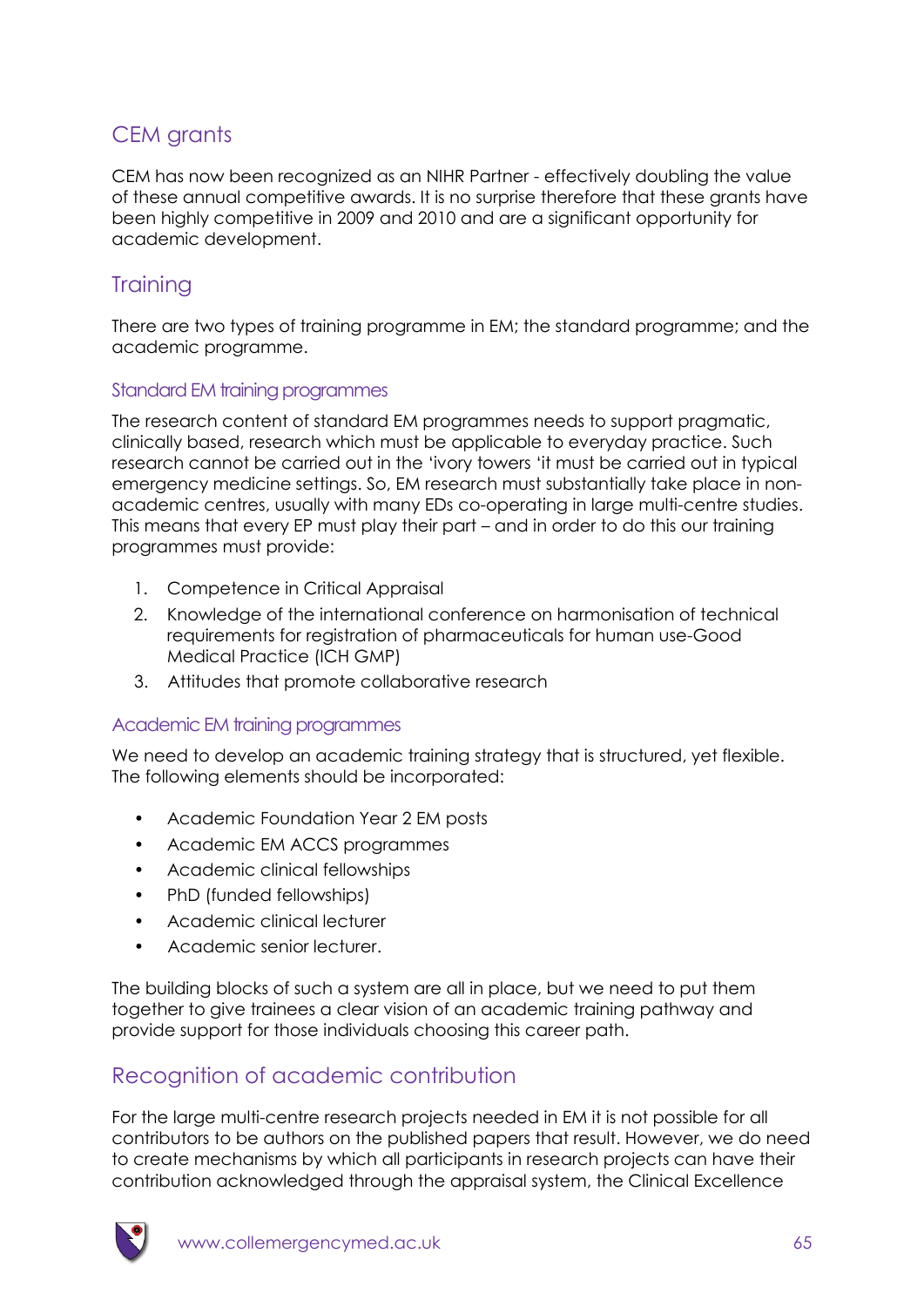Awards Scheme and the Research Excellence Framework Assessment Exercise. There is also the need to create an ethos within EM that research is important enough to have time spent on it for the good of the specialty without personal reward and have research time recognised within job plans for EPs.

#### Publications

The Emergency Medicine Journal (EMJ) is gaining a deserved national and international reputation. The College will continue to foster development of the Journal.

The College will also ensure closer collaboration with other educational projects such as e-learning.

#### Standards and guidelines

The Clinical Effectiveness Committee will continue the publication of evidencebased guidelines developed though the GEMNET system. The professional standards committee will publish service guidelines and standards.

#### **Website**

The website will become the hub of College communications. It has recently been updated and further development is planned.

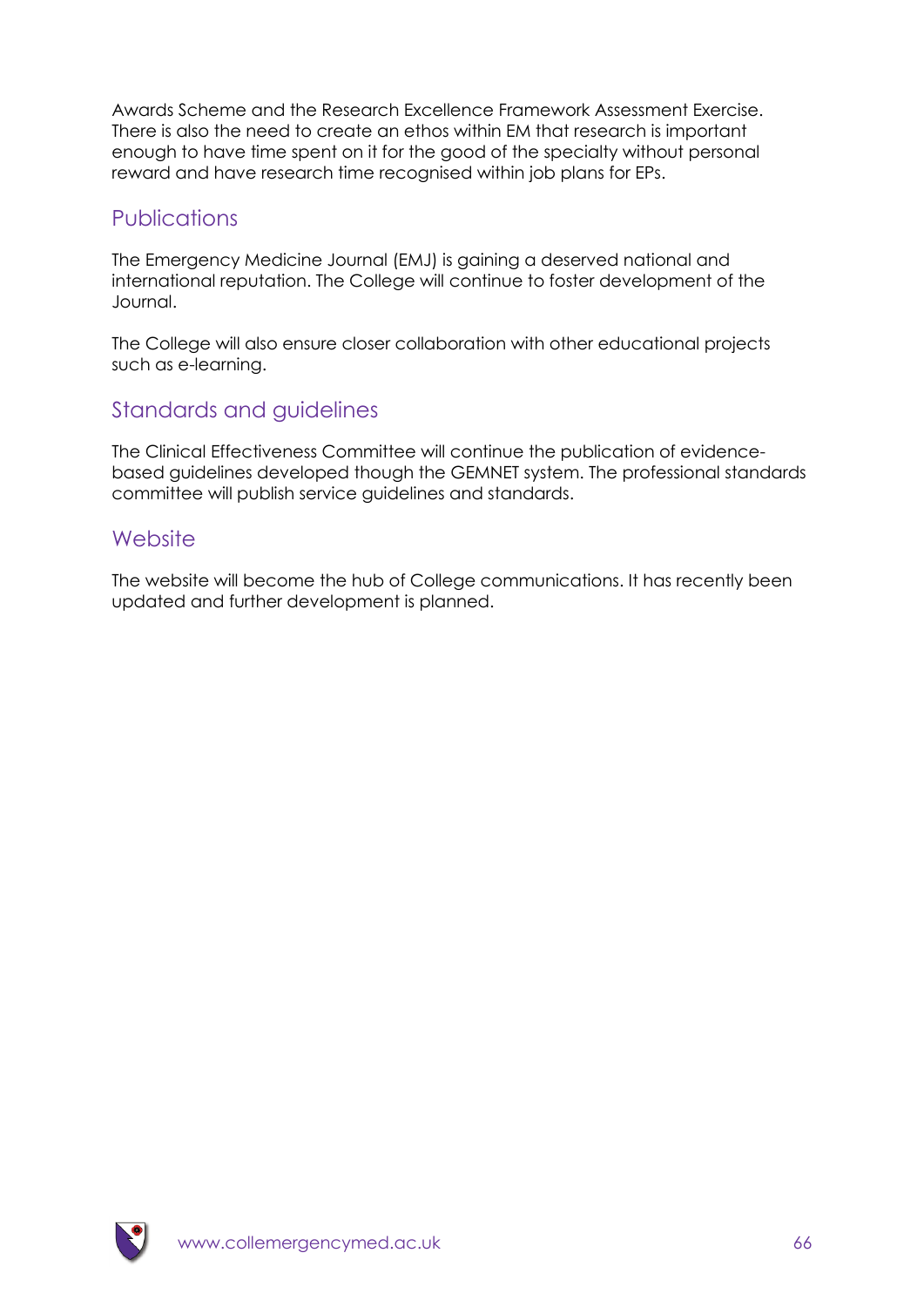# *Northern Ireland*

Emergency Medicine in Northern Ireland has been through a period of rapid change. Currently reconfiguration, of departments and services, refurbishment and rebuilding of Emergency Departments, and an expansion of the consultant workforce are enabling EM to move beyond its historical resource constrained base. Attendances continue to rise by over 5% per year with some departments reporting a 21% increase over 3 years.

The School of Emergency Medicine is now well established with a Head and Deputy Head of School. It continues to push forward the Emergency Medicine agenda in trying to secure more training places and expand and explore the ways to deliver Emergency Medicine training in Northern Ireland.

Currently the four hour standard persists but the College in Northern Ireland is working with the Patient Safety Forum of the Department of Health, Social Services and Public Safety, Northern Ireland (DHSSPSNI) to look at outcome based quality measures for Emergency Medicine. The challenge for Emergency Medicine is to deliver the highest quality care for time sensitive conditions. To achieve this goal requires the provision of appropriate resources to Emergency Medicine consultants.

Whilst the number of consultants in Emergency Medicine has risen, numbers are still well short of College workforce recommendations in all departments. Recruitment to junior tiers has been difficult and most departments are locum dependent. We have seen the loss of some of our experienced middle grades, for a variety of reasons, and struggle with ways to replace this invaluable resource. We are in contact with our commissioners and DHSSPSNI on workforce issues as this remains the most pressing problem particularly in light of the rising attendances.

The issue of delivering care to all the communities in Northern Ireland including those that are geographically remote is a problem seeking a solution. Innovative ideas are already being tried and for the future novel solutions must be found to deliver a high quality, sustainable service. This work will be in conjunction with region-wide reviews of the way emergency and urgent care in all specialties is delivered.

The College remains a nascent body in Northern Ireland but we have recently had the FASSGEM conference held in Belfast and a visit by the President of the College to meet with Members and Fellows in Northern Ireland. This year will see on-going change as the local College structures allow for succession of College officers.

The College of Emergency Medicine in Northern Ireland will continue to promote our specialty. Whilst due to statutory and regional variances local solutions must be found to local problems the importance of being part of the larger organisation should not be understated. There is an enormous amount of good work being done centrally by the College; the ability to use that expertise is self-evidently important.

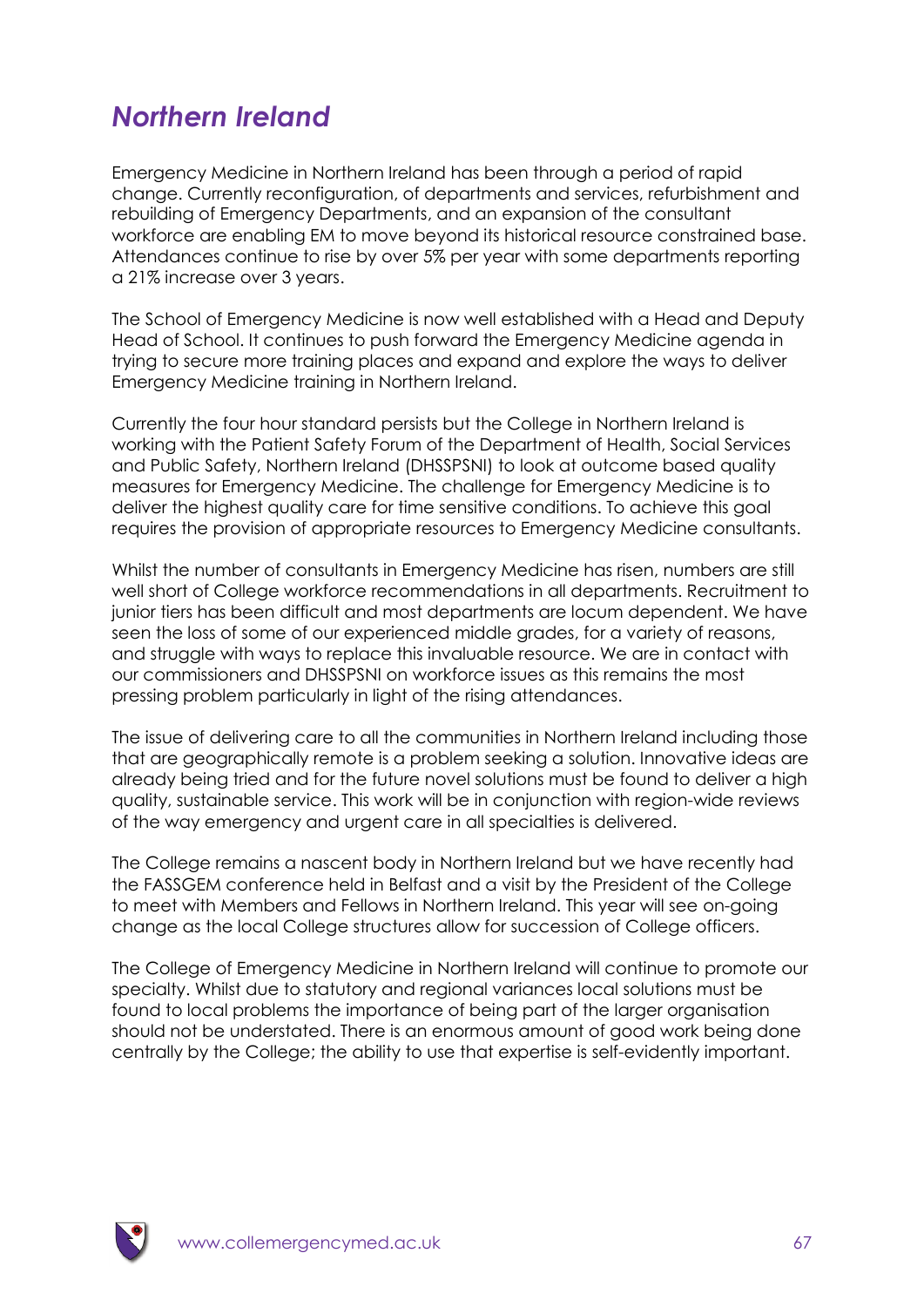# *Republic of Ireland*

#### Summary and recommendations

- The Irish Association for Emergency Medicine (IAEM) is the representative body for consultants, trainees and non-career grade doctors in Emergency Medicine (EM) in the Republic of Ireland
- The National Board for Ireland of the College of Emergency Medicine (NBICEM) works very closely with IAEM to further the development of emergency medicine in Ireland
- The Emergency Medicine Programme (EMP) is one the five clinician-led acute care National Clinical Programmes being developed by the Health Service Executive (HSE) to provide the framework for the delivery of all publiclyfunded health care in Ireland over the coming decades. The EMP will recommend the establishment of a number of Emergency Care Networks, with one or more 24/7 Emergency Departments (EDs) in each network, working to either a "hub-and-spoke" (one central major ED with linked units with limited opening hours) or collaborative (more than one 24/7 ED with linked units with limited opening hours) model
- There are plans for significant expansion in consultant and specialist registrar (SpR) posts
- The Irish Committee on EM Training (ICEMT) directs training. NBICEM and IAEM are strongly represented on ICEMT. A period of basic specialist training of at least three years is followed by a five-year higher specialist training programme in EM.

### Introduction

There are currently 32 24/7 EDs in the Republic of Ireland. Service re-organisation and the influence of the EMP and other national Clinical Programmes will lead to a smaller number of larger EDs in the near future. IAEM is a strong supporter of properly delivered reconfiguration, as espoused in its position paper available here.

## **Staffing**

There are currently 62 whole-time equivalent (WTE) consultants in EM posts serving a population of 4.2 million. The Department of Health and Children (DoHC) and the HSE have a stated intention to expand consultant numbers significantly in the next few years. 14 new posts have been approved nationally in 2011 and a smaller number of additional posts is anticipated in 2012, as part of a systematic increase in consultant numbers required to bring Ireland up to international norms for numbers of consultants in EM.

The EMP envisages a move to a 12-hour day, seven day a week, model of consultant shop floor presence, requiring ten WTE consultants per ED. In addition, the programme will recommend the establishment of a grade of senior doctor akin to the SAS doctor in the UK, rather than the current ad hoc situation that applies to some practitioners. IAEM and NBICEM support these plans.

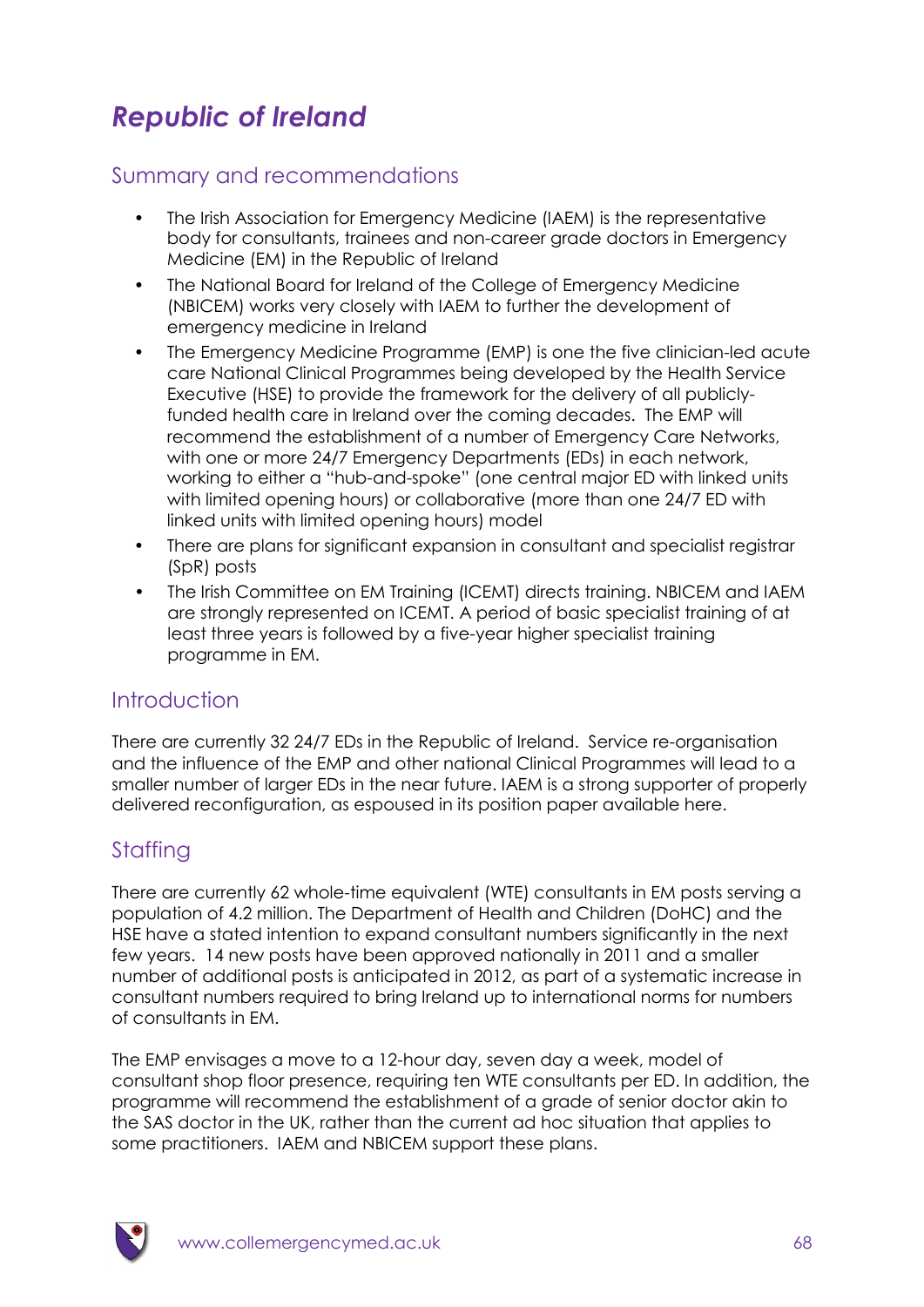## **Training**

Training in EM is directed by the Irish Committee on Emergency Medicine Training (ICEMT). Training in EM requires a minimum of three years" general professional training (GPT) after completion of Internship (pre-registration house officer year) and five years higher specialist training (HSTEM).

A National Basic Specialist Training Programme in Emergency Medicine (BSTEM) was established in 2011. This is of three years duration, with a year in Emergency Medicine and six months each in Paediatric Emergency Medicine, anaesthesia/critical care, Acute Medicine and Trauma & Orthopaedics or Plastic Surgery. Candidates are expected to pass the Membership of the College of Emergency Medicine (MCEM) examination during BSTEM.

The duration of HSTEM is five years, of which a minimum of three years must be spent in the practice of EM on the HSTEM programme. Completion of training requires a satisfactory record of in-training assessment (RITA) from ICEMT and success in the Fellowship examination of the College of Emergency Medicine (FCEM).

#### Certification of satisfactory completion of specialist training

The Irish Surgical Postgraduate Training Committee (ISPTC) is the training body currently recognised to advise the Medical Council on completion of training in the specialty of EM and for entry on the Register of Medical Specialists.

For current trainees in Ireland, the requirements for certification of completion of training in the specialty are that they should have satisfactorily completed a HST programme in EM in educationally approved posts and passed the FCEM examination. Fulfilment of these two requirements triggers a recommendation for accreditation by ICEMT. This recommendation is certified by the ISPTC at which stage a certificate of completion of training (CCT) is issued.

A process exists for recognition of training of doctors outside of the Irish HST Training programme. Those recommended for accreditation in the UK or those who have completed full EM training in Australasia, Hong Kong or Singapore are deemed to have acceptable qualifications for entry to the Register of Medical Specialists in Ireland. Those trained in EM to Specialist level in an EU country are entitled to reciprocal Specialist registration in EM in Ireland.

### Future developments

The soon to be launched Emergency Medicine Programme (currently in draft form), if successfully implemented, represents the most significant development in the system of emergency care delivery in Ireland.

It is accepted in a recent review of ED overcrowding that there are significant infrastructural deficits in Irish EDs and that even many recently opened or redeveloped EDs have substandard facilities. [www.hse.ie/eng/services/Publications/services/Hospitals/ECTaskForce.html](http://www.hse.ie/eng/services/Publications/services/Hospitals/ECTaskForce.html)

IAEM has produced a detailed paper on ED design and specifications in October 2007, outlining the standards to which EDs should be redeveloped.

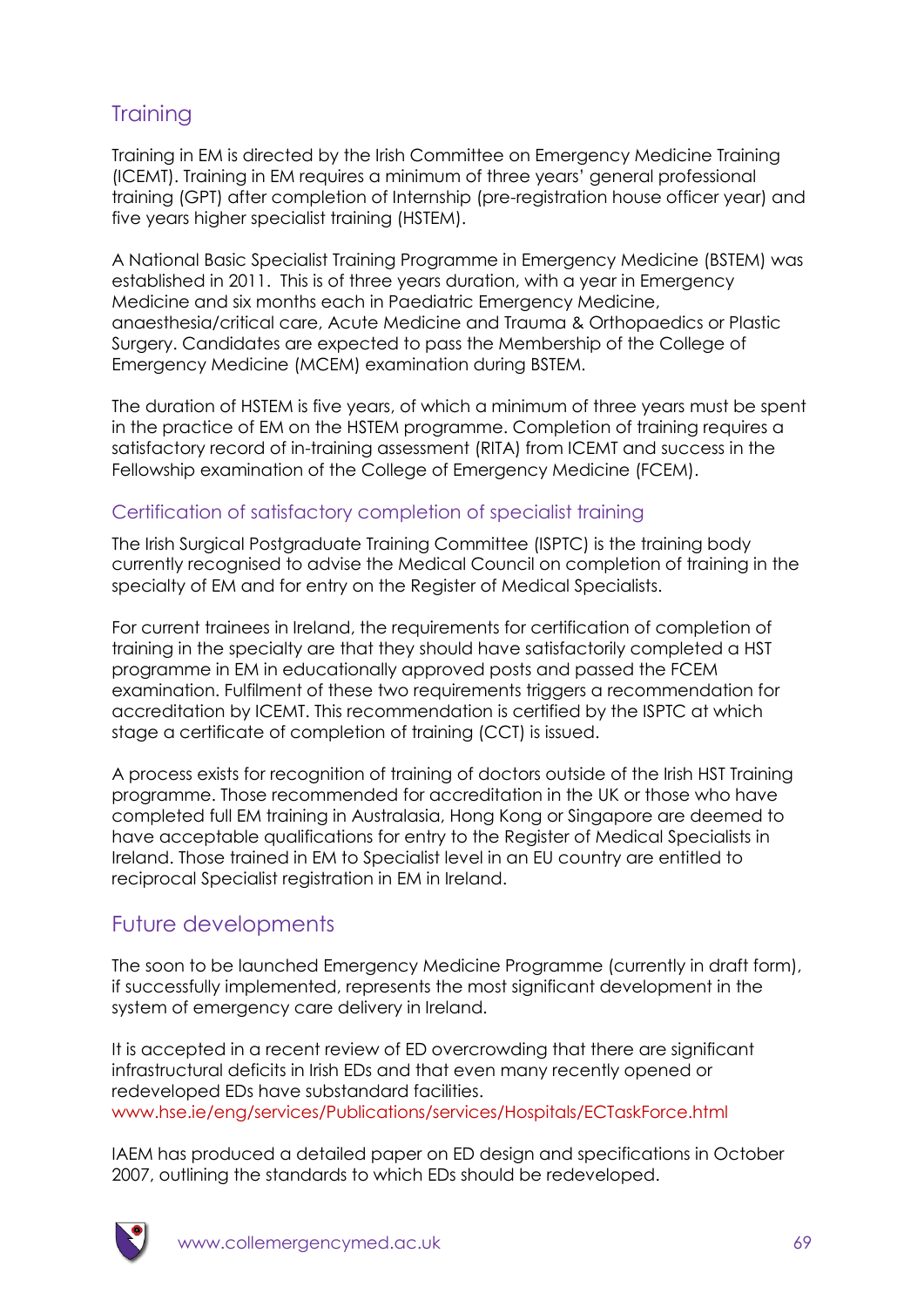#### [www.iaem.ie/images/stories/iaem/publications\\_position\\_statements/2007/iaem\\_sta](http://www.iaem.ie/images/stories/iaem/publications_position_statements/2007/iaem_standards_for_ed_design__specification_for_ireland_300907.pdf) ndards for ed design specification for ireland 300907.pdf

There is an urgent need for a national programme to rapidly upgrade and improve ED infrastructure particularly in view of the current and impending reconfiguration of services which will place greater pressures on the smaller number of departments left open to provide the full range of EM services.

A six-hour target for 95% of all patients attending EDs to have left the ED, is imminent, being driven by the Special Delivery Unit of the DoHC which should result in significant improvement in patient welfare and staff working conditions.

The provision of high quality clinical information systems in Irish EDs is inadequate, with plans to rectify this being recommended in the EMP report.

The benefit of the development of clinical decisions units (CDU) and/or observation wards as an integral part of EM have yet to be fully realised in Ireland but the EMP plans to rectify this deficit.

Community and social services are poorly developed in Ireland and tend to operate on an office hours basis. These services need to be significantly expanded so as to facilitate the safe discharge from the ED of patients who may require community support.

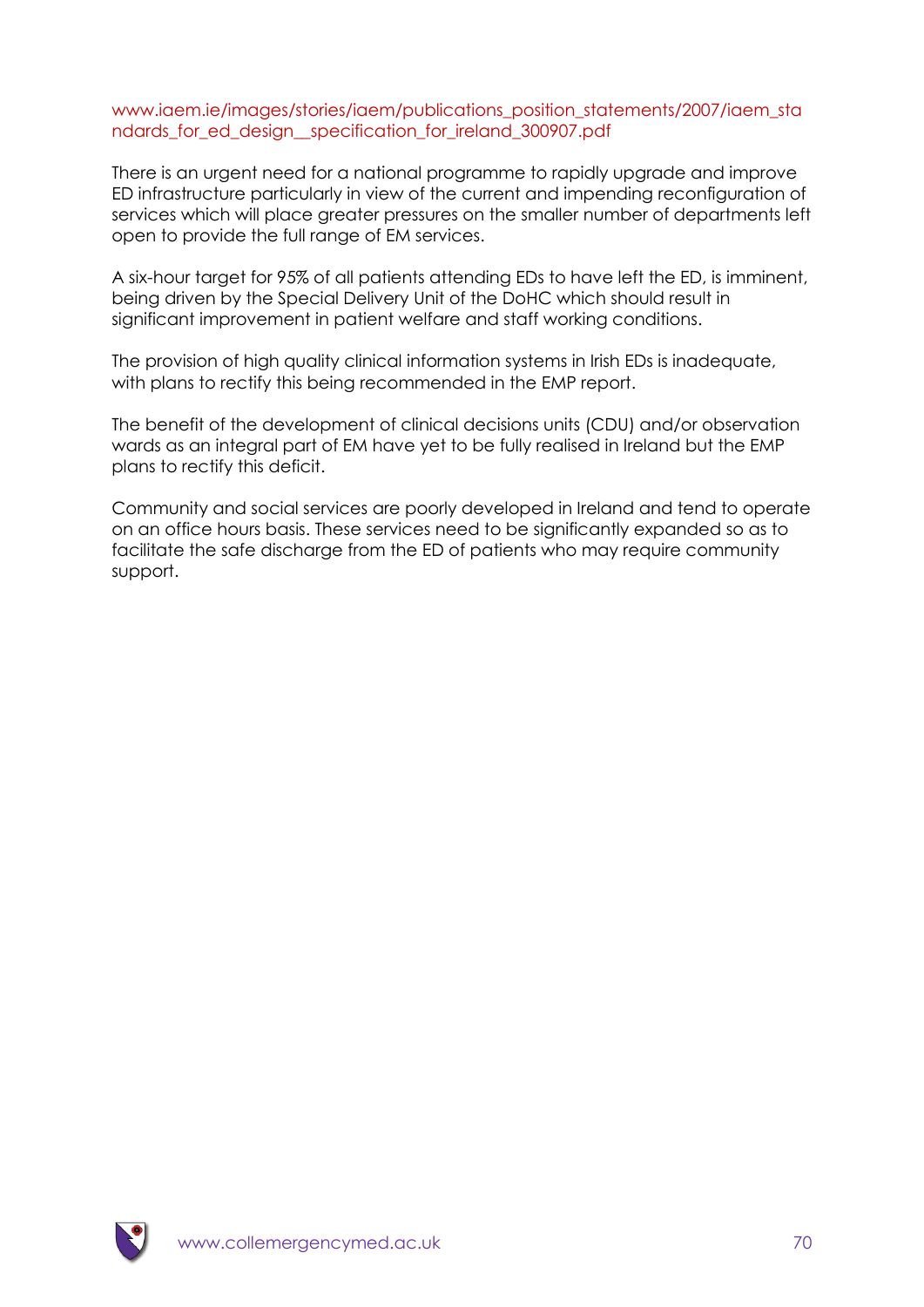# *Scotland*

There continue to be significant differences in the organisation of the Health Service on either side of the border and the Scottish Government continues to put more emphasis on a non-market based healthcare system.

The Scottish National Board of the College of Emergency Medicine recognise that while many of the challenges we face in the future configuration of emergency care are shared throughout the UK, there are issues which are particular to Scotland and the system of healthcare we have in place. This will inevitably lead to the Scottish Board requiring a degree of autonomy in its approach to developing systems and finding solutions issues specific to Scotland. In acknowledgement of this a Scottish version of *The Way Ahead* was produced last year and it is planned that this will be updated and rewritten in 2012.

Following the formation of the Scottish National Board engagement with the clinical service has been paramount. Two national meetings are being held each year both to inform and listen to concerns. These take the form of a clinical meeting, where best practice is shared, and a business meeting, which will be used to inform the review of the Scottish *Way Ahead* document. In addition the Scottish National Board meets with the clinical leads throughout Scotland yearly and the Chair meets regularly with the Scottish CMO.

There are significant challenges ahead for the Emergency Medicine community in Scotland. Among these are the need to find solutions to the current workforce shortfall and increasing difficulties with access block. The National Board will continue to work to address these and other areas of concern to our service. The updated version of The *Way Ahead* (Scotland) will outline policy and strategy for our services.

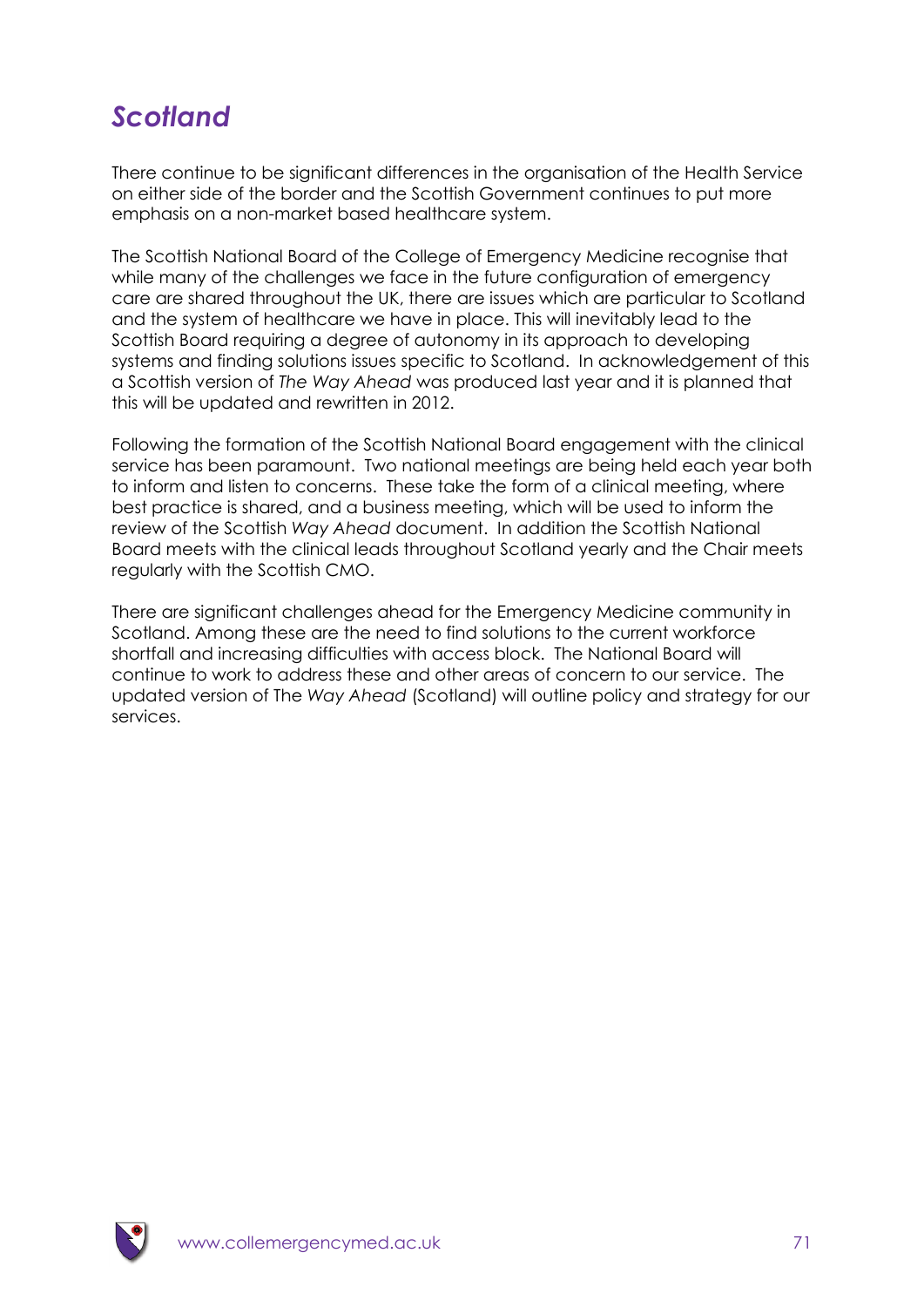# *Wales*

In Wales, responsibility for health lies with the Welsh Assembly Government (WAG). This is overseen and monitored by a National Unscheduled Care Board, jointly chaired by an appointed Director of Unscheduled Care and the CEO of a Health Board.

The strategy of health care delivery differs as there is no internal market (purchasing or commissioning) in Wales.

All health care is delivered by 8 Local Health Boards (LHB), which include primary, community, secondary and tertiary care. They are funded directly from WAG and payment by results does not exist.

The rural geography, difficulties in transport and sparsely populated areas cause significant difficulty in logistics of health care delivery.

The main Emergency Departments are spread along M4 (south) and A55 corridor (north) in Wales with attached Minor Injury Units (MIU). There are no plans for urgent care centres to date.

Social deprivation, tourism related activities and trauma profile make the disease spectrum different from England.

Although the 95% 4-hour performance target has been retained in Wales, NHS Quality Indicators are currently under discussion for adoption.

There are slight differences in the consultant contract, with cautious adoption of unsocial hours working by EM consultants.

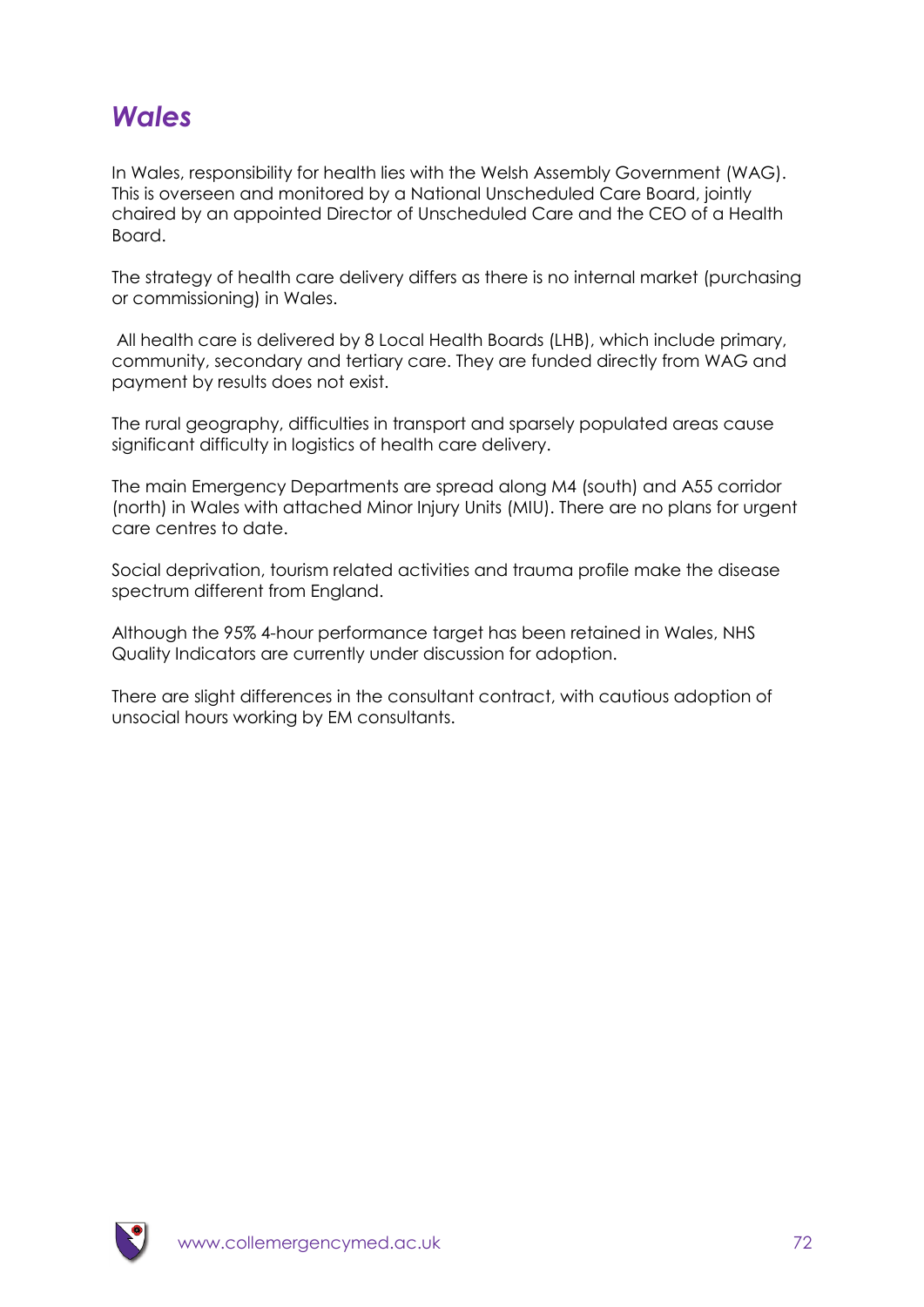# *International*

The College of Emergency Medicine is established to serve and represent the Members and Fellows of the College. Whilst most live and work in the UK and Republic of Ireland many work overseas. Moreover the College actively seeks to collaborate with similar Colleges and organisations overseas. In so doing the College aims to develop new ideas and strategies for the relief of sickness and ensure UK and ROI practice is up to date and relevant to modern international emergency medicine.

The International Committee of the College promotes links with the International Federation of Emergency Medicine (IFEM) and the European Society of Emergency Medicine (EUSEM) as well as many other organisations and colleagues. The committee coordinates the work of Fellows and Members in other countries and supports collaboration in a range of academic and educational areas.

The College recognises the imperative to work collaboratively with other countries, particularly in the EU, to develop a common vision of high quality care and excellent standards of training for all Emergency Physicians, enabling cross-border working and enhancing patient safety. This is increasingly important in the modern EU and will be a focus of the International Committee and Education and Examination committee over the coming years, working with the GMC and other statutory bodies to ensure safe high quality care.

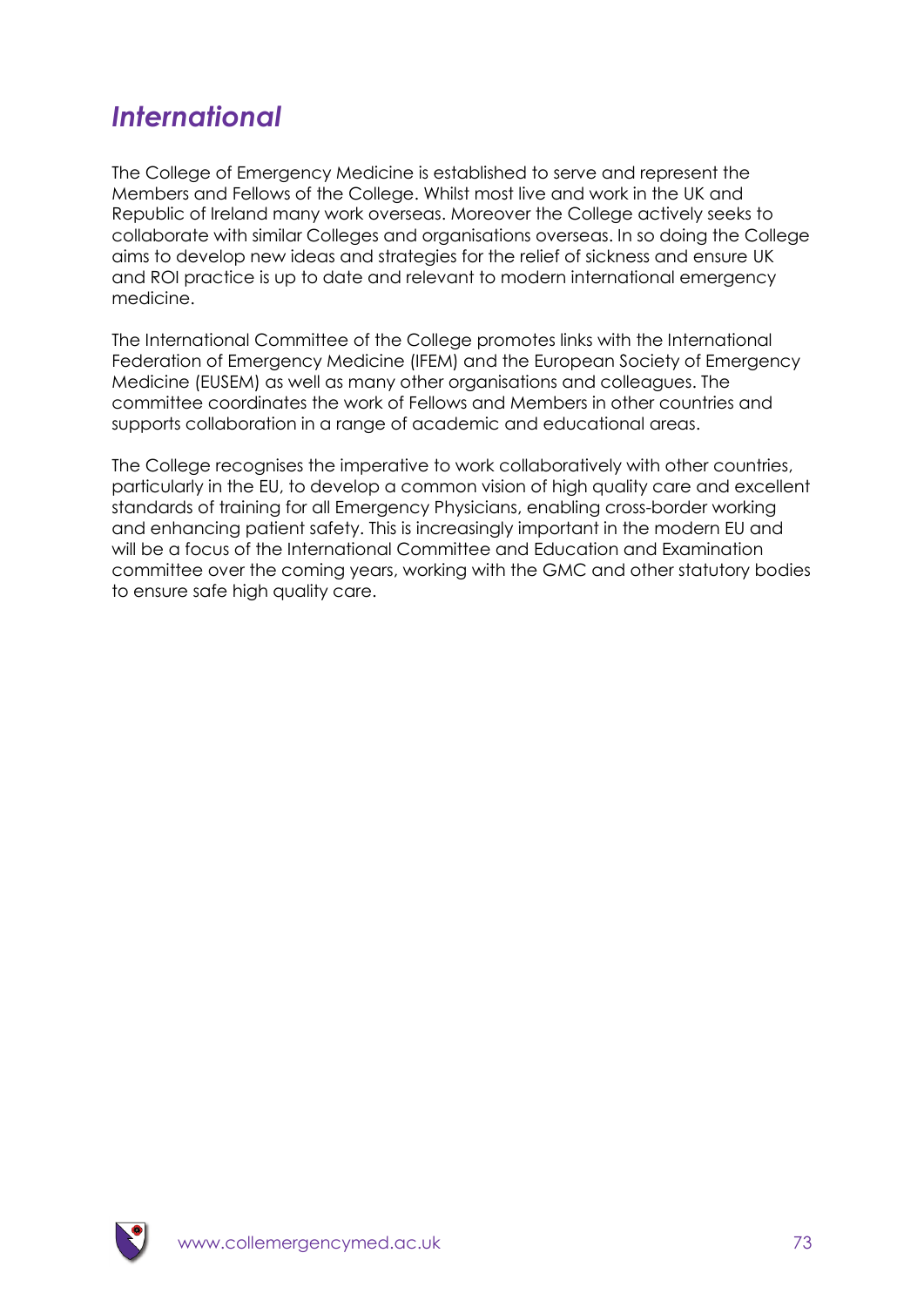## Summary and recommendations

EMTA is working with the College to develop a trainee/ trainer charter which is aimed at promoting further improvements in EM training and thereby improve yet further the clinical care provided to ED patients.

- Emergency Departments (EDs) are a unique environment in which to train. The nature of the work should be reflected in the training opportunities provided
- Emergency Medicine (EM) specialty training, comprises 2 years of ACCS posts, 1 year of ST3 EM and Paediatric EM posts, followed by 3 years (post MCEM) of Higher Specialist Training. The purpose of the training scheme is to produce doctors competent to take up consultant posts
- There needs to be urgent expansion in the numbers of consultant posts to improve both service provision to patients and supervision of trainees
- EM trainees are encouraged to develop special interests within EM and this will require more posts aimed at trainees developing these extra skills e.g. Intensive Care Medicine, Paediatric Emergency Medicine and pre-hospital care
- Senior EM trainees provide large amounts of service provision and supervision of more junior staff, especially out of office hours. They should be directly supervised by an EM consultant at least one third of the time they are in the department. This proportion should increase as more EM consultants are appointed
- Quality training time requires a high level of organisation and the quality of this training should be signed off by EM schools
- Study leave is vital for some core training and budgets for study leave should be sufficient for these core courses
- The Emergency Medicine Trainees Association (EMTA) has become part of the College. This provides an improved means of communication with the College executive and College committees
- Trainees have regional as well as national representation
- There are significant differences to training programmes in the Republic of Ireland.

EM training is unlike training in any other specialty. Nowhere else do trainees need to manage every patient within such a narrow timeframe. Nowhere else is the influx of patients so relentless and the demand to maintain patient flow so pressured.

EM trainees help maintain throughput against the four-hour target. This may have a direct impact on their training needs. As with training in many specialties, there is a fine balance between service provision and training needs in Emergency Medicine and this should be reflected in the resources available to EM trainees and trainers alike.

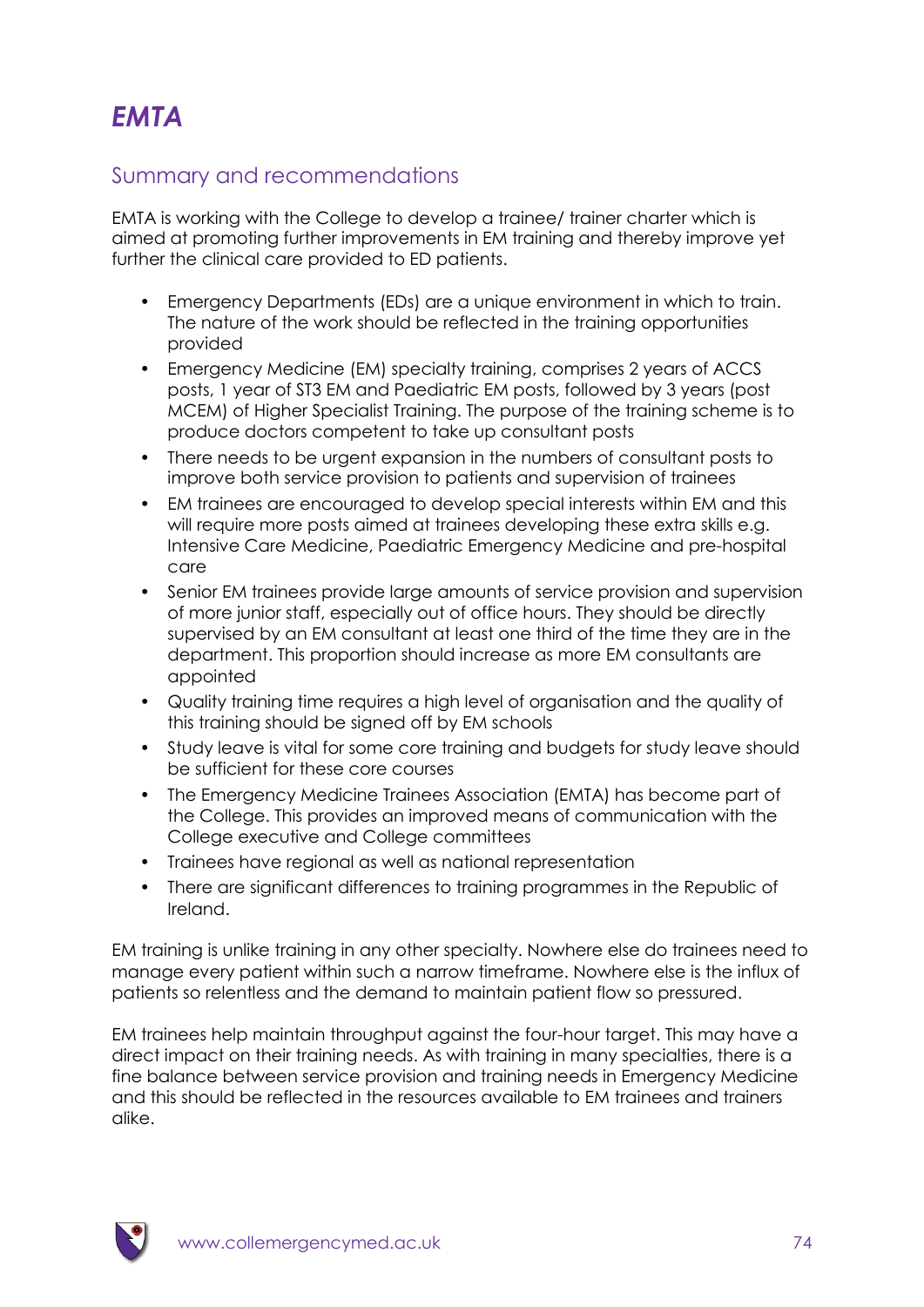# Modernising medical careers (MMC) and new training programmes

The new training programme is described in detail in other documents. Trainees have welcomed the new approach to training and strongly believe that this programme produces doctors ready to take up consultant posts. As with all major changes, there have been some problems with some posts and EMTA will be working with the College to ensure high quality training across the country.

While trainees have concerns that MMC and the EWTD could have a negative impact on training, particularly in this unique environment, the College has done a huge amount of work to offset these constraints i.e. developed a curriculum and electronic training resources and portfolio; striven to improve and develop the delivery of training in departments; and refined workplace-based assessments and examinations that will reliably assess progress through formative and summative assessment. Trainees have confidence that these measures will counter the reduction in time available for training and allow them to achieve the required competences and skills as long as trainers have sufficient time for supervision and support of trainees.

Teaching time should be protected (for trainees and trainers alike) and scheduled training opportunities should not be supplanted by departmental pressures.

The introduction of MMC has led to a large increase in the number of trainees. (see below). This increase is concordant with the College aim to establish a minimum of 10 consultants per department by 2012. However there needs to be real and sustained expansion of consultant posts over the next five years

#### Estimated numbers of new CCT holders per year

| 2008 | 0.000<br>∠U∪≇ | <b>0010</b><br>ZUIV | <b>2011</b> | 885 B |
|------|---------------|---------------------|-------------|-------|
| つに   | $\sim$ $\sim$ | $\cap$              | $\cap$      | 200   |
| ∠◡   | ∠◡            | ∠◡                  | ◡∠◡         |       |

MMC results in trainees having a relatively brief time to achieve the level of skill and experience previously acquired over substantially longer periods. EM training is mapped to the CEM curriculum, focused on knowledge and competences specific to EM, and predominately delivered within the ED.

## Trainee representation

EMTA is working closely with other organizations such as the British Medical Association (BMA) and the Academy of Medical Royal Colleges. Through EMTA representations EM trainees have the opportunity to use their voice at the highest levels including on working groups within the Department of Health (England).

EMTA provides trainee representation to all levels of College activity, and to external agencies.

Each UK Deanery has a Specialist Training Committee that oversees the structure, organisation and quality of training. The majority of these invite a trainee to sit on the committee to provide feedback to and from the trainees. To date, this has been an informal arrangement and not a requirement.

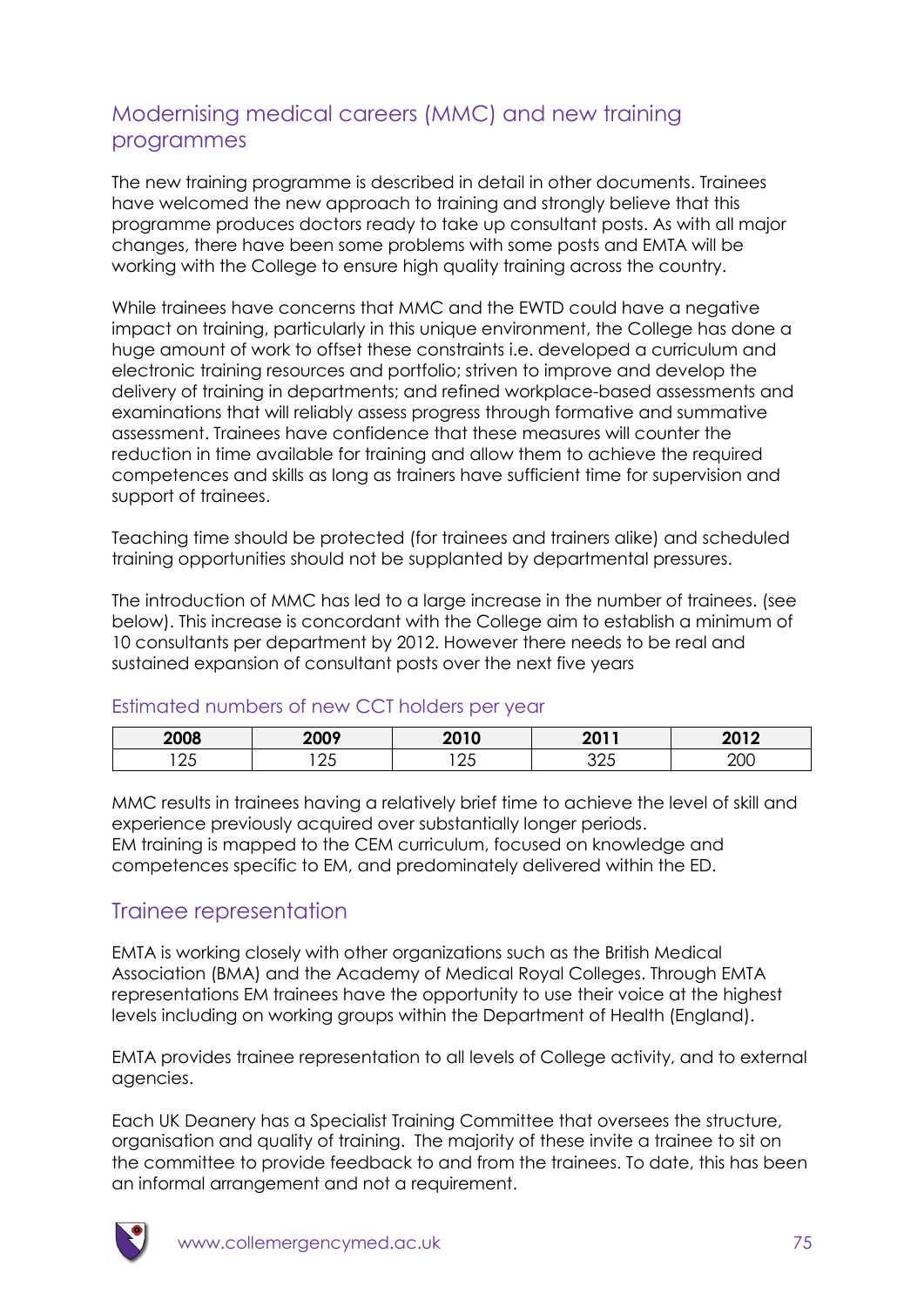The College structure has established a regional committee in each DH region. A trainee representative is elected by their peers regionally to sit on these committees and represent the trainee body in that region. They in turn can feed back to the EMTA executive about any regional matters, and can act as a route of communication between the trainees and the executive. These regional trainees collectively comprise the Council of EMTA, and meet annually at the EMTA conference.

Any junior doctor who is a member (in any category) of the College and is registered for training is automatically a member of EMTA and can look for support, advice and representation from the executive and council. Full details are available on the EMTA website:

[www.collemergencymed.ac.uk/Training-Exams/EMTA](http://www.collemergencymed.ac.uk/Training-Exams/EMTA/default.asp)

## Emergency Medicine training

Training leading to a CCT in EM consists of three years of core training and three years of higher specialist training.

### Core specialty training in EM (CST)

CST in EM consists of two years of the acute care common stem rotation (ACCS) plus the core training (CT) third year. The first two years (ACCS) comprise one year of anaesthetics and critical care medicine, plus one further year of Acute Medicine and EM.

EMTA believes core trainees should be allowed to maximise the potential of this experience. Trainees must be permitted the full six months experience in each non-EM specialty to allow acquisition and consolidation of skills, even if competences are signed off early. Close working relationships must be maintained at a senior level with the anaesthetic, critical Care and medical directorates to ensure the quality of training delivered to all trainees entering each discipline. A well-defined educational programme and competency goals should be established at an early stage.

The CT3 year is intended to deliver appropriate Adult and Paediatric EM experience. In regions with Paediatric EDs, trainees should be rotated through these departments for their Paediatric placement. The College has issued a framework of training for CT3 which is available on the website:

[www.collemergencymed.ac.uk/Training-Exams/Training/CT3 training](http://www.collemergencymed.ac.uk/Training-Exams/Training/CT3%20training) 

#### Higher specialty training (ST4-6)

At this stage, trainees have made a commitment to EM and will have gained all the basic competences and passed the Membership of the College of Emergency Medicine examination (MCEM). This provides the basic skill set necessary to manage acute situations until more senior and/or specialist help arrives. ST4-6 trainees are known collectively as specialist registrars (StR).

While specialist registrars will spend 30-50% of their time with a consultant present in the department, they will participate in a full shift rota at middle grade level, and will be providing a greater degree of service provision. Service commitment provides many of the training opportunities necessary to gain competency in the specialty.

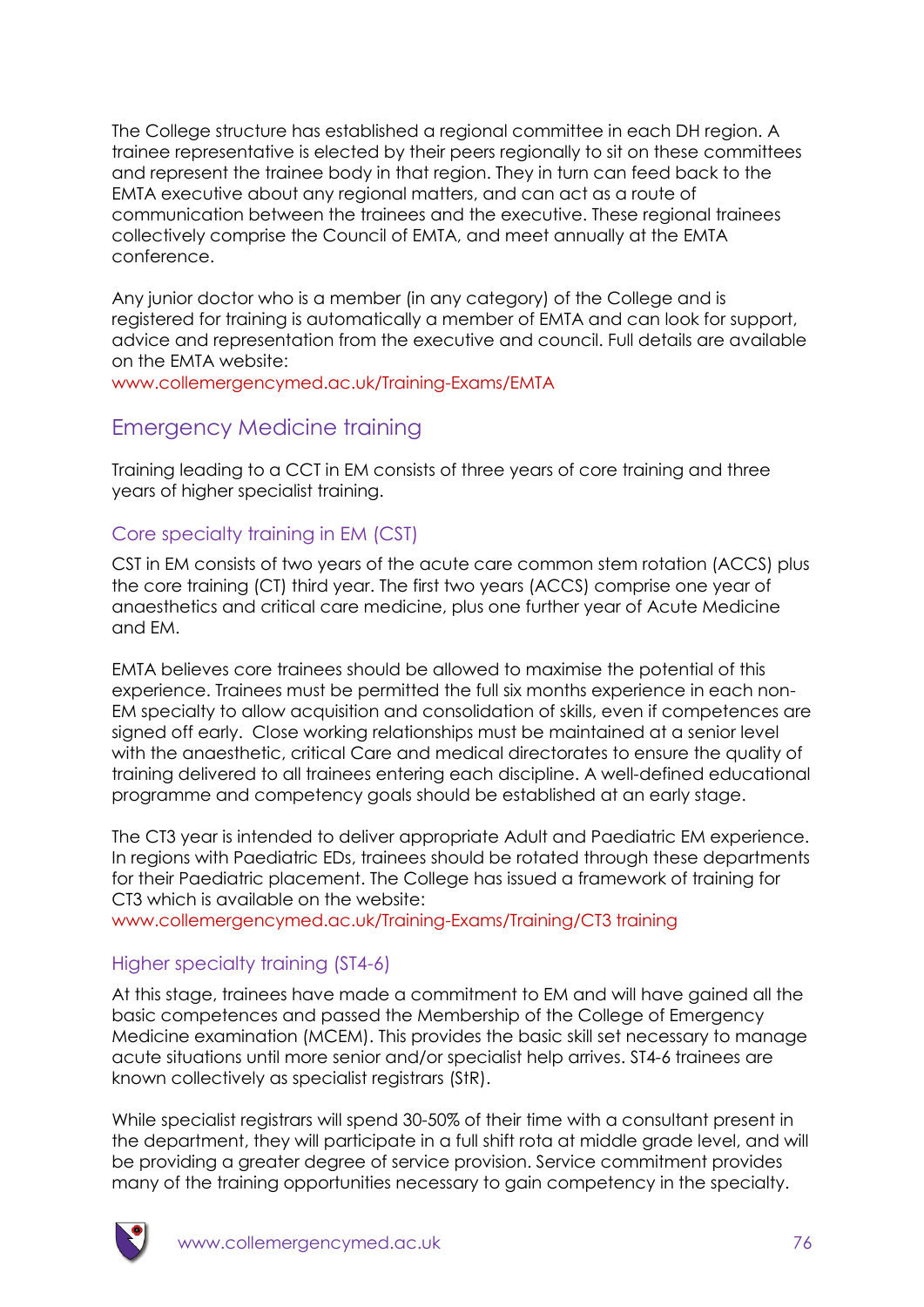This includes the supervision and training of the more junior trainees (CST and FY) in the department.

#### Supervision and service provision

By 2012, supervision of CST trainees by middle grade doctors or consultants should be available indirectly 100% of the time (i.e. present in the department), and directly at least 30% of the time. Core trainees should always be supervised (directly or indirectly) at night time, and such supervision for Foundation doctors at night must always occur. The presence or availability of more senior trainees in other specialties is not a substitute for appropriate supervision of EM trainees by EM specialists.

For senior trainees, time at work should be approximately divided into three: seeing new patients; supervising junior staff and being trained.

Supervised practice (30-50% for all trainees) involves the immediate availability of a consultant who is present on the shop floor, who is able to observe clinical practice, discuss cases, teach junior staff about presenting conditions and their management, and demonstrate and supervise practical skills.

#### Out-of-programme experience (OOPE) and sub-specialisation

There are currently approved training programmes that provide accredited training in Paediatric Emergency Medicine, Intensive Care Medicine, and Acute Medicine. The College is currently developing such training in pre-hospital Emergency Medicine.

These sub-specialty programmes will require taking time out-of-programme to develop these interests. Time allowed would depend on an individual trainee"s experience, learning needs and GMC requirements, but would generally be for a minimum of three months to a maximum of two years (particularly if attempting dual accreditation with another specialty, for example Intensive Care Medicine).

Trainees should be encouraged to experience out-of-hours practice in the chosen specialty. Trainees should keep in contact with their EM trainer throughout their OOPE and should, whenever possible, continue to attend formal teaching within their region and ED. Any out-of-programme experience must be approved in advance for training by the GMC.

Shorter exposures to specialty clinics, wards and theatres should be available to allow experience in other areas of ED work if the trainee and trainer feel that this is the best way to address learning needs that cannot easily be met within the ED. Such shorter attachments might include Ophthalmology or Obstetrics and Gynaecology.

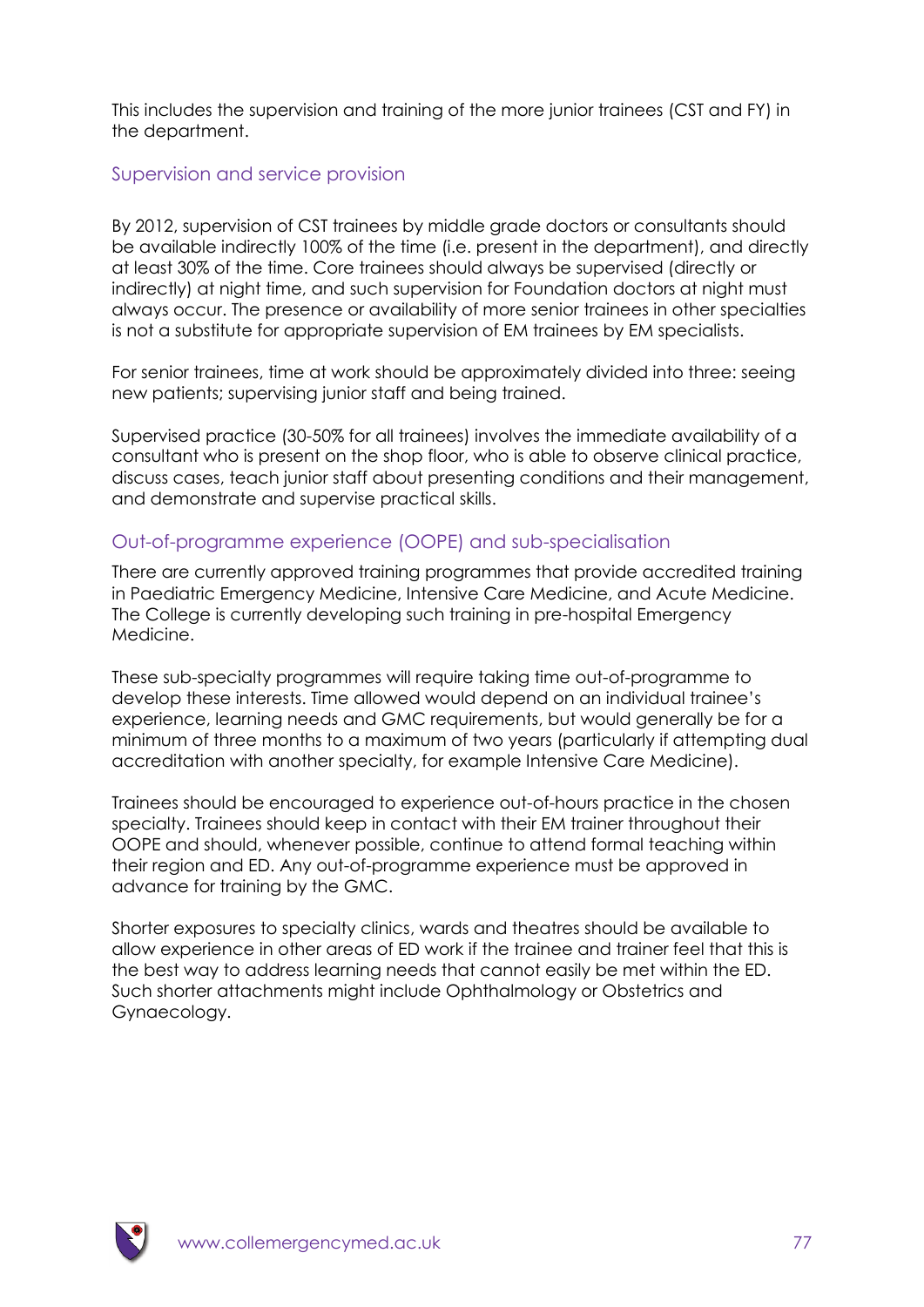# Research and audit

All trainees should have office space within the ED with a computer and internet access for searching the literature for research and audit purposes. Trainees and their trainers should agree at an early stage what achievements and activities are expected of them. Trainees may have up to four hours per week allocated for research and audit activities. This is no longer strongly recommended with the reduction in working hours, but where trainers/STCs and local educational providers support this allocation, a trainee should know what outcomes are expected and these should be monitored.

There should be support provided on a regional basis to allow coordinated research projects by trainees regionally and nationally. Such support should include available training for critical appraisal and research.

## Management experience

Experience available in management will vary widely between departments. However, senior (ST4-6) trainees should be allowed the opportunity to attend meetings and contribute to the management of the department. This may include the handling of complaints, the development of clinical protocols, clinical services, business cases and budget planning, undertaking medico-legal work and attending both departmental and directorate meetings.

## E-learning and educational supervision

Trainees should have a named educational supervisor for each department in which they are employed. In addition, regional training boards may consider supporting a longer-term mentor scheme, to provide continuity in career development and guidance.

The ENLIGHTENme e-learning programme currently hosted on the DH website and College website are an extremely valuable resource for trainees and trainers alike. It can help to document trainee progress, identify training needs and facilitate the provision of training to address these needs. Importantly these e learning resources allow trainees a portal to bespoke EM training materials from their own home and within their own time, so adding flexibility to the training programme.

The development of an e-portfolio and logbook will facilitate documentation of procedures and clinical cases and also help record exposure to and experience of essential competences, while reducing the workload involved in maintaining a training record.

# Regional teaching programmes

Regional training committees must ensure there is a comprehensive programme of educational meetings provided for trainees at all levels of experience. These should be for a minimum of one full day per month, or equivalent. There should be consultant input into these sessions, and they should employ a variety of teaching methods to mirror the curriculum and content of examinations, and broader skills and knowledge to be determined by the needs of the trainees in that region.

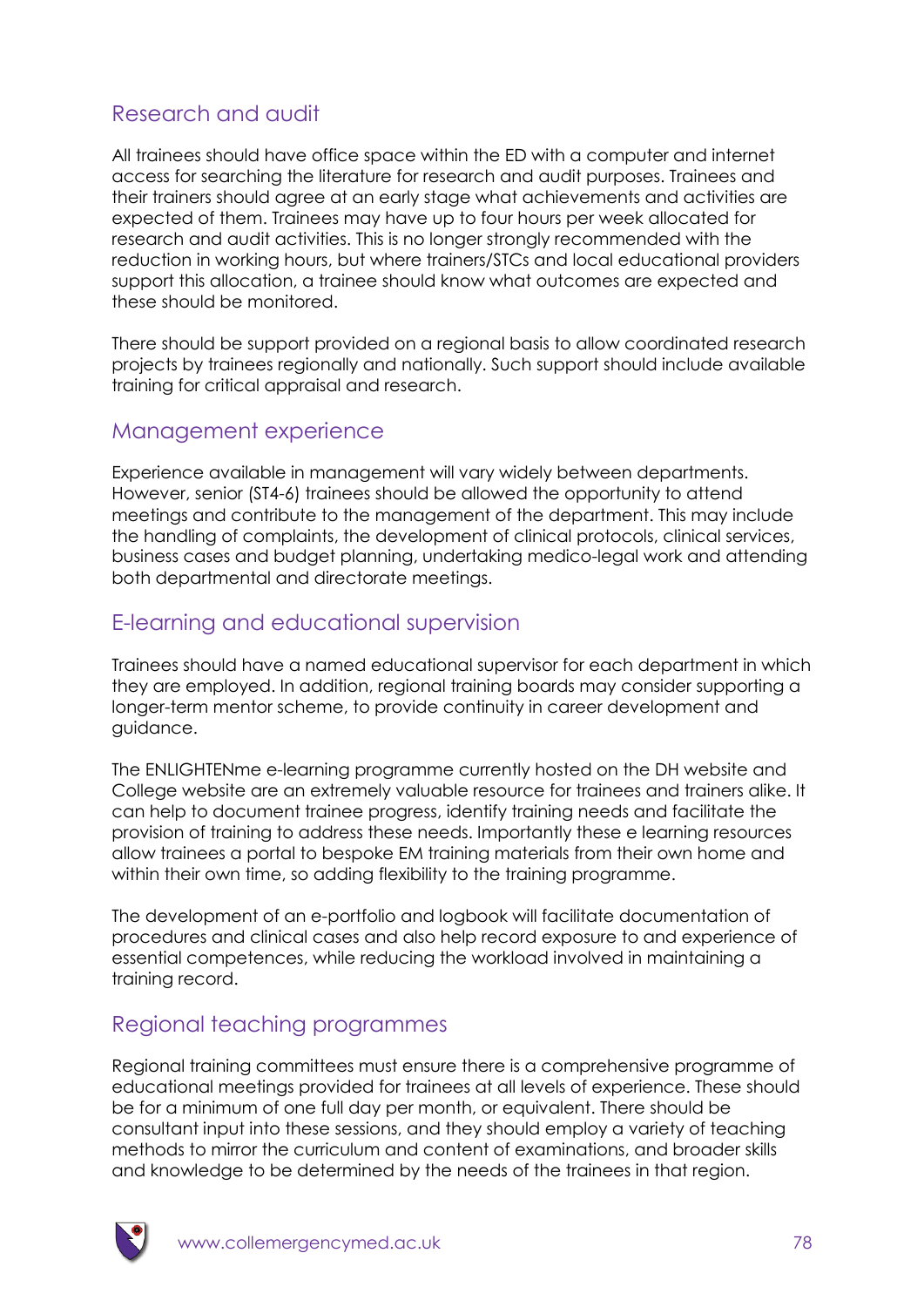# Study leave

Study leave budgets have been decreasing steadily and this trend is expected to continue. Essential courses required to complete training should be provided within the training region, and subsidised outside the study leave budget if possible. STCs might consider group training dedicated to EM trainees for advanced life support (ALS), advanced paediatric life support (APLS) and advanced trauma life support (ATLS) within the regional educational programme on a rolling basis.

## Examinations

#### Membership of the College of Emergency Medicine (MCEM)

The Membership examination is undertaken during core training and is a necessary requirement for progression to higher training (ST4 and beyond). Core trainees should aim to complete this examination at an early stage if their career is to progress without the need for additional training years.

#### Fellowship of the College of Emergency Medicine (FCEM)

The Fellowship examination is undertaken in the final 18 months of training and successful candidates have demonstrated their knowledge and skills to consultant level. They will, once they have completed the minimum period required for training, be eligible to apply for consultant posts.

## Encouraging foundation trainees and medical students

Specialty trainees have important roles in supervising and teaching foundation trainees and medical students. They can also have an important influence in encouraging interest in the specialty and can assist in national and local career events. As members of EMTA, trainees at all levels of experience are encouraged to take an active part in the development of the specialty on a local, regional, national and international basis.

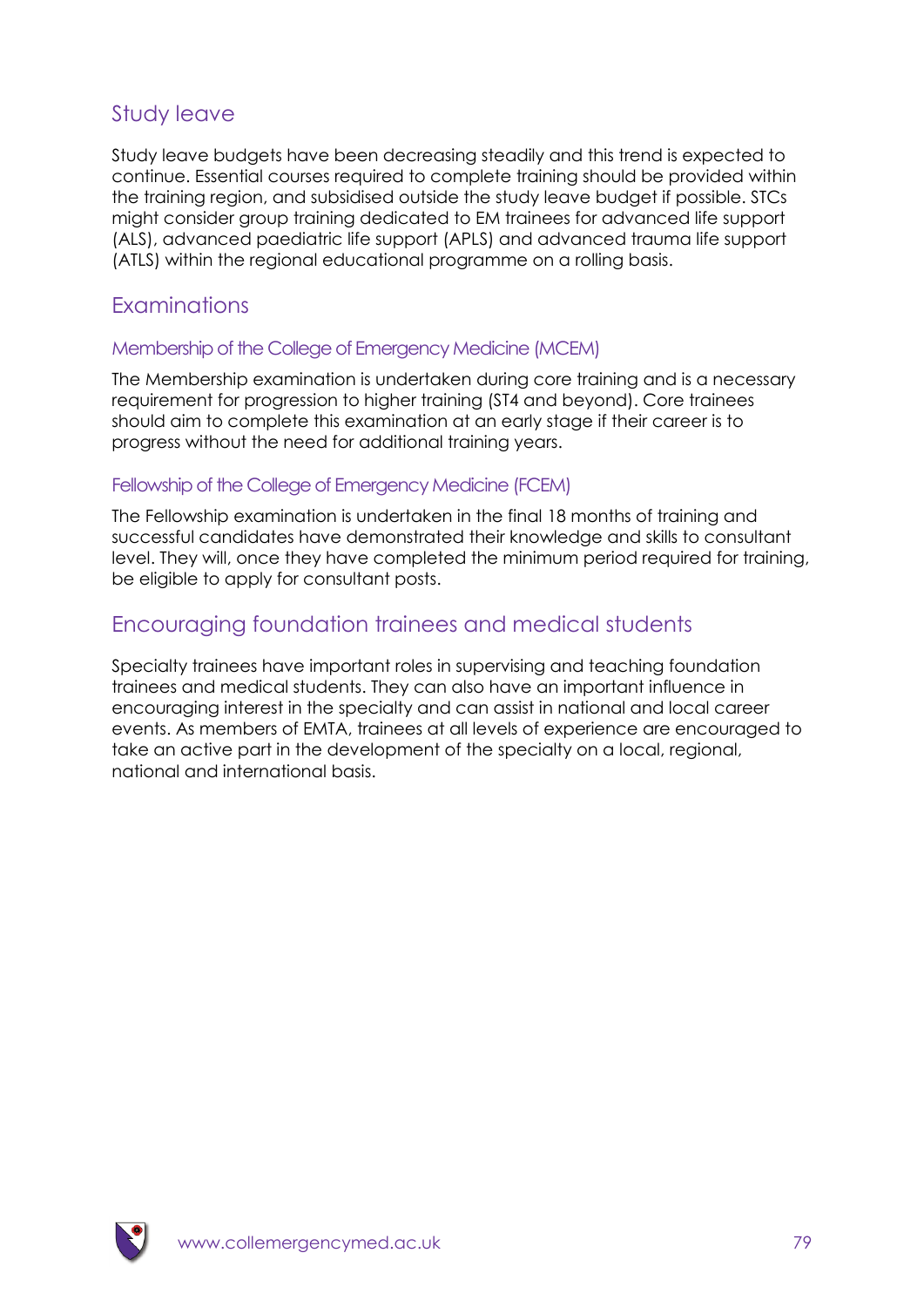# *FASSGEM*

Specialty doctors, staff grades and associate specialists

## Summary and recommendations

- Schools of Emergency Medicine should appoint a SAS tutor with specific responsibility for the training and education of staff grade and associate specialist doctors
- All SAS doctors in EM should be encouraged to join CEM and FASSGEM
- FASSGEM should be consulted and informed of significant changes or development of SAS provision
- Each regional CEM/FASSGEM representative and SAS tutor should encourage active utilisation of the DH SAS fund
- The College recommends that all Specialty/SAS doctors who either work part or full time in EM participate in the CEM online CPD registration as part of the revalidation process
- The job plans of Specialty/SAS doctors should include a minimum of 1.5 SPAs in line with recommendations from the AoMRC
- The College recommends that doctors entering these posts should have at least four years post-graduate experience with at least 1 year"s experience in the specialty, provider status in ATLS, ALS, APLS and a postgraduate qualification relevant to EM
- Job planning for SAS doctors should refer to the CEM job planning document.

## Introduction

SAS doctors have for many years provided a significant and important service to Emergency Departments (EDs). Because these posts have developed locally and are not under the responsibility of a Deanery their training and continuing development has often been neglected. In the last 5 years this lack of personal and role development has been exacerbated by service pressures.

Training, education, appraisal and continuing development is as essential for SAS doctors as they are for trainees and consultants. SAS doctors will have to meet requirements similar to those of consultants in order to revalidate. The SAS cadre is with a heterogeneous mix of experience. This necessarily complicates the delivery of learner centred education.

# SAS doctors within College structures

The Forum for Associate Specialist and Staff Grades in Emergency Medicine (FASSGEM).

FASSGEM is the focus for promoting SAS training, education and views within the College. FASSGEM members are represented on Council, on regional and national Boards and all the major committees.

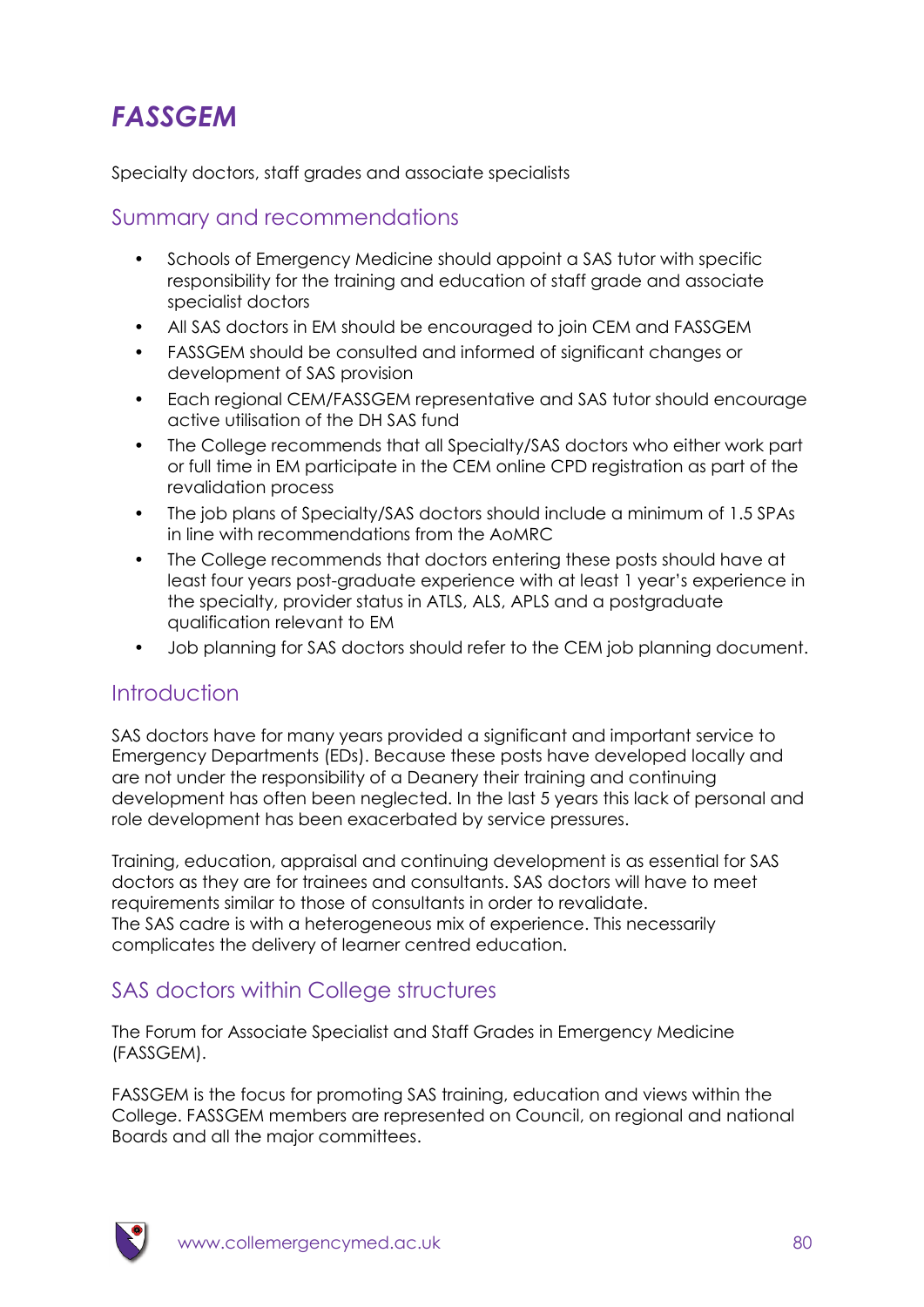The College will work with Deaneries to ensure that the schools of EM in conjunction with FASSGEM continue to provide input to the educational and training needs of SAS doctors. The point of reference will be the SAS tutor/FASSGEM regional representative.

The College and FASSGEM will provide advice on career development, educational resources and applications for a certificate confirming eligibility for specialist registration (CESR).

## Training and education

It is recommended that there are regional and national, coordinated, programmed educational activities to ensure that educational and CPD needs are met. These should be based on similar programmes for specialty trainees as SAS doctors are expected to provide identical high quality patient care. These should be the equivalent of one full day a month on separate days to the ST programme. SAS tutors should coordinate these with regional DH SAS funds.

Management experience and e-learning should be available to SAS doctors. Audit (and if appropriate, research time) should be built into SAS job plans. FASSGEM provides an educational conference in November and a spring meeting.

It is the view of the College and that of the AoMRC that 1.5 PA for supporting professional activities (SPAs) is the absolute minimum for any full time career grade doctor, and is essential for CPD requirements.

## Department of Health SAS funds

The DH as part of the contract agreement provides £12 million annually towards the development of SAS doctors. Many deaneries have developed processes to disseminate these funds. Regional CEM and FASSGEM representatives and SAS tutors should assist SAS doctors in utilising these funds. It is important to note that these funds are in addition to the usual study leave budgets that individual trusts are responsible for providing.

## The specialty doctors' contract

All new doctors will be called specialty doctors under the new contract. The contract is based mainly on the consultant contract and has been available on an optional basis from 1 April 2008. There is no compulsion on any existing staff grade or associate specialist to convert to the new contract.

The new contract is based on the current consultant contract with usually a 10 programmed activity basic weekly commitment, which is broken down into direct clinical care and supporting professional activities. SAS doctors are offered a guaranteed minimum of 1 SPA per week and if they feel that more SPA time will be required, they should raise this in the job planning process. Those more senior SG and AS doctors are likely to need more than 1 SPA to meet the requirements for incremental and threshold progression. There is one single on-call supplement spine which sits between the percentage rates offered to consultants on the A and B spines. The rates are 6%, 4% and 2%.

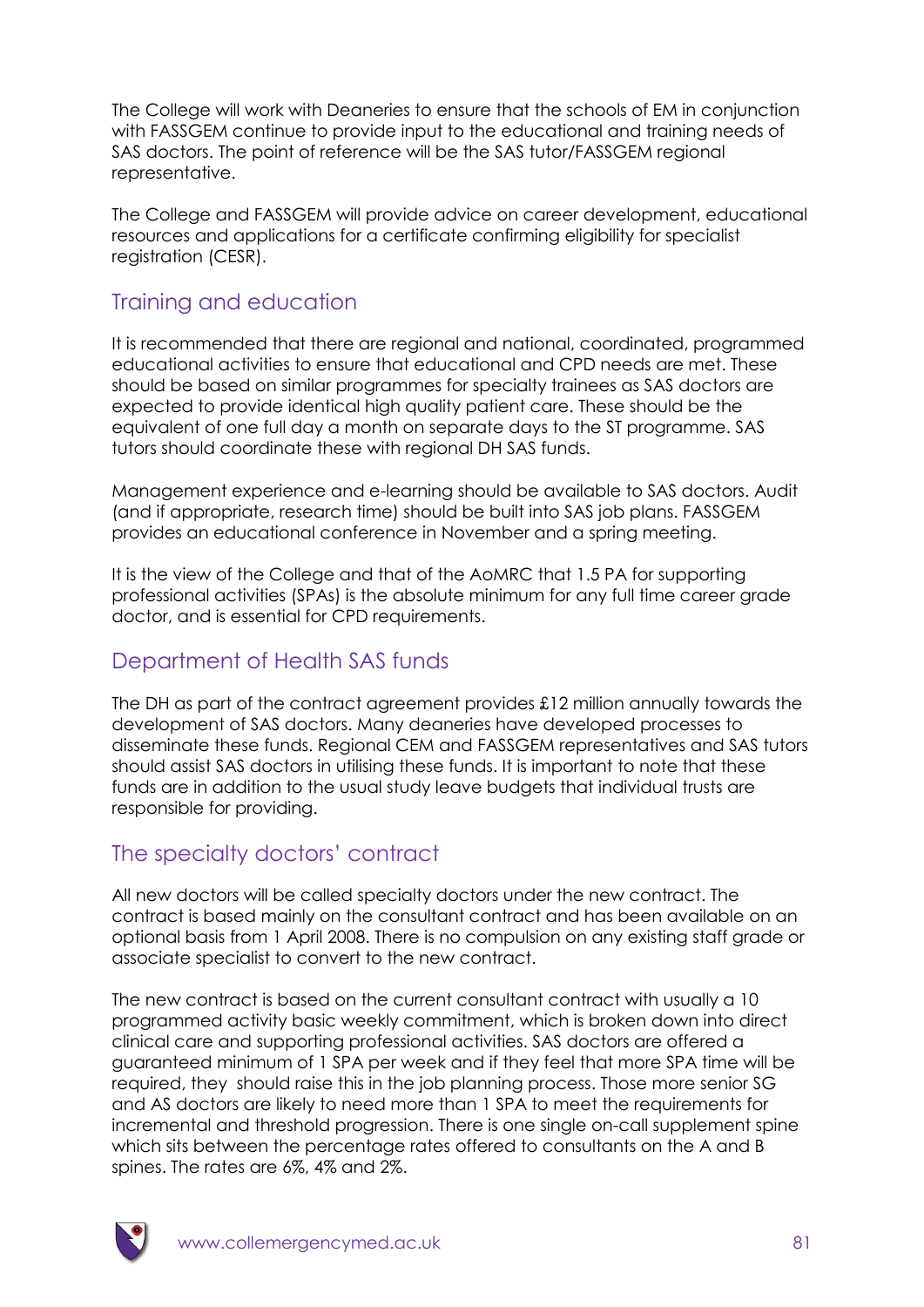However, the contract also abolishes any new Associate Specialist post and the optional/discretionary points scheme which has been replaced by incremental pay rises contingent on satisfactory appraisals

Doctors are advised to visit the BMA website/contact FASSGEM for details of the contract: [www.bma.org.uk/ap.nsf/content/home](http://www.bma.org.uk/ap.nsf/content/home)

The College recommends that doctors who are considering applying for SAS posts should meet the College guidelines for middle grades.

### Job planning

The new "specialty doctors" will have defined and agreed responsibilities depending on their experience and capabilities. Service delivery and patient care will continue to be central to the post.

An agreed job plan should be based on their current timetable of activities. The discussion should focus on the prospective timetable and list all the duties of the doctor, the number of PAs for which the doctor is contracted and paid, a schedule/ job plan for delivering these PAs, the doctor"s personal and professional objectives and agreed supporting resources. It will be based on and will build upon the doctor"s existing NHS commitments and will set out their duties, responsibilities and objectives for the coming year.

## Changing to the new contract

The following steps will need to be followed: The HR department will assess payment for each individual doctor in the relevant grades (SG, AS, CMO, SCMO and non GP HPs and CAs2) under their current contract, identifying the elements given above.

## The career grade doctor or service grade doctor in the Republic of Ireland

Although officially there is no provision for such a grade in the HSE, there are a number of individual senior doctors working in EM in the Republic of Ireland who fit into this category. They have a variety of titles, contractual arrangements and receive different levels of pay. The Irish Association for Emergency Medicine recognises the need to have a proper structure for these doctors sharing a uniform contract with appropriate terms and conditions of employment. The educational requirements for entry into higher specialist training are defined in a document available at: [www.iaem.ie.](http://www.iaem.ie/) However, the exact entry requirements to the proposed associate Emergency Physician grade have not been finalised nor has any formal contract of terms and conditions.